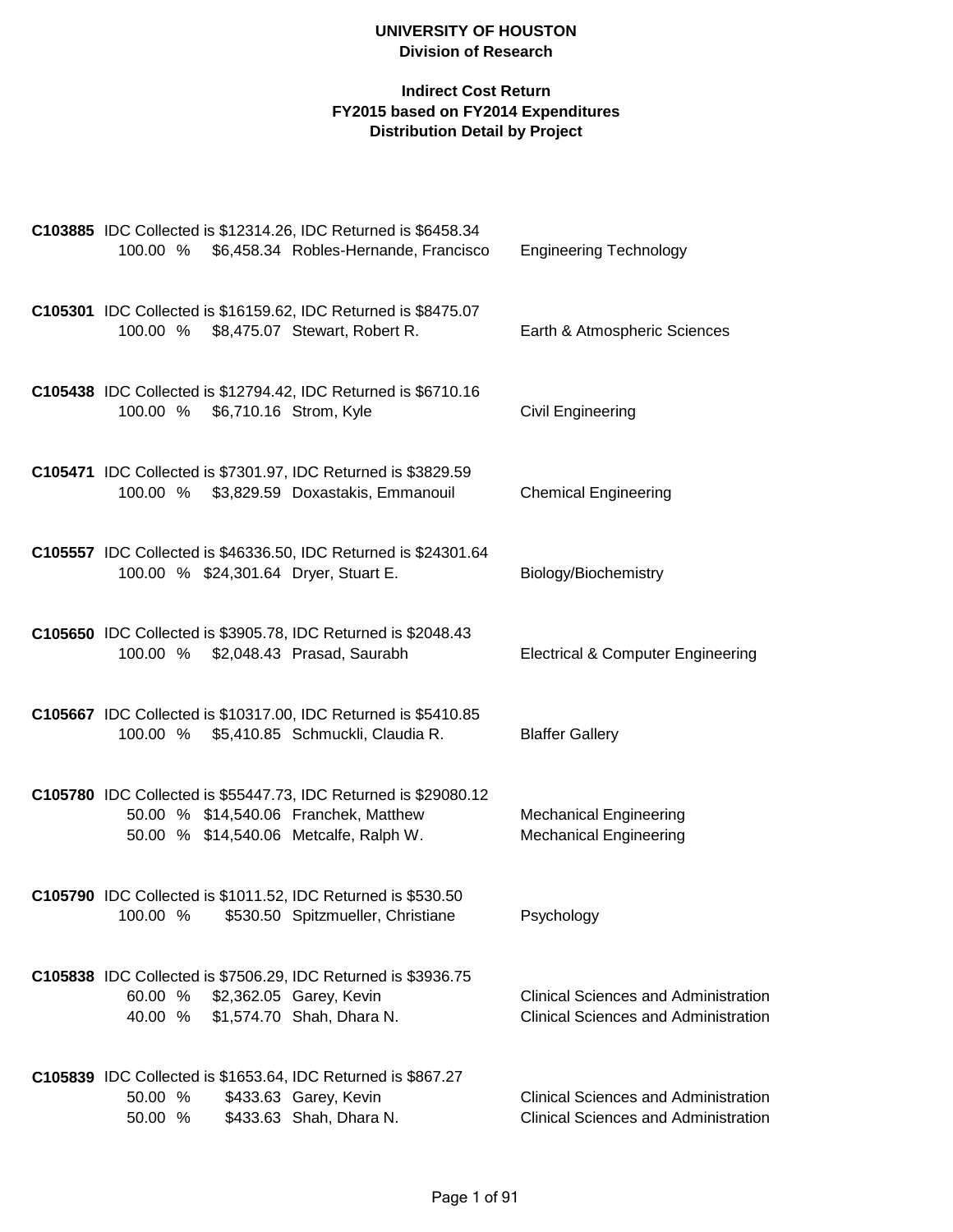| C105846 IDC Collected is \$-127.34, IDC Returned is \$-66.78<br>16.50 %<br>-\$11.02 Strych, Ulrich<br>33.00 %<br>-\$22.04 Kourentzi, Ekaterini<br>-\$11.02 Strych, Ulrich<br>16.50 %<br>-\$22.71 Willson, Richard<br>34.00 % | Biology/Biochemistry<br><b>Chemical Engineering</b><br><b>Chemical Engineering</b><br><b>Chemical Engineering</b> |
|------------------------------------------------------------------------------------------------------------------------------------------------------------------------------------------------------------------------------|-------------------------------------------------------------------------------------------------------------------|
| C105877 IDC Collected is \$7323.43, IDC Returned is \$3840.85<br>100.00 % \$3,840.85 Powell, Daniel                                                                                                                          | Optometry, Community                                                                                              |
| C105964 IDC Collected is \$1165.13, IDC Returned is \$611.06<br>100.00 %<br>\$611.06 Gencturk, Bora                                                                                                                          | <b>Civil Engineering</b>                                                                                          |
| C105979 IDC Collected is \$35690.90, IDC Returned is \$18718.45<br>100.00 % \$18,718.45 Qin, Guan                                                                                                                            | <b>Chemical Engineering</b>                                                                                       |
| C106094 IDC Collected is \$-11374.21, IDC Returned is \$-5965.32<br>100.00 % - \$5,965.32 Kanellos, Nicolas                                                                                                                  | <b>Arte Publico Press</b>                                                                                         |
| C106097 IDC Collected is \$24509.85, IDC Returned is \$12854.44<br>100.00 % \$12,854.44 Krishnamoorti, Ramanan                                                                                                               | <b>Chemical Engineering</b>                                                                                       |
| C106100 IDC Collected is \$6415.64, IDC Returned is \$3364.75<br>100.00 %<br>\$3,364.75 Nichols, Jason                                                                                                                       | Optometry, Community                                                                                              |
| C106110 IDC Collected is \$9901.80, IDC Returned is \$5193.10<br>50.00 % \$2,596.55 Han, Zhu<br>50.00 % \$2,596.55 Khodaei, Amin                                                                                             | <b>Electrical &amp; Computer Engineering</b><br><b>Electrical &amp; Computer Engineering</b>                      |
| C106149 IDC Collected is \$25861.71, IDC Returned is \$13563.43<br>50.00 % \$6,781.72 Vilalta, Ricardo<br>50.00 % \$6,781.72 Vilalta, Ricardo                                                                                | <b>Computer Science</b><br><b>TIMES</b>                                                                           |
| C106170 IDC Collected is \$9902.01, IDC Returned is \$5193.21<br>100.00 % \$5,193.21 Snow, Jonathan E.                                                                                                                       | Earth & Atmospheric Sciences                                                                                      |
| C106189 IDC Collected is \$5891.40, IDC Returned is \$3089.80<br>\$3,089.80 Hu, Ming<br>100.00 %                                                                                                                             | Pharmacological and Pharmaceutical Sciences                                                                       |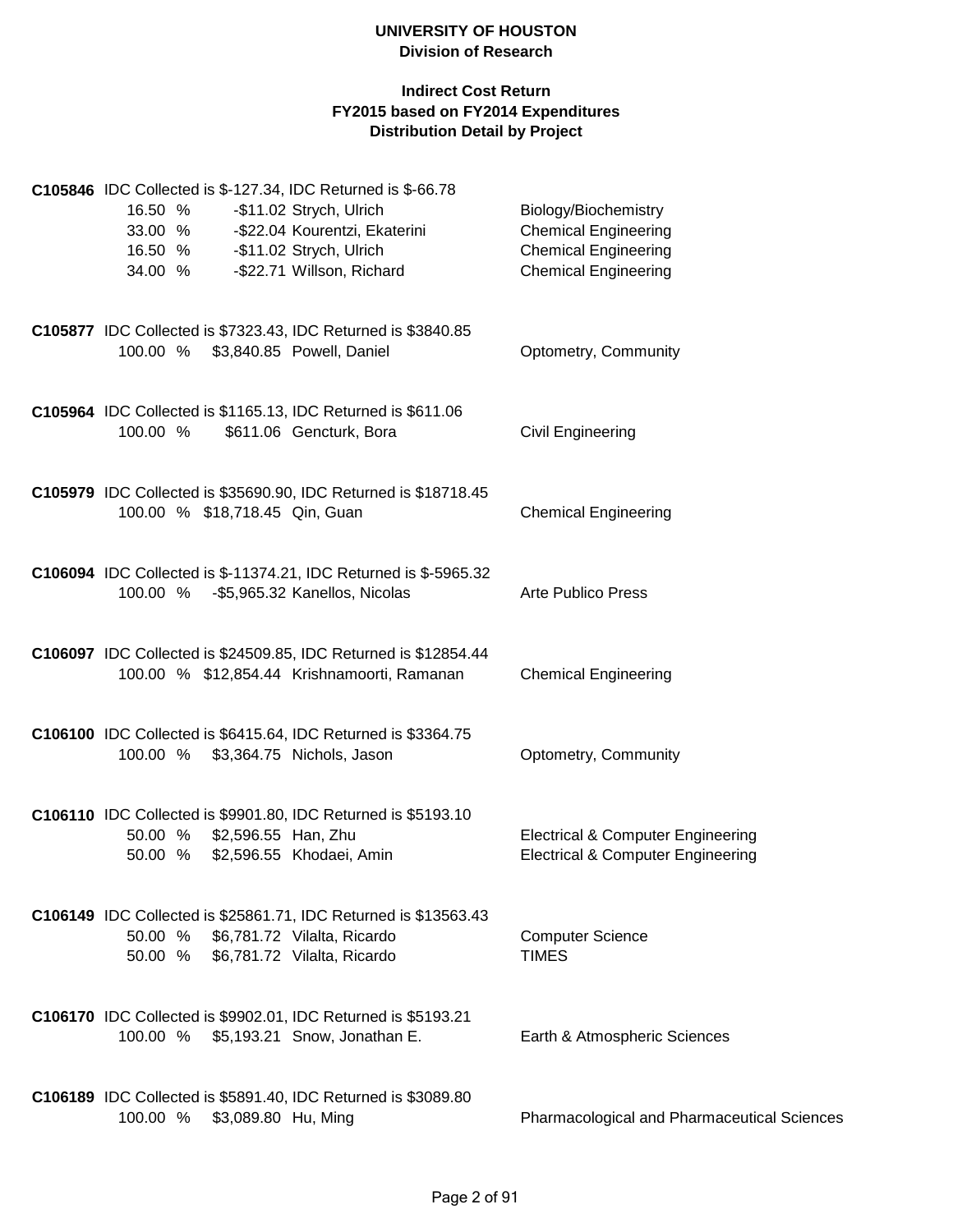| C106334 IDC Collected is \$4181.00, IDC Returned is \$2192.77<br>100.00 % \$2,192.77 Zhou, Hua-Wei                                                                                     | Earth & Atmospheric Sciences                                                               |
|----------------------------------------------------------------------------------------------------------------------------------------------------------------------------------------|--------------------------------------------------------------------------------------------|
| C106335 IDC Collected is \$21506.78, IDC Returned is \$11279.45<br>100.00 % \$11,279.45 Zhou, Hua-Wei                                                                                  | Earth & Atmospheric Sciences                                                               |
| C106352 IDC Collected is \$1321.04, IDC Returned is \$692.83<br>100.00 %<br>\$692.83 Narendorf, Sarah                                                                                  | Child & Family for Innovative Research                                                     |
| C106366 IDC Collected is \$21527.07, IDC Returned is \$11290.09<br>50.00 % \$5,645.04 Balakotaiah, Vemuri<br>\$5,645.04 Krishnamoorti, Ramanan<br>50.00 %                              | <b>Chemical Engineering</b><br><b>Chemical Engineering</b>                                 |
| C106370 IDC Collected is \$519.06, IDC Returned is \$272.23<br>100.00 %<br>\$272.23 Chen, Yuhua                                                                                        | <b>Electrical &amp; Computer Engineering</b>                                               |
| C106374 IDC Collected is \$152.39, IDC Returned is \$79.92<br>\$79.92 Spitzmueller, Christiane<br>100.00 %                                                                             | Psychology                                                                                 |
| C106388 IDC Collected is \$9993.31, IDC Returned is \$5241.09<br>\$1,572.33 Carter, William<br>30.00 %<br>\$524.11 Glennie, Craig<br>10.00 %<br>\$3,144.65 Shrestha, Ramesh<br>60.00 % | Civil Engineering<br>Civil Engineering<br>Civil Engineering                                |
| C106421 IDC Collected is \$5308.51, IDC Returned is \$2784.10<br>\$2,784.10 Khan, Shuhab D.<br>100.00 %                                                                                | Earth & Atmospheric Sciences                                                               |
| C106454 IDC Collected is \$4068.20, IDC Returned is \$2133.61<br>100.00 % \$2,133.61 Gurkan, Deniz                                                                                     | <b>Engineering Technology</b>                                                              |
| C106505 IDC Collected is \$3932.90, IDC Returned is \$2062.65<br>\$825.06 Garey, Kevin<br>40.00 %<br>60.00 % \$1,237.59 Shah, Dhara N.                                                 | <b>Clinical Sciences and Administration</b><br><b>Clinical Sciences and Administration</b> |
| C106506 IDC Collected is \$10948.67, IDC Returned is \$5742.14<br>40.00 %<br>\$2,296.86 Garey, Kevin<br>\$3,445.28 Shah, Dhara N.<br>60.00 %                                           | <b>Clinical Sciences and Administration</b><br><b>Clinical Sciences and Administration</b> |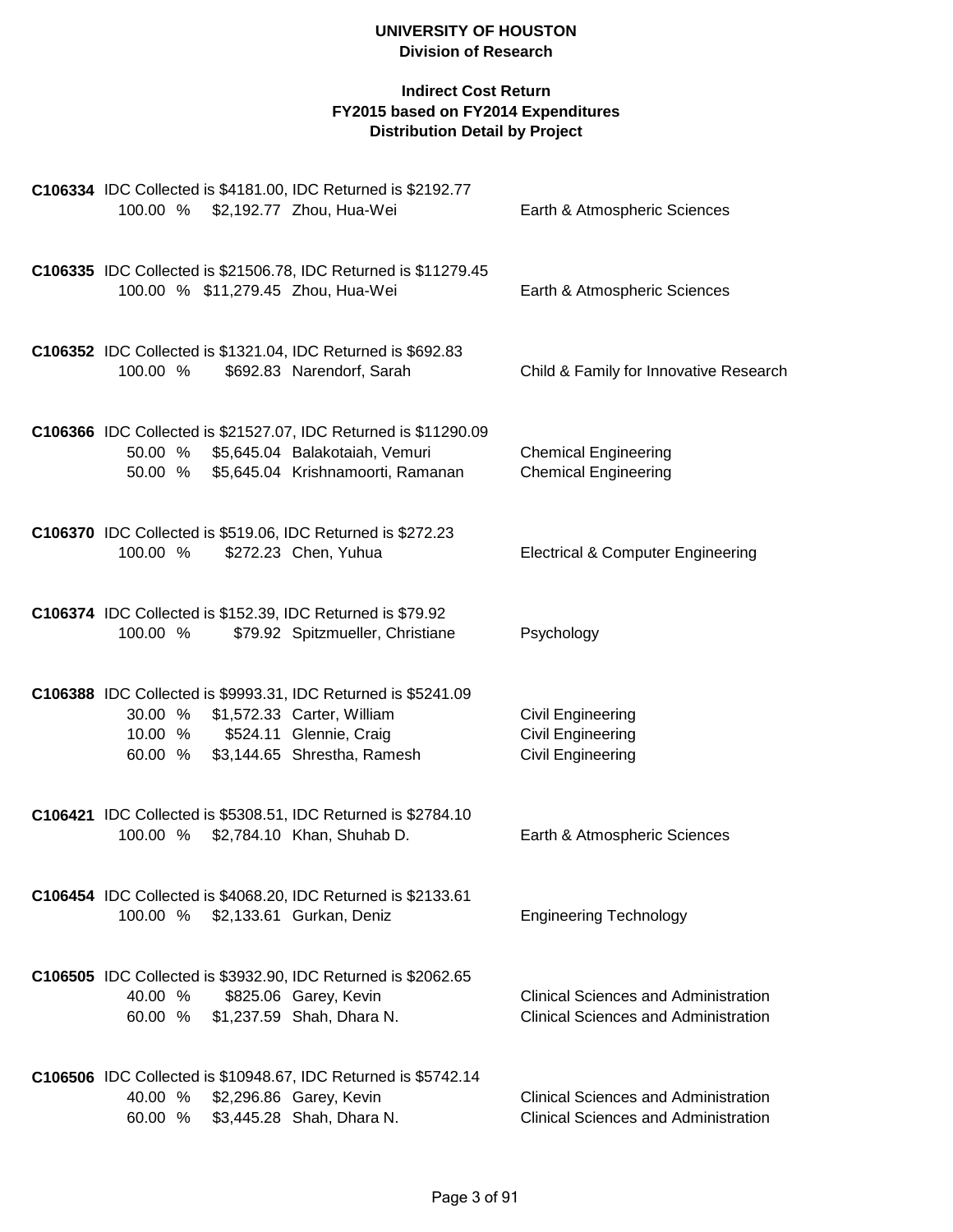|                                     |                     | C106511 IDC Collected is \$5602.09, IDC Returned is \$2938.07               |                                                            |
|-------------------------------------|---------------------|-----------------------------------------------------------------------------|------------------------------------------------------------|
| 100.00 %                            |                     | \$2,938.07 Garbey, Marc                                                     | <b>Computer Science</b>                                    |
|                                     |                     | C106536 IDC Collected is \$7792.57, IDC Returned is \$4086.89               |                                                            |
| 100.00 %                            |                     | \$4,086.89 Ziburkus, Jokubas                                                | Biology/Biochemistry                                       |
|                                     |                     | C106569 IDC Collected is \$19776.98, IDC Returned is \$10372.23             |                                                            |
| 16.00 %                             |                     | \$1,659.56 Balakotaiah, Vemuri                                              | <b>Chemical Engineering</b>                                |
|                                     |                     | 34.00 % \$3,526.56 Epling, William S.<br>17.00 % \$1,763.28 Grabow, Lars C. | <b>Chemical Engineering</b><br><b>Chemical Engineering</b> |
|                                     |                     | 17.00 % \$1,763.28 Harold, Michael P.                                       | <b>Chemical Engineering</b>                                |
| 16.00 %                             |                     | \$1,659.56 Luss, Dan                                                        | <b>Chemical Engineering</b>                                |
|                                     |                     | C106599 IDC Collected is \$50275.83, IDC Returned is \$26367.66             |                                                            |
|                                     |                     | 50.00 % \$13,183.83 Harold, Michael P.                                      | <b>Chemical Engineering</b>                                |
| 50.00 % \$13,183.83 Luss, Dan       |                     |                                                                             | <b>Chemical Engineering</b>                                |
|                                     |                     | C106600 IDC Collected is \$40412.01, IDC Returned is \$21194.48             |                                                            |
| 100.00 % \$21,194.48 Myers, Michael |                     |                                                                             | <b>Chemical Engineering</b>                                |
|                                     |                     | C106608 IDC Collected is \$5732.51, IDC Returned is \$3006.47               |                                                            |
| 100.00 %                            |                     | \$3,006.47 Neal, Jack A.                                                    | Hotel and Restaurant Management                            |
|                                     |                     | C106646 IDC Collected is \$25586.94, IDC Returned is \$13419.33             |                                                            |
| 50.00 %                             |                     | \$6,709.66 Beyda, Nicholas                                                  | <b>Clinical Sciences and Administration</b>                |
| 50.00 %                             |                     | \$6,709.66 Garey, Kevin                                                     | <b>Clinical Sciences and Administration</b>                |
|                                     |                     | C106651 IDC Collected is \$29918.82, IDC Returned is \$15691.22             |                                                            |
|                                     |                     | 100.00 % \$15,691.22 White, Kenneth W.                                      | <b>Mechanical Engineering</b>                              |
|                                     |                     | C106670 IDC Collected is \$1411.55, IDC Returned is \$740.30                |                                                            |
| 100.00 %                            |                     | \$740.30 Chellam, Shankar                                                   | Civil Engineering                                          |
|                                     |                     | C106692 IDC Collected is \$20489.29, IDC Returned is \$10745.81             |                                                            |
| 50.00 %                             |                     | \$5,372.91 Bhattacharya, Janok P.                                           | Earth & Atmospheric Sciences                               |
|                                     |                     | 50.00 % \$5,372.91 Khan, Shuhab D.                                          | Earth & Atmospheric Sciences                               |
|                                     |                     | C106693 IDC Collected is \$12229.32, IDC Returned is \$6413.79              |                                                            |
| 80.00 %                             | \$5,131.03 Chen, Ji |                                                                             | <b>Electrical &amp; Computer Engineering</b>               |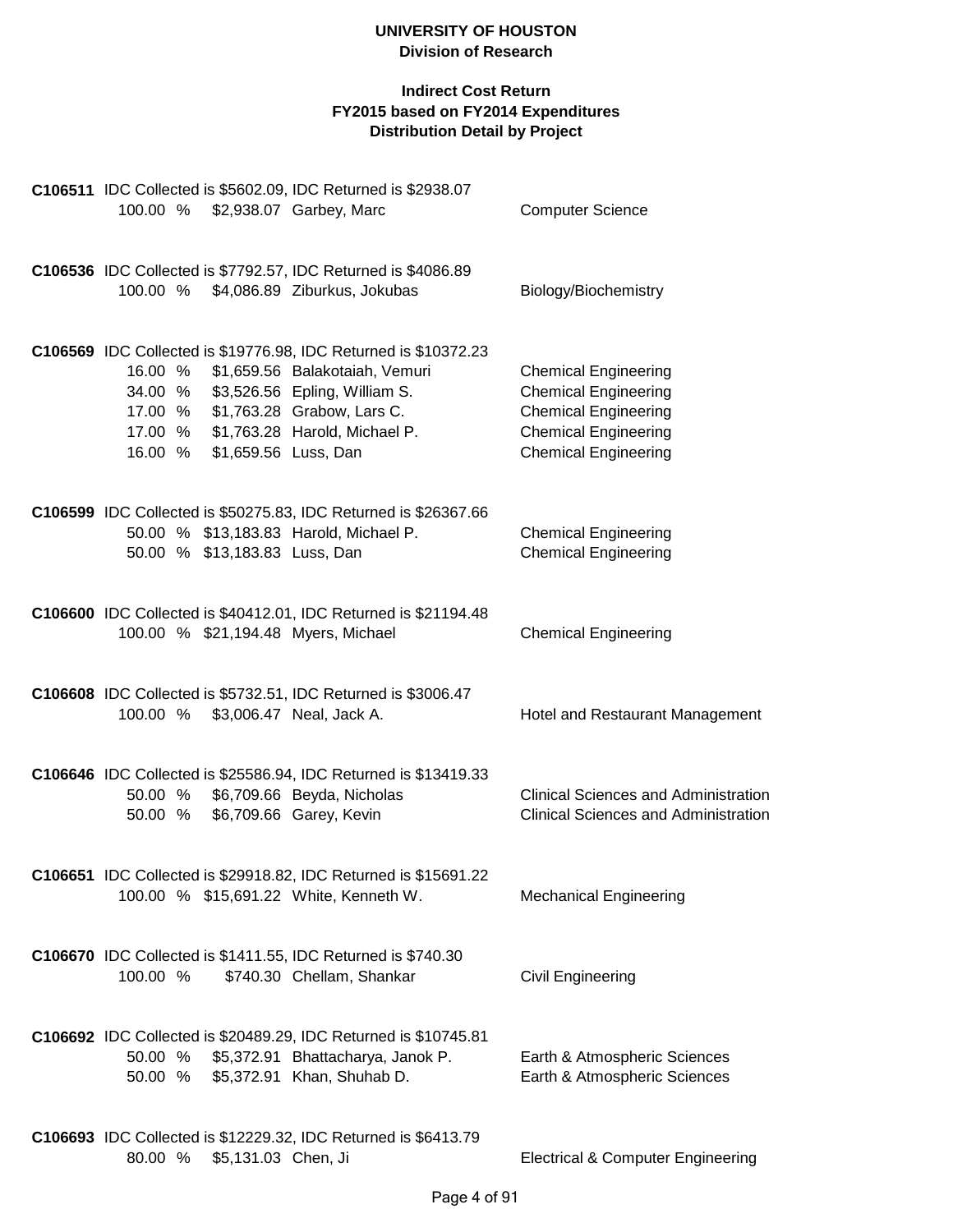|          |                                 | 20.00 % \$1,282.76 Kayali, Mohammad A.                                                                                                                                                     | <b>Electrical &amp; Computer Engineering</b>                                               |
|----------|---------------------------------|--------------------------------------------------------------------------------------------------------------------------------------------------------------------------------------------|--------------------------------------------------------------------------------------------|
|          |                                 | C106694 IDC Collected is \$123315.31, IDC Returned is \$64673.95<br>100.00 % \$64,673.95 Weglein, Arthur B.                                                                                | Physics                                                                                    |
| 100.00 % |                                 | C106717 IDC Collected is \$548.77, IDC Returned is \$287.81<br>\$287.81 Keller-Margulis, Milena                                                                                            | <b>Educational Psychology</b>                                                              |
|          | 100.00 % \$1,529.16 Strom, Kyle | C106732 IDC Collected is \$2915.68, IDC Returned is \$1529.16                                                                                                                              | <b>Civil Engineering</b>                                                                   |
|          |                                 | C106758 IDC Collected is \$10075.87, IDC Returned is \$5284.39<br>20.00 % \$1,056.88 Garey, Kevin<br>80.00 % \$4,227.51 Shah, Dhara N.                                                     | <b>Clinical Sciences and Administration</b><br><b>Clinical Sciences and Administration</b> |
|          | 100.00 % \$93,415.13 Mann, Paul | C106782 IDC Collected is \$178116.79, IDC Returned is \$93415.13                                                                                                                           | Earth & Atmospheric Sciences                                                               |
|          |                                 | C106814 IDC Collected is \$10634.53, IDC Returned is \$5577.39<br>100.00 % \$5,577.39 Choi, Yunsoo                                                                                         | Earth & Atmospheric Sciences                                                               |
|          |                                 | C106821 IDC Collected is \$15996.73, IDC Returned is \$8389.65<br>50.00 % \$4,194.82 Gustafsson, Jan-Ake<br>50.00 % \$4,194.82 Gustafsson, Jan-Ake                                         | Biology/Biochemistry<br>Center for Nuclear Receptors and Cell Signaling                    |
|          |                                 | C106849 IDC Collected is \$1356.88, IDC Returned is \$711.63<br>100.00 % \$711.63 Snow, Jonathan E.                                                                                        | Earth & Atmospheric Sciences                                                               |
|          |                                 | C106852 IDC Collected is \$94635.12, IDC Returned is \$49632.34<br>40.00 % \$19,852.93 Epling, William S.<br>30.00 % \$14,889.70 Grabow, Lars C.<br>30.00 % \$14,889.70 Harold, Michael P. | <b>Chemical Engineering</b><br><b>Chemical Engineering</b><br><b>Chemical Engineering</b>  |
|          |                                 | C106866 IDC Collected is \$37840.67, IDC Returned is \$19845.92<br>50.00 % \$9,922.96 Franchek, Matthew<br>50.00 % \$9,922.96 Grigoriadis, Karolos M.                                      | <b>Mechanical Engineering</b><br><b>Mechanical Engineering</b>                             |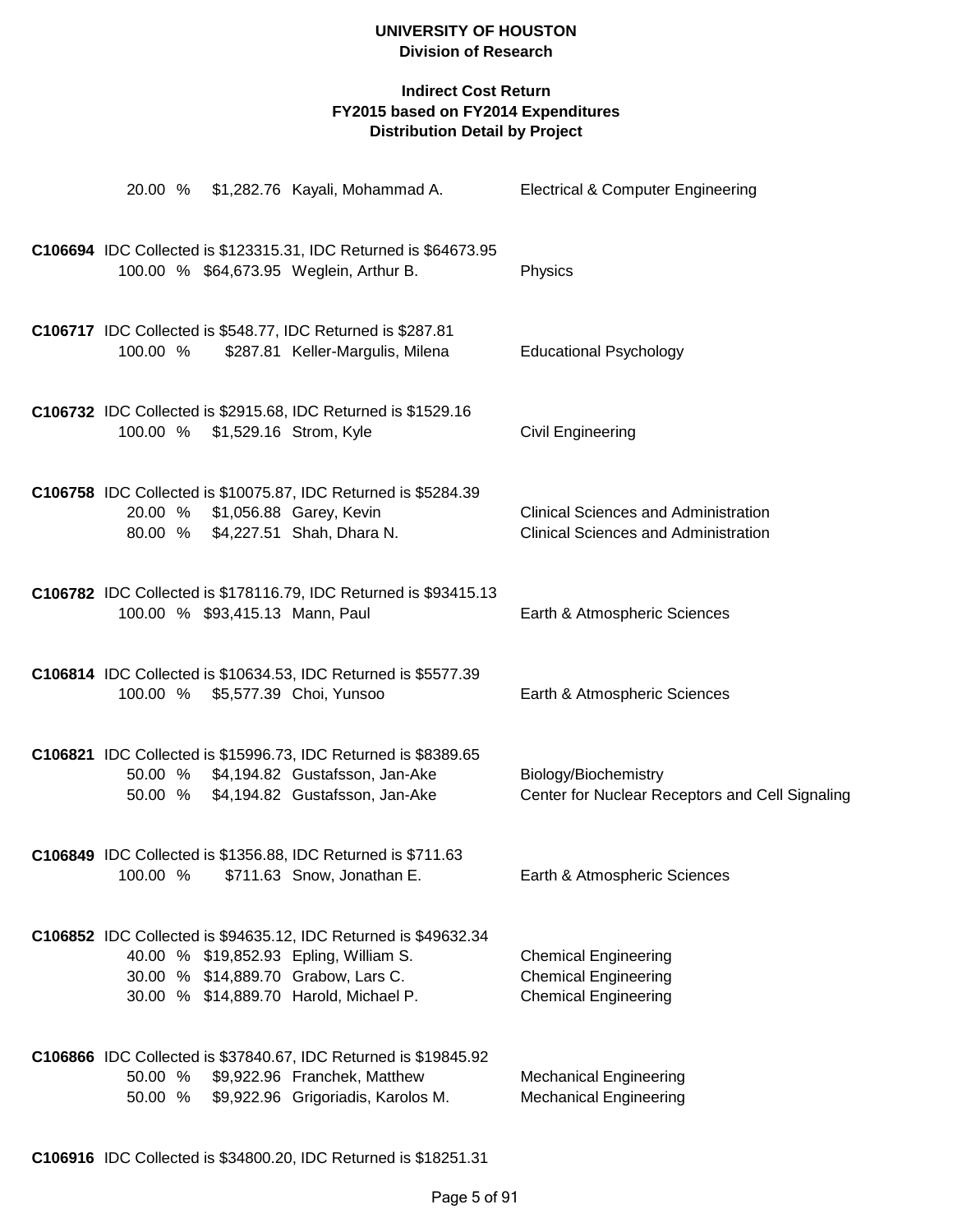| 100.00 % \$18,251.31 Myers, Michael                                                                       |                                                                                                                  | <b>Chemical Engineering</b>                                                        |
|-----------------------------------------------------------------------------------------------------------|------------------------------------------------------------------------------------------------------------------|------------------------------------------------------------------------------------|
| 100.00 % - \$2,018.20 Moges, Mequanint                                                                    | C106937 IDC Collected is \$-3848.14, IDC Returned is \$-2018.20                                                  | <b>Engineering Technology</b>                                                      |
| C106960 IDC Collected is \$1225.47, IDC Returned is \$642.71<br>\$642.71 Chen, Ji<br>100.00 %             |                                                                                                                  | <b>Electrical &amp; Computer Engineering</b>                                       |
| 100.00 % \$15,904.39 Sager, William W.                                                                    | C106962 IDC Collected is \$30325.27, IDC Returned is \$15904.39                                                  | Earth & Atmospheric Sciences                                                       |
| 100.00 % \$30,070.08 Han, De-Hua                                                                          | C106965 IDC Collected is \$57335.31, IDC Returned is \$30070.08                                                  | Earth & Atmospheric Sciences                                                       |
| C106966 IDC Collected is \$12.10, IDC Returned is \$6.35<br>100.00 %                                      | \$6.35 Ignatiev, Alex                                                                                            | <b>Center for Advanced Materials</b>                                               |
| C106968 IDC Collected is \$17278.20, IDC Returned is \$9061.72<br>100.00 %                                | \$9,061.72 Jackson, David R.                                                                                     | <b>Electrical &amp; Computer Engineering</b>                                       |
| C106969 IDC Collected is \$10917.34, IDC Returned is \$5725.71<br>100.00 %                                | \$5,725.71 Glasser, Adrian                                                                                       | Optometry, Community                                                               |
| C107072 IDC Collected is \$14971.59, IDC Returned is \$7852.00<br>100.00 %                                | \$7,852.00 Young, Frederick M.                                                                                   | <b>Small Business Development Center</b>                                           |
| C107077 IDC Collected is \$5418.19, IDC Returned is \$2841.62<br>25.00 %<br>25.00 %<br>25.00 %<br>25.00 % | \$710.41 Kakadiaris, Ioannis<br>\$710.41 Shah, Shishir<br>\$710.41 Kakadiaris, Ioannis<br>\$710.41 Shah, Shishir | <b>Computer Science</b><br><b>Computer Science</b><br><b>TIMES</b><br><b>TIMES</b> |
| C107097 IDC Collected is \$14171.83, IDC Returned is \$7432.56<br>60.00 %<br>40.00 %                      | \$4,459.53 Lee, T. Randall<br>\$2,973.02 Lee, T. Randall                                                         | Chemistry<br><b>TcSUH</b>                                                          |
| C107126 IDC Collected is \$4000.00, IDC Returned is \$2097.84<br>100.00 %                                 | \$2,097.84 Kanellos, Nicolas                                                                                     | <b>Arte Publico Press</b>                                                          |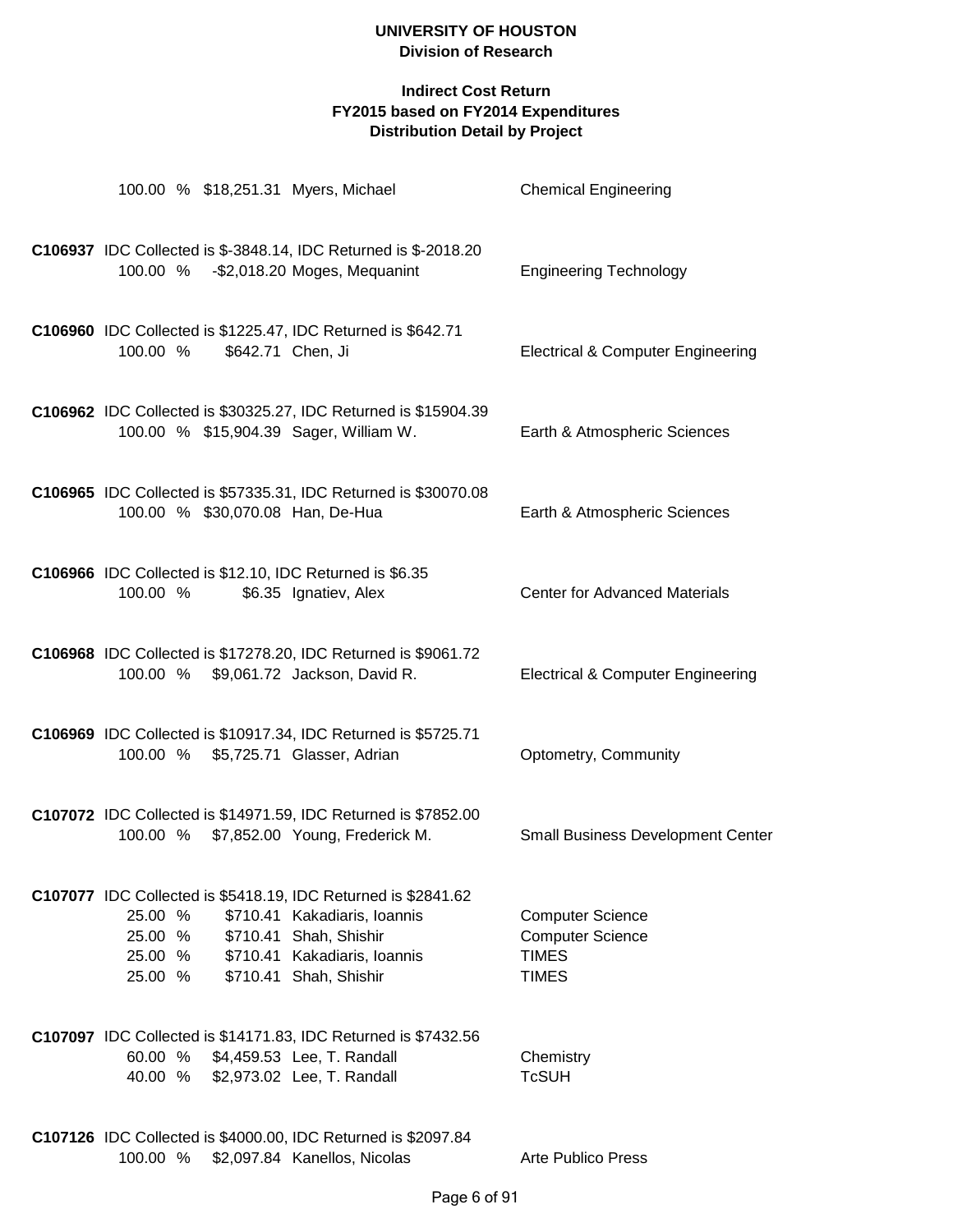|          | C107133 IDC Collected is \$1703.26, IDC Returned is \$893.29                                             |                                               |
|----------|----------------------------------------------------------------------------------------------------------|-----------------------------------------------|
| 75.00 %  | \$669.97 Ledoux, Tracey                                                                                  | <b>Texas Obesity Research Center</b>          |
| 25.00 %  | \$223.32 O'Connor, Daniel                                                                                | <b>Texas Obesity Research Center</b>          |
|          |                                                                                                          |                                               |
|          | C107137 IDC Collected is \$246.15, IDC Returned is \$129.10                                              |                                               |
| 100.00 % | \$129.10 Freiberg, H. Jerome                                                                             | <b>Consistency Mgmt and Coop Disc</b>         |
|          |                                                                                                          |                                               |
|          | C107148 IDC Collected is \$12668.27, IDC Returned is \$6644.00                                           |                                               |
|          | 20.00 % \$1,328.80 Mo, Yi-Lung                                                                           | <b>Civil Engineering</b>                      |
|          | 80.00 % \$5,315.20 Song, Gangbing                                                                        | <b>Mechanical Engineering</b>                 |
|          |                                                                                                          |                                               |
|          |                                                                                                          |                                               |
|          | C107149 IDC Collected is \$17625.74, IDC Returned is \$9244.00<br>100.00 % \$9,244.00 Song, Gangbing     | <b>Mechanical Engineering</b>                 |
|          |                                                                                                          |                                               |
|          |                                                                                                          |                                               |
|          | C107218 IDC Collected is \$9849.54, IDC Returned is \$5165.69                                            |                                               |
|          | 50.00 % \$2,582.84 Talbot, Robert                                                                        | Earth & Atmospheric Sciences                  |
| 50.00 %  | \$2,582.84 Talbot, Robert                                                                                | Institute for Climate and Atmospheric Science |
|          |                                                                                                          |                                               |
|          | C107238 IDC Collected is \$6570.32, IDC Returned is \$3445.87                                            |                                               |
|          | 50.00 % \$1,722.94 Freundlich, Alexandre                                                                 | <b>Center for Advanced Materials</b>          |
|          | 50.00 % \$1,722.94 Freundlich, Alexandre                                                                 | Physics                                       |
|          |                                                                                                          |                                               |
|          | C107266 IDC Collected is \$1840.23, IDC Returned is \$965.13                                             |                                               |
| 60.00 %  | \$579.08 Beyda, Nicholas                                                                                 | <b>Clinical Sciences and Administration</b>   |
| 40.00 %  | \$386.05 Garey, Kevin                                                                                    | <b>Clinical Sciences and Administration</b>   |
|          |                                                                                                          |                                               |
|          | C107268 IDC Collected is \$736.29, IDC Returned is \$386.15                                              |                                               |
| 100.00 % | \$386.15 Mohan, Chandra                                                                                  | <b>Biomedical Engineering</b>                 |
|          |                                                                                                          |                                               |
|          |                                                                                                          |                                               |
|          | C107278 IDC Collected is \$10789.34, IDC Returned is \$5658.58<br>70.00 % \$3,961.00 Schwartz, Robert J. | Biology/Biochemistry                          |
| 30.00 %  | \$1,697.57 Dacso, Clifford                                                                               | <b>Engineering Technology</b>                 |
|          |                                                                                                          |                                               |
|          |                                                                                                          |                                               |
|          | C107285 IDC Collected is \$821.50, IDC Returned is \$430.84                                              |                                               |
| 100.00 % | \$430.84 Tackett, Jennifer L.                                                                            | Psychology                                    |
|          |                                                                                                          |                                               |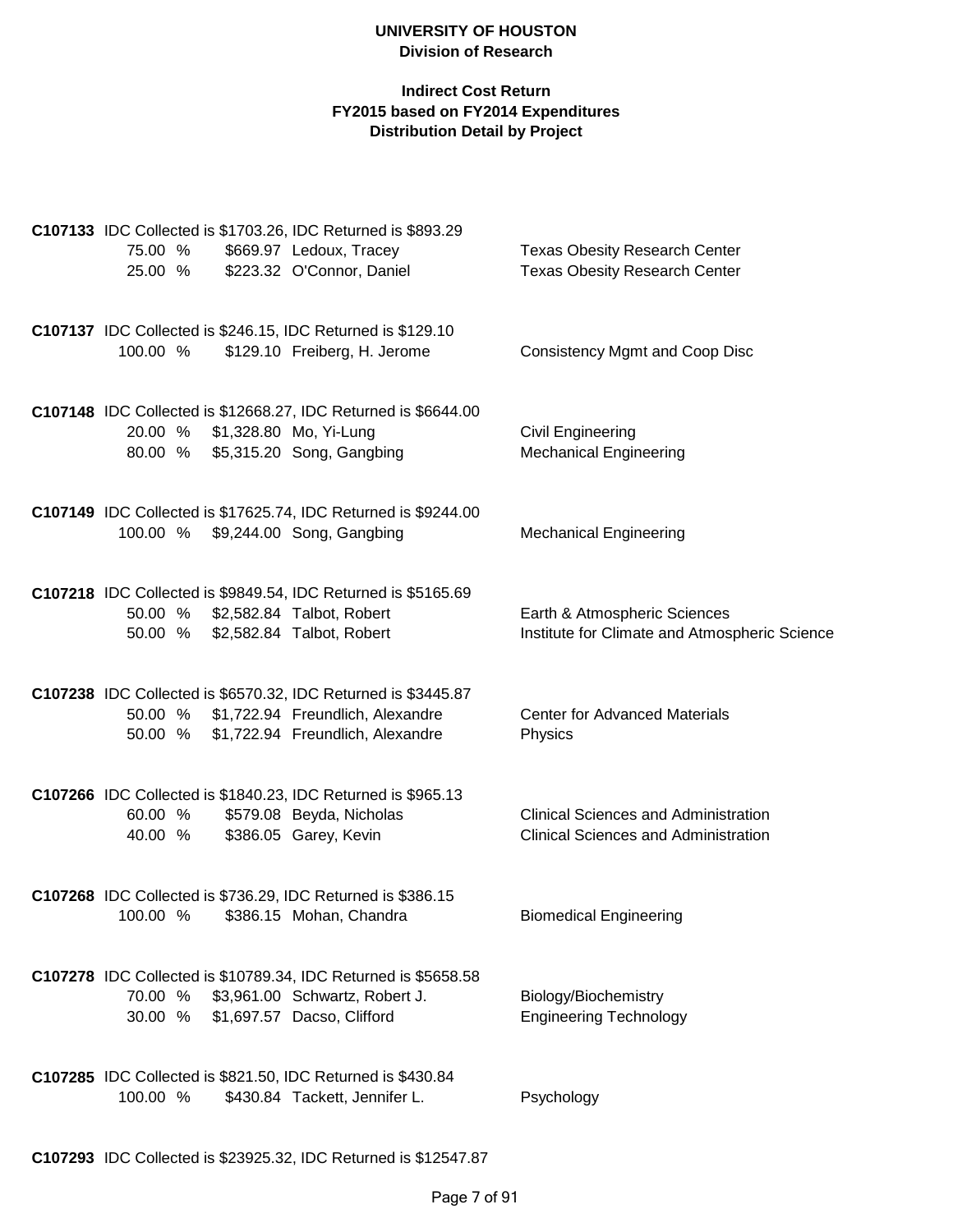| 50.00 %            |  | \$6,273.94 Donnelly, Vincent M.<br>50.00 % \$6,273.94 Economou, Demetre J.                         | <b>Chemical Engineering</b><br><b>Chemical Engineering</b> |
|--------------------|--|----------------------------------------------------------------------------------------------------|------------------------------------------------------------|
|                    |  |                                                                                                    |                                                            |
|                    |  | C107311 IDC Collected is \$14992.69, IDC Returned is \$7863.07                                     |                                                            |
| 50.00 %<br>50.00 % |  | \$3,931.53 Ignatiev, Alex<br>\$3,931.53 Ignatiev, Alex                                             | <b>Center for Advanced Materials</b><br>Physics            |
|                    |  |                                                                                                    |                                                            |
|                    |  | C107312 IDC Collected is \$1779.73, IDC Returned is \$933.40                                       |                                                            |
| 100.00 %           |  | \$933.40 Fleming, Marc                                                                             | <b>Clinical Sciences and Administration</b>                |
|                    |  | C107388 IDC Collected is \$10051.08, IDC Returned is \$5271.39                                     |                                                            |
| 100.00 %           |  | \$5,271.39 Bergmanson, Jan P. G.                                                                   | Optometry, Community                                       |
|                    |  |                                                                                                    |                                                            |
| 100.00 %           |  | C107389 IDC Collected is \$15322.82, IDC Returned is \$8036.21<br>\$8,036.21 Bergmanson, Jan P. G. | Optometry, Community                                       |
|                    |  |                                                                                                    |                                                            |
|                    |  | C107395 IDC Collected is \$29604.49, IDC Returned is \$15526.37                                    |                                                            |
|                    |  | 50.00 % \$7,763.19 Harold, Michael P.<br>50.00 % \$7,763.19 Rimer, Jeffrey D.                      | <b>Chemical Engineering</b><br><b>Chemical Engineering</b> |
|                    |  |                                                                                                    |                                                            |
|                    |  | C107406 IDC Collected is \$6345.03, IDC Returned is \$3327.71                                      |                                                            |
| 100.00 %           |  | \$3,327.71 Freiberg, H. Jerome                                                                     | <b>Consistency Mgmt and Coop Disc</b>                      |
|                    |  |                                                                                                    |                                                            |
| 100.00 %           |  | C107431 IDC Collected is \$3194.66, IDC Returned is \$1675.47<br>\$1,675.47 Vilalta, Ricardo       | <b>Computer Science</b>                                    |
|                    |  |                                                                                                    |                                                            |
|                    |  | C107434 IDC Collected is \$38535.60, IDC Returned is \$20210.38                                    |                                                            |
|                    |  | 50.00 % \$10,105.19 Epling, William S.<br>50.00 % \$10,105.19 Grabow, Lars C.                      | <b>Chemical Engineering</b><br><b>Chemical Engineering</b> |
|                    |  |                                                                                                    |                                                            |
|                    |  | C107438 IDC Collected is \$3006.10, IDC Returned is \$1576.58                                      |                                                            |
| 100.00 %           |  | \$1,576.58 Nichols, Jason                                                                          | Optometry, Community                                       |
|                    |  |                                                                                                    |                                                            |
| 100.00 %           |  | C107445 IDC Collected is \$3698.74, IDC Returned is \$1939.84<br>\$1,939.84 Freiberg, H. Jerome    | <b>Consistency Mgmt and Coop Disc</b>                      |
|                    |  |                                                                                                    |                                                            |
|                    |  | C107460 IDC Collected is \$20719.95, IDC Returned is \$10866.78                                    |                                                            |
| 50.00 %            |  | \$5,433.39 Wolfe, John C.                                                                          | <b>Electrical &amp; Computer Engineering</b>               |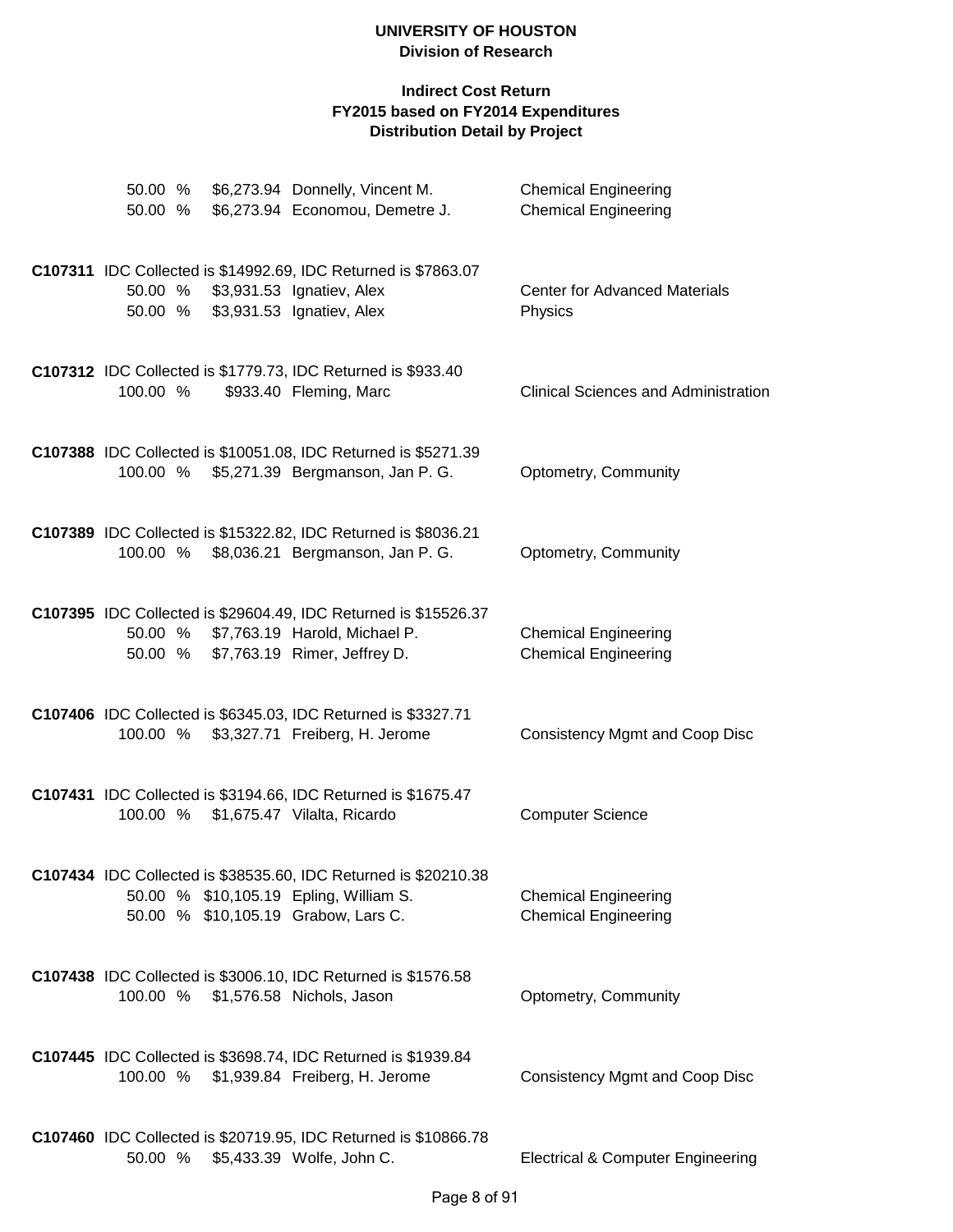|          | 25.00 % \$2,716.70 Wolfe, John C.<br>25.00 % \$2,716.70 Wolfe, John C.                                                                               | Nanosystem Manufacturing Center<br><b>TcSUH</b>                                          |
|----------|------------------------------------------------------------------------------------------------------------------------------------------------------|------------------------------------------------------------------------------------------|
|          | C107473 IDC Collected is \$9922.46, IDC Returned is \$5203.93<br>100.00 % \$5,203.93 Powell, Daniel                                                  | Optometry, Community                                                                     |
|          | C107474 IDC Collected is \$17764.91, IDC Returned is \$9316.98<br>100.00 % \$9,316.98 Metcalfe, Ralph W.                                             | <b>Mechanical Engineering</b>                                                            |
|          | C107484 IDC Collected is \$27370.80, IDC Returned is \$14354.89<br>100.00 % \$14,354.89 Donnelly, Vincent M.                                         | <b>Chemical Engineering</b>                                                              |
|          | C107488 IDC Collected is \$3548.84, IDC Returned is \$1861.22<br>100.00 % \$1,861.22 Chen, Yuhua                                                     | <b>Electrical &amp; Computer Engineering</b>                                             |
|          | C107559 IDC Collected is \$13725.76, IDC Returned is \$7198.61<br>100.00 % \$7,198.61 Rimer, Jeffrey D.                                              | <b>Chemical Engineering</b>                                                              |
|          | C107567 IDC Collected is \$22588.23, IDC Returned is \$11846.62<br>80.00 % \$9,477.30 Chauvot, Jennifer B.<br>20.00 % \$2,369.32 Hawkins, Jacqueline | Curriculum and Instruction<br>Dean, Education                                            |
|          | C107577 IDC Collected is \$4565.48, IDC Returned is \$2394.41<br>100.00 % \$2,394.41 Myers, Michael                                                  | <b>Chemical Engineering</b>                                                              |
|          | C107592 IDC Collected is \$15407.02, IDC Returned is \$8080.37<br>100.00 % \$8,080.37 Nichols, Jason                                                 | Optometry, Community                                                                     |
| 100.00 % | C107609 IDC Collected is \$1993.34, IDC Returned is \$1045.43<br>\$1,045.43 Freiberg, H. Jerome                                                      | <b>Consistency Mgmt and Coop Disc</b>                                                    |
|          | C107620 IDC Collected is \$2771.31, IDC Returned is \$1453.44<br>100.00 % \$1,453.44 Rixey, William G.                                               | Civil Engineering                                                                        |
| 50.00 %  | C107646 IDC Collected is \$11283.21, IDC Returned is \$5917.59<br>50.00 % \$2,958.80 Chow, Diana S. L.<br>\$2,958.80 Chow, Diana S. L.               | Institute for Drug Education and Research<br>Pharmacological and Pharmaceutical Sciences |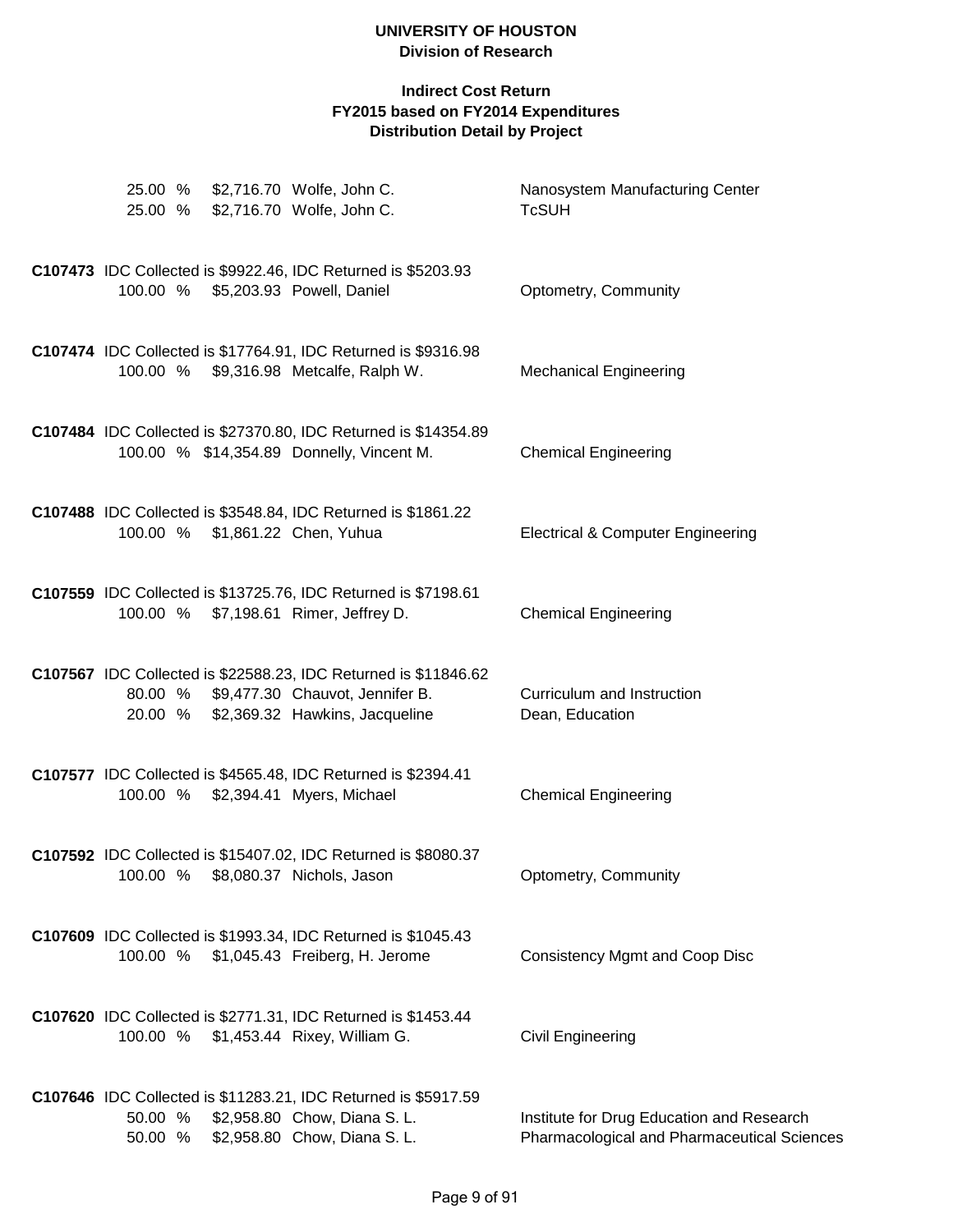| 20.00 %<br>60.00 % |  | C107648 IDC Collected is \$2383.74, IDC Returned is \$1250.18<br>\$250.04 Beyda, Nicholas<br>\$750.11 Garey, Kevin                    | Clinical Sciences and Administration<br><b>Clinical Sciences and Administration</b> |
|--------------------|--|---------------------------------------------------------------------------------------------------------------------------------------|-------------------------------------------------------------------------------------|
| 20.00 %            |  | \$250.04 Shah, Dhara N.                                                                                                               | <b>Clinical Sciences and Administration</b>                                         |
|                    |  | C107717 IDC Collected is \$32310.39, IDC Returned is \$16945.51<br>100.00 % \$16,945.51 Kuznetsov, Yuri                               | <b>Mathematics</b>                                                                  |
| 50.00 %<br>50.00 % |  | C107723 IDC Collected is \$36717.06, IDC Returned is \$19256.63<br>\$9,628.31 Franchek, Matthew<br>\$9,628.31 Grigoriadis, Karolos M. | <b>Mechanical Engineering</b><br><b>Mechanical Engineering</b>                      |
|                    |  | C107773 IDC Collected is \$6345.04, IDC Returned is \$3327.72<br>100.00 % \$3,327.72 Nichols, Jason                                   | Optometry, Community                                                                |
|                    |  | C107779 IDC Collected is \$23473.90, IDC Returned is \$12311.12<br>100.00 % \$12,311.12 Han, De-Hua                                   | Earth & Atmospheric Sciences                                                        |
|                    |  | C107802 IDC Collected is \$28391.02, IDC Returned is \$14889.95<br>100.00 % \$14,889.95 Shevkoplyas, Sergey S.                        | <b>Biomedical Engineering</b>                                                       |
| 50.00 %<br>50.00 % |  | C107830 IDC Collected is \$464.95, IDC Returned is \$243.85<br>\$121.92 Franchek, Matthew<br>\$121.92 Grigoriadis, Karolos M.         | <b>Mechanical Engineering</b><br><b>Mechanical Engineering</b>                      |
| 100.00 %           |  | C107835 IDC Collected is \$1022.09, IDC Returned is \$536.05<br>\$536.05 Berger Cardoso, Jodi                                         | Child & Family for Innovative Research                                              |
| 100.00 %           |  | C107852 IDC Collected is \$3551.99, IDC Returned is \$1862.88<br>\$1,862.88 Nichols, Jason                                            | Optometry, Community                                                                |
|                    |  | C107882 IDC Collected is \$12035.81, IDC Returned is \$6312.30<br>100.00 % \$6,312.30 Kuznetsov, Yuri                                 | <b>Mathematics</b>                                                                  |
| 50.00 %<br>50.00 % |  | C107978 IDC Collected is \$8414.56, IDC Returned is \$4413.10<br>\$2,206.55 Masson, Philippe<br>\$2,206.55 Masson, Philippe           | <b>Mechanical Engineering</b><br><b>TcSUH</b>                                       |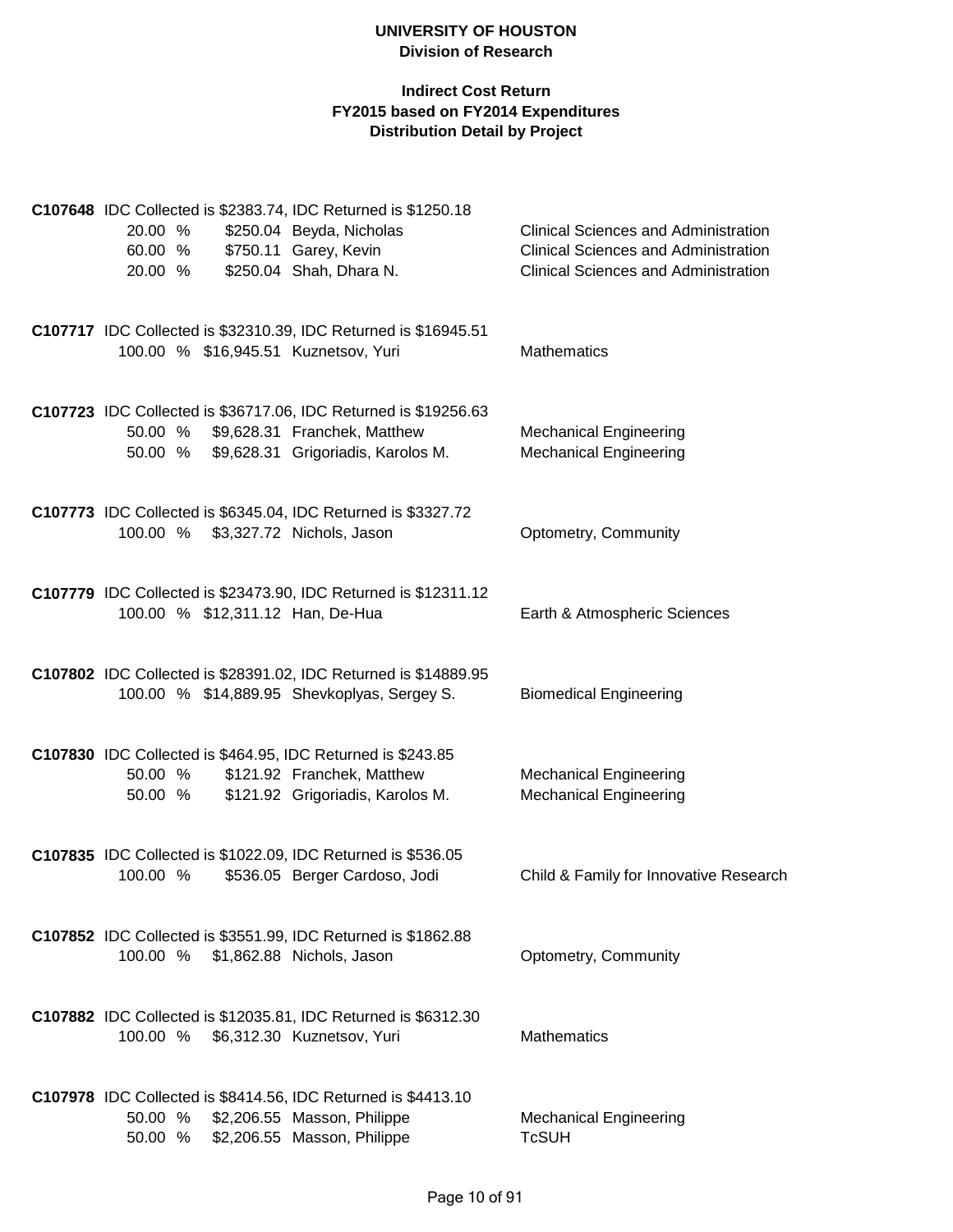| C107983 IDC Collected is \$32577.64, IDC Returned is \$17085.67<br>100.00 % \$17,085.67 Hines, Andrew                                   | Human Development and Consumer Science                                        |
|-----------------------------------------------------------------------------------------------------------------------------------------|-------------------------------------------------------------------------------|
| C107989 IDC Collected is \$9680.83, IDC Returned is \$5077.21<br>50.00 % \$2,538.60 Choi, Yunsoo<br>50.00 % \$2,538.60 Choi, Yunsoo     | Earth & Atmospheric Sciences<br>Institute for Climate and Atmospheric Science |
| C108063 IDC Collected is \$822.35, IDC Returned is \$431.29<br>100.00 %<br>\$431.29 Spitzmueller, Christiane                            | Psychology                                                                    |
| C108066 IDC Collected is \$1825.53, IDC Returned is \$957.42<br>\$957.42 Dryer, Stuart E.<br>100.00 %                                   | Biology/Biochemistry                                                          |
| C108076 IDC Collected is \$2368.47, IDC Returned is \$1242.17<br>100.00 % \$1,242.17 Dworkin, Anthony Gary                              | Sociology                                                                     |
| C108127 IDC Collected is \$6498.33, IDC Returned is \$3408.11<br>50.00 % \$1,704.06 Curran, Seamus<br>50.00 % \$1,704.06 Curran, Seamus | Institute for Nanoenergy<br>Physics                                           |
| C108225 IDC Collected is \$19.13, IDC Returned is \$10.03<br>100.00 %<br>\$10.03 Leach, Norman                                          | Optometry, Community                                                          |
| C108285 IDC Collected is \$4054.78, IDC Returned is \$2126.57<br>100.00 % \$2,126.57 McDermott, Alison                                  | Optometry, Community                                                          |
| C108292 IDC Collected is \$2763.73, IDC Returned is \$1449.47<br>100.00 % \$1,449.47 Han, Zhu                                           | <b>Electrical &amp; Computer Engineering</b>                                  |
| C108307 IDC Collected is \$23733.96, IDC Returned is \$12447.51<br>100.00 % \$12,447.51 Balakotaiah, Vemuri                             | <b>Chemical Engineering</b>                                                   |
| C108338 IDC Collected is \$1374.45, IDC Returned is \$720.84<br>100.00 %<br>\$720.84 Conklin, William                                   | Center for Information Security, Research and Edu                             |
| C108389 IDC Collected is \$2237.33, IDC Returned is \$1173.39<br>\$704.03 Lee, T. Randall<br>60.00 %                                    | Chemistry                                                                     |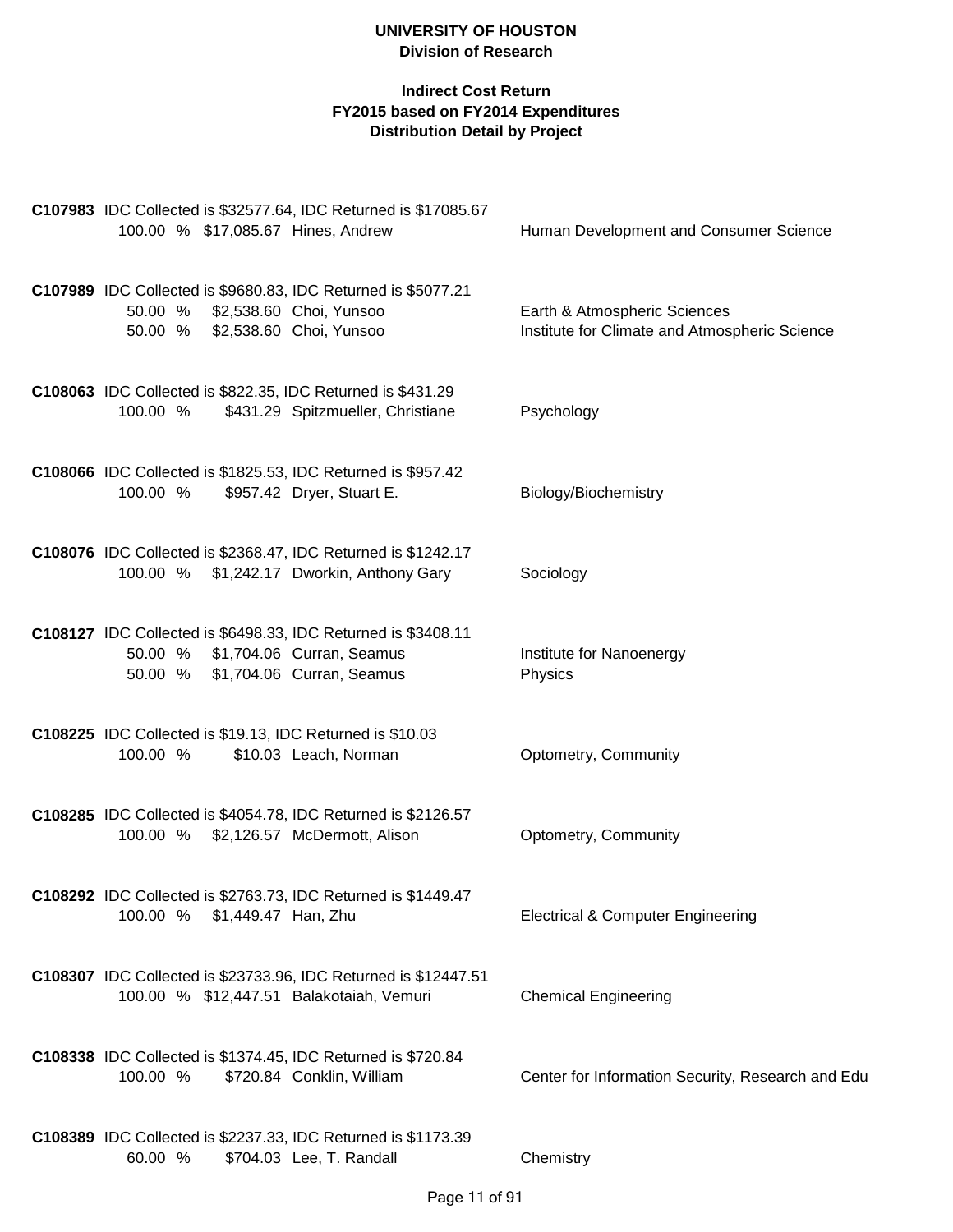| 40.00 %<br>\$469.36 Lee, T. Randall                                                                                                                                                                                           | <b>TcSUH</b>                                             |
|-------------------------------------------------------------------------------------------------------------------------------------------------------------------------------------------------------------------------------|----------------------------------------------------------|
| C108395 IDC Collected is \$3381.60, IDC Returned is \$1773.51<br>\$266.03 Carlson, Coleen<br>15.00 %<br>15.00 %<br>\$266.03 Francis, David J.<br>\$620.73 Carlson, Coleen<br>35.00 %<br>\$620.73 Francis, David J.<br>35.00 % | Psychology<br>Psychology<br><b>TIMES</b><br><b>TIMES</b> |
| C108419 IDC Collected is \$7039.41, IDC Returned is \$3691.89<br>100.00 % \$3,691.89 Rimer, Jeffrey D.                                                                                                                        | <b>Chemical Engineering</b>                              |
| C108516 IDC Collected is \$185.23, IDC Returned is \$97.15<br>100.00 %<br>\$97.15 Ha, Yoonsook                                                                                                                                | Child & Family for Innovative Research                   |
| C108574 IDC Collected is \$1860.42, IDC Returned is \$975.72<br>100.00 %<br>\$975.72 Nelson, Wendy                                                                                                                            | Earth & Atmospheric Sciences                             |
| C108742 IDC Collected is \$58.89, IDC Returned is \$30.89<br>\$30.89 Garbey, Marc<br>100.00 %                                                                                                                                 | Center for Advanced Computing and Data Systems           |
| C108767 IDC Collected is \$1549.69, IDC Returned is \$812.75<br>100.00 %<br>\$812.75 Smith III, Earl L.                                                                                                                       | Optometry, Community                                     |
| C108818 IDC Collected is \$3139.87, IDC Returned is \$1646.74<br>100.00 % \$1,646.74 Smith III, Earl L.                                                                                                                       | Optometry, Community                                     |
| G005155 IDC Collected is \$7.39, IDC Returned is \$3.88<br>100.00 %<br>\$3.88 Rymer, Beverly                                                                                                                                  | <b>Office of Contracts and Grants</b>                    |
| G005256 IDC Collected is \$-20.59, IDC Returned is \$-10.80<br>100.00 %<br>-\$10.80 Liu, Ce                                                                                                                                   | <b>Electrical &amp; Computer Engineering</b>             |
| G090128 IDC Collected is \$-36.00, IDC Returned is \$-18.88<br>100.00 %<br>-\$18.88 Bear, John L.                                                                                                                             | Dean, Natural Sciences and Mathematics                   |
| G090297 IDC Collected is \$-1007.12, IDC Returned is \$-528.19<br>100.00 %<br>-\$528.19 Smith III, Earl L.                                                                                                                    | Optometry, Community                                     |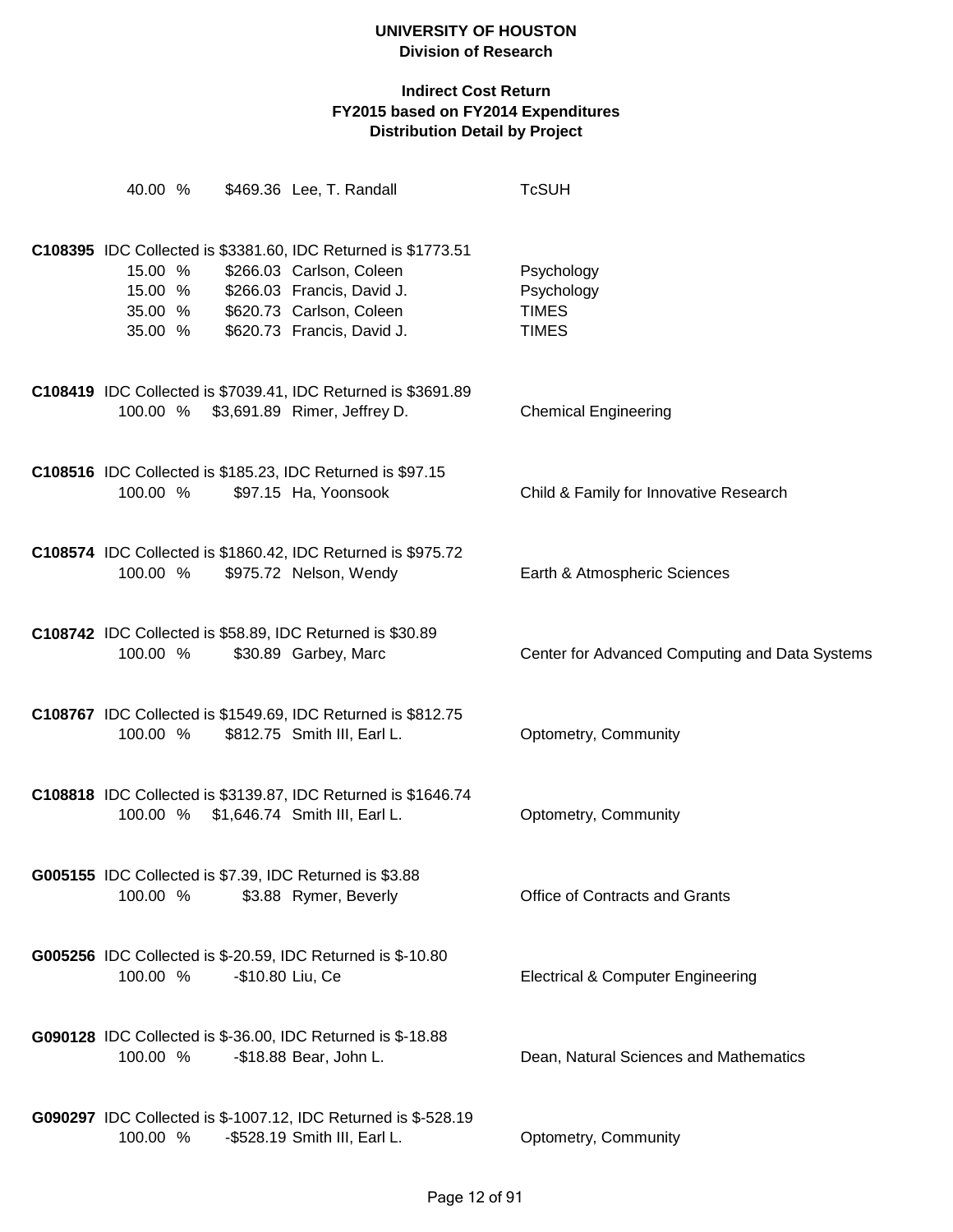| G091295 IDC Collected is \$-0.02, IDC Returned is \$-0.01        |                                                |
|------------------------------------------------------------------|------------------------------------------------|
| 100.00 %<br>-\$0.01 Applegate, Raymond A.                        | Optometry, Community                           |
| G091866 IDC Collected is \$-650.87, IDC Returned is \$-341.36    |                                                |
| 10.00 %<br>-\$34.14 Francis, David J.                            | Center for Advanced Computing and Data Systems |
| -\$68.27 Francis, David J.<br>20.00 %                            | Psychology                                     |
| 70.00 %<br>-\$238.95 Francis, David J.                           | <b>TIMES</b>                                   |
| G092136 IDC Collected is \$-1601.96, IDC Returned is \$-840.16   |                                                |
| 100.00 %<br>-\$840.16 Hussain, Fazle                             | <b>Mechanical Engineering</b>                  |
| G092569 IDC Collected is \$-0.59, IDC Returned is \$-0.31        |                                                |
| 1.00 %<br>-\$0.00 Le, Han Quang                                  | <b>Center for Advanced Materials</b>           |
| -\$0.01 Pei, Shin Shem<br>2.00 %                                 | <b>Center for Advanced Materials</b>           |
| -\$0.00 Le, Han Quang<br>1.00 %                                  | <b>Electrical &amp; Computer Engineering</b>   |
| -\$0.09 Pei, Shin Shem<br>28.00 %                                | <b>Electrical &amp; Computer Engineering</b>   |
| -\$0.00 Le, Han Quang<br>1.00 %                                  | SW Public Safety Technology Center             |
| -\$0.21 Pei, Shin Shem<br>67.00 %                                | SW Public Safety Technology Center             |
| G093108 IDC Collected is \$1832.73, IDC Returned is \$961.19     |                                                |
| \$480.60 Andrews, Nicole M.<br>50.00 %                           | Curriculum and Instruction                     |
| \$480.60 Houston, W. Robert<br>50.00 %                           | Institute for Urban Education                  |
| G093707 IDC Collected is \$10486.36, IDC Returned is \$5499.68   |                                                |
| 100.00 %<br>\$5,499.68 Li, Aibing                                | Earth & Atmospheric Sciences                   |
| G093878 IDC Collected is \$6784.12, IDC Returned is \$3558.00    |                                                |
| \$3,558.00 Fitzgibbon, William E.<br>100.00 %                    | <b>Texas Manufacturing Assistance Center</b>   |
| G094095 IDC Collected is \$144.95, IDC Returned is \$76.02       |                                                |
| 100.00 %<br>\$76.02 Ignatiev, Alex                               | <b>Center for Advanced Materials</b>           |
| <b>G094184</b> IDC Collected is \$-4.78, IDC Returned is \$-2.51 |                                                |
| 100.00 %<br>-\$2.51 Houston, W. Robert                           | Institute for Urban Education                  |
| G094359 IDC Collected is \$537.29, IDC Returned is \$281.79      |                                                |
| 50.00 %<br>\$140.89 Krishnamoorti, Ramanan                       | <b>Chemical Engineering</b>                    |
| \$140.89 Sharma, Pradeep<br>50.00 %                              | <b>Mechanical Engineering</b>                  |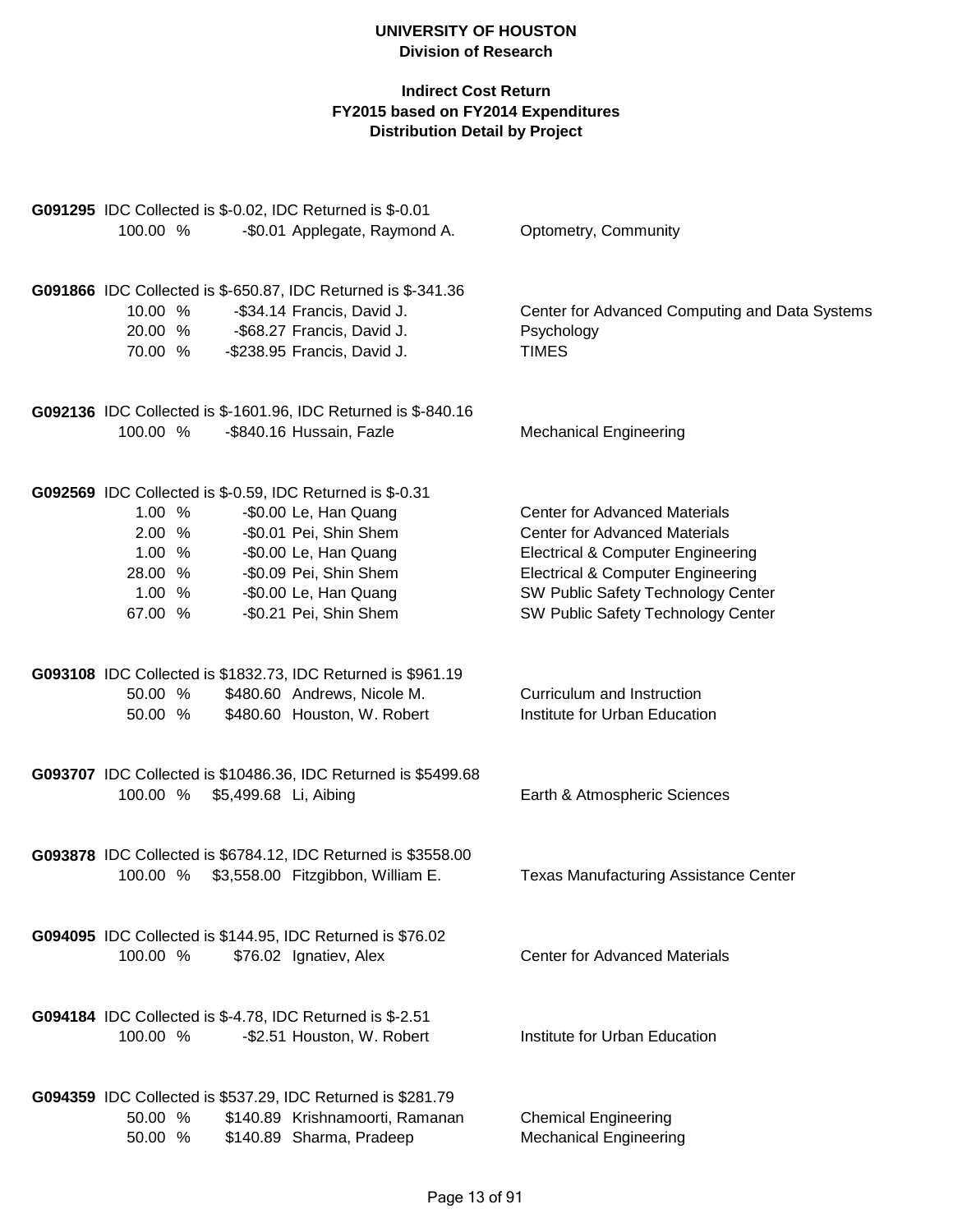|          | G094394 IDC Collected is \$-109.15, IDC Returned is \$-57.24    |                                                    |
|----------|-----------------------------------------------------------------|----------------------------------------------------|
| 20.00 %  | -\$11.45 Franchek, Matthew                                      | <b>Mechanical Engineering</b>                      |
| 25.00 %  | -\$14.31 Grigoriadis, Karolos M.                                | <b>Mechanical Engineering</b>                      |
| 5.00 %   | -\$2.86 Hollingsworth, D. Keith                                 | <b>Mechanical Engineering</b>                      |
| 10.00 %  | -\$5.72 Sharma, Pradeep                                         | <b>Mechanical Engineering</b>                      |
| 20.00 %  | -\$11.45 Song, Gangbing                                         | <b>Mechanical Engineering</b>                      |
| 20.00 %  | -\$11.45 Zimmerman, David C.                                    | <b>Mechanical Engineering</b>                      |
|          |                                                                 |                                                    |
|          | G094962 IDC Collected is \$17110.61, IDC Returned is \$8973.83  |                                                    |
| 100.00 % | \$8,973.83 Wellner, Julia                                       | Earth & Atmospheric Sciences                       |
|          | G095028 IDC Collected is \$30449.48, IDC Returned is \$15969.53 |                                                    |
| 25.00 %  | \$3,992.38 Pinsky, Lawrence S.                                  | Center for Advanced Computing and Data Systems     |
| 50.00 %  | \$7,984.77 Bellwied, Rene                                       | Physics                                            |
| 25.00 %  | \$3,992.38 Pinsky, Lawrence S.                                  | Physics                                            |
|          | G095285 IDC Collected is \$893.11, IDC Returned is \$468.40     |                                                    |
| 100.00 % | \$468.40 Wellner, Julia                                         | Earth & Atmospheric Sciences                       |
|          | G095419 IDC Collected is \$-0.08, IDC Returned is \$-0.04       |                                                    |
| 30.00 %  | -\$0.01 Ogmen, Haluk                                            | Center for Neuro-Engineering and Cognitive Science |
| 60.00 %  | -\$0.03 Ogmen, Haluk                                            | <b>Electrical &amp; Computer Engineering</b>       |
| 10.00 %  | -\$0.00 Bedell, Harold E.                                       | Optometry, Community                               |
|          |                                                                 |                                                    |
|          | G095800 IDC Collected is \$39771.59, IDC Returned is \$20858.61 |                                                    |
|          | 100.00 % \$20,858.61 Frishman,, Laura J.                        | Optometry, Community                               |
|          | G095886 IDC Collected is \$49912.12, IDC Returned is \$26176.91 |                                                    |
|          | 100.00 % \$26,176.91 Hofer, Heidi                               | Optometry, Community                               |
|          | G096157 IDC Collected is \$17816.43, IDC Returned is \$9344.00  |                                                    |
| 10.00 %  | \$934.40 Mehta, Paras                                           | Center for Advanced Computing and Data Systems     |
| 20.00 %  | \$1,868.80 Mehta, Paras                                         | Psychology                                         |
| 70.00 %  | \$6,540.80 Mehta, Paras                                         | <b>TIMES</b>                                       |
|          | G096313 IDC Collected is \$5992.69, IDC Returned is \$3142.93   |                                                    |
| 10.00 %  | \$314.29 Cirino, Paul                                           | Center for Advanced Computing and Data Systems     |
| 20.00 %  | \$628.59 Cirino, Paul                                           | Psychology                                         |
| 70.00 %  | \$2,200.05 Cirino, Paul                                         | <b>TIMES</b>                                       |
|          |                                                                 |                                                    |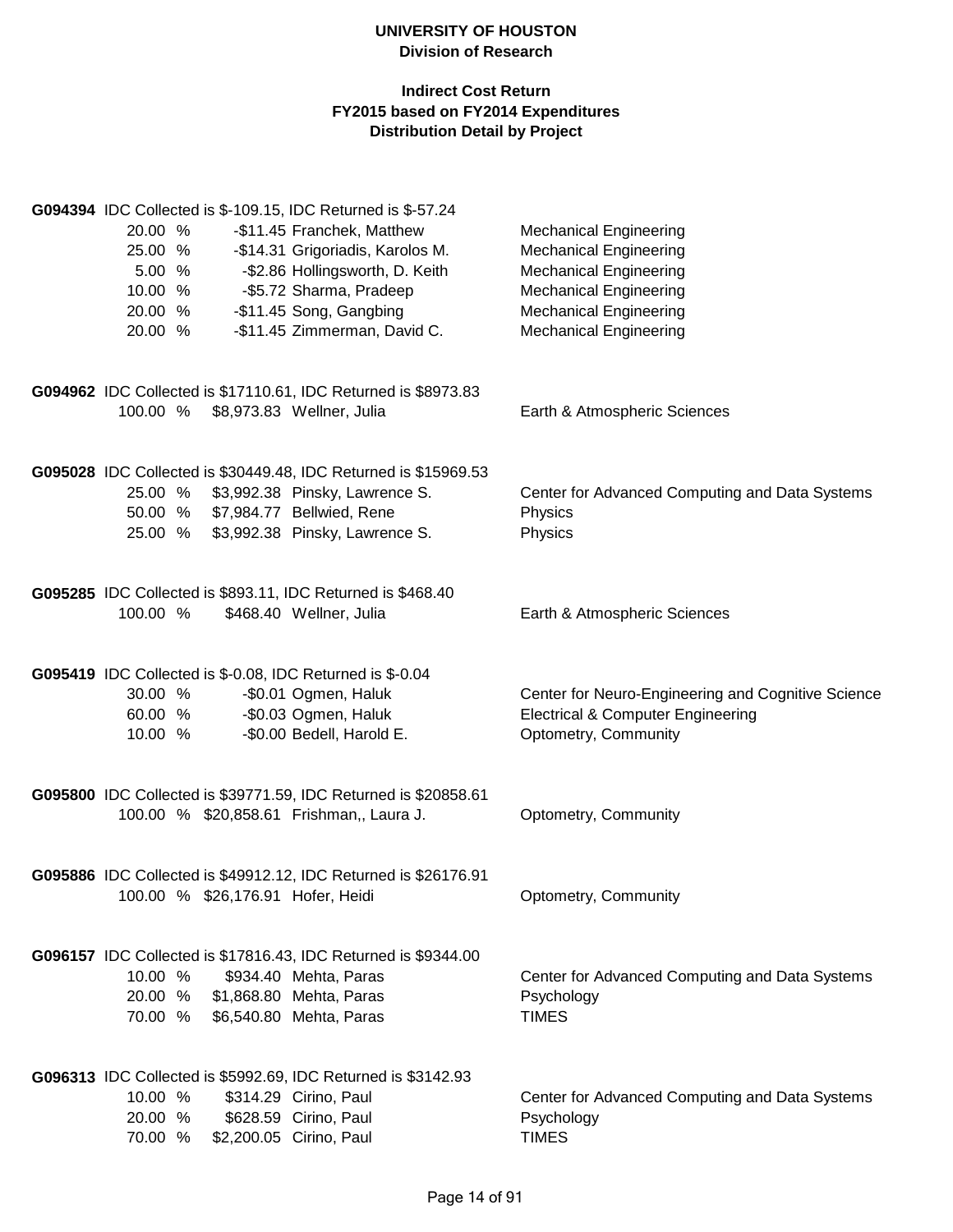| G096610 IDC Collected is \$-12.04, IDC Returned is \$-6.31                   |                                                |
|------------------------------------------------------------------------------|------------------------------------------------|
| -\$3.16 Issa, Amalia M.<br>50.00 %                                           | Center for Advanced Computing and Data Systems |
| -\$3.16 Issa, Amalia M.<br>50.00 %                                           | <b>Clinical Sciences and Administration</b>    |
|                                                                              |                                                |
| G096630 IDC Collected is \$98316.91, IDC Returned is \$51563.29              |                                                |
| 100.00 % \$51,563.29 Chen, Ji                                                | <b>Electrical &amp; Computer Engineering</b>   |
| G096778 IDC Collected is \$537.29, IDC Returned is \$281.79                  |                                                |
| 50.00 % \$140.89 Sharma, Pradeep                                             | <b>Mechanical Engineering</b>                  |
| 50.00 % \$140.89 White, Kenneth W.                                           | <b>Mechanical Engineering</b>                  |
| G096869 IDC Collected is \$2789.07, IDC Returned is \$1462.76                |                                                |
| 100.00 % \$1,462.76 Liu, Ce                                                  | <b>Electrical &amp; Computer Engineering</b>   |
| G097039 IDC Collected is \$-849.05, IDC Returned is \$-445.29                |                                                |
| -\$222.65 Chapman, Barbara M.<br>50.00 %                                     | <b>Computer Science</b>                        |
| 50.00 % - \$222.65 Gabriel, Edgar                                            | <b>Computer Science</b>                        |
| G097105 IDC Collected is \$8100.00, IDC Returned is \$4248.13                |                                                |
| 100.00 % \$4,248.13 Pratt, Joseph A.                                         | Management                                     |
| G097176 IDC Collected is \$18989.44, IDC Returned is \$9959.20               |                                                |
| 100.00 % \$9,959.20 Larin, Kirill                                            | <b>Biomedical Engineering</b>                  |
| G097325 IDC Collected is \$-1899.24, IDC Returned is \$-996.08               |                                                |
| -\$498.04 Li, Liming<br>50.00 %                                              | Earth & Atmospheric Sciences                   |
| 50.00 % - \$498.04 Li, Liming                                                | Institute for Climate and Atmospheric Science  |
| G097365 IDC Collected is \$33406.14, IDC Returned is \$17520.18              |                                                |
| 100.00 % \$17,520.18 Yoshida, Hanako                                         | Psychology                                     |
| G097415 IDC Collected is \$-775.94, IDC Returned is \$-406.95                |                                                |
| 1.00%<br>-\$4.07 Francis, David J.                                           | Center for Advanced Computing and Data Systems |
| 9.00 %<br>-\$36.63 Mehta, Paras                                              | Center for Advanced Computing and Data Systems |
| 4.00<br>%<br>-\$16.28 Fletcher, Jack M.                                      | Psychology                                     |
| 2.00<br>$\%$<br>-\$8.14 Francis, David J.                                    | Psychology                                     |
| 17.00<br>%<br>-\$69.18 Mehta, Paras                                          | Psychology                                     |
| 7.00<br>-\$28.49 Francis, David J.<br>%<br>60.00 %<br>-\$244.17 Mehta, Paras | <b>TIMES</b><br><b>TIMES</b>                   |
|                                                                              |                                                |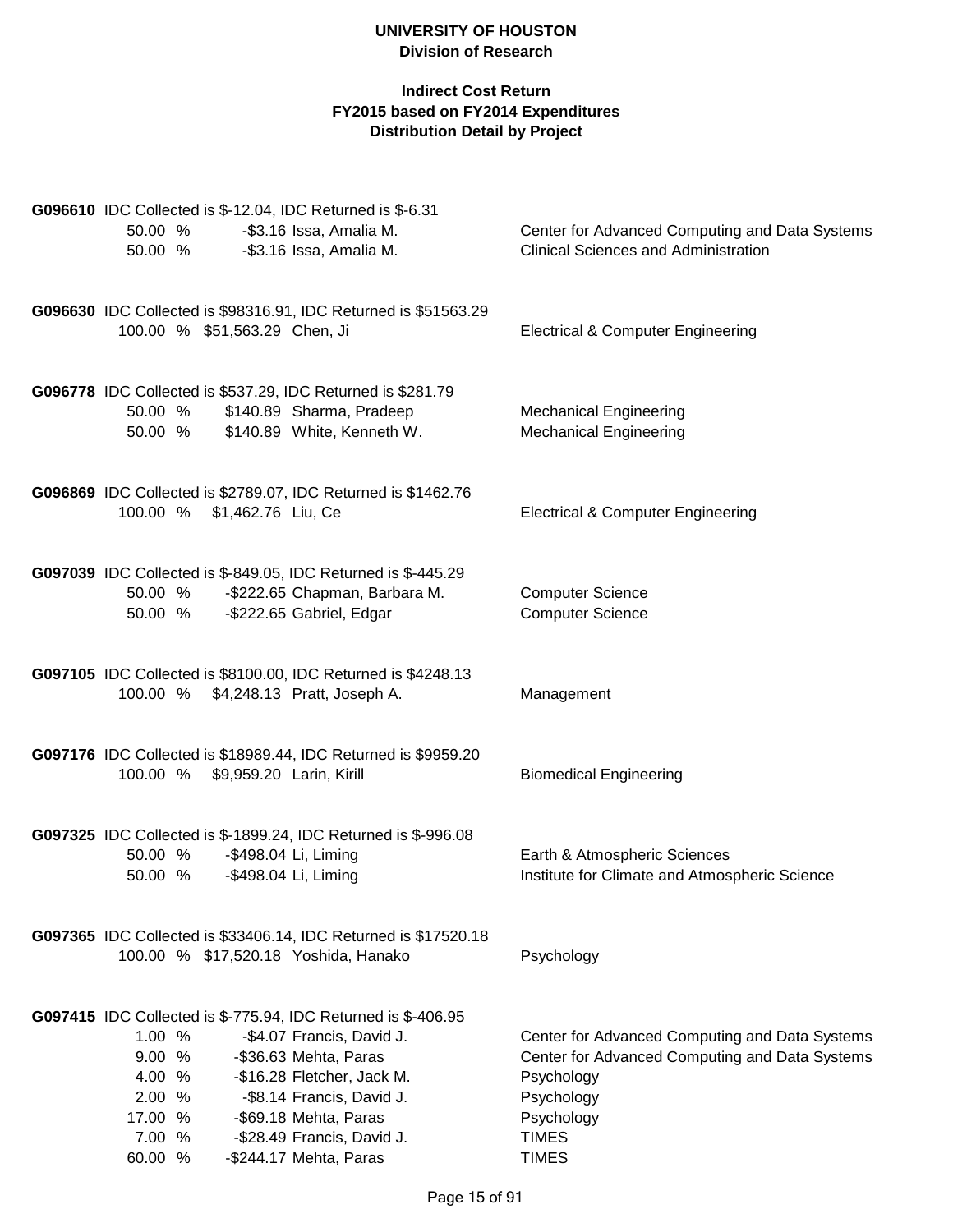|          |  | G097433 IDC Collected is \$51886.09, IDC Returned is \$27212.18 |                                              |
|----------|--|-----------------------------------------------------------------|----------------------------------------------|
| 20.00 %  |  | \$5,442.44 Chiappetta, Eugene L.                                | Dean, Education                              |
| 20.00 %  |  | \$5,442.44 Claydon, Frank                                       | Dean, Engineering                            |
| 20.00 %  |  | \$5,442.44 Long, Stuart A.                                      | Dean, Engineering                            |
| 20.00 %  |  | \$5,442.44 Rifai, Hanadi                                        | Dean, Engineering                            |
| 20.00 %  |  | \$5,442.44 Sharma, Pradeep                                      | Dean, Engineering                            |
|          |  |                                                                 |                                              |
|          |  | G097449 IDC Collected is \$19216.24, IDC Returned is \$10078.15 |                                              |
| 50.00 %  |  | \$5,039.07 Sharma, Pradeep                                      | <b>Mechanical Engineering</b>                |
| 50.00 %  |  | \$5,039.07 White, Kenneth W.                                    | <b>Mechanical Engineering</b>                |
|          |  | G097469 IDC Collected is \$26629.04, IDC Returned is \$13965.87 |                                              |
|          |  | 100.00 % \$13,965.87 Applegate, Raymond A.                      | Optometry, Community                         |
|          |  |                                                                 |                                              |
|          |  | G097470 IDC Collected is \$596.98, IDC Returned is \$313.09     |                                              |
| 50.00 %  |  | \$156.55 Vekilov, Peter G.                                      | <b>Chemical Engineering</b>                  |
| 50.00 %  |  | \$156.55 Lubchenko, Vassiliy                                    | Chemistry                                    |
|          |  | G097479 IDC Collected is \$4254.91, IDC Returned is \$2231.53   |                                              |
| 100.00 % |  | \$2,231.53 Burns, Alan R.                                       | Optometry, Community                         |
|          |  |                                                                 |                                              |
|          |  | G097498 IDC Collected is \$42934.36, IDC Returned is \$22517.35 |                                              |
|          |  | 50.00 % \$11,258.68 Ardebili, Haleh                             | <b>Mechanical Engineering</b>                |
|          |  | 50.00 % \$11,258.68 Sharma, Pradeep                             | <b>Mechanical Engineering</b>                |
|          |  |                                                                 |                                              |
|          |  | G097528 IDC Collected is \$-188.65, IDC Returned is \$-98.94    |                                              |
| 100.00 % |  | -\$98.94 Hernandez, Arturo E.                                   | Psychology                                   |
|          |  |                                                                 |                                              |
|          |  | G097543 IDC Collected is \$25084.28, IDC Returned is \$13155.70 |                                              |
|          |  | 100.00 % \$13,155.70 Gabriel, Edgar                             | <b>Computer Science</b>                      |
|          |  |                                                                 |                                              |
|          |  | G097653 IDC Collected is \$92.73, IDC Returned is \$48.63       |                                              |
| 100.00 % |  | \$48.63 Lapen, Thomas J.                                        | Earth & Atmospheric Sciences                 |
|          |  | G097662 IDC Collected is \$74662.31, IDC Returned is \$39157.40 |                                              |
|          |  | 40.00 % \$15,662.96 Claydon, Frank                              | <b>Electrical &amp; Computer Engineering</b> |
|          |  | 40.00 % \$15,662.96 Long, Stuart A.                             | <b>Electrical &amp; Computer Engineering</b> |
| 10.00 %  |  | \$3,915.74 Rifai, Hanadi                                        | <b>Electrical &amp; Computer Engineering</b> |
|          |  |                                                                 |                                              |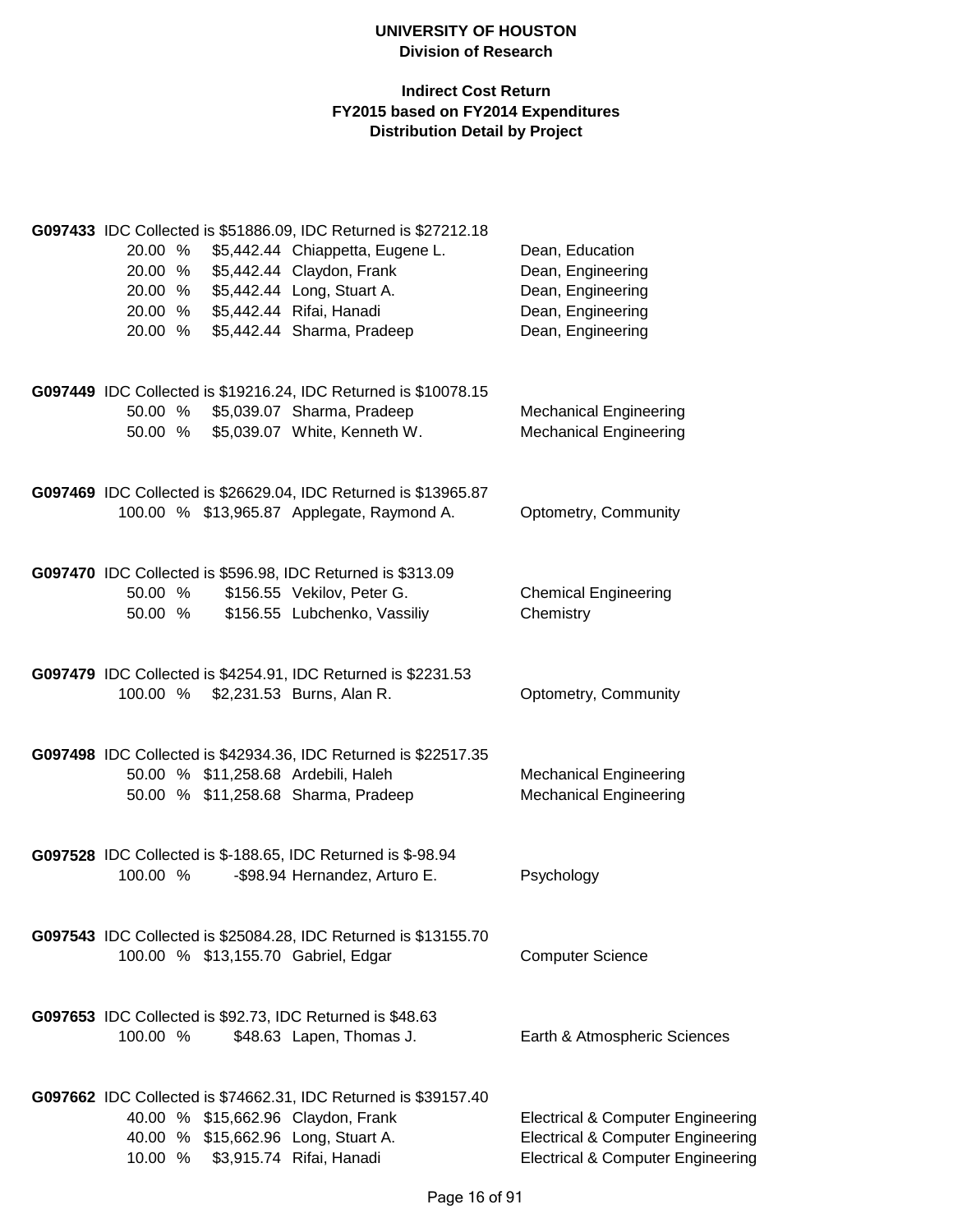| 10.00 %            |                              | \$3,915.74 Zerda, Katherine                                                                                                                          | <b>Electrical &amp; Computer Engineering</b>                                               |
|--------------------|------------------------------|------------------------------------------------------------------------------------------------------------------------------------------------------|--------------------------------------------------------------------------------------------|
| 50.00 %<br>50.00 % |                              | G097666 IDC Collected is \$991.67, IDC Returned is \$520.09<br>\$260.05 McConnell, Bradley K.<br>\$260.05 McConnell, Bradley K.                      | Heart and Kidney Institute<br>Pharmacological and Pharmaceutical Sciences                  |
|                    | 100.00 % \$1,669.12 Chen, Ji | G097809 IDC Collected is \$3182.55, IDC Returned is \$1669.12                                                                                        | <b>Electrical &amp; Computer Engineering</b>                                               |
| 65.00 %            |                              | G097811 IDC Collected is \$19031.84, IDC Returned is \$9981.44<br>35.00 % \$3,493.50 Feng, Qianmei<br>\$6,487.94 Lim, Gino Jinho                     | <b>Industrial Engineering</b><br><b>Industrial Engineering</b>                             |
|                    |                              | G097826 IDC Collected is \$11440.68, IDC Returned is \$6000.18<br>20.00 % \$1,200.04 Francis, David J.<br>80.00 % \$4,800.14 Francis, David J.       | Psychology<br><b>TIMES</b>                                                                 |
| 60.00 %<br>40.00 % |                              | G097831 IDC Collected is \$1126.10, IDC Returned is \$590.59<br>\$354.36 Baldelli, Steve<br>\$236.24 Baldelli, Steve                                 | Chemistry<br><b>TcSUH</b>                                                                  |
|                    |                              | G097933 IDC Collected is \$3787.95, IDC Returned is \$1986.63<br>100.00 % \$1,986.63 Fitzgibbon, William E.                                          | <b>Texas Manufacturing Assistance Center</b>                                               |
| 50.00 %<br>50.00 % |                              | G098025 IDC Collected is \$-467.86, IDC Returned is \$-245.37<br>-\$122.69 Bao, Jiming<br>-\$122.69 Bao, Jiming                                      | Center for Integrated Bio and Nano Systems<br><b>Electrical &amp; Computer Engineering</b> |
|                    |                              | G098148 IDC Collected is \$18863.51, IDC Returned is \$9893.16<br>50.00 % \$4,946.58 Franchek, Matthew<br>50.00 % \$4,946.58 Grigoriadis, Karolos M. | <b>Mechanical Engineering</b><br><b>Mechanical Engineering</b>                             |
| 50.00 %<br>50.00 % |                              | G098149 IDC Collected is \$6011.15, IDC Returned is \$3152.61<br>\$1,576.30 Franchek, Matthew<br>\$1,576.30 Grigoriadis, Karolos M.                  | <b>Mechanical Engineering</b><br><b>Mechanical Engineering</b>                             |
| 100.00 %           | \$1,113.70 Luss, Dan         | G098151 IDC Collected is \$2123.52, IDC Returned is \$1113.70                                                                                        | <b>Chemical Engineering</b>                                                                |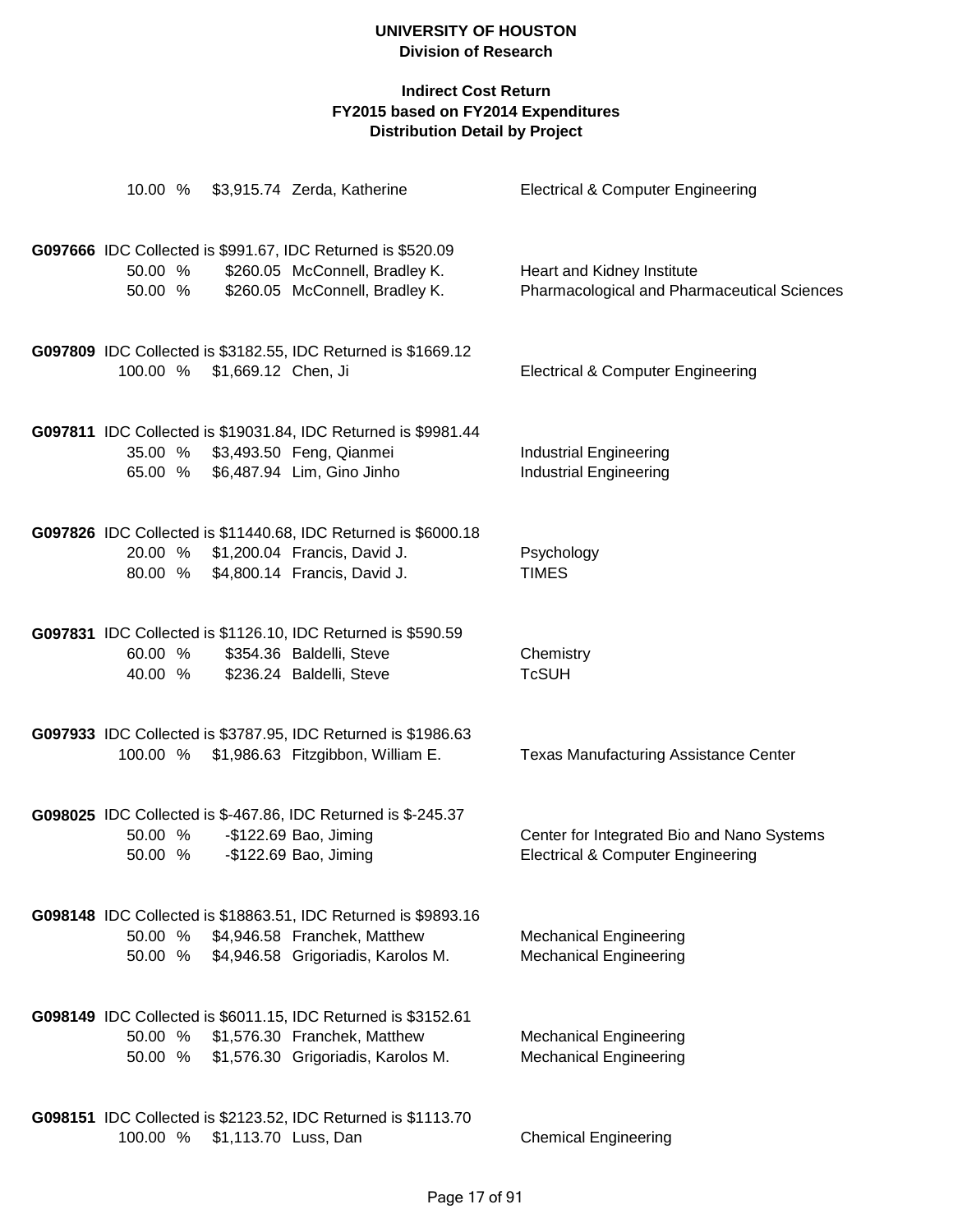| G098198 IDC Collected is \$6200.51, IDC Returned is \$3251.92                  |                                                |  |  |  |  |  |  |
|--------------------------------------------------------------------------------|------------------------------------------------|--|--|--|--|--|--|
| 100.00 % \$3,251.92 Deng, Zhigang                                              | <b>Computer Science</b>                        |  |  |  |  |  |  |
|                                                                                |                                                |  |  |  |  |  |  |
| G098206 IDC Collected is \$107.07, IDC Returned is \$56.15                     |                                                |  |  |  |  |  |  |
| 100.00 %<br>\$56.15 Robinson, Alexander                                        | Earth & Atmospheric Sciences                   |  |  |  |  |  |  |
|                                                                                |                                                |  |  |  |  |  |  |
|                                                                                |                                                |  |  |  |  |  |  |
| G098211 IDC Collected is \$28570.71, IDC Returned is \$14984.19                |                                                |  |  |  |  |  |  |
| 50.00 % \$7,492.10 Jacobson, Allan J.<br>50.00 % \$7,492.10 Jacobson, Allan J. | Chemistry<br><b>TcSUH</b>                      |  |  |  |  |  |  |
|                                                                                |                                                |  |  |  |  |  |  |
|                                                                                |                                                |  |  |  |  |  |  |
| G098248 IDC Collected is \$-0.08, IDC Returned is \$-0.04                      |                                                |  |  |  |  |  |  |
| 100.00 %<br>-\$0.04 Lu, Qian                                                   | Psychology                                     |  |  |  |  |  |  |
|                                                                                |                                                |  |  |  |  |  |  |
| G098264 IDC Collected is \$22670.69, IDC Returned is \$11889.87                |                                                |  |  |  |  |  |  |
| 33.00 % \$3,923.66 Glowinski, Roland                                           | <b>Mathematics</b>                             |  |  |  |  |  |  |
| 33.00 % \$3,923.66 Hoppe, Ronald                                               | Mathematics                                    |  |  |  |  |  |  |
| \$4,042.56 Pan, Tsorng-Whay<br>34.00 %                                         | Mathematics                                    |  |  |  |  |  |  |
|                                                                                |                                                |  |  |  |  |  |  |
| G098265 IDC Collected is \$-107.20, IDC Returned is \$-56.22                   |                                                |  |  |  |  |  |  |
| 100.00 %<br>-\$56.22 Ordonez, Carlos                                           | <b>Computer Science</b>                        |  |  |  |  |  |  |
|                                                                                |                                                |  |  |  |  |  |  |
|                                                                                |                                                |  |  |  |  |  |  |
| G098272 IDC Collected is \$-998.95, IDC Returned is \$-523.91                  |                                                |  |  |  |  |  |  |
| 16.00 %<br>-\$83.83 Kakadiaris, Ioannis                                        | Center for Advanced Computing and Data Systems |  |  |  |  |  |  |
| -\$91.68 Papadakis, Emanuel I.<br>17.50 %<br>16.00 %                           | Center for Advanced Computing and Data Systems |  |  |  |  |  |  |
| -\$83.83 Kakadiaris, Ioannis<br>-\$172.89 Azencott, Robert G.<br>33.00 %       | <b>Computer Science</b><br>Mathematics         |  |  |  |  |  |  |
| 17.50 %<br>-\$91.68 Papadakis, Emanuel I.                                      | <b>Mathematics</b>                             |  |  |  |  |  |  |
|                                                                                |                                                |  |  |  |  |  |  |
|                                                                                |                                                |  |  |  |  |  |  |
| G098290 IDC Collected is \$-1960.22, IDC Returned is \$-1028.06                |                                                |  |  |  |  |  |  |
| -\$1,028.06 Chapman, Barbara M.<br>100.00 %                                    | <b>Computer Science</b>                        |  |  |  |  |  |  |
|                                                                                |                                                |  |  |  |  |  |  |
| G098342 IDC Collected is \$1449.78, IDC Returned is \$760.35                   |                                                |  |  |  |  |  |  |
| \$357.37 Dauwalder, Brigitte<br>47.00 %                                        | <b>Biology of Behavior Institute</b>           |  |  |  |  |  |  |
| \$402.99 Dauwalder, Brigitte<br>53.00 %                                        | Biology/Biochemistry                           |  |  |  |  |  |  |
|                                                                                |                                                |  |  |  |  |  |  |
| G098344 IDC Collected is \$4692.37, IDC Returned is \$2460.96                  |                                                |  |  |  |  |  |  |
| \$615.24 Cheung, Margaret S.<br>25.00 %                                        | Center for Advanced Computing and Data Systems |  |  |  |  |  |  |
| \$1,230.48 Cheung, Margaret S.<br>50.00 %                                      | Physics                                        |  |  |  |  |  |  |
| \$615.24 Cheung, Margaret S.<br>25.00 %                                        | <b>TcSUH</b>                                   |  |  |  |  |  |  |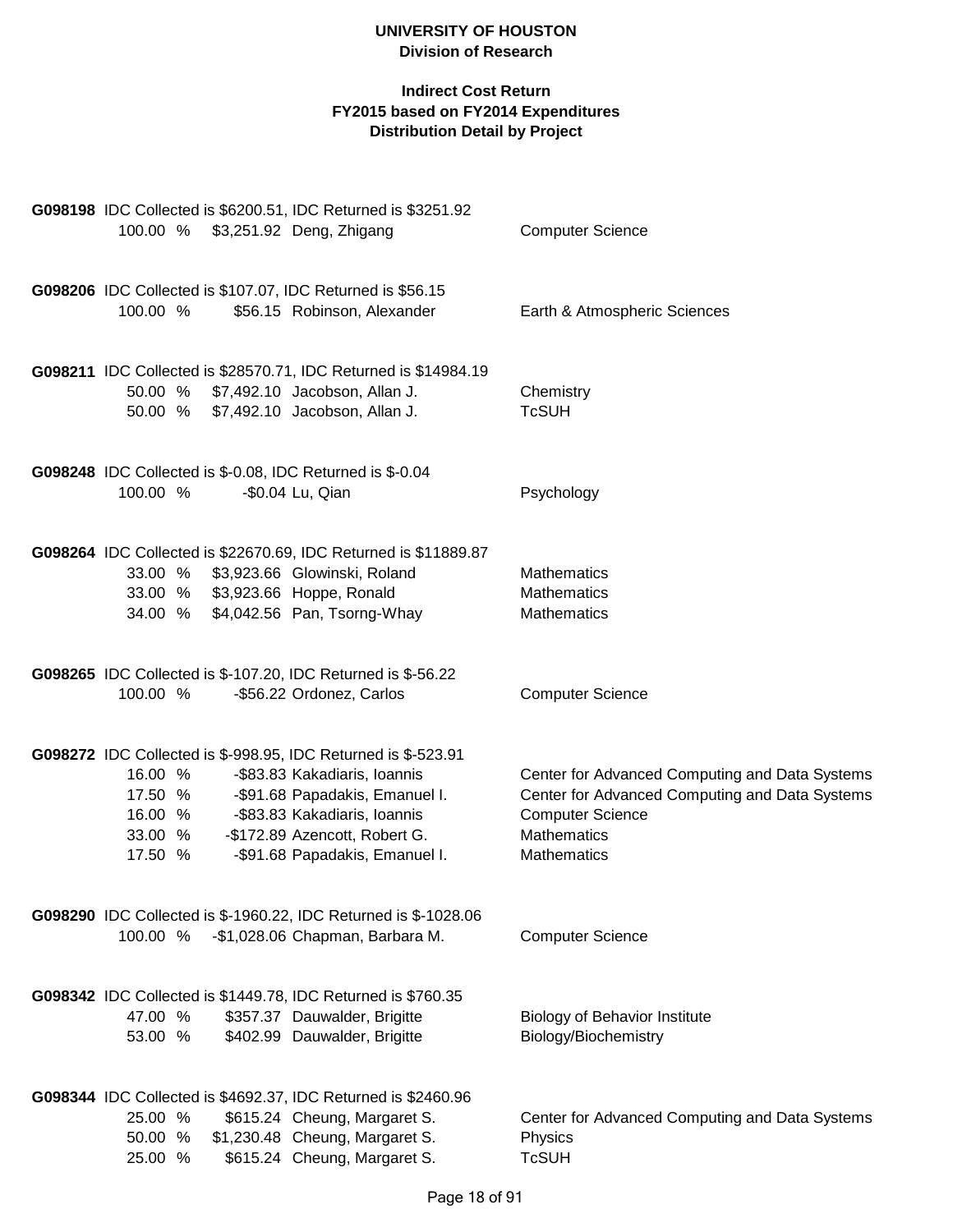|          |  | G098356 IDC Collected is \$1414.87, IDC Returned is \$742.04    |                                                 |
|----------|--|-----------------------------------------------------------------|-------------------------------------------------|
| 30.00 %  |  | \$222.61 Balakotaiah, Vemuri                                    | <b>Chemical Engineering</b>                     |
| 40.00 %  |  | \$296.82 Harold, Michael P.                                     | <b>Chemical Engineering</b>                     |
| 30.00 %  |  | \$222.61 Luss, Dan                                              | <b>Chemical Engineering</b>                     |
|          |  | G098393 IDC Collected is \$6164.87, IDC Returned is \$3233.23   |                                                 |
|          |  | 100.00 % \$3,233.23 Chen, Yuhua                                 | <b>Electrical &amp; Computer Engineering</b>    |
|          |  | G098399 IDC Collected is \$75337.60, IDC Returned is \$39511.56 |                                                 |
|          |  | 50.00 % \$19,755.78 Donnelly, Vincent M.                        | <b>Chemical Engineering</b>                     |
|          |  | 50.00 % \$19,755.78 Economou, Demetre J.                        | <b>Chemical Engineering</b>                     |
|          |  | G098456 IDC Collected is \$42797.32, IDC Returned is \$22445.48 |                                                 |
|          |  | 100.00 % \$22,445.48 Chen, Yuhua                                | <b>Electrical &amp; Computer Engineering</b>    |
|          |  | G098467 IDC Collected is \$15414.47, IDC Returned is \$8084.27  |                                                 |
|          |  | 50.00 % \$4,042.14 Gustafsson, Jan-Ake                          | Biology/Biochemistry                            |
|          |  | 50.00 % \$4,042.14 Gustafsson, Jan-Ake                          | Center for Nuclear Receptors and Cell Signaling |
|          |  | G098471 IDC Collected is \$19696.82, IDC Returned is \$10330.19 |                                                 |
|          |  | 100.00 % \$10,330.19 Merchant, Fatima A.                        | <b>Engineering Technology</b>                   |
|          |  | G098595 IDC Collected is \$13997.81, IDC Returned is \$7341.29  |                                                 |
|          |  | 25.00 % \$1,835.32 Litvinov, Dmitri                             | Center for Integrated Bio and Nano Systems      |
|          |  | 40.00 % \$2,936.52 Lee, T. Randall                              | Chemistry                                       |
|          |  | 25.00 % \$1,835.32 Litvinov, Dmitri                             | <b>Electrical &amp; Computer Engineering</b>    |
| 10.00 %  |  | \$734.13 Lee, T. Randall                                        | <b>TcSUH</b>                                    |
|          |  | G098629 IDC Collected is \$15130.90, IDC Returned is \$7935.55  |                                                 |
| 25.00 %  |  | \$1,983.89 Brankovic, Stanko R.                                 | Center for Integrated Bio and Nano Systems      |
| 25.00 %  |  | \$1,983.89 Litvinov, Dmitri                                     | Center for Integrated Bio and Nano Systems      |
| 25.00 %  |  | \$1,983.89 Brankovic, Stanko R.                                 | <b>Electrical &amp; Computer Engineering</b>    |
| 25.00 %  |  | \$1,983.89 Litvinov, Dmitri                                     | <b>Electrical &amp; Computer Engineering</b>    |
|          |  | G098672 IDC Collected is \$0.01, IDC Returned is \$0.01         |                                                 |
| 100.00 % |  | \$0.01 Gurkan, Deniz                                            | <b>Engineering Technology</b>                   |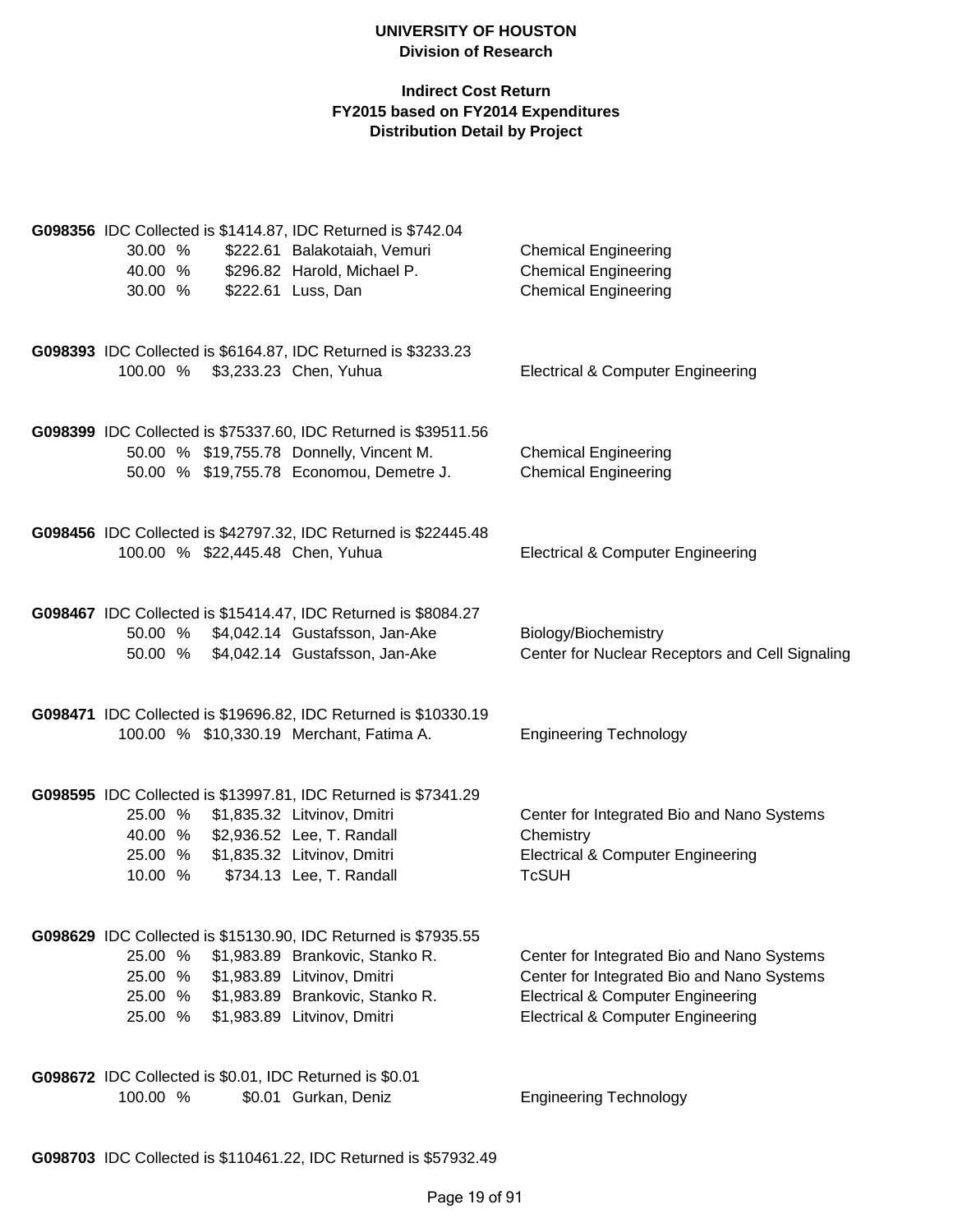| 5.00 %                                                                  |                               | 65.00 % \$37,656.12 Chino, Yuzo M.<br>\$2,896.62 Harwerth, Ronald S.<br>5.00 % \$2,896.62 Smith III, Earl L.<br>25.00 % \$14,483.12 Wensveen, Janice                                                               | Optometry, Community<br>Optometry, Community<br>Optometry, Community<br>Optometry, Community                                                                                                                                 |
|-------------------------------------------------------------------------|-------------------------------|--------------------------------------------------------------------------------------------------------------------------------------------------------------------------------------------------------------------|------------------------------------------------------------------------------------------------------------------------------------------------------------------------------------------------------------------------------|
|                                                                         |                               | G098707 IDC Collected is \$4243.83, IDC Returned is \$2225.72                                                                                                                                                      |                                                                                                                                                                                                                              |
| 50.00 %<br>50.00 %                                                      |                               | \$1,112.86 Litvinov, Dmitri<br>\$1,112.86 Litvinov, Dmitri                                                                                                                                                         | Center for Integrated Bio and Nano Systems<br><b>Electrical &amp; Computer Engineering</b>                                                                                                                                   |
|                                                                         |                               | G098720 IDC Collected is \$-38.39, IDC Returned is \$-20.13                                                                                                                                                        |                                                                                                                                                                                                                              |
| 75.00 %<br>25.00 %                                                      |                               | -\$15.10 Hollingsworth, D. Keith<br>-\$5.03 Witte, Larry C.                                                                                                                                                        | <b>Mechanical Engineering</b><br><b>Mechanical Engineering</b>                                                                                                                                                               |
|                                                                         |                               | G098732 IDC Collected is \$2402.24, IDC Returned is \$1259.88                                                                                                                                                      |                                                                                                                                                                                                                              |
| 7.50 %<br>25.00 %<br>7.50 %<br>15.00 %<br>25.00 %<br>10.00 %<br>10.00 % |                               | \$94.49 Kakadiaris, Ioannis<br>\$314.97 Deng, Zhigang<br>\$94.49 Kakadiaris, Ioannis<br>\$188.98 Shah, Shishir<br>\$314.97 Tsekos, Nikolaos V.<br>\$125.99 Grigoriadis, Karolos M.<br>\$125.99 Mohammadpour, Javad | Center for Advanced Computing and Data Systems<br><b>Computer Science</b><br><b>Computer Science</b><br><b>Computer Science</b><br><b>Computer Science</b><br><b>Mechanical Engineering</b><br><b>Mechanical Engineering</b> |
| 20.00 %<br>30.00 %<br>20.00 %<br>30.00 %                                |                               | G098736 IDC Collected is \$55148.32, IDC Returned is \$28923.09<br>\$5,784.62 Litvinov, Dmitri<br>\$8,676.93 Willson, Richard<br>\$5,784.62 Willson, Richard<br>\$8,676.93 Litvinov, Dmitri                        | Center for Integrated Bio and Nano Systems<br>Center for Integrated Bio and Nano Systems<br><b>Chemical Engineering</b><br><b>Electrical &amp; Computer Engineering</b>                                                      |
| 20.00 %                                                                 |                               | G098769 IDC Collected is \$-129.13, IDC Returned is \$-67.72<br>80.00 % -\$54.18 Hawkins, Jacqueline<br>-\$13.54 Chauvot, Jennifer B.                                                                              | Curriculum and Instruction<br>Dean, Education                                                                                                                                                                                |
|                                                                         | 100.00 % \$35,881.60 Hu, Ming | G098785 IDC Collected is \$68416.28, IDC Returned is \$35881.60                                                                                                                                                    | <b>Pharmacological and Pharmaceutical Sciences</b>                                                                                                                                                                           |
| 70.00 %                                                                 | 30.00 % - \$277.14 Sun, Li    | G098797 IDC Collected is \$-1761.46, IDC Returned is \$-923.82<br>-\$646.67 Song, Gangbing                                                                                                                         | <b>Mechanical Engineering</b><br><b>Mechanical Engineering</b>                                                                                                                                                               |
| 100.00 %                                                                | \$2,549.65 Lu, Qian           | G098947 IDC Collected is \$4861.48, IDC Returned is \$2549.65                                                                                                                                                      | Psychology                                                                                                                                                                                                                   |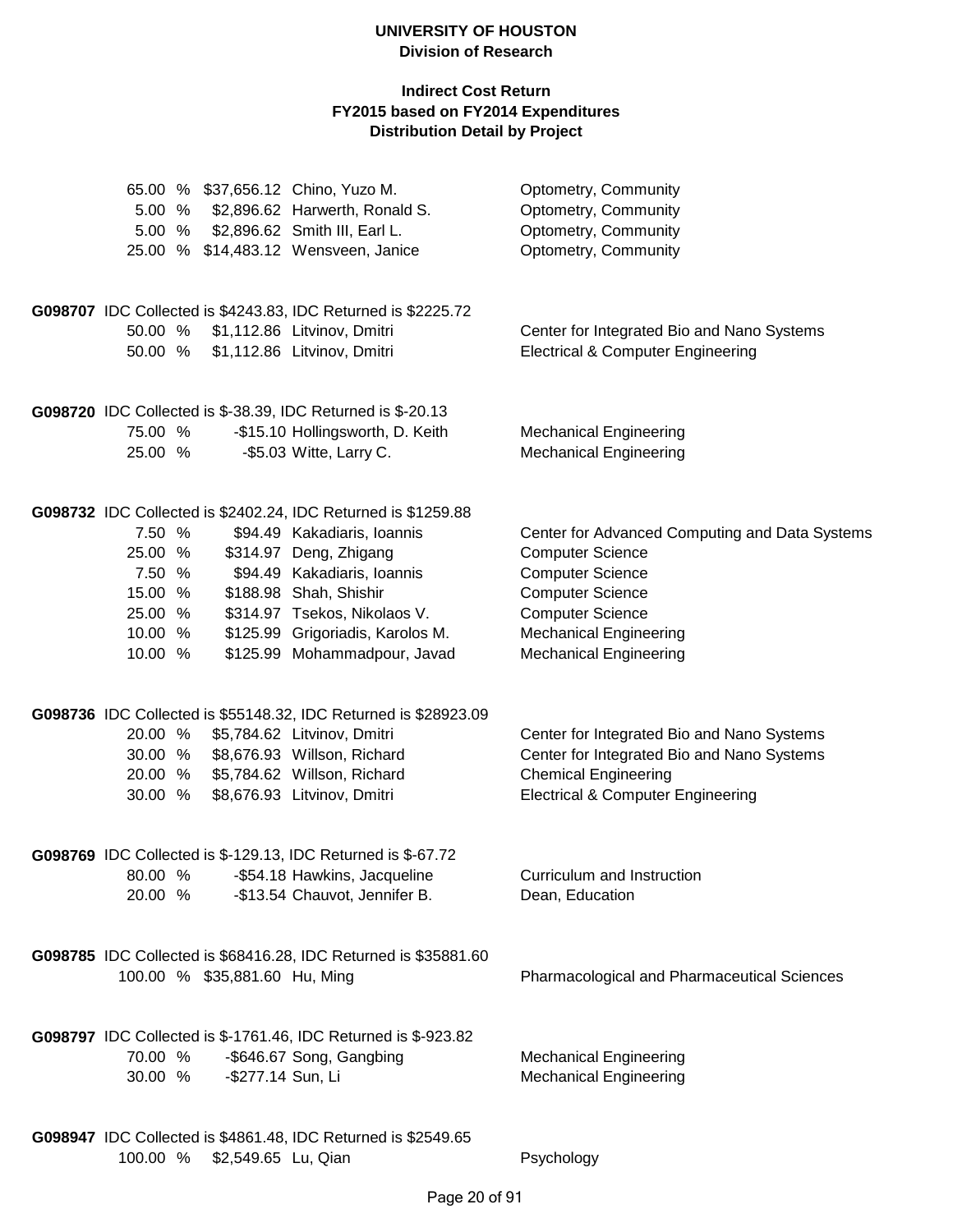|          |                                    | G099090 IDC Collected is \$20352.77, IDC Returned is \$10674.21 |                                        |
|----------|------------------------------------|-----------------------------------------------------------------|----------------------------------------|
| 50.00 %  |                                    | \$5,337.11 Majkic, Goran                                        | <b>Mechanical Engineering</b>          |
| 50.00 %  |                                    | \$5,337.11 Majkic, Goran                                        | <b>TcSUH</b>                           |
|          |                                    |                                                                 |                                        |
|          |                                    | G099115 IDC Collected is \$-12.55, IDC Returned is \$-6.58      |                                        |
| 50.00 %  |                                    | -\$3.29 Donnelly, Vincent M.                                    | <b>Chemical Engineering</b>            |
| 50.00 %  |                                    | -\$3.29 Economou, Demetre J.                                    | <b>Chemical Engineering</b>            |
|          |                                    |                                                                 |                                        |
|          |                                    |                                                                 |                                        |
|          |                                    | G099133 IDC Collected is \$-31.67, IDC Returned is \$-16.61     |                                        |
| 10.00 %  |                                    | -\$1.66 Mo, Yi-Lung                                             | <b>Civil Engineering</b>               |
| 10.00 %  |                                    | -\$1.66 Malki, Heidar A.                                        | <b>Engineering Technology</b>          |
| 10.00 %  |                                    | -\$1.66 Yuan, Xiaojing                                          | <b>Engineering Technology</b>          |
| 20.00 %  |                                    | -\$3.32 Song, Gangbing                                          | Institute for Space Systems Operations |
| 50.00 %  |                                    | -\$8.30 Song, Gangbing                                          | <b>Mechanical Engineering</b>          |
|          |                                    |                                                                 |                                        |
|          |                                    | G099200 IDC Collected is \$822.92, IDC Returned is \$431.59     |                                        |
| 100.00 % |                                    | \$431.59 Howard, Sherry L.                                      | Vice President, Student Affairs        |
|          |                                    |                                                                 |                                        |
|          |                                    | G099209 IDC Collected is \$19375.74, IDC Returned is \$10161.80 |                                        |
| 51.00 %  |                                    | \$5,182.52 Lim, Gino Jinho                                      | <b>Industrial Engineering</b>          |
| 49.00 %  |                                    | \$4,979.28 Lim, Gino Jinho                                      | SW Public Safety Technology Center     |
|          |                                    |                                                                 |                                        |
|          |                                    | G099355 IDC Collected is \$-2114.91, IDC Returned is \$-1109.19 |                                        |
| 25.00 %  |                                    | -\$277.30 Cheng, Han                                            | Optometry, Community                   |
|          |                                    | 50.00 % - \$554.59 Frishman,, Laura J.                          | Optometry, Community                   |
| 25.00 %  |                                    | -\$277.30 Tang, Rosa                                            | Optometry, Community                   |
|          |                                    |                                                                 |                                        |
|          |                                    | G099494 IDC Collected is \$-241.41, IDC Returned is \$-126.61   |                                        |
|          |                                    | 92.00 % - \$116.48 Bordnick, Patrick                            | Dean, Social Work                      |
|          |                                    | 8.00 % -\$10.13 Cepeda, Alice                                   | Sociology                              |
|          |                                    |                                                                 |                                        |
|          |                                    | G099519 IDC Collected is \$32723.44, IDC Returned is \$17162.14 |                                        |
|          | 100.00 % \$17,162.14 Larin, Kirill |                                                                 | <b>Biomedical Engineering</b>          |
|          |                                    |                                                                 |                                        |
|          |                                    |                                                                 |                                        |
|          |                                    | G099599 IDC Collected is \$35326.33, IDC Returned is \$18527.25 |                                        |
|          |                                    | 100.00 % \$18,527.25 Stewart, Robert R.                         | Earth & Atmospheric Sciences           |
|          |                                    |                                                                 |                                        |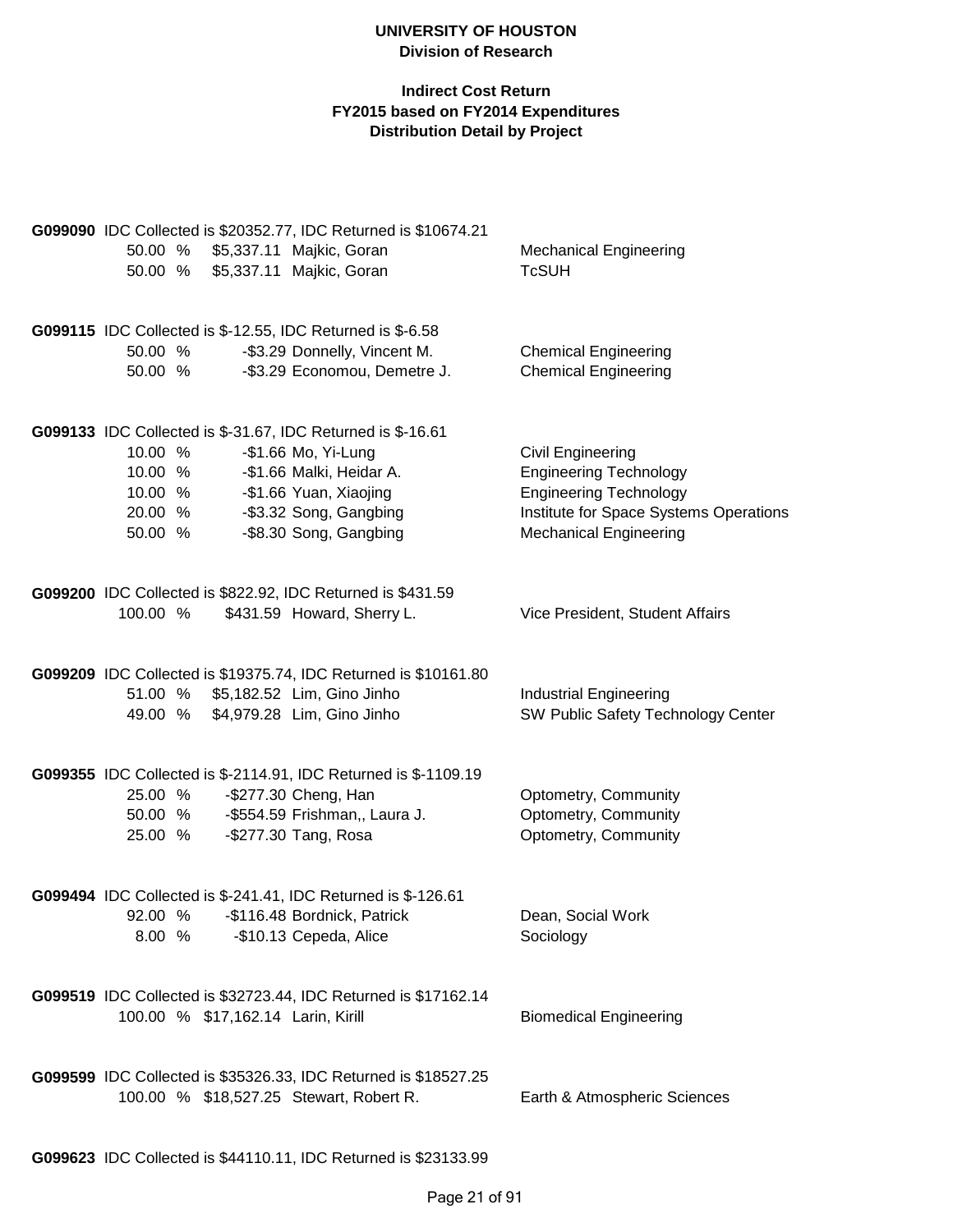| 30.00 %  |                               | \$6,940.20 Brankovic, Stanko R.                                  | Center for Integrated Bio and Nano Systems   |
|----------|-------------------------------|------------------------------------------------------------------|----------------------------------------------|
| 40.00 %  |                               | \$9,253.60 Brankovic, Stanko R.                                  | <b>Electrical &amp; Computer Engineering</b> |
| 30.00 %  |                               | \$6,940.20 Brankovic, Stanko R.                                  | <b>TcSUH</b>                                 |
|          |                               | G099625 IDC Collected is \$69729.74, IDC Returned is \$36570.46  |                                              |
|          |                               | 100.00 % \$36,570.46 Das, Vallabh                                | Optometry, Community                         |
|          |                               | G099644 IDC Collected is \$50519.71, IDC Returned is \$26495.57  |                                              |
|          |                               | 60.00 % \$15,897.34 Freundlich, Alexandre                        | <b>Center for Advanced Materials</b>         |
|          |                               | 20.00 % \$5,299.11 Freundlich, Alexandre                         | <b>Electrical &amp; Computer Engineering</b> |
|          |                               | 20.00 % \$5,299.11 Freundlich, Alexandre                         | Physics                                      |
|          |                               | G099651 IDC Collected is \$23509.54, IDC Returned is \$12329.81  |                                              |
|          | 100.00 % \$12,329.81 Han, Zhu |                                                                  | <b>Electrical &amp; Computer Engineering</b> |
|          |                               | G099656 IDC Collected is \$422.07, IDC Returned is \$221.36      |                                              |
| 100.00 % |                               | \$221.36 Gilbertson, Scott R.                                    | Chemistry                                    |
|          |                               | G099673 IDC Collected is \$40974.62, IDC Returned is \$21489.55  |                                              |
|          |                               | 100.00 % \$21,489.55 Lubchenko, Vassiliy                         | Chemistry                                    |
|          |                               | G099753 IDC Collected is \$4054.55, IDC Returned is \$2126.45    |                                              |
| 33.00 %  |                               | \$701.73 Chapman, Barbara M.                                     | <b>Computer Science</b>                      |
| 34.00 %  |                               | \$722.99 Gabriel, Edgar                                          | <b>Computer Science</b>                      |
| 33.00 %  |                               | \$701.73 Subhlok, Jaspal                                         | <b>Computer Science</b>                      |
|          |                               | G099822 IDC Collected is \$24823.50, IDC Returned is \$13018.93  |                                              |
|          |                               | 100.00 % \$13,018.93 Bergmanson, Jan P. G.                       | Optometry, Community                         |
|          |                               | G099824 IDC Collected is \$250.00, IDC Returned is \$131.12      |                                              |
| 34.00 %  |                               | \$44.58 Stein, Gila                                              | <b>Chemical Engineering</b>                  |
| 33.00 %  |                               | \$43.27 Claydon, Frank                                           | <b>Electrical &amp; Computer Engineering</b> |
| 33.00 %  |                               | \$43.27 Long, Stuart A.                                          | <b>Electrical &amp; Computer Engineering</b> |
|          |                               | G099895 IDC Collected is \$127224.17, IDC Returned is \$66723.99 |                                              |
|          |                               | 16.20 % \$10,809.29 Bose, Anima                                  | <b>Engineering Technology</b>                |
|          |                               | 50.30 % \$33,562.17 Selvamanickam, Venkat                        | <b>Mechanical Engineering</b>                |
|          |                               | 33.50 % \$22,352.54 Selvamanickam, Venkat                        | <b>TcSUH</b>                                 |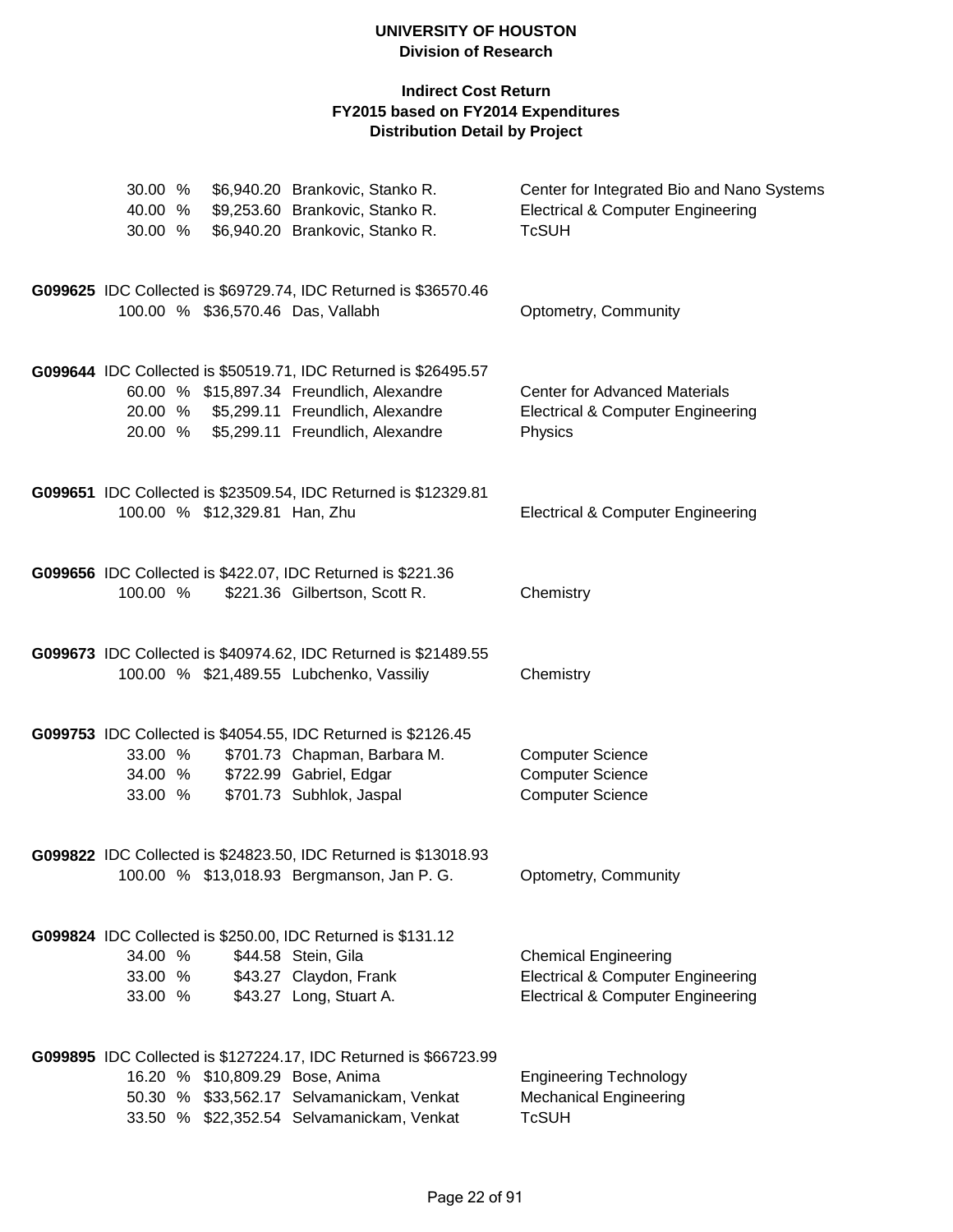|                    |  | G099896 IDC Collected is \$94662.89, IDC Returned is \$49646.90                                                                                   |                                                                                                   |
|--------------------|--|---------------------------------------------------------------------------------------------------------------------------------------------------|---------------------------------------------------------------------------------------------------|
|                    |  | 100.00 % \$49,646.90 Zhang, Xiaoliu                                                                                                               | Center for Nuclear Receptors and Cell Signaling                                                   |
|                    |  | G099926 IDC Collected is \$19267.90, IDC Returned is \$10105.24<br>100.00 % \$10,105.24 Cheung, Margaret S.                                       | Physics                                                                                           |
|                    |  |                                                                                                                                                   |                                                                                                   |
| 100.00 %           |  | G100058 IDC Collected is \$13994.98, IDC Returned is \$7339.81<br>\$7,339.81 Chellam, Shankar                                                     | <b>Civil Engineering</b>                                                                          |
| 100.00 %           |  | G100088 IDC Collected is \$-475.00, IDC Returned is \$-249.12<br>-\$249.12 Donnelly, Vincent M.                                                   | <b>Chemical Engineering</b>                                                                       |
|                    |  | G100117 IDC Collected is \$34568.62, IDC Returned is \$18129.86<br>50.00 % \$9,064.93 Selvamanickam, Venkat<br>50.00 % \$9,064.93 Sharma, Pradeep | <b>Mechanical Engineering</b><br><b>Mechanical Engineering</b>                                    |
| 100.00 %           |  | G100147 IDC Collected is \$9.71, IDC Returned is \$5.09<br>\$5.09 Vincent, John P.                                                                | Psychology                                                                                        |
| 100.00 %           |  | G100148 IDC Collected is \$4.45, IDC Returned is \$2.33<br>\$2.33 Vincent, John P.                                                                | Psychology                                                                                        |
| 100.00 %           |  | G100190 IDC Collected is \$162.51, IDC Returned is \$85.23<br>\$85.23 Parrish, Danielle                                                           | Child & Family for Innovative Research                                                            |
|                    |  | G100192 IDC Collected is \$384.88, IDC Returned is \$201.85<br>100.00 % \$201.85 Gilbertson, Scott R.                                             | Chemistry                                                                                         |
|                    |  | G100211 IDC Collected is \$4337.05, IDC Returned is \$2274.61<br>100.00 % \$2,274.61 Fitzgibbon, William E.                                       | <b>Texas Manufacturing Assistance Center</b>                                                      |
| 50.00 %<br>50.00 % |  | G100213 IDC Collected is \$86.19, IDC Returned is \$45.20<br>\$22.60 Tam, Vincent<br>\$22.60 Hu, Ming                                             | <b>Clinical Sciences and Administration</b><br><b>Pharmacological and Pharmaceutical Sciences</b> |
| 100.00 %           |  | G100215 IDC Collected is \$1284.46, IDC Returned is \$673.65<br>\$673.65 Das, Joydip                                                              | <b>Pharmacological and Pharmaceutical Sciences</b>                                                |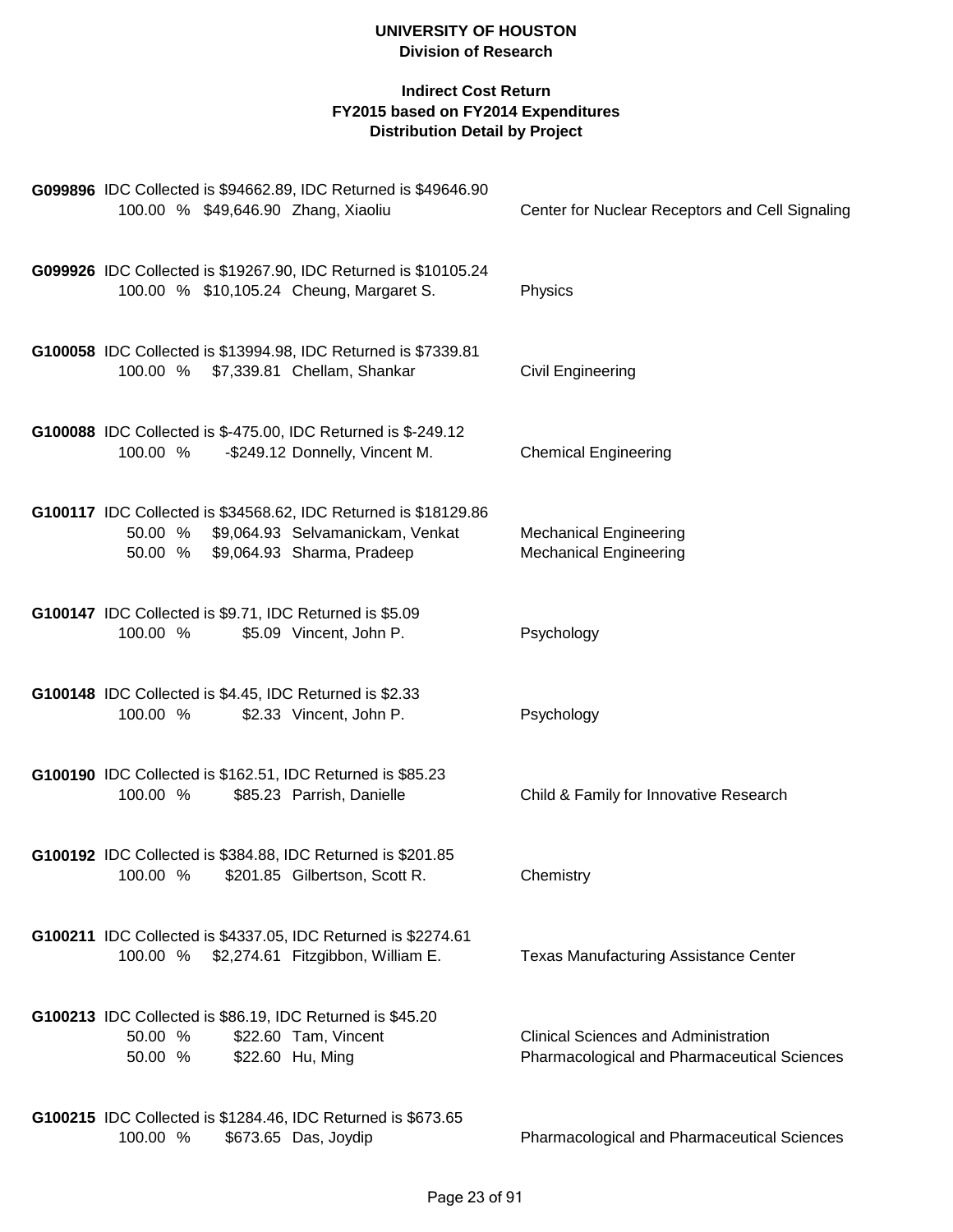|          |  | G100228 IDC Collected is \$6250.00, IDC Returned is \$3277.88     |                                                |
|----------|--|-------------------------------------------------------------------|------------------------------------------------|
| 50.00 %  |  | \$1,638.94 Chung, Christopher A.                                  | <b>Industrial Engineering</b>                  |
| 50.00 %  |  | \$1,638.94 Schulze, Lawrence J. H.                                | <b>Industrial Engineering</b>                  |
|          |  |                                                                   |                                                |
|          |  |                                                                   |                                                |
|          |  | G100232 IDC Collected is \$187927.36, IDC Returned is \$98560.38  |                                                |
| 5.00 %   |  | \$4,928.02 Fletcher, Jack M.                                      | Psychology                                     |
|          |  |                                                                   |                                                |
|          |  | 10.00 % \$9,856.04 Francis, David J.                              | Psychology                                     |
|          |  | 40.00 % \$39,424.15 Fletcher, Jack M.                             | <b>TIMES</b>                                   |
|          |  | 40.00 % \$39,424.15 Francis, David J.                             | <b>TIMES</b>                                   |
| 5.00 %   |  | \$4,928.02 Wolters, Christopher A.                                | <b>TIMES</b>                                   |
|          |  |                                                                   |                                                |
|          |  |                                                                   |                                                |
|          |  | G100250 IDC Collected is \$42396.54, IDC Returned is \$22235.29   |                                                |
|          |  | 50.00 % \$11,117.64 Selvamanickam, Venkat                         | <b>Mechanical Engineering</b>                  |
|          |  | 50.00 % \$11,117.64 Selvamanickam, Venkat                         | <b>TcSUH</b>                                   |
|          |  |                                                                   |                                                |
|          |  |                                                                   |                                                |
|          |  |                                                                   |                                                |
|          |  | G100252 IDC Collected is \$-0.03, IDC Returned is \$-0.02         |                                                |
| 100.00 % |  | -\$0.02 O'Connor, Daniel                                          | <b>Texas Obesity Research Center</b>           |
|          |  |                                                                   |                                                |
|          |  |                                                                   |                                                |
|          |  | G100263 IDC Collected is \$282299.31, IDC Returned is \$148054.70 |                                                |
|          |  | 25.00 % \$37,013.67 Flumerfelt, Raymond W.                        | <b>Chemical Engineering</b>                    |
|          |  | 25.00 % \$37,013.67 Wang, Su Su                                   | <b>Mechanical Engineering</b>                  |
|          |  | 25.00 % \$37,013.67 Flumerfelt, Raymond W.                        | National Wind Energy Center                    |
|          |  | 25.00 % \$37,013.67 Wang, Su Su                                   | National Wind Energy Center                    |
|          |  |                                                                   |                                                |
|          |  |                                                                   |                                                |
|          |  | G100267 IDC Collected is \$3111.86, IDC Returned is \$1632.05     |                                                |
| 20.00 %  |  | \$326.41 Bodmann, Bernhard G.                                     | Center for Advanced Computing and Data Systems |
| 25.00 %  |  | \$408.01 Kouri, Donald J.                                         | Center for Advanced Computing and Data Systems |
|          |  |                                                                   |                                                |
| 10.00 %  |  | \$163.20 Papadakis, Emanuel I.                                    | Center for Advanced Computing and Data Systems |
| 25.00 %  |  | \$408.01 Kouri, Donald J.                                         | Chemistry                                      |
| 10.00 %  |  | \$163.20 Bodmann, Bernhard G.                                     | <b>Mathematics</b>                             |
| 10.00 %  |  | \$163.20 Papadakis, Emanuel I.                                    | Mathematics                                    |
|          |  |                                                                   |                                                |
|          |  |                                                                   |                                                |
|          |  | G100270 IDC Collected is \$29649.01, IDC Returned is \$15549.72   |                                                |
|          |  | 100.00 % \$15,549.72 Feng, Qianmei                                | <b>Industrial Engineering</b>                  |
|          |  |                                                                   |                                                |
|          |  |                                                                   |                                                |
|          |  | G100312 IDC Collected is \$57832.97, IDC Returned is \$30331.08   |                                                |
|          |  |                                                                   | <b>Mathematics</b>                             |
|          |  | 100.00 % \$30,331.08 Labate, Demetrio                             |                                                |
|          |  |                                                                   |                                                |
|          |  |                                                                   |                                                |
|          |  | G100317 IDC Collected is \$179022.28, IDC Returned is \$93890.02  |                                                |
|          |  | 50.00 % \$46,945.01 Chu, Ching-Wu                                 | Physics                                        |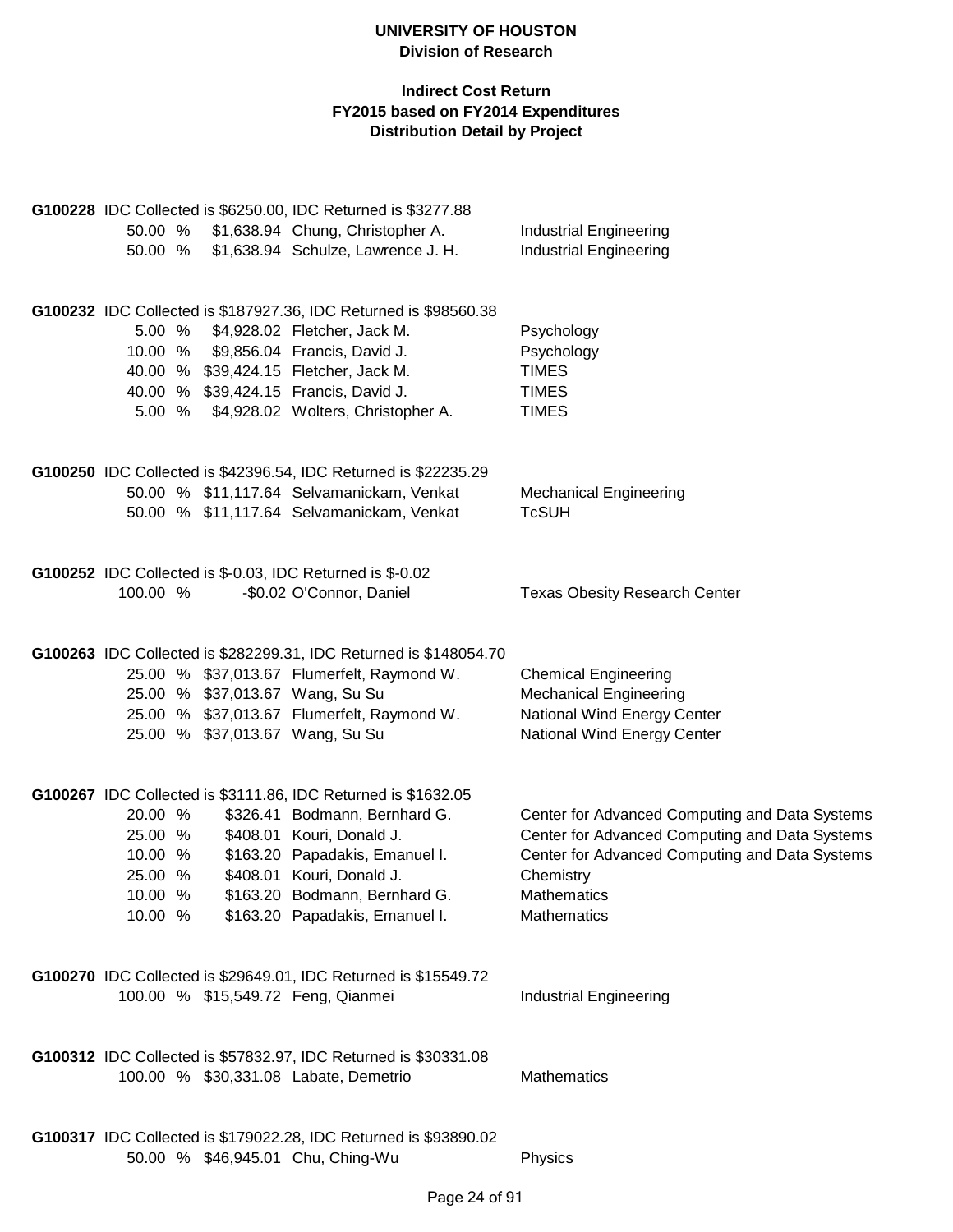|                    |  | 50.00 % \$46,945.01 Chu, Ching-Wu                                                                                                                     | <b>TcSUH</b>                                               |
|--------------------|--|-------------------------------------------------------------------------------------------------------------------------------------------------------|------------------------------------------------------------|
|                    |  | G100325 IDC Collected is \$-4072.06, IDC Returned is \$-2135.63<br>100.00 % - \$2,135.63 Tang, Rosa                                                   | Optometry, Community                                       |
| 100.00 %           |  | G100376 IDC Collected is \$-64.26, IDC Returned is \$-33.70<br>-\$33.70 Ru, Min                                                                       | <b>Mathematics</b>                                         |
| 100.00 %           |  | G100381 IDC Collected is \$1123.62, IDC Returned is \$589.29<br>\$589.29 Khan, Shuhab D.                                                              | Earth & Atmospheric Sciences                               |
|                    |  | G100432 IDC Collected is \$3930.86, IDC Returned is \$2061.58<br>100.00 % \$2,061.58 Hungerford, Ed V.                                                | Physics                                                    |
|                    |  | G100496 IDC Collected is \$21845.16, IDC Returned is \$11456.91<br>60.00 % \$6,874.15 Kulkarni, Yashashree<br>40.00 % \$4,582.77 Kulkarni, Yashashree | <b>Mechanical Engineering</b><br><b>TcSUH</b>              |
|                    |  | G100502 IDC Collected is \$50877.89, IDC Returned is \$26683.42<br>100.00 % \$26,683.42 Halasyamani, P. Shiv                                          | Chemistry                                                  |
|                    |  | G100644 IDC Collected is \$50613.55, IDC Returned is \$26544.78<br>100.00 % \$26,544.78 Labate, Demetrio                                              | <b>Mathematics</b>                                         |
|                    |  | G100687 IDC Collected is \$6114.78, IDC Returned is \$3206.96<br>100.00 % \$3,206.96 Khan, Shuhab D.                                                  | Earth & Atmospheric Sciences                               |
|                    |  | G100704 IDC Collected is \$34666.16, IDC Returned is \$18181.01<br>100.00 % \$18,181.01 Bittner, Eric R.                                              | Chemistry                                                  |
| 70.00 %<br>30.00 % |  | G100759 IDC Collected is \$528.59, IDC Returned is \$277.22<br>\$194.06 Harold, Michael P.<br>\$83.17 Rooks, Charles                                  | <b>Chemical Engineering</b><br><b>Chemical Engineering</b> |
|                    |  | G100775 IDC Collected is \$124050.28, IDC Returned is \$65059.41<br>100.00 % \$65,059.41 Cline, Raymond E.                                            | Center for Technology Literacy                             |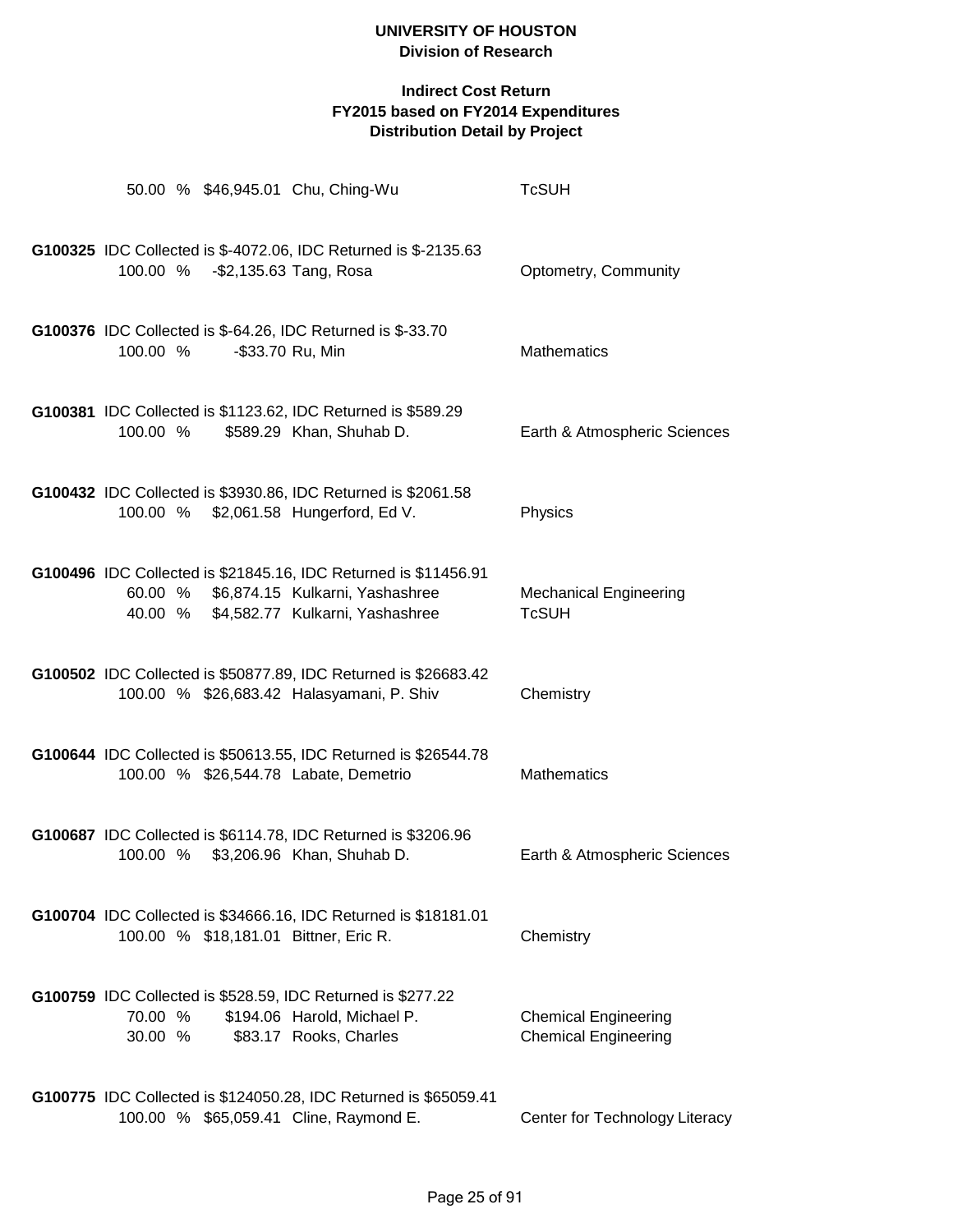| G100778 IDC Collected is \$14133.94, IDC Returned is \$7412.69<br>100.00 % \$7,412.69 Canic, Suncica                            | Mathematics                                                    |
|---------------------------------------------------------------------------------------------------------------------------------|----------------------------------------------------------------|
| G100798 IDC Collected is \$22098.91, IDC Returned is \$11589.99<br>100.00 % \$11,589.99 Anderson, Franklin J.                   | Learning and Assessment Services                               |
| G100814 IDC Collected is \$35132.35, IDC Returned is \$18425.51<br>100.00 % \$18,425.51 Gorb, Yuliya                            | <b>Mathematics</b>                                             |
| G100869 IDC Collected is \$2729.99, IDC Returned is \$1431.77<br>100.00 % \$1,431.77 Snow, Jonathan E.                          | Earth & Atmospheric Sciences                                   |
| G100871 IDC Collected is \$7274.74, IDC Returned is \$3815.31<br>100.00 % \$3,815.31 Sharp, Carla                               | Psychology                                                     |
| G100896 IDC Collected is \$-827.34, IDC Returned is \$-433.91<br>-\$216.95 Liu, Dong<br>50.00 %<br>-\$216.95 Sun, Li<br>50.00 % | <b>Mechanical Engineering</b><br><b>Mechanical Engineering</b> |
| G100912 IDC Collected is \$58.48, IDC Returned is \$30.67<br>100.00 %<br>\$30.67 Cooper, Tim                                    | Biology/Biochemistry                                           |
| G100944 IDC Collected is \$995.76, IDC Returned is \$522.24<br>100.00 %<br>\$522.24 Neal, Jack A.                               | Hotel and Restaurant Management                                |
| G100999 IDC Collected is \$-132.06, IDC Returned is \$-69.26<br>100.00 % -\$69.26 Tang, Rosa                                    | Optometry, Community                                           |
| G101067 IDC Collected is \$-1586.07, IDC Returned is \$-831.83<br>100.00 %<br>-\$831.83 Kulkarni, Yashashree                    | <b>Mechanical Engineering</b>                                  |
| G101075 IDC Collected is \$2572.87, IDC Returned is \$1349.37<br>100.00 % \$1,349.37 Bishop, Peter                              | Human Development and Consumer Science                         |
| G101087 IDC Collected is \$10159.68, IDC Returned is \$5328.35<br>100.00 % \$5,328.35 Han, Zhu                                  | <b>Electrical &amp; Computer Engineering</b>                   |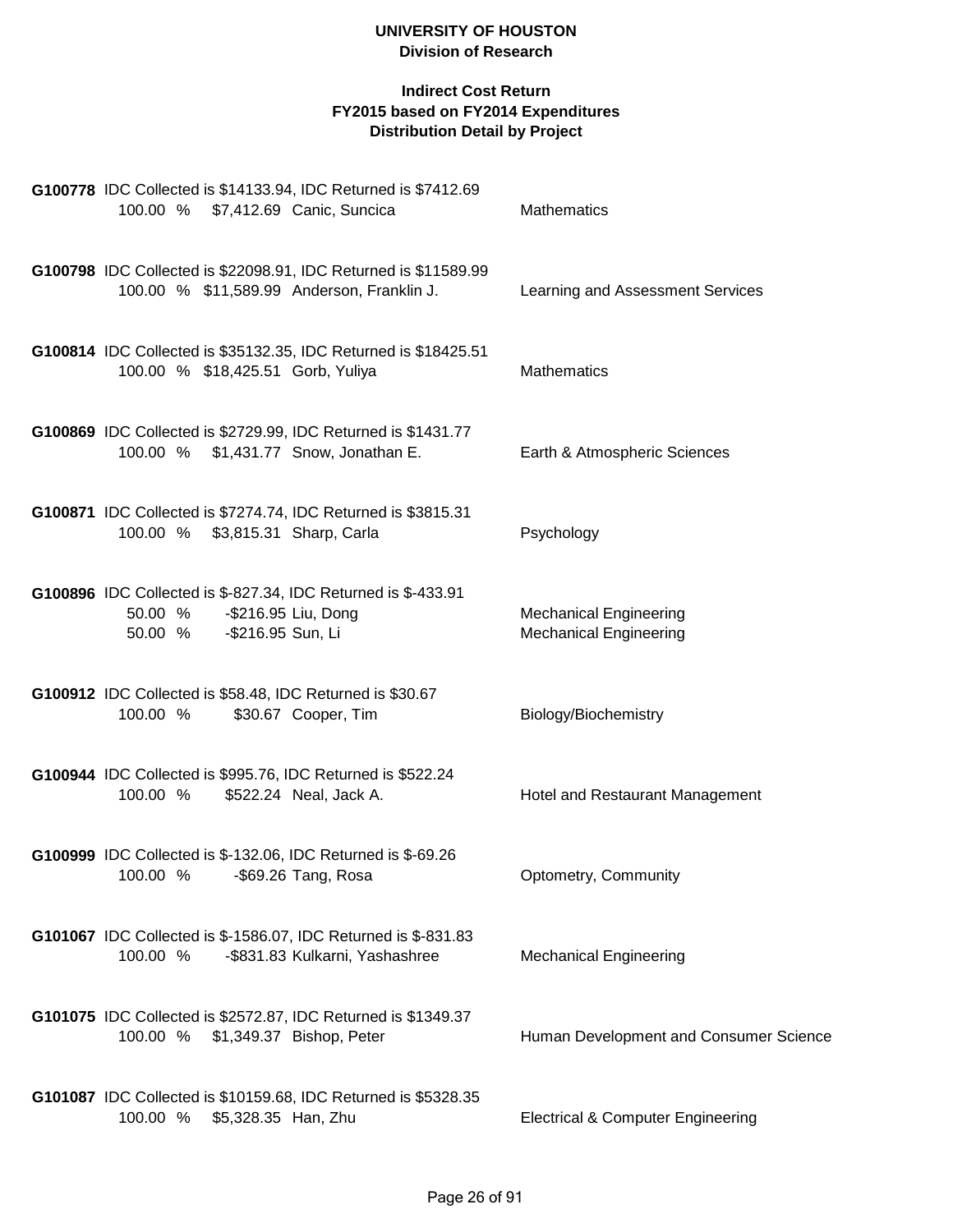| G101108 IDC Collected is \$-464.81, IDC Returned is \$-243.77<br>100.00 %<br>-\$243.77 Xu, Shoujun                                                   | Chemistry                                                    |  |
|------------------------------------------------------------------------------------------------------------------------------------------------------|--------------------------------------------------------------|--|
| G101146 IDC Collected is \$-0.26, IDC Returned is \$-0.14<br>-\$0.14 Deng, Zhigang<br>100.00 %                                                       | <b>Computer Science</b>                                      |  |
| G101159 IDC Collected is \$10923.67, IDC Returned is \$5729.03<br>50.00 % \$2,864.51 Donnelly, Vincent M.<br>50.00 % \$2,864.51 Economou, Demetre J. | <b>Chemical Engineering</b><br><b>Chemical Engineering</b>   |  |
| G101165 IDC Collected is \$16146.13, IDC Returned is \$8468.00<br>100.00 % \$8,468.00 Neighbors, Clayton                                             | Psychology                                                   |  |
| G101171 IDC Collected is \$29698.73, IDC Returned is \$15575.80<br>100.00 % \$15,575.80 Lau, Kwong                                                   | Physics                                                      |  |
| G101185 IDC Collected is \$24921.77, IDC Returned is \$13070.47<br>100.00 % \$13,070.47 Snow, Jonathan E.                                            | Earth & Atmospheric Sciences                                 |  |
| G101187 IDC Collected is \$11919.03, IDC Returned is \$6251.05<br>100.00 % \$6,251.05 Schwartz, Robert J.                                            | Biology/Biochemistry                                         |  |
| G101207 IDC Collected is \$33122.47, IDC Returned is \$17371.41<br>100.00 % \$17,371.41 Goloshubin, Gennady                                          | Earth & Atmospheric Sciences                                 |  |
| G101248 IDC Collected is \$218.75, IDC Returned is \$114.73<br>100.00 % \$114.73 Rimer, Jeffrey D.                                                   | <b>Chemical Engineering</b>                                  |  |
| G101267 IDC Collected is \$24.29, IDC Returned is \$12.74<br>\$6.37 Evans, Paige K.<br>50.00 %<br>50.00 %<br>\$6.37 Segura, Perri                    | <b>Mathematics</b><br><b>Mathematics</b>                     |  |
| G101291 IDC Collected is \$23116.56, IDC Returned is \$12123.71<br>100.00 % \$12,123.71 Eriksen, Jason                                               | <b>Pharmacological and Pharmaceutical Sciences</b>           |  |
| G101357 IDC Collected is \$9.29, IDC Returned is \$4.87<br>10.00 %<br>\$0.49 Tolar, Tammy<br>\$0.97 Tolar, Tammy<br>20.00 %                          | Center for Advanced Computing and Data Systems<br>Psychology |  |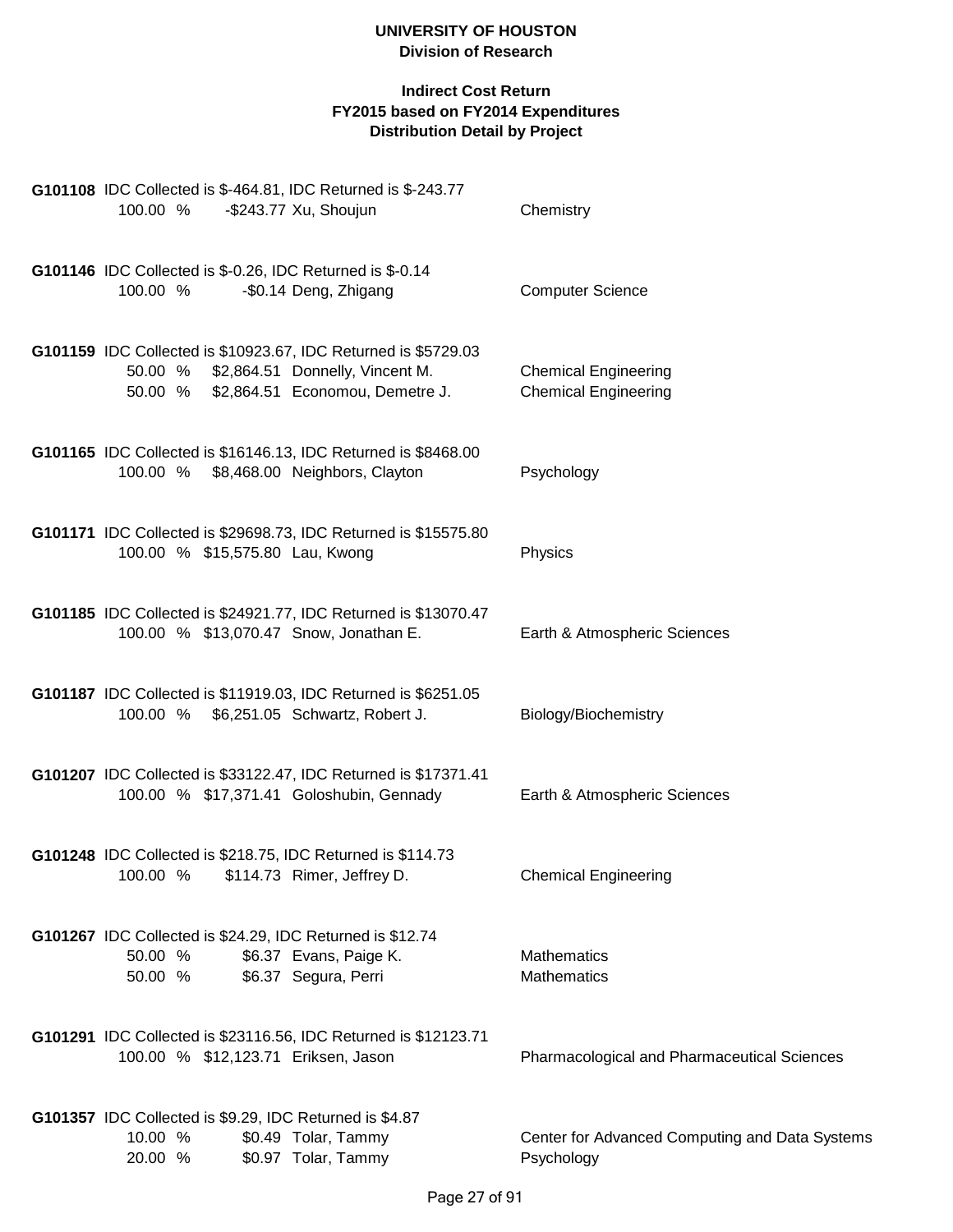| 70.00 %  | \$3.41 Tolar, Tammy                                                                                                                                                                                | <b>TIMES</b>                                                                                  |
|----------|----------------------------------------------------------------------------------------------------------------------------------------------------------------------------------------------------|-----------------------------------------------------------------------------------------------|
|          | G101365 IDC Collected is \$-39934.70, IDC Returned is \$-20944.15<br>5.00 % - \$1,047.21 Bose, Rathindra N.<br>50.00 % - \$10,472.08 Bose, Rathindra N.<br>45.00 % - \$9,424.87 Bose, Rathindra N. | Center for Advanced Computing and Data Systems<br>Chemistry<br>Institute for Molecular Design |
|          | G101473 IDC Collected is \$17931.82, IDC Returned is \$9404.52<br>100.00 % \$9,404.52 Balakotaiah, Vemuri                                                                                          | <b>Chemical Engineering</b>                                                                   |
| 100.00 % | G101504 IDC Collected is \$-27.16, IDC Returned is \$-14.24<br>-\$14.24 Cheung, Margaret S.                                                                                                        | Physics                                                                                       |
| 100.00 % | G101525 IDC Collected is \$1326.79, IDC Returned is \$695.85<br>\$695.85 Garbey, Marc                                                                                                              | <b>Computer Science</b>                                                                       |
| 100.00 % | G101527 IDC Collected is \$-588.12, IDC Returned is \$-308.45<br>-\$308.45 Lee, T. Randall                                                                                                         | Chemistry                                                                                     |
|          | G101536 IDC Collected is \$-658.51, IDC Returned is \$-345.36<br>50.00 % - \$172.68 Zhang, Xiaoliu<br>50.00 % - \$172.68 Zhang, Xiaoliu                                                            | Biology/Biochemistry<br>Center for Nuclear Receptors and Cell Signaling                       |
| 100.00 % | G101540 IDC Collected is \$-131.45, IDC Returned is \$-68.94<br>-\$68.94 Martinez, Daniel A.                                                                                                       | <b>Mechanical Engineering</b>                                                                 |
|          | G101620 IDC Collected is \$68766.65, IDC Returned is \$36065.36<br>100.00 % \$36,065.36 Brandon, Alan D.                                                                                           | Earth & Atmospheric Sciences                                                                  |
|          | G101641 IDC Collected is \$14789.29, IDC Returned is \$7756.39<br>100.00 % \$7,756.39 Bodmann, Bernhard G.                                                                                         | <b>Mathematics</b>                                                                            |
| 5.00 %   | G101661 IDC Collected is \$5449.46, IDC Returned is \$2858.02<br>\$142.90 Houston, W. Robert<br>95.00 % \$2,715.12 Hutchison, Laveria F.                                                           | Curriculum and Instruction<br>Curriculum and Instruction                                      |
| 90.00 %  | G101662 IDC Collected is \$16489.62, IDC Returned is \$8648.15<br>\$7,783.33 Fox, George E.                                                                                                        | Biology/Biochemistry                                                                          |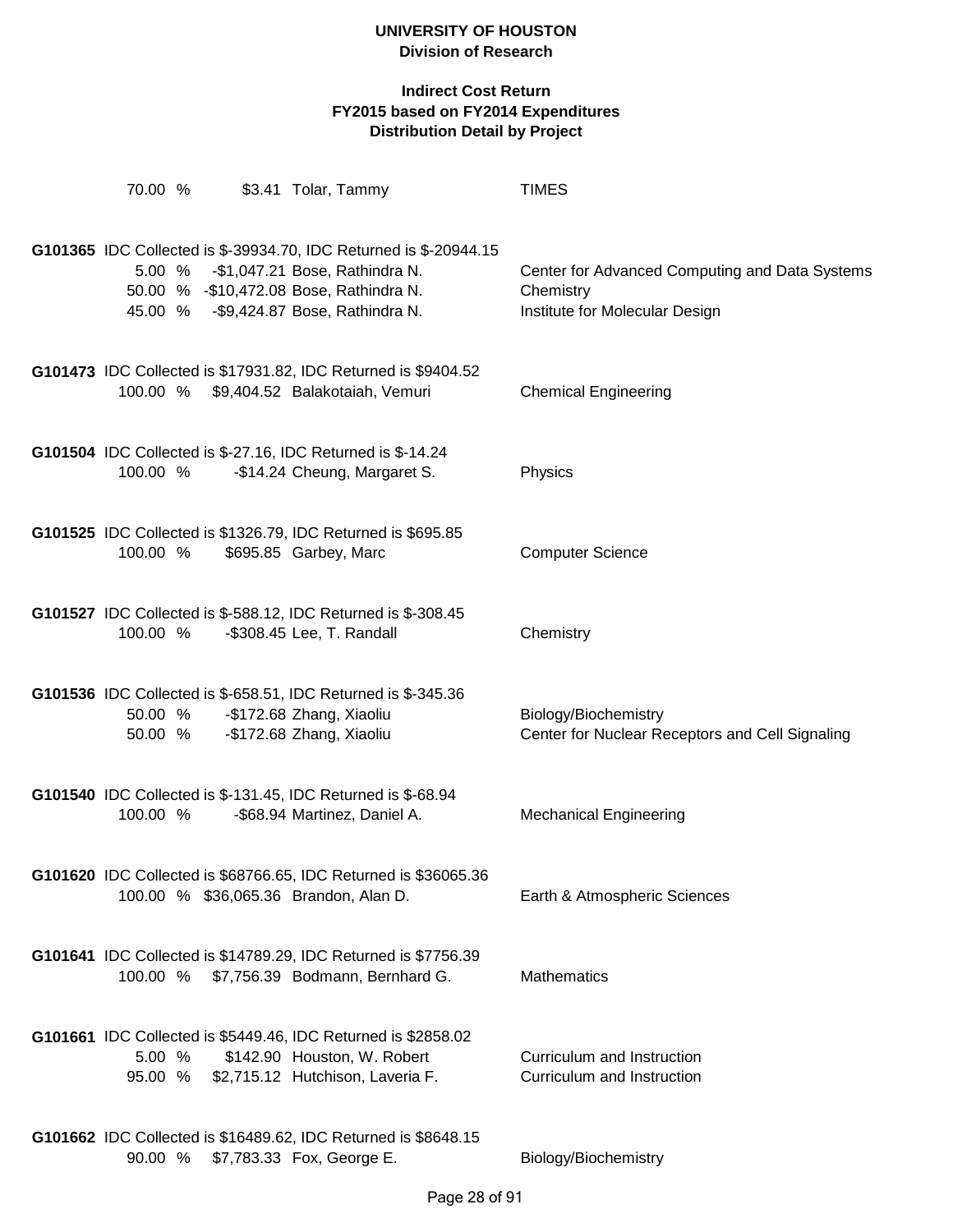| 10.00 %                     | \$864.81 Fox, George E.                                                                                                                                                              | Center for Advanced Computing and Data Systems                                                                                                  |
|-----------------------------|--------------------------------------------------------------------------------------------------------------------------------------------------------------------------------------|-------------------------------------------------------------------------------------------------------------------------------------------------|
| 5.00 %<br>90.00 %<br>5.00 % | <b>G101671</b> IDC Collected is \$-103.08, IDC Returned is \$-54.06<br>-\$2.70 Lowder, Thomas<br>-\$48.66 McFarlin, Brian K.<br>-\$2.70 Simpson, Richard J.                          | Center for Neuromotor & Biomechanics Research<br>Center for Neuromotor & Biomechanics Research<br>Center for Neuromotor & Biomechanics Research |
|                             | G101701 IDC Collected is \$68262.94, IDC Returned is \$35801.18<br>17.00 % \$6,086.20 Briggs, James M.<br>83.00 % \$29,714.98 Gilbertson, Scott R.                                   | Biology/Biochemistry<br>Chemistry                                                                                                               |
|                             | G101750 IDC Collected is \$172211.76, IDC Returned is \$90318.18<br>30.00 % \$27,095.45 Carter, William<br>10.00 % \$9,031.82 Glennie, Craig<br>60.00 % \$54,190.91 Shrestha, Ramesh | <b>Civil Engineering</b><br><b>Civil Engineering</b><br><b>Civil Engineering</b>                                                                |
| 100.00 %                    | G101792 IDC Collected is \$112.50, IDC Returned is \$59.00<br>\$59.00 Belarbi, Abdeldjelil                                                                                           | <b>Civil Engineering</b>                                                                                                                        |
| 100.00 %                    | G101798 IDC Collected is \$548.17, IDC Returned is \$287.49<br>\$287.49 Gunaratne, Preethi H.                                                                                        | Biology/Biochemistry                                                                                                                            |
|                             | G101830 IDC Collected is \$52139.08, IDC Returned is \$27344.86<br>50.00 % \$13,672.43 Selvamanickam, Venkat<br>50.00 % \$13,672.43 Selvamanickam, Venkat                            | <b>Mechanical Engineering</b><br><b>TcSUH</b>                                                                                                   |
|                             | G101839 IDC Collected is \$1036.63, IDC Returned is \$543.67<br>100.00 % \$543.67 Sharma, Pradeep                                                                                    | <b>Mechanical Engineering</b>                                                                                                                   |
| 100.00 %                    | G101841 IDC Collected is \$258.41, IDC Returned is \$135.53<br>\$135.53 Brandon, Alan D.                                                                                             | Earth & Atmospheric Sciences                                                                                                                    |
| 100.00 %                    | G101852 IDC Collected is \$540.00, IDC Returned is \$283.21<br>\$283.21 Rixey, William G.                                                                                            | Civil Engineering                                                                                                                               |
| 100.00 %                    | G101860 IDC Collected is \$664.71, IDC Returned is \$348.61<br>\$348.61 Evans, Barbara                                                                                               | Law-UH                                                                                                                                          |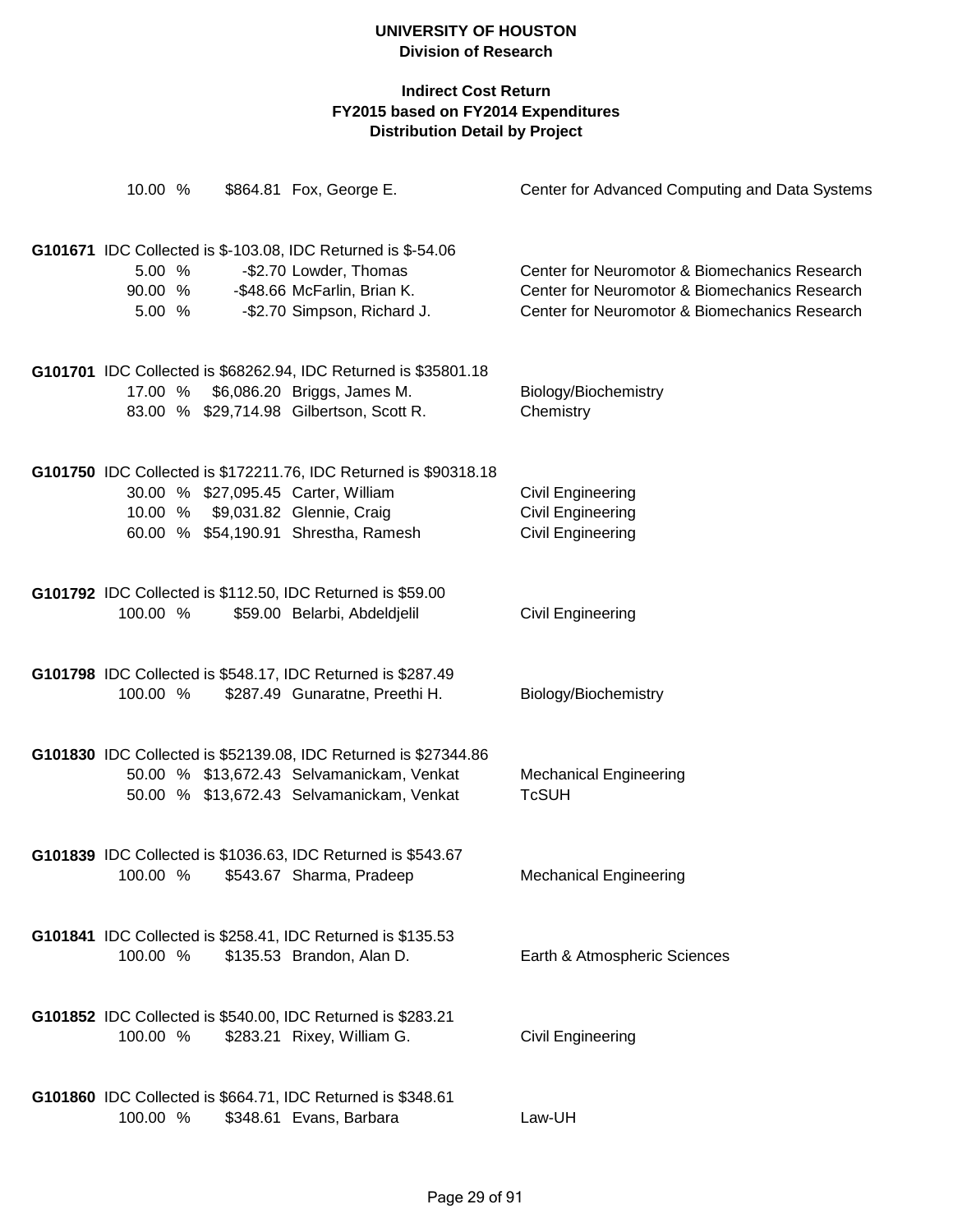| G101871 IDC Collected is \$-2227.66, IDC Returned is \$-1168.32 |                                                |
|-----------------------------------------------------------------|------------------------------------------------|
| 20.00 %<br>-\$233.66 Strych, Ulrich                             | Biology/Biochemistry                           |
| -\$116.83 Willson, Richard<br>10.00 %                           | Biology/Biochemistry                           |
| 25.00 %<br>-\$292.08 Kourentzi, Ekaterini                       | <b>Chemical Engineering</b>                    |
| 5.00 %<br>-\$58.42 Strych, Ulrich                               | <b>Chemical Engineering</b>                    |
| -\$467.33 Willson, Richard<br>40.00 %                           | <b>Chemical Engineering</b>                    |
| G101896 IDC Collected is \$19008.46, IDC Returned is \$9969.18  |                                                |
| 33.00 %<br>\$3,289.83 Franchek, Matthew                         | <b>Mechanical Engineering</b>                  |
| 34.00 % \$3,389.52 Song, Gangbing                               | <b>Mechanical Engineering</b>                  |
| 33.00 % \$3,289.83 Sun, Li                                      | <b>Mechanical Engineering</b>                  |
| G101901 IDC Collected is \$-3294.60, IDC Returned is \$-1727.89 |                                                |
| 50.00 %<br>-\$863.94 Dempsey, Allison                           | <b>Educational Psychology</b>                  |
| -\$863.94 Schanding, George Thomas<br>50.00 %                   | <b>Educational Psychology</b>                  |
| G101915 IDC Collected is \$74734.24, IDC Returned is \$39195.12 |                                                |
| 5.00 % \$1,959.76 Cirino, Paul                                  | Center for Advanced Computing and Data Systems |
| 5.00 % \$1,959.76 Tolar, Tammy                                  | Center for Advanced Computing and Data Systems |
| 10.00 % \$3,919.51 Cirino, Paul                                 | Psychology                                     |
| 10.00 % \$3,919.51 Tolar, Tammy                                 | Psychology                                     |
| 35.00 % \$13,718.29 Cirino, Paul                                | <b>TIMES</b>                                   |
| 35.00 % \$13,718.29 Tolar, Tammy                                | <b>TIMES</b>                                   |
| G101918 IDC Collected is \$94261.74, IDC Returned is \$49436.51 |                                                |
| 10.00 % \$4,943.65 Carlson, Coleen                              | Psychology                                     |
| 10.00 % \$4,943.65 Francis, David J.                            | Psychology                                     |
| 40.00 % \$19,774.60 Carlson, Coleen                             | <b>TIMES</b>                                   |
| 40.00 % \$19,774.60 Francis, David J.                           | <b>TIMES</b>                                   |
| G101936 IDC Collected is \$17889.06, IDC Returned is \$9382.10  |                                                |
| 100.00 %<br>\$9,382.10 Chellam, Shankar                         | Civil Engineering                              |
| G101970 IDC Collected is \$67815.93, IDC Returned is \$35566.74 |                                                |
| 50.00 % \$17,783.37 McIntyre, Maria Teresa                      | Psychology                                     |
| 50.00 % \$17,783.37 McIntyre, Maria Teresa                      | <b>TIMES</b>                                   |
| G102004 IDC Collected is \$69978.85, IDC Returned is \$36701.11 |                                                |
| \$7,340.22 Knee, C. Raymond<br>20.00 %                          | Psychology                                     |
| 80.00 % \$29,360.89 Neighbors, Clayton                          | Psychology                                     |
|                                                                 |                                                |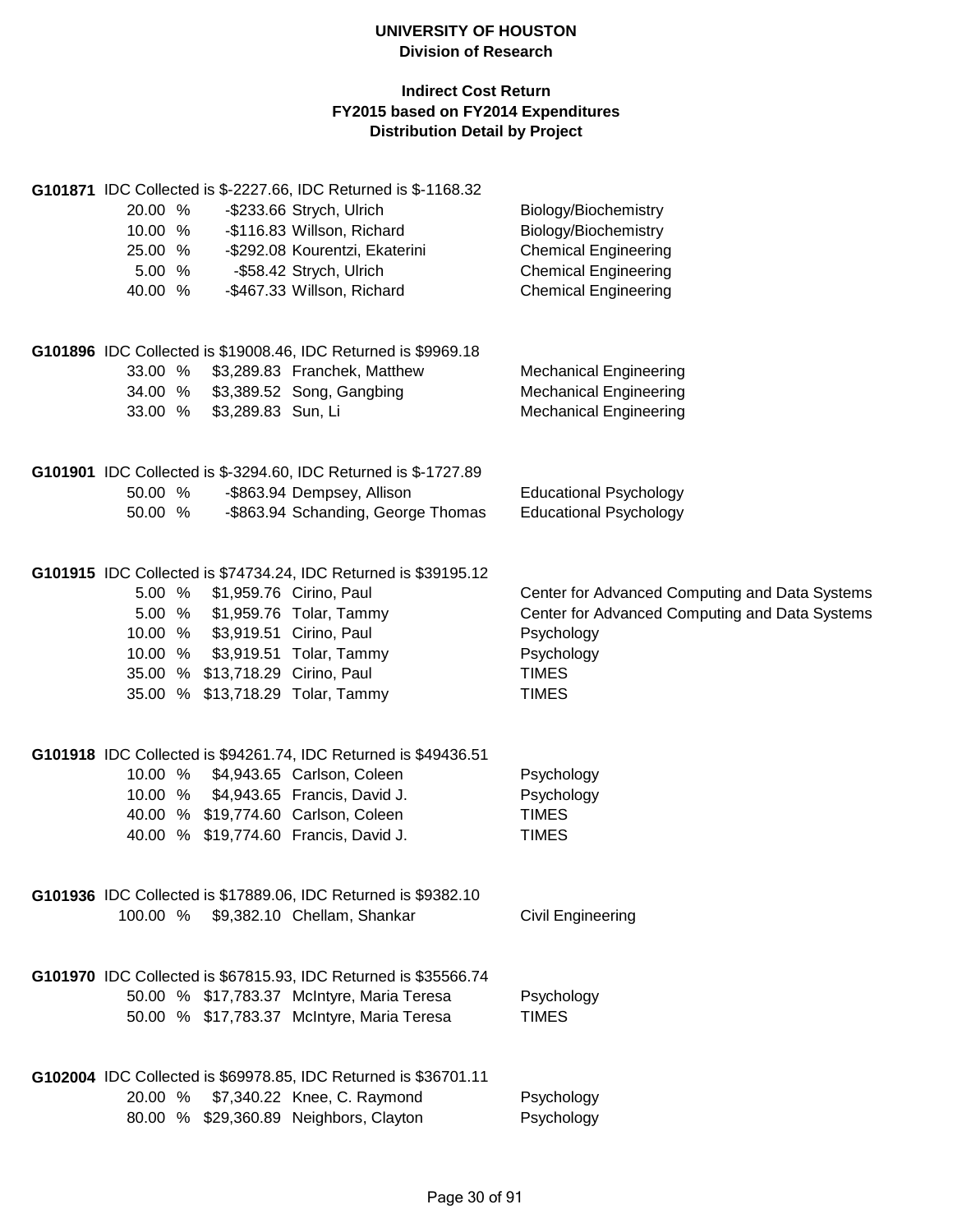### **Indirect Cost Return FY2015 based on FY2014 Expenditures Distribution Detail by Project**

|                                  | G102007 IDC Collected is \$10169.13, IDC Returned is \$5333.30                          |                                                                |
|----------------------------------|-----------------------------------------------------------------------------------------|----------------------------------------------------------------|
| 50.00 % \$2,666.65 Sun, Li       | 50.00 % \$2,666.65 Franchek, Matthew                                                    | <b>Mechanical Engineering</b><br><b>Mechanical Engineering</b> |
|                                  |                                                                                         |                                                                |
|                                  | G102017 IDC Collected is \$8626.17, IDC Returned is \$4524.08                           |                                                                |
| 100.00 % \$4,524.08 Liu, Yu      |                                                                                         | Biology/Biochemistry                                           |
|                                  | G102124 IDC Collected is \$28268.88, IDC Returned is \$14825.90                         |                                                                |
|                                  | 50.00 % \$7,412.95 Brandon, Alan D.                                                     | Earth & Atmospheric Sciences                                   |
|                                  | 50.00 % \$7,412.95 Lapen, Thomas J.                                                     | Earth & Atmospheric Sciences                                   |
|                                  |                                                                                         |                                                                |
|                                  | G102142 IDC Collected is \$50571.77, IDC Returned is \$26522.87                         |                                                                |
|                                  | 25.00 % \$6,630.72 Cheung, Margaret S.                                                  | Center for Advanced Computing and Data Systems                 |
|                                  | 10.00 % \$2,652.29 Cheung, Margaret S.<br>65.00 % \$17,239.87 Cheung, Margaret S.       | Institute for Molecular Design<br>Physics                      |
|                                  |                                                                                         |                                                                |
|                                  | G102207 IDC Collected is \$-20.20, IDC Returned is \$-10.59                             |                                                                |
| 100.00 %                         | -\$10.59 Spitzmueller, Christiane                                                       | Psychology                                                     |
|                                  |                                                                                         |                                                                |
|                                  | G102210 IDC Collected is \$24328.85, IDC Returned is \$12759.51                         |                                                                |
| 100.00 % \$12,759.51 Akay, Metin |                                                                                         | <b>Biomedical Engineering</b>                                  |
|                                  |                                                                                         |                                                                |
|                                  | G102229 IDC Collected is \$17356.99, IDC Returned is \$9103.05                          |                                                                |
|                                  | 100.00 % \$9,103.05 Lapen, Thomas J.                                                    | Earth & Atmospheric Sciences                                   |
|                                  |                                                                                         |                                                                |
| 100.00 %                         | G102295 IDC Collected is \$-21.88, IDC Returned is \$-11.48<br>-\$11.48 Sharma, Pradeep | <b>Mechanical Engineering</b>                                  |
|                                  |                                                                                         |                                                                |
|                                  | G102297 IDC Collected is \$881.93, IDC Returned is \$462.54                             |                                                                |
| 17.00 %                          | \$78.63 Curran, Seamus                                                                  | Institute for Nanoenergy                                       |
| 16.50 %                          | \$76.32 Forrest, Rebecca                                                                | Institute for Nanoenergy                                       |
| 24.70 %                          | \$114.25 Liao, Kang-Shyang                                                              | Institute for Nanoenergy                                       |
| 17.00 %                          | \$78.63 Curran, Seamus                                                                  | Physics                                                        |
| 16.50 %                          | \$76.32 Forrest, Rebecca                                                                | Physics                                                        |
| 8.30 %                           | \$38.39 Liao, Kang-Shyang                                                               | Physics                                                        |
|                                  |                                                                                         |                                                                |

**G102367** IDC Collected is \$31847.67, IDC Returned is \$16702.83 100.00 % \$16,702.83 Hu, Ming Pharmacological and Pharmaceutical Sciences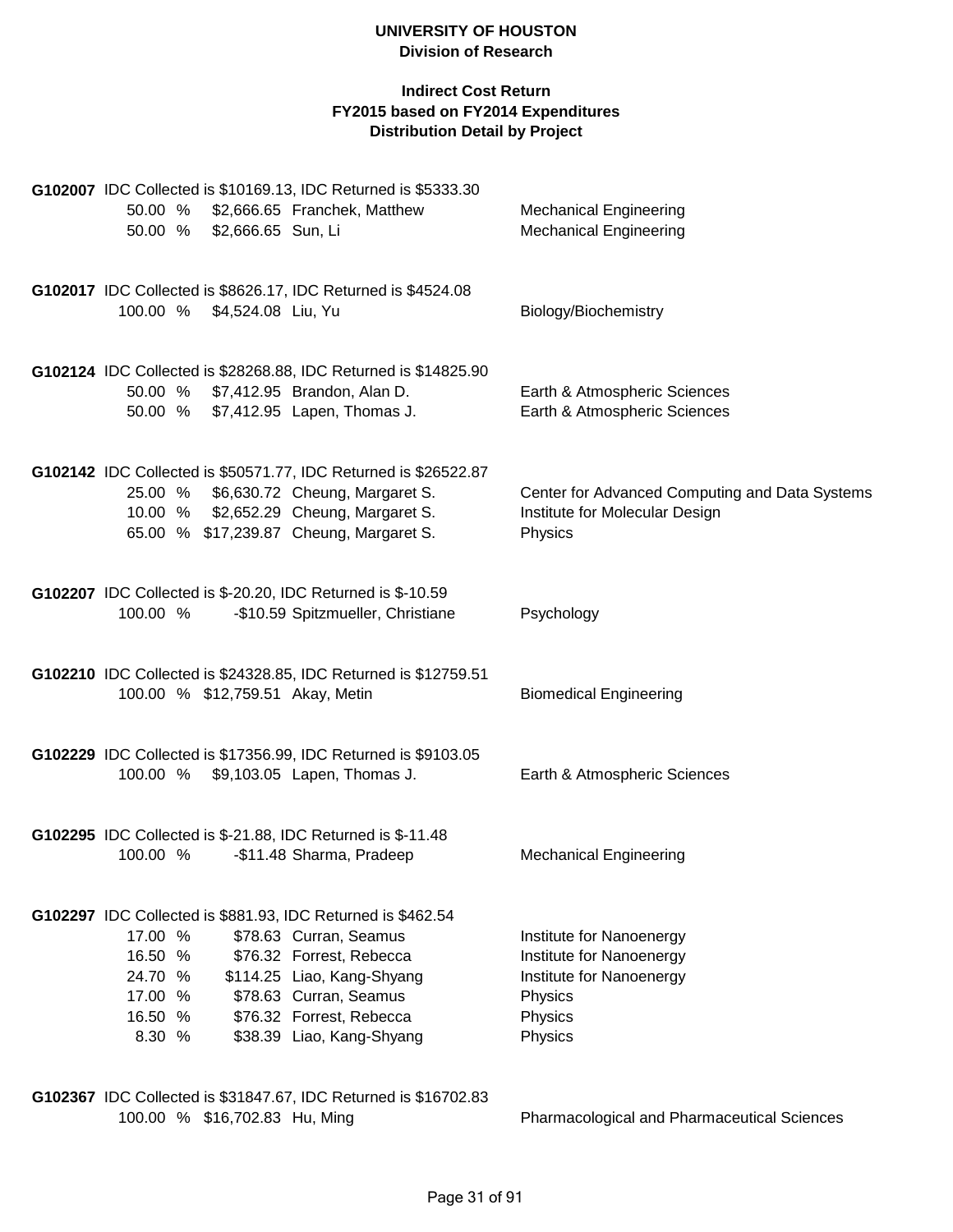|                                                          | G102372 IDC Collected is \$11912.32, IDC Returned is \$6247.54<br>100.00 % \$6,247.54 Doxastakis, Emmanouil                                                                   | <b>Chemical Engineering</b>                                                    |
|----------------------------------------------------------|-------------------------------------------------------------------------------------------------------------------------------------------------------------------------------|--------------------------------------------------------------------------------|
| 40.00 % \$8,581.44 Luss, Dan                             | G102374 IDC Collected is \$40906.08, IDC Returned is \$21453.60<br>60.00 % \$12,872.16 Harold, Michael P.                                                                     | <b>Chemical Engineering</b><br><b>Chemical Engineering</b>                     |
| 100.00 %                                                 | G102380 IDC Collected is \$1912.04, IDC Returned is \$1002.79<br>\$1,002.79 Tejada-Simon, Maria V.                                                                            | Pharmacological and Pharmaceutical Sciences                                    |
|                                                          | G102386 IDC Collected is \$35928.36, IDC Returned is \$18842.99<br>100.00 % \$18,842.99 Thummel, Randolph P.                                                                  | Chemistry                                                                      |
| 100.00 %                                                 | G102422 IDC Collected is \$16.20, IDC Returned is \$8.50<br>\$8.50 Krishnamoorti, Ramanan                                                                                     | <b>Chemical Engineering</b>                                                    |
|                                                          | G102440 IDC Collected is \$35119.08, IDC Returned is \$18418.55<br>80.00 % \$14,734.84 Dawood, Mina<br>10.00 % \$1,841.86 Willam, Kaspar<br>10.00 % \$1,841.86 Song, Gangbing | <b>Civil Engineering</b><br><b>Civil Engineering</b><br>Mechanical Engineering |
|                                                          | G102441 IDC Collected is \$19156.05, IDC Returned is \$10046.58<br>100.00 % \$10,046.58 Belarbi, Abdeldjelil                                                                  | <b>Civil Engineering</b>                                                       |
| 100.00 %                                                 | G102444 IDC Collected is \$17477.45, IDC Returned is \$9166.22<br>\$9,166.22 Willam, Kaspar                                                                                   | Civil Engineering                                                              |
| 60.00 % \$9,185.89 Sun, Li<br>40.00 % \$6,123.92 Sun, Li | G102451 IDC Collected is \$29191.57, IDC Returned is \$15309.81                                                                                                               | <b>Mechanical Engineering</b><br><b>TcSUH</b>                                  |
|                                                          | G102456 IDC Collected is \$118070.83, IDC Returned is \$61923.43<br>100.00 % \$61,923.43 Otteson, Deborah C.                                                                  | Optometry, Community                                                           |
|                                                          | G102458 IDC Collected is \$18300.88, IDC Returned is \$9598.08<br>100.00 % \$9,598.08 Paulsen, Vern I.                                                                        | <b>Mathematics</b>                                                             |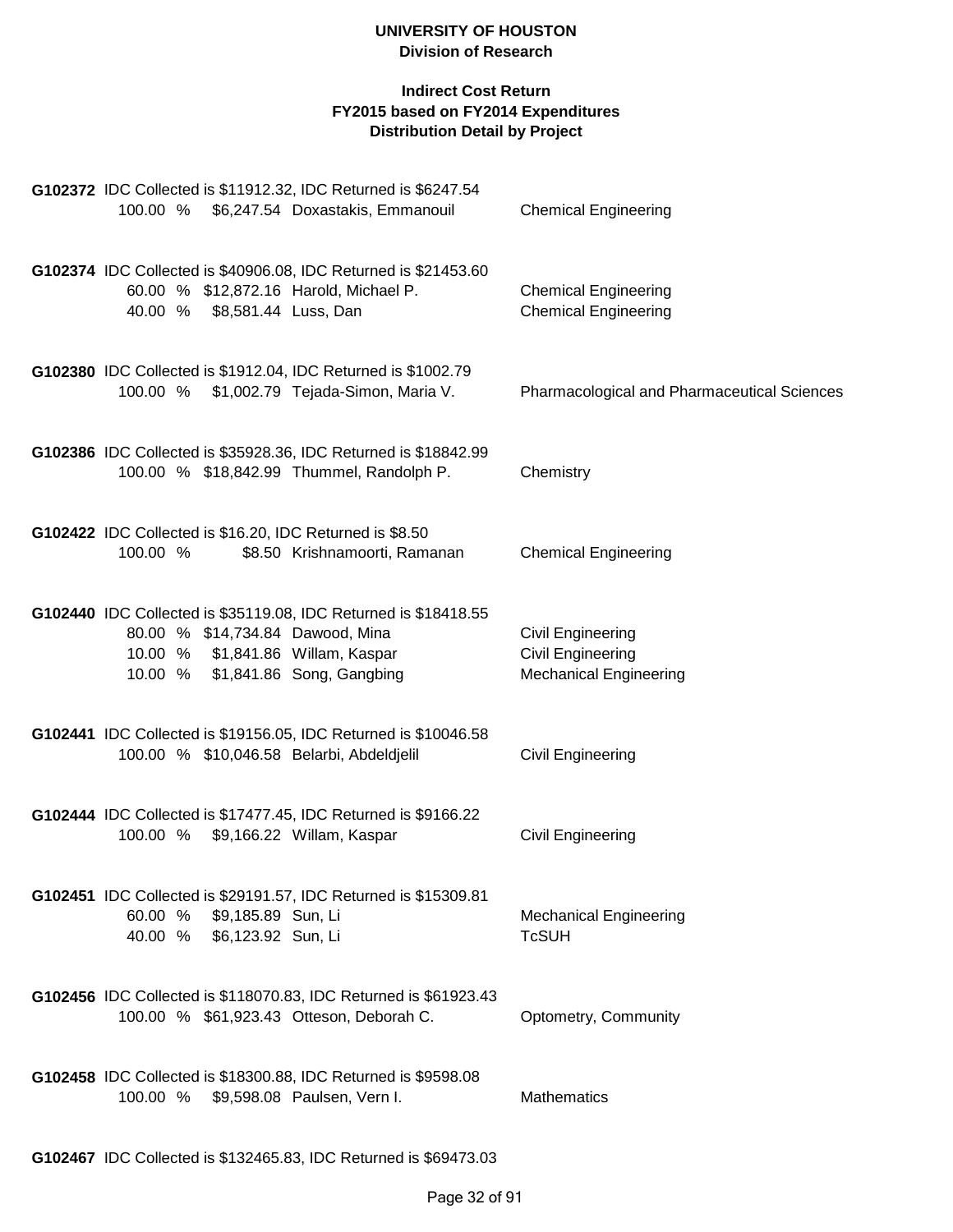| 100.00 % \$69,473.03 Porter, Jason                                            |                                                                                                                                                                                                      | Optometry, Community                                                                                       |
|-------------------------------------------------------------------------------|------------------------------------------------------------------------------------------------------------------------------------------------------------------------------------------------------|------------------------------------------------------------------------------------------------------------|
| 60.00 %<br>10.00 %<br>10.00 %                                                 | G102472 IDC Collected is \$11067.82, IDC Returned is \$5804.63<br>\$3,482.78 Freundlich, Alexandre<br>\$580.46 Ignatiev, Alex<br>20.00 % \$1,160.93 Freundlich, Alexandre<br>\$580.46 Ignatiev, Alex | <b>Center for Advanced Materials</b><br><b>Center for Advanced Materials</b><br>Physics<br>Physics         |
| G102473 IDC Collected is \$6.27, IDC Returned is \$3.29<br>80.00 %<br>20.00 % | \$2.63 Garey, Kevin<br>\$0.66 Rajan, Suja S.                                                                                                                                                         | <b>Clinical Sciences and Administration</b><br><b>Clinical Sciences and Administration</b>                 |
| 100.00 % \$2,037.30 Nicol, Matthew                                            | G102474 IDC Collected is \$3884.57, IDC Returned is \$2037.30                                                                                                                                        | <b>Mathematics</b>                                                                                         |
| 25.00 %<br>25.00 % - \$135.71 Zheng, Rong<br>50.00 %                          | G102496 IDC Collected is \$-1035.04, IDC Returned is \$-542.84<br>-\$135.71 Zheng, Rong<br>-\$271.42 Song, Gangbing                                                                                  | Center for Advanced Computing and Data Systems<br><b>Computer Science</b><br><b>Mechanical Engineering</b> |
| 100.00 % \$7,065.24 Patel, Nimesh                                             | G102515 IDC Collected is \$13471.45, IDC Returned is \$7065.24                                                                                                                                       | Optometry, Community                                                                                       |
| 36.00 % \$6,232.45 Roman, Gregg<br>64.00 % \$11,079.91 Das, Joydip            | G102544 IDC Collected is \$33009.88, IDC Returned is \$17312.36                                                                                                                                      | Biology/Biochemistry<br>Pharmacological and Pharmaceutical Sciences                                        |
| 100.00 %                                                                      | G102593 IDC Collected is \$2127.53, IDC Returned is \$1115.80<br>\$1,115.80 Gilbertson, Scott R.                                                                                                     | Chemistry                                                                                                  |
| 100.00 %                                                                      | G102613 IDC Collected is \$-1308.66, IDC Returned is \$-686.34<br>-\$686.34 Wang, Keh-Han                                                                                                            | Civil Engineering                                                                                          |
| G102651 IDC Collected is \$-0.40, IDC Returned is \$-0.21<br>100.00 %         | -\$0.21 Heier, Gordon                                                                                                                                                                                | Mathematics                                                                                                |
| 100.00 % \$62,587.58 Smith III, Earl L.                                       | G102705 IDC Collected is \$119337.18, IDC Returned is \$62587.58                                                                                                                                     | Optometry, Community                                                                                       |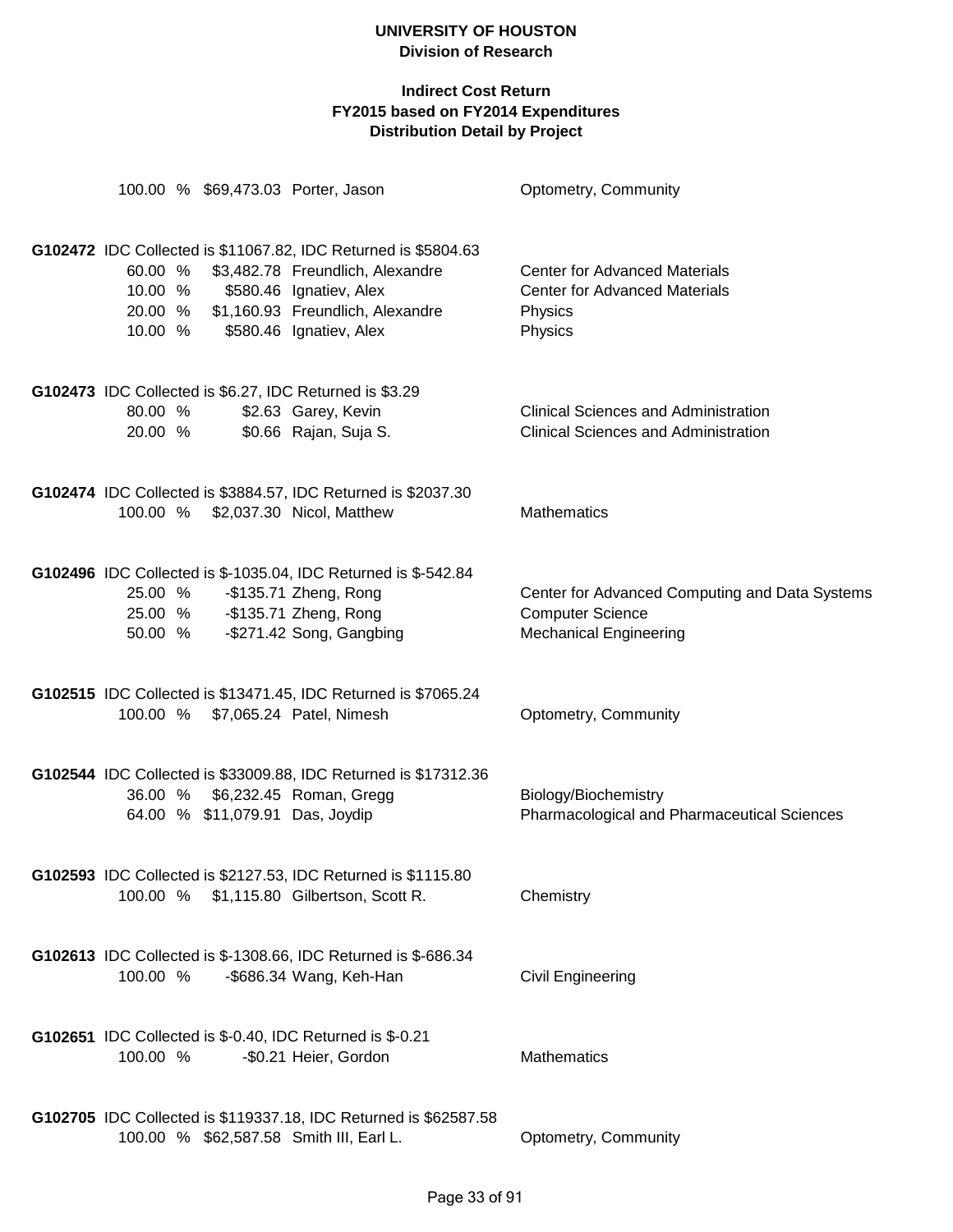|                                          | G102751 IDC Collected is \$7567.90, IDC Returned is \$3969.06<br>100.00 % \$3,969.06 Perepelitsa, Mikhail                                                                                            | Mathematics                                                                                                                                                                                      |
|------------------------------------------|------------------------------------------------------------------------------------------------------------------------------------------------------------------------------------------------------|--------------------------------------------------------------------------------------------------------------------------------------------------------------------------------------------------|
|                                          | G102769 IDC Collected is \$2217.03, IDC Returned is \$1162.74<br>100.00 % \$1,162.74 Auchmuty, James F. G.                                                                                           | <b>Mathematics</b>                                                                                                                                                                               |
|                                          | G102784 IDC Collected is \$14617.57, IDC Returned is \$7666.33<br>50.00 % \$3,833.17 Azencott, Robert G.<br>50.00 % \$3,833.17 Timofeyev, Ilya                                                       | <b>Mathematics</b><br><b>Mathematics</b>                                                                                                                                                         |
|                                          | G102787 IDC Collected is \$10331.51, IDC Returned is \$5418.46<br>50.00 % \$2,709.23 Canic, Suncica<br>50.00 % \$2,709.23 Quaini, Annalisa                                                           | <b>Mathematics</b><br><b>Mathematics</b>                                                                                                                                                         |
| 100.00 %                                 | G102807 IDC Collected is \$1716.49, IDC Returned is \$900.23<br>\$900.23 Gustafsson, Jan-Ake                                                                                                         | Center for Nuclear Receptors and Cell Signaling                                                                                                                                                  |
|                                          | G102834 IDC Collected is \$14645.13, IDC Returned is \$7680.78<br>25.00 % \$1,920.20 Economides, M. J.<br>75.00 % \$5,760.59 Nikolaou, Michael                                                       | <b>Chemical Engineering</b><br><b>Chemical Engineering</b>                                                                                                                                       |
|                                          | G102880 IDC Collected is \$8155.75, IDC Returned is \$4277.36<br>100.00 % \$4,277.36 Bodmann, Bernhard G.                                                                                            | Mathematics                                                                                                                                                                                      |
|                                          | G102906 IDC Collected is \$54201.31, IDC Returned is \$28426.42<br>45.00 % \$12,791.89 Roman, Gregg<br>55.00 % \$15,634.53 Roman, Gregg                                                              | <b>Biology of Behavior Institute</b><br>Biology/Biochemistry                                                                                                                                     |
| 5.00 %<br>10.00 %<br>5.00 %              | G102913 IDC Collected is \$73394.16, IDC Returned is \$38492.30<br>\$1,924.62 Clarke, Mark S.<br>\$3,849.23 Lowder, Thomas<br>\$1,924.62 O'Connor, Daniel<br>80.00 % \$30,793.84 Simpson, Richard J. | Center for Neuromotor & Biomechanics Research<br>Center for Neuromotor & Biomechanics Research<br>Center for Neuromotor & Biomechanics Research<br>Center for Neuromotor & Biomechanics Research |
| 15.00 %<br>10.00 %<br>15.00 %<br>15.00 % | G102958 IDC Collected is \$9951.89, IDC Returned is \$5219.37<br>\$782.91 Johnsson, S. Lennart<br>\$521.94 Pavlidis, Ioannis<br>\$782.91 Price, Daniel M.<br>\$782.91 Johnsson, S. Lennart           | Center for Advanced Computing and Data Systems<br>Center for Advanced Computing and Data Systems<br>Center for Advanced Computing and Data Systems<br><b>Computer Science</b>                    |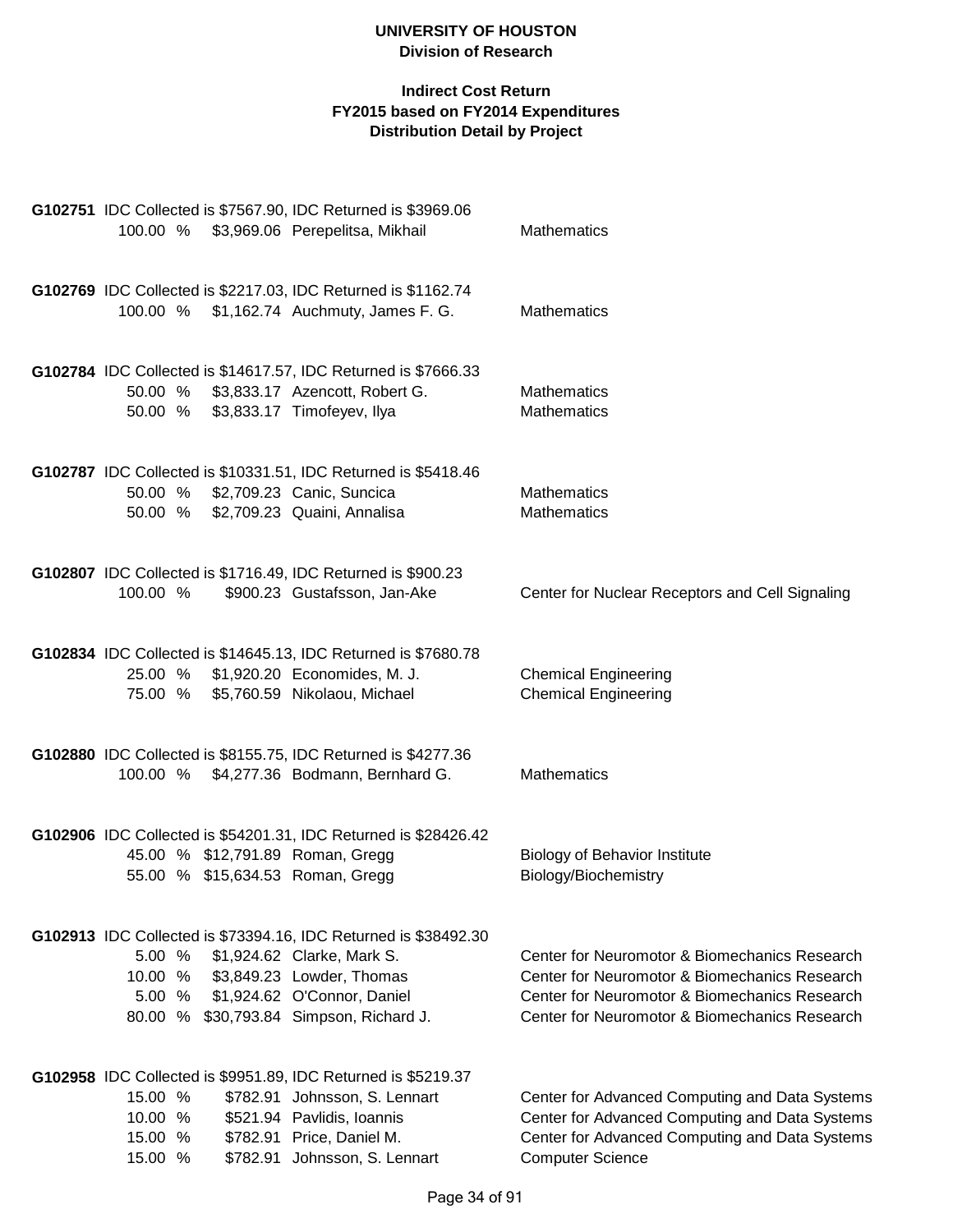| 10.00 %<br>15.00 %<br>10.00 %<br>10.00 % |                              | \$521.94 Pavlidis, Ioannis<br>\$782.91 Price, Daniel M.<br>\$521.94 Lefer, Barry<br>\$521.94 Lefer, Barry                                 | <b>Computer Science</b><br>Dean, Honors College<br>Earth & Atmospheric Sciences<br>Institute for Climate and Atmospheric Science |
|------------------------------------------|------------------------------|-------------------------------------------------------------------------------------------------------------------------------------------|----------------------------------------------------------------------------------------------------------------------------------|
|                                          |                              | G103006 IDC Collected is \$3429.88, IDC Returned is \$1798.83<br>100.00 % \$1,798.83 Chen, Yuhua                                          | <b>Electrical &amp; Computer Engineering</b>                                                                                     |
|                                          |                              | G103031 IDC Collected is \$64432.29, IDC Returned is \$33792.16<br>100.00 % \$33,792.16 Young, Frederick M.                               | <b>Small Business Development Center</b>                                                                                         |
|                                          |                              | G103034 IDC Collected is \$3371.68, IDC Returned is \$1768.31<br>100.00 % \$1,768.31 Brandon, Alan D.                                     | Earth & Atmospheric Sciences                                                                                                     |
|                                          |                              | G103040 IDC Collected is \$-42240.95, IDC Returned is \$-22153.69<br>100.00 % - \$22,153.69 Roysam, Badrinath                             | <b>Electrical &amp; Computer Engineering</b>                                                                                     |
|                                          |                              | G103062 IDC Collected is \$6994.69, IDC Returned is \$3668.44<br>50.00 % \$1,834.22 Briggs, James M.<br>50.00 % \$1,834.22 Fox, George E. | Biology/Biochemistry<br>Biology/Biochemistry                                                                                     |
|                                          |                              | G103069 IDC Collected is \$14483.79, IDC Returned is \$7596.17<br>100.00 % \$7,596.17 Song, Gangbing                                      | <b>Mechanical Engineering</b>                                                                                                    |
|                                          | 100.00 % \$3,715.58 Han, Zhu | G103074 IDC Collected is \$7084.58, IDC Returned is \$3715.58                                                                             | <b>Electrical &amp; Computer Engineering</b>                                                                                     |
|                                          |                              | G103092 IDC Collected is \$6003.27, IDC Returned is \$3148.47<br>100.00 % \$3,148.47 Josic, Kresimir                                      | <b>Mathematics</b>                                                                                                               |
|                                          |                              | G103147 IDC Collected is \$6325.39, IDC Returned is \$3317.41<br>50.00 % \$1,658.71 Briggs, James M.<br>50.00 % \$1,658.71 Fox, George E. | Biology/Biochemistry<br>Biology/Biochemistry                                                                                     |
| 100.00 %                                 |                              | G103164 IDC Collected is \$1325.00, IDC Returned is \$694.91<br>\$694.91 Cheng, Albert M. K.                                              | <b>Computer Science</b>                                                                                                          |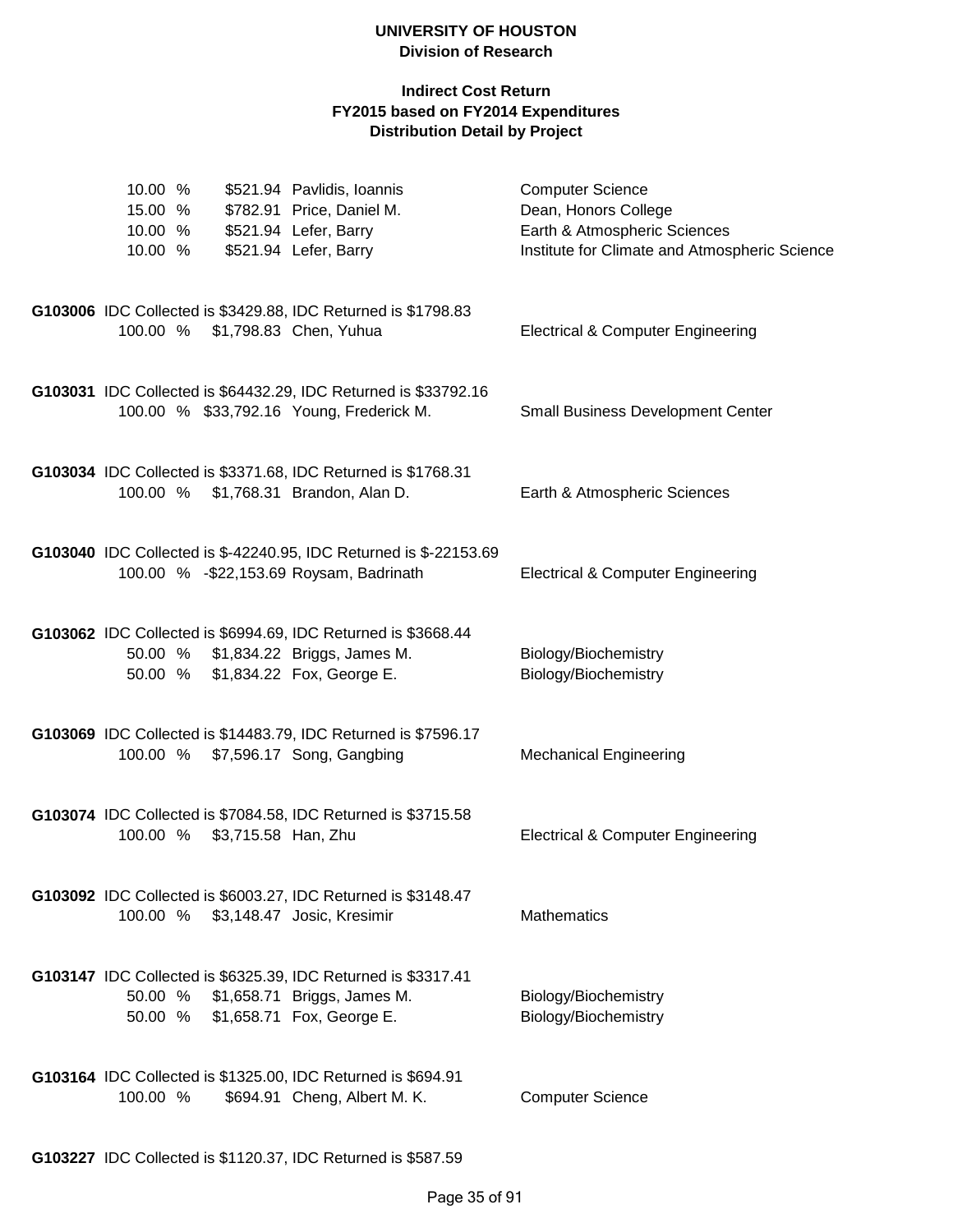### **Indirect Cost Return FY2015 based on FY2014 Expenditures Distribution Detail by Project**

| 100.00 %                      | \$587.59 Tomforde, Mark                                                                                                                                                                                                                                                                                                                                        | <b>Mathematics</b>                                                            |
|-------------------------------|----------------------------------------------------------------------------------------------------------------------------------------------------------------------------------------------------------------------------------------------------------------------------------------------------------------------------------------------------------------|-------------------------------------------------------------------------------|
| 100.00 %                      | G103244 IDC Collected is \$17671.50, IDC Returned is \$9267.99<br>\$9,267.99 Kulkarni, Yashashree                                                                                                                                                                                                                                                              | <b>Mechanical Engineering</b>                                                 |
|                               | G103278 IDC Collected is \$8357.77, IDC Returned is \$4383.32<br>50.00 % \$2,191.66 Pennings, Steve C.<br>50.00 % \$2,191.66 Pennings, Steve C.                                                                                                                                                                                                                | Biology/Biochemistry<br><b>Houston Coastal Center</b>                         |
|                               | G103305 IDC Collected is \$15740.94, IDC Returned is \$8255.49<br>100.00 % \$8,255.49 Colbert-Delcour, Anne                                                                                                                                                                                                                                                    | Biology/Biochemistry                                                          |
|                               | G103309 IDC Collected is \$12665.86, IDC Returned is \$6642.74<br>100.00 % \$6,642.74 Torres, Isabel                                                                                                                                                                                                                                                           | Center for Health Equities & Evaluation Research                              |
|                               | G103317 IDC Collected is \$7225.54, IDC Returned is \$3789.51<br>100.00 % \$3,789.51 Roysam, Badrinath                                                                                                                                                                                                                                                         | <b>Electrical &amp; Computer Engineering</b>                                  |
| 40.00 %<br>60.00 %            | G103324 IDC Collected is \$-1267.37, IDC Returned is \$-664.68<br>-\$265.87 Mo, Yi-Lung<br>-\$398.81 Song, Gangbing                                                                                                                                                                                                                                            | <b>Civil Engineering</b><br><b>Mechanical Engineering</b>                     |
|                               | G103327 IDC Collected is \$38343.02, IDC Returned is \$20109.38<br>100.00 % \$20,109.38 Salim, Samina                                                                                                                                                                                                                                                          | <b>Pharmacological and Pharmaceutical Sciences</b>                            |
|                               | G103364 IDC Collected is \$7877.11, IDC Returned is \$4131.23<br>100.00 % \$4,131.23 Zhang, Xiaoliu                                                                                                                                                                                                                                                            | Center for Nuclear Receptors and Cell Signaling                               |
|                               | G103369 IDC Collected is \$27642.39, IDC Returned is \$14497.33<br>100.00 % \$14,497.33 Frigo, Daniel                                                                                                                                                                                                                                                          | Center for Nuclear Receptors and Cell Signaling                               |
| 30.00 %<br>35.00 %<br>35.00 % | G103373 IDC Collected is \$1274.63, IDC Returned is \$668.49<br>\$200.55 Koontz, Rex A.<br>\$233.97 Price, Daniel M.<br>\$233.97 Price, Daniel M.                                                                                                                                                                                                              | Art<br>Center for Advanced Computing and Data Systems<br>Dean, Honors College |
|                               | $^{\circ}$ $^{\circ}$ $^{\circ}$ $^{\circ}$ $^{\circ}$ $^{\circ}$ $^{\circ}$ $^{\circ}$ $^{\circ}$ $^{\circ}$ $^{\circ}$ $^{\circ}$ $^{\circ}$ $^{\circ}$ $^{\circ}$ $^{\circ}$ $^{\circ}$ $^{\circ}$ $^{\circ}$ $^{\circ}$ $^{\circ}$ $^{\circ}$ $^{\circ}$ $^{\circ}$ $^{\circ}$ $^{\circ}$ $^{\circ}$ $^{\circ}$ $^{\circ}$ $^{\circ}$ $^{\circ}$ $^{\circ$ |                                                                               |

**G103378** IDC Collected is \$-3400.65, IDC Returned is \$-1783.50 20.00 % -\$356.70 Willson, Richard Biology/Biochemistry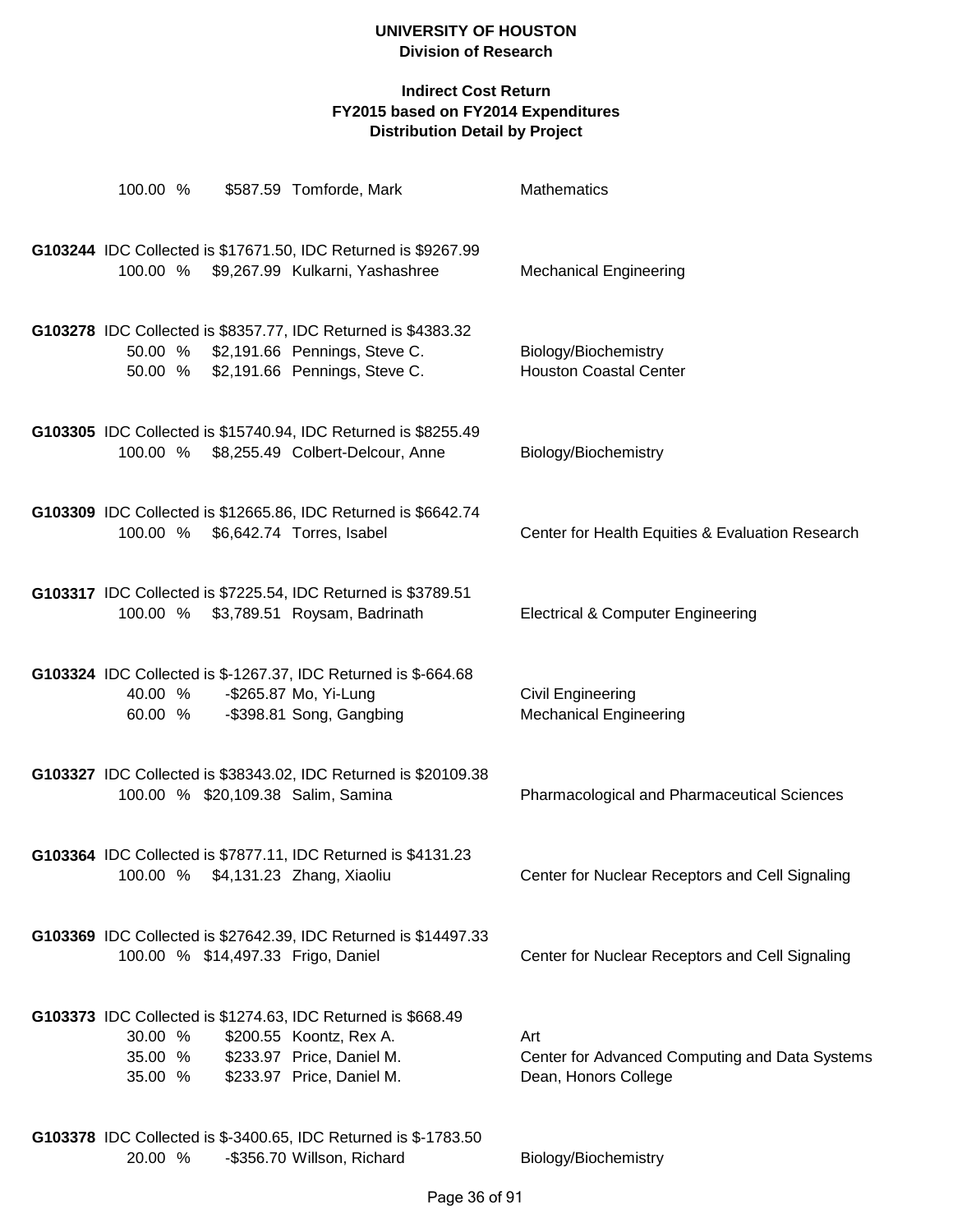|                    |                                                             | 80.00 % - \$1,426.80 Willson, Richard                                                                      | <b>Chemical Engineering</b>                                                   |
|--------------------|-------------------------------------------------------------|------------------------------------------------------------------------------------------------------------|-------------------------------------------------------------------------------|
|                    |                                                             | G103420 IDC Collected is \$70525.53, IDC Returned is \$36987.82                                            |                                                                               |
|                    |                                                             | 50.00 % \$18,493.91 Asghar, Mohammad<br>50.00 % \$18,493.91 Asghar, Mohammad                               | Heart and Kidney Institute<br>Pharmacological and Pharmaceutical Sciences     |
| 10.00 %            |                                                             | G103426 IDC Collected is \$258.70, IDC Returned is \$135.68<br>\$13.57 Barth, Amy E.                       | Center for Advanced Computing and Data Systems                                |
| 70.00 %            |                                                             | 20.00 % \$27.14 Barth, Amy E.<br>\$94.97 Barth, Amy E.                                                     | Psychology<br><b>TIMES</b>                                                    |
|                    |                                                             | G103437 IDC Collected is \$30240.26, IDC Returned is \$15859.81                                            |                                                                               |
|                    | 80.00 % \$12,687.85 Liu, Dong<br>20.00 % \$3,171.96 Sun, Li |                                                                                                            | <b>Mechanical Engineering</b><br><b>Mechanical Engineering</b>                |
|                    | 100.00 % \$4,663.17 Strom, Kyle                             | G103438 IDC Collected is \$8891.37, IDC Returned is \$4663.17                                              | <b>Civil Engineering</b>                                                      |
|                    |                                                             | G103454 IDC Collected is \$73245.72, IDC Returned is \$38414.45<br>100.00 % \$38,414.45 Mo, Yi-Lung        | <b>Civil Engineering</b>                                                      |
|                    |                                                             | G103462 IDC Collected is \$22858.58, IDC Returned is \$11988.41<br>50.00 % \$5,994.21 Donnelly, Vincent M. | <b>Chemical Engineering</b>                                                   |
|                    |                                                             | 50.00 % \$5,994.21 Economou, Demetre J.                                                                    | <b>Chemical Engineering</b>                                                   |
|                    |                                                             | G103471 IDC Collected is \$58638.36, IDC Returned is \$30753.47                                            |                                                                               |
|                    |                                                             | 50.00 % \$15,376.74 Norton, Peter J.<br>50.00 % \$15,376.74 Zvolensky, Michael J.                          | Psychology<br>Psychology                                                      |
|                    |                                                             | G103482 IDC Collected is \$21231.56, IDC Returned is \$11135.10                                            |                                                                               |
| 50.00 %<br>50.00 % | \$5,567.55 Jiang, Xun<br>\$5,567.55 Jiang, Xun              |                                                                                                            | Earth & Atmospheric Sciences<br>Institute for Climate and Atmospheric Science |
|                    |                                                             |                                                                                                            |                                                                               |
|                    |                                                             | G103513 IDC Collected is \$4426.26, IDC Returned is \$2321.40                                              |                                                                               |
|                    |                                                             | 100.00 % \$2,321.40 Young, Frederick M.                                                                    | <b>Small Business Development Center</b>                                      |
|                    |                                                             | G103530 IDC Collected is \$-90.93, IDC Returned is \$-47.69                                                |                                                                               |
| 33.00 %            |                                                             | -\$15.74 Belarbi, Abdeldjelil                                                                              | Civil Engineering                                                             |
| 34.00 %            |                                                             | -\$16.21 Hsu, Thomas T. C.                                                                                 | Civil Engineering                                                             |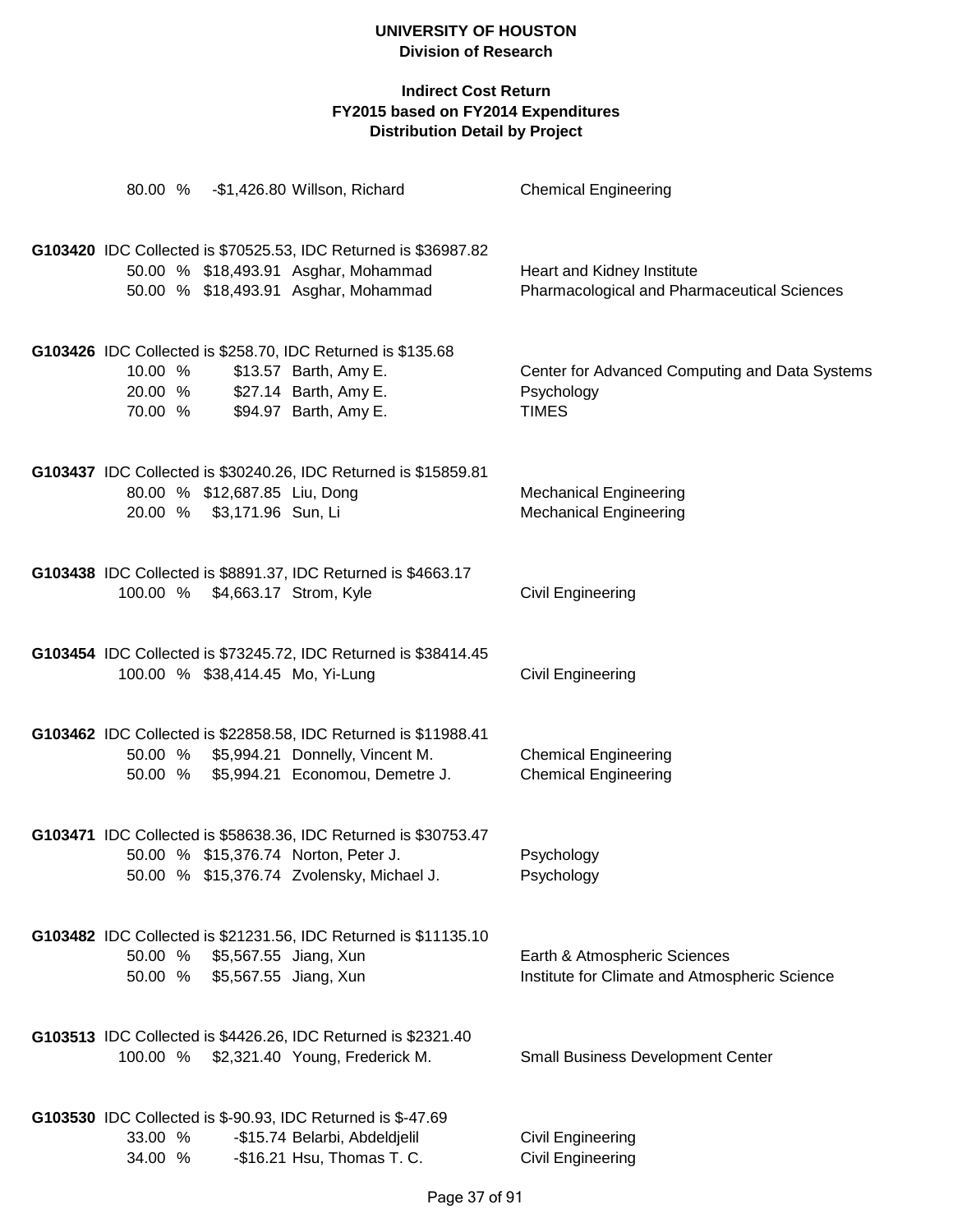| 33.00 %            |                               | -\$15.74 Mo, Yi-Lung                                                                                                                                                                                                                                                                                                           | Civil Engineering                                                                                                                                                                                                 |
|--------------------|-------------------------------|--------------------------------------------------------------------------------------------------------------------------------------------------------------------------------------------------------------------------------------------------------------------------------------------------------------------------------|-------------------------------------------------------------------------------------------------------------------------------------------------------------------------------------------------------------------|
| 100.00 %           |                               | G103552 IDC Collected is \$1270.80, IDC Returned is \$666.48<br>\$666.48 Josic, Kresimir                                                                                                                                                                                                                                       | <b>Mathematics</b>                                                                                                                                                                                                |
| 1.00 %             |                               | G103586 IDC Collected is \$202473.35, IDC Returned is \$106189.17<br>\$1,061.89 Kao, Dennis<br>9.50 % \$10,087.97 Rifai, Hanadi<br>6.00 % \$6,371.35 Carlson, Coleen<br>6.00 % \$6,371.35 Layne, Charles S.<br>8.50 % \$9,026.08 Ledoux, Tracey<br>45.00 % \$47,785.13 O'Connor, Daniel<br>24.00 % \$25,485.40 Carlson, Coleen | Child & Family for Innovative Research<br>Civil Engineering<br>Psychology<br><b>Texas Obesity Research Center</b><br><b>Texas Obesity Research Center</b><br><b>Texas Obesity Research Center</b><br><b>TIMES</b> |
| 50.00 %            | 50.00 % \$3,171.41 Jiang, Xun | G103623 IDC Collected is \$12093.99, IDC Returned is \$6342.81<br>\$3,171.41 Jiang, Xun                                                                                                                                                                                                                                        | Earth & Atmospheric Sciences<br>Institute for Climate and Atmospheric Science                                                                                                                                     |
|                    |                               | G103682 IDC Collected is \$14000.51, IDC Returned is \$7342.71<br>50.00 % \$3,671.35 Pennings, Steve C.<br>50.00 % \$3,671.35 Pennings, Steve C.                                                                                                                                                                               | Biology/Biochemistry<br><b>Houston Coastal Center</b>                                                                                                                                                             |
| 50.00 %<br>50.00 % |                               | G103692 IDC Collected is \$223.45, IDC Returned is \$117.19<br>\$58.60 Blue, Carroll Parrott<br>\$58.60 Blue, Carroll Parrott                                                                                                                                                                                                  | Center for Advanced Computing and Data Systems<br>History                                                                                                                                                         |
|                    |                               | G103694 IDC Collected is \$6749.36, IDC Returned is \$3539.77<br>100.00 % \$3,539.77 Neighbors, Clayton                                                                                                                                                                                                                        | Psychology                                                                                                                                                                                                        |
|                    |                               | G103733 IDC Collected is \$24392.57, IDC Returned is \$12792.93<br>100.00 % \$12,792.93 Gurkan, Deniz                                                                                                                                                                                                                          | <b>Engineering Technology</b>                                                                                                                                                                                     |
|                    |                               | G103762 IDC Collected is \$7001.25, IDC Returned is \$3671.88<br>50.00 % \$1,835.94 Rimer, Jeffrey D.<br>50.00 % \$1,835.94 Vekilov, Peter G.                                                                                                                                                                                  | <b>Chemical Engineering</b><br><b>Chemical Engineering</b>                                                                                                                                                        |
| 100.00 %           |                               | G103763 IDC Collected is \$46.39, IDC Returned is \$24.33<br>\$24.33 Chellam, Shankar                                                                                                                                                                                                                                          | Civil Engineering                                                                                                                                                                                                 |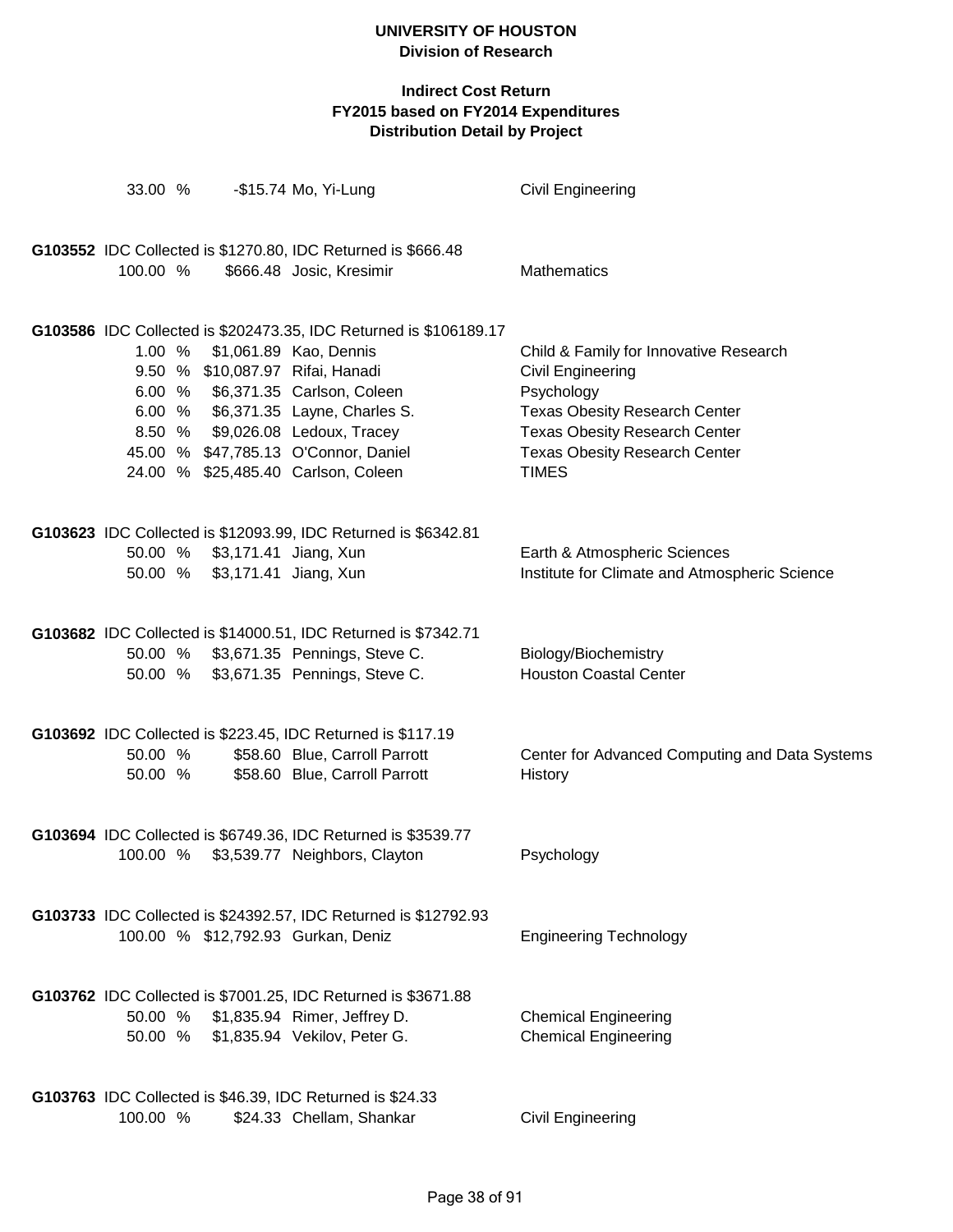## **Indirect Cost Return FY2015 based on FY2014 Expenditures Distribution Detail by Project**

|                                                                                                                                                                                                                            | G103777 IDC Collected is \$5194.53, IDC Returned is \$2724.32                                                                                                 |                                                                                                                                                              |
|----------------------------------------------------------------------------------------------------------------------------------------------------------------------------------------------------------------------------|---------------------------------------------------------------------------------------------------------------------------------------------------------------|--------------------------------------------------------------------------------------------------------------------------------------------------------------|
| 100.00 %                                                                                                                                                                                                                   | \$2,724.32 Lapen, Thomas J.                                                                                                                                   | Earth & Atmospheric Sciences                                                                                                                                 |
|                                                                                                                                                                                                                            | G103783 IDC Collected is \$112609.18, IDC Returned is \$59059.01<br>50.00 % \$29,529.51 Bondesson Bolin, Eva Maria<br>50.00 % \$29,529.51 Gustafsson, Jan-Ake | Center for Nuclear Receptors and Cell Signaling<br>Center for Nuclear Receptors and Cell Signaling                                                           |
| 100.00 %                                                                                                                                                                                                                   | G103789 IDC Collected is \$5900.00, IDC Returned is \$3094.31<br>\$3,094.31 Layne, Charles S.                                                                 | <b>Health and Human Performance</b>                                                                                                                          |
| 100.00 %                                                                                                                                                                                                                   | G103810 IDC Collected is \$2318.57, IDC Returned is \$1216.00<br>\$1,216.00 Varadarajan, Navin                                                                | <b>Chemical Engineering</b>                                                                                                                                  |
| 50.00 %<br>20.00 %<br>30.00 %                                                                                                                                                                                              | G103824 IDC Collected is \$3760.08, IDC Returned is \$1972.01<br>\$986.01 Gustafsson, Jan-Ake<br>\$394.40 Strom, Anders M.<br>\$591.60 Warner, Margaret       | Center for Nuclear Receptors and Cell Signaling<br>Center for Nuclear Receptors and Cell Signaling<br>Center for Nuclear Receptors and Cell Signaling        |
| 50.00 %<br>50.00 %                                                                                                                                                                                                         | G103825 IDC Collected is \$8022.00, IDC Returned is \$4207.22<br>\$2,103.61 Gustafsson, Jan-Ake<br>\$2,103.61 Warner, Margaret                                | Center for Nuclear Receptors and Cell Signaling<br>Center for Nuclear Receptors and Cell Signaling                                                           |
| 100.00 % - \$11,706.05 Gustafsson, Jan-Ake                                                                                                                                                                                 | G103831 IDC Collected is \$-22320.19, IDC Returned is \$-11706.05                                                                                             | Center for Nuclear Receptors and Cell Signaling                                                                                                              |
| 50.00 % \$12,885.21 Franchek, Matthew                                                                                                                                                                                      | G103841 IDC Collected is \$49137.07, IDC Returned is \$25770.43<br>50.00 % \$12,885.21 Grigoriadis, Karolos M.                                                | <b>Mechanical Engineering</b><br><b>Mechanical Engineering</b>                                                                                               |
| 5.00 % \$2,025.03 Carlson, Coleen<br>5.00 % \$2,025.03 Durand, Angie<br>10.00 % \$4,050.07 Carlson, Coleen<br>10.00 % \$4,050.07 Durand, Angie<br>35.00 % \$14,175.23 Carlson, Coleen<br>35.00 % \$14,175.23 Durand, Angie | G103848 IDC Collected is \$77223.56, IDC Returned is \$40500.67                                                                                               | Center for Advanced Computing and Data Systems<br>Center for Advanced Computing and Data Systems<br>Psychology<br>Psychology<br><b>TIMES</b><br><b>TIMES</b> |
|                                                                                                                                                                                                                            | C103951 JDC Collected in C77511 03 JDC Deturned in C10667 50                                                                                                  |                                                                                                                                                              |

**G103851** IDC Collected is \$77541.83, IDC Returned is \$40667.59 100.00 % \$40,667.59 Larin, Kirill Biomedical Engineering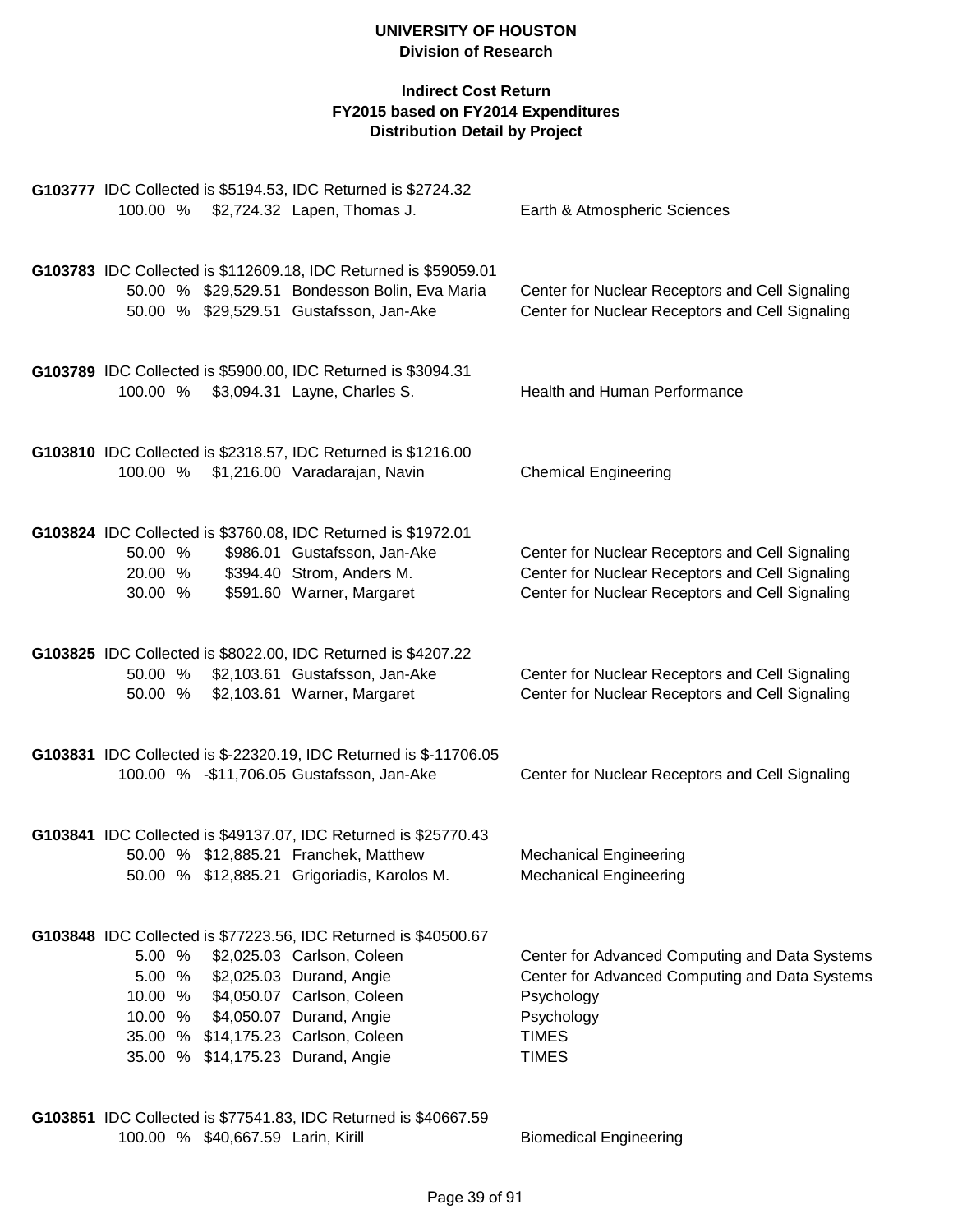#### **Indirect Cost Return FY2015 based on FY2014 Expenditures Distribution Detail by Project**

| G103860 IDC Collected is \$16607.77, IDC Returned is \$8710.11<br>100.00 % \$8,710.11 Zvolensky, Michael J.                                                                                                                                                                                                  | Psychology                                                                                                                                                                                                                                    |
|--------------------------------------------------------------------------------------------------------------------------------------------------------------------------------------------------------------------------------------------------------------------------------------------------------------|-----------------------------------------------------------------------------------------------------------------------------------------------------------------------------------------------------------------------------------------------|
| G103889 IDC Collected is \$22652.55, IDC Returned is \$11880.36<br>100.00 % \$11,880.36 McDermott, Alison                                                                                                                                                                                                    | Optometry, Community                                                                                                                                                                                                                          |
| G103892 IDC Collected is \$35675.62, IDC Returned is \$18710.44<br>20.00 % \$3,742.09 Barr, Christopher<br>80.00 % \$14,968.35 Barr, Christopher                                                                                                                                                             | Psychology<br><b>TIMES</b>                                                                                                                                                                                                                    |
| G103903 IDC Collected is \$22916.26, IDC Returned is \$12018.66<br>100.00 % \$12,018.66 Krishnamoorti, Ramanan                                                                                                                                                                                               | <b>Chemical Engineering</b>                                                                                                                                                                                                                   |
| G103904 IDC Collected is \$15311.11, IDC Returned is \$8030.06<br>100.00 %<br>\$8,030.06 Metcalfe, Ralph W.                                                                                                                                                                                                  | <b>Mechanical Engineering</b>                                                                                                                                                                                                                 |
| G103909 IDC Collected is \$300474.86, IDC Returned is \$157587.05<br>\$7,879.35 Krishnamoorti, Ramanan<br>5.00 %<br>50.00 % \$78,793.52 Vipulanandan, Cumaraswamy<br>30.00 % \$47,276.11 Krishnamoorti, Ramanan<br>5.00 % \$7,879.35 Krishnamoorti, Ramanan<br>10.00 % \$15,758.70 Vipulanandan, Cumaraswamy | Center for Innovative Grouting Materials and Tech<br>Center for Innovative Grouting Materials and Tech<br><b>Chemical Engineering</b><br>Texas Hurricane Center for Innovative Technology<br>Texas Hurricane Center for Innovative Technology |
| G103962 IDC Collected is \$42321.36, IDC Returned is \$22195.86<br>100.00 % \$22,195.86 Nikolaou, Michael                                                                                                                                                                                                    | <b>Chemical Engineering</b>                                                                                                                                                                                                                   |
| G103995 IDC Collected is \$131.23, IDC Returned is \$68.82<br>100.00 % \$68.82 Gao, Yongjun                                                                                                                                                                                                                  | Earth & Atmospheric Sciences                                                                                                                                                                                                                  |
| G104002 IDC Collected is \$2603.03, IDC Returned is \$1365.19<br>\$532.42 Curran, Seamus<br>39.00 %<br>\$150.17 Liao, Kang-Shyang<br>11.00 %<br>\$532.42 Curran, Seamus<br>39.00 %<br>\$150.17 Liao, Kang-Shyang<br>11.00 %                                                                                  | Institute for Nanoenergy<br>Institute for Nanoenergy<br>Physics<br>Physics                                                                                                                                                                    |
| G104010 IDC Collected is \$49927.33, IDC Returned is \$26184.89                                                                                                                                                                                                                                              |                                                                                                                                                                                                                                               |

100.00 % \$26,184.89 Sater, Amy K. Biology/Biochemistry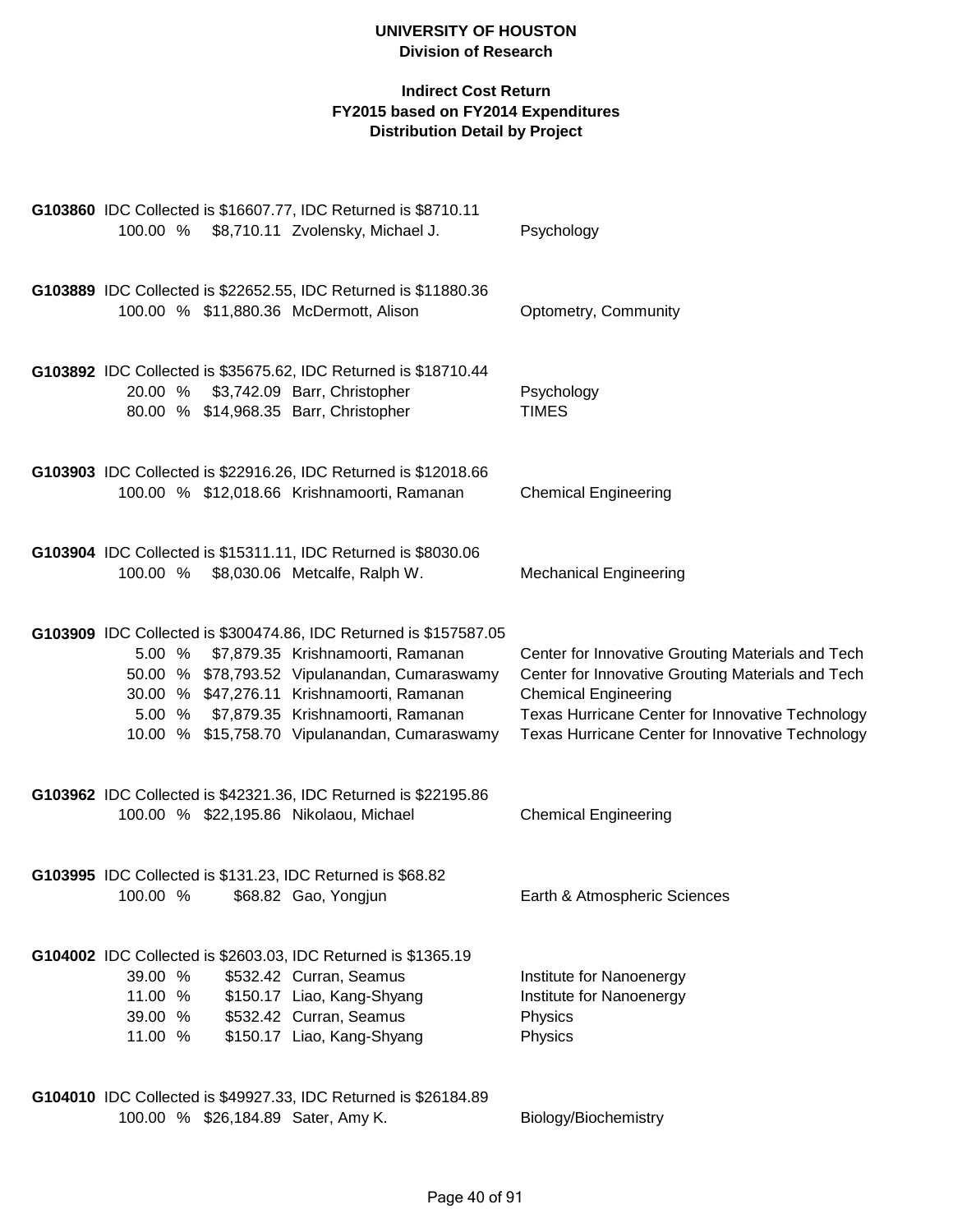| G104011 IDC Collected is \$-0.01, IDC Returned is \$-0.01                                                                                                                                                              |                                                                                                                              |
|------------------------------------------------------------------------------------------------------------------------------------------------------------------------------------------------------------------------|------------------------------------------------------------------------------------------------------------------------------|
| 100.00 %<br>-\$0.01 Cai, Chengzhi                                                                                                                                                                                      | Chemistry                                                                                                                    |
| G104012 IDC Collected is \$8592.82, IDC Returned is \$4506.59<br>100.00 % \$4,506.59 Lim, Gino Jinho                                                                                                                   | <b>Industrial Engineering</b>                                                                                                |
| G104024 IDC Collected is \$16188.85, IDC Returned is \$8490.40<br>25.00 % \$2,122.60 Cole, Blaine J.<br>25.00 % \$2,122.60 Wiernasz, Diane<br>25.00 % \$2,122.60 Cole, Blaine J.<br>25.00 % \$2,122.60 Wiernasz, Diane | <b>Biology of Behavior Institute</b><br><b>Biology of Behavior Institute</b><br>Biology/Biochemistry<br>Biology/Biochemistry |
| G104046 IDC Collected is \$-78.00, IDC Returned is \$-40.91<br>-\$20.45 Holland, Julian N.<br>50.00 %<br>-\$20.45 Holland, Julian N.<br>50.00 %                                                                        | Biology/Biochemistry<br><b>Houston Coastal Center</b>                                                                        |
| G104050 IDC Collected is \$14389.81, IDC Returned is \$7546.88<br>\$7,546.88 Glennie, Craig<br>100.00 %                                                                                                                | <b>Civil Engineering</b>                                                                                                     |
| G104069 IDC Collected is \$186842.05, IDC Returned is \$97991.18<br>60.00 % \$58,794.71 Selvamanickam, Venkat<br>40.00 % \$39,196.47 Selvamanickam, Venkat                                                             | <b>Mechanical Engineering</b><br><b>TcSUH</b>                                                                                |
| G104076 IDC Collected is \$1517.94, IDC Returned is \$796.10<br>\$298.54 Chapman, Barbara M.<br>37.50 %<br>37.50 % \$298.54 Chapman, Barbara M.<br>\$199.02 Gabriel, Edgar<br>25.00 %                                  | Center for Biomedical & Environmental Genomics<br><b>Computer Science</b><br><b>Computer Science</b>                         |
| G104082 IDC Collected is \$132357.41, IDC Returned is \$69416.17<br>100.00 % \$69,416.17 Shi, Weidong                                                                                                                  | <b>Computer Science</b>                                                                                                      |
| G104089 IDC Collected is \$43182.98, IDC Returned is \$22647.75<br>100.00 % \$22,647.75 Alfano, Candice A.                                                                                                             | Psychology                                                                                                                   |
| G104090 IDC Collected is \$8102.18, IDC Returned is \$4249.27<br>100.00 % \$4,249.27 Zvolensky, Michael J.                                                                                                             | Psychology                                                                                                                   |
| G104092 IDC Collected is \$51332.46, IDC Returned is \$26921.82<br>50.00 % \$13,460.91 Bao, Jiming                                                                                                                     | Center for Integrated Bio and Nano Systems                                                                                   |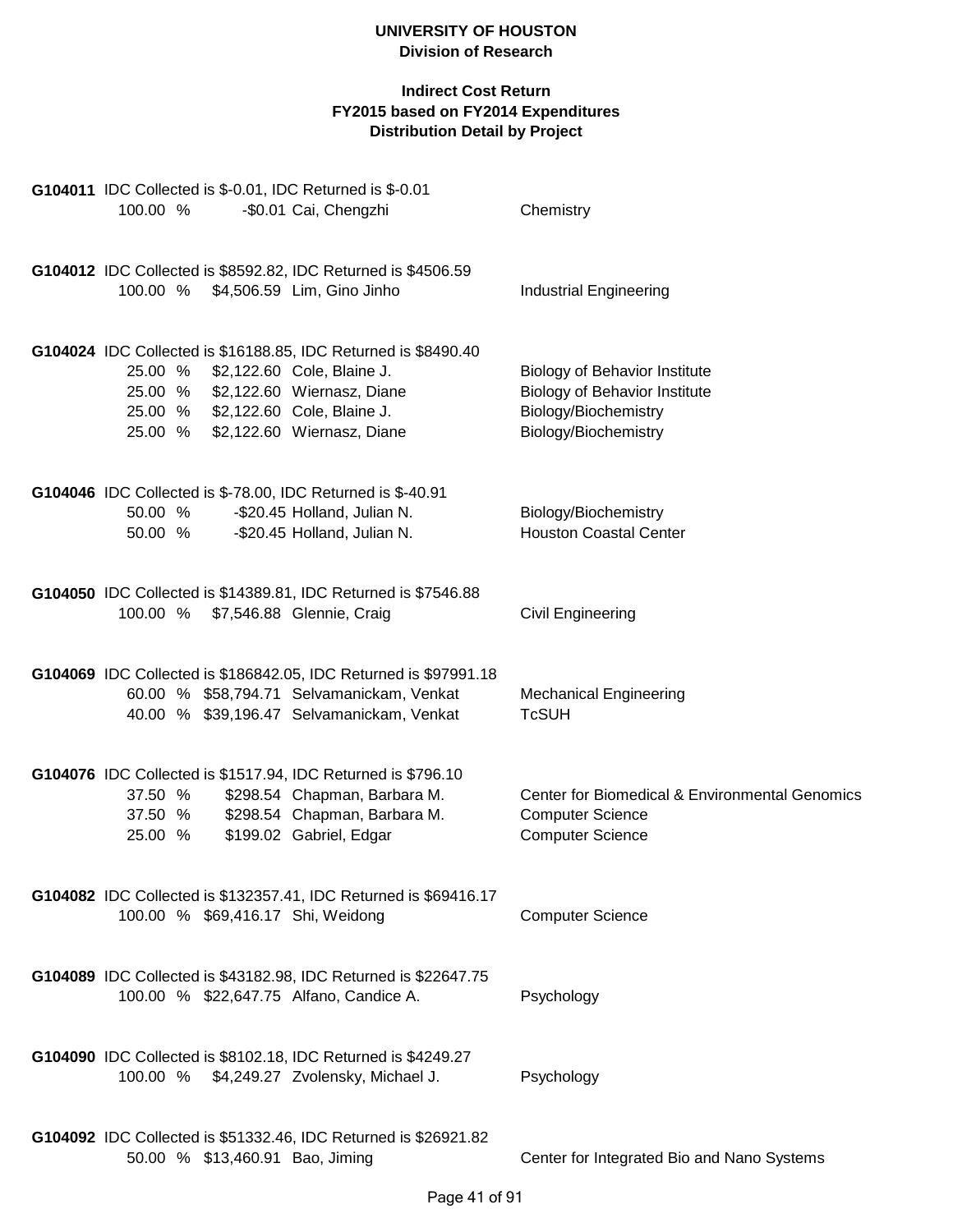|  | 50.00 % \$13,460.91 Bao, Jiming  |                                                                                                                                             | Electrical & Computer Engineering                                               |
|--|----------------------------------|---------------------------------------------------------------------------------------------------------------------------------------------|---------------------------------------------------------------------------------|
|  |                                  | G104093 IDC Collected is \$14261.44, IDC Returned is \$7479.55<br>100.00 % \$7,479.55 Rodrigues, Debora F.                                  | Civil Engineering                                                               |
|  |                                  | G104094 IDC Collected is \$8563.42, IDC Returned is \$4491.17                                                                               |                                                                                 |
|  |                                  | 50.00 % \$2,245.59 Shih, Wei-Chuan<br>50.00 % \$2,245.59 Shih, Wei-Chuan                                                                    | <b>Electrical &amp; Computer Engineering</b><br>Nanosystem Manufacturing Center |
|  |                                  | G104095 IDC Collected is \$33488.71, IDC Returned is \$17563.49<br>100.00 % \$17,563.49 Conrad, Jacinta                                     | <b>Chemical Engineering</b>                                                     |
|  |                                  | G104098 IDC Collected is \$29174.62, IDC Returned is \$15300.92<br>50.00 % \$7,650.46 Moeller, Angela<br>50.00 % \$7,650.46 Moeller, Angela | Chemistry<br><b>TcSUH</b>                                                       |
|  |                                  | G104099 IDC Collected is \$41920.42, IDC Returned is \$21985.58<br>100.00 % \$21,985.58 Miljanic, Ognjen S.                                 | Chemistry                                                                       |
|  | 100.00 % \$17,079.87 Stein, Gila | G104102 IDC Collected is \$32566.59, IDC Returned is \$17079.87                                                                             | <b>Chemical Engineering</b>                                                     |
|  |                                  | G104113 IDC Collected is \$19172.23, IDC Returned is \$10055.07<br>100.00 % \$10,055.07 Rimer, Jeffrey D.                                   | <b>Chemical Engineering</b>                                                     |
|  |                                  | G104152 IDC Collected is \$-504.90, IDC Returned is \$-264.80<br>100.00 % - \$264.80 Sharma, Pradeep                                        | <b>Mechanical Engineering</b>                                                   |
|  |                                  | G104155 IDC Collected is \$5148.56, IDC Returned is \$2700.21<br>100.00 % \$2,700.21 Cirino, Patrick C.                                     | <b>Chemical Engineering</b>                                                     |
|  |                                  | G104161 IDC Collected is \$8194.15, IDC Returned is \$4297.50<br>100.00 % \$4,297.50 Zvolensky, Michael J.                                  | Psychology                                                                      |
|  |                                  | G104165 IDC Collected is \$43682.66, IDC Returned is \$22909.81<br>100.00 % \$22,909.81 Qiu, Jingmei                                        | Mathematics                                                                     |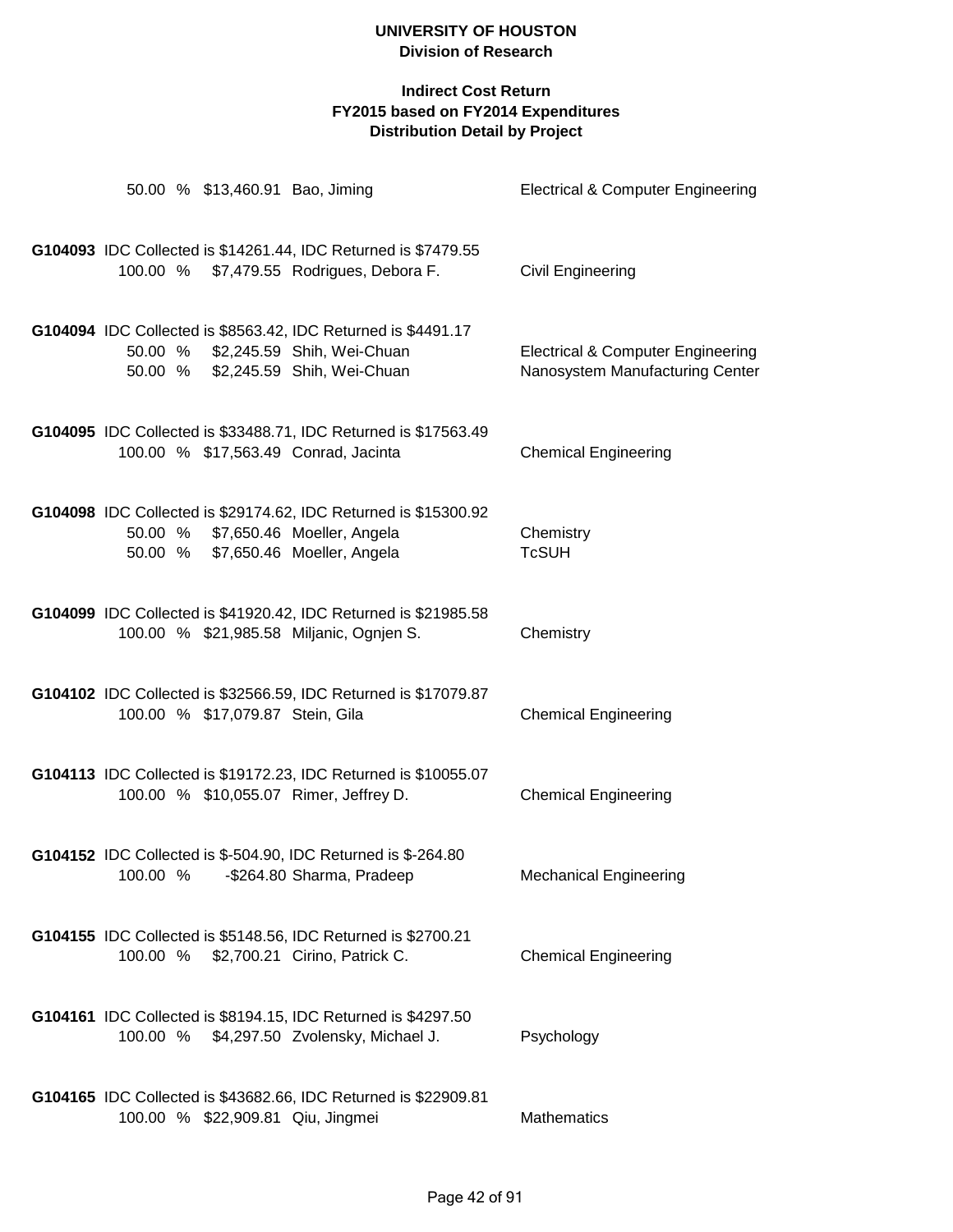|          |                                                                        | G104189 IDC Collected is \$123409.81, IDC Returned is \$64723.51                                        |                                                                         |
|----------|------------------------------------------------------------------------|---------------------------------------------------------------------------------------------------------|-------------------------------------------------------------------------|
|          | 20.00 % \$12,944.70 Cai, Chengzhi                                      |                                                                                                         | Chemistry                                                               |
|          |                                                                        | 80.00 % \$51,778.81 McDermott, Alison                                                                   | Optometry, Community                                                    |
|          |                                                                        | G104198 IDC Collected is \$967.00, IDC Returned is \$507.15                                             |                                                                         |
| 100.00 % |                                                                        | \$507.15 Garey, Kevin                                                                                   | <b>Clinical Sciences and Administration</b>                             |
|          |                                                                        | G104217 IDC Collected is \$2728.44, IDC Returned is \$1430.96                                           |                                                                         |
|          |                                                                        | 100.00 % \$1,430.96 Queen, Courtney                                                                     | Abramson Center for the Future of Health                                |
|          |                                                                        |                                                                                                         |                                                                         |
|          |                                                                        | G104218 IDC Collected is \$4229.52, IDC Returned is \$2218.21<br>100.00 % \$2,218.21 Alfano, Candice A. | Psychology                                                              |
|          |                                                                        |                                                                                                         |                                                                         |
|          |                                                                        | G104230 IDC Collected is \$24622.80, IDC Returned is \$12913.67                                         |                                                                         |
|          |                                                                        | 100.00 % \$12,913.67 Hungerford, Ed V.                                                                  | Physics                                                                 |
|          |                                                                        | G104234 IDC Collected is \$79755.61, IDC Returned is \$41828.63                                         |                                                                         |
|          | 50.00 % \$20,914.31 Frigo, Daniel<br>50.00 % \$20,914.31 Frigo, Daniel |                                                                                                         | Biology/Biochemistry<br>Center for Nuclear Receptors and Cell Signaling |
|          |                                                                        |                                                                                                         |                                                                         |
|          |                                                                        | G104249 IDC Collected is \$13773.31, IDC Returned is \$7223.55                                          |                                                                         |
|          |                                                                        | 20.00 % \$1,444.71 Barr, Christopher<br>80.00 % \$5,778.84 Barr, Christopher                            | Psychology<br><b>TIMES</b>                                              |
|          |                                                                        |                                                                                                         |                                                                         |
|          | 100.00 % \$9,675.97 Cooper, Tim                                        | G104261 IDC Collected is \$18449.39, IDC Returned is \$9675.97                                          | Biology/Biochemistry                                                    |
|          |                                                                        |                                                                                                         |                                                                         |
|          |                                                                        | G104268 IDC Collected is \$-28.73, IDC Returned is \$-15.07                                             |                                                                         |
| 100.00 % |                                                                        | -\$15.07 Shoemaker, Stowe                                                                               | Hotel and Restaurant Management                                         |
|          |                                                                        | G104276 IDC Collected is \$-4247.08, IDC Returned is \$-2227.42                                         |                                                                         |
| 5.00 %   |                                                                        | -\$111.37 Widger, William R.                                                                            | Biology/Biochemistry                                                    |
|          | 45.00 % - \$1,002.34 Fofanov, Yuriy                                    |                                                                                                         | Center for Biomedical & Environmental Genomics                          |
| 5.00 %   |                                                                        | -\$111.37 Widger, William R.                                                                            | <b>Center for Biomedical &amp; Environmental Genomics</b>               |
| 45.00 %  |                                                                        | -\$1,002.34 Fofanov, Yuriy                                                                              | <b>Computer Science</b>                                                 |
|          |                                                                        | G104277 IDC Collected is \$8449.22, IDC Returned is \$4431.28                                           |                                                                         |
| 70.00 %  |                                                                        | \$3,101.89 Yeh, Rosa F.                                                                                 | <b>Clinical Sciences and Administration</b>                             |
| 30.00 %  | \$1,329.38 Hu, Ming                                                    |                                                                                                         | Pharmacological and Pharmaceutical Sciences                             |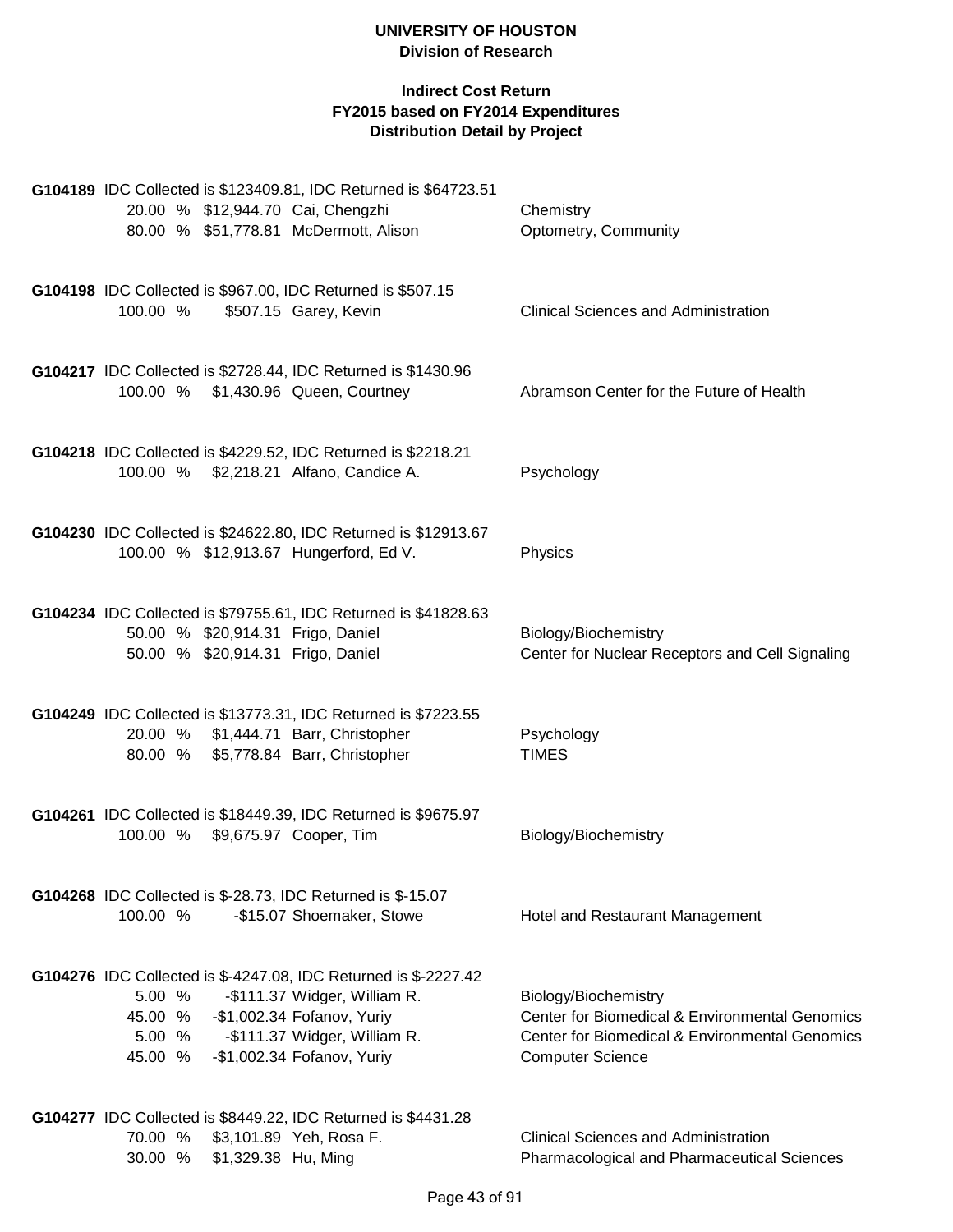| G104303 IDC Collected is \$7170.23, IDC Returned is \$3760.50                                                                                                             |                                                                                     |
|---------------------------------------------------------------------------------------------------------------------------------------------------------------------------|-------------------------------------------------------------------------------------|
| 100.00 % \$3,760.50 Zvolensky, Michael J.                                                                                                                                 | Psychology                                                                          |
| G104305 IDC Collected is \$-185.00, IDC Returned is \$-97.03<br>-\$48.51 Conklin, William<br>50.00 %<br>-\$48.51 Cline, Raymond E.<br>50.00 %                             | Center for Information Security, Research and Edu<br>Center for Technology Literacy |
| G104306 IDC Collected is \$11653.81, IDC Returned is \$6111.96<br>\$2,200.30 Roman, Gregg<br>36.00 %<br>64.00 % \$3,911.65 Das, Joydip                                    | Biology/Biochemistry<br>Pharmacological and Pharmaceutical Sciences                 |
| G104309 IDC Collected is \$-99.71, IDC Returned is \$-52.29<br>20.00 %<br>-\$10.46 Ayoub, Ashraf<br>40.00 % -\$20.92 Hsu, Thomas T. C.<br>-\$20.92 Mo, Yi-Lung<br>40.00 % | <b>Civil Engineering</b><br><b>Civil Engineering</b><br><b>Civil Engineering</b>    |
| G104319 IDC Collected is \$-10855.10, IDC Returned is \$-5693.07<br>100.00 % - \$5,693.07 Bordnick, Patrick                                                               | Child & Family for Innovative Research                                              |
| G104333 IDC Collected is \$28039.76, IDC Returned is \$14705.73<br>100.00 % \$14,705.73 Cirino, Patrick C.                                                                | <b>Chemical Engineering</b>                                                         |
| G104337 IDC Collected is \$-5199.52, IDC Returned is \$-2726.94<br>100.00 % - \$2,726.94 Due-Hackney, Casey                                                               | Modern/Classical Languages                                                          |
| G104343 IDC Collected is \$2474.99, IDC Returned is \$1298.03<br>100.00 % \$1,298.03 Houston, Natalie M.                                                                  | English                                                                             |
| G104346 IDC Collected is \$-147.63, IDC Returned is \$-77.43<br>-\$38.71 Frishman,, Laura J.<br>50.00 %<br>50.00 %<br>-\$38.71 Tang, Rosa                                 | Optometry, Community<br>Optometry, Community                                        |
| G104348 IDC Collected is \$1733.69, IDC Returned is \$909.25<br>50.00 %<br>\$454.63 Jiang, Xun<br>\$454.63 Jiang, Xun<br>50.00 %                                          | Earth & Atmospheric Sciences<br>Institute for Climate and Atmospheric Science       |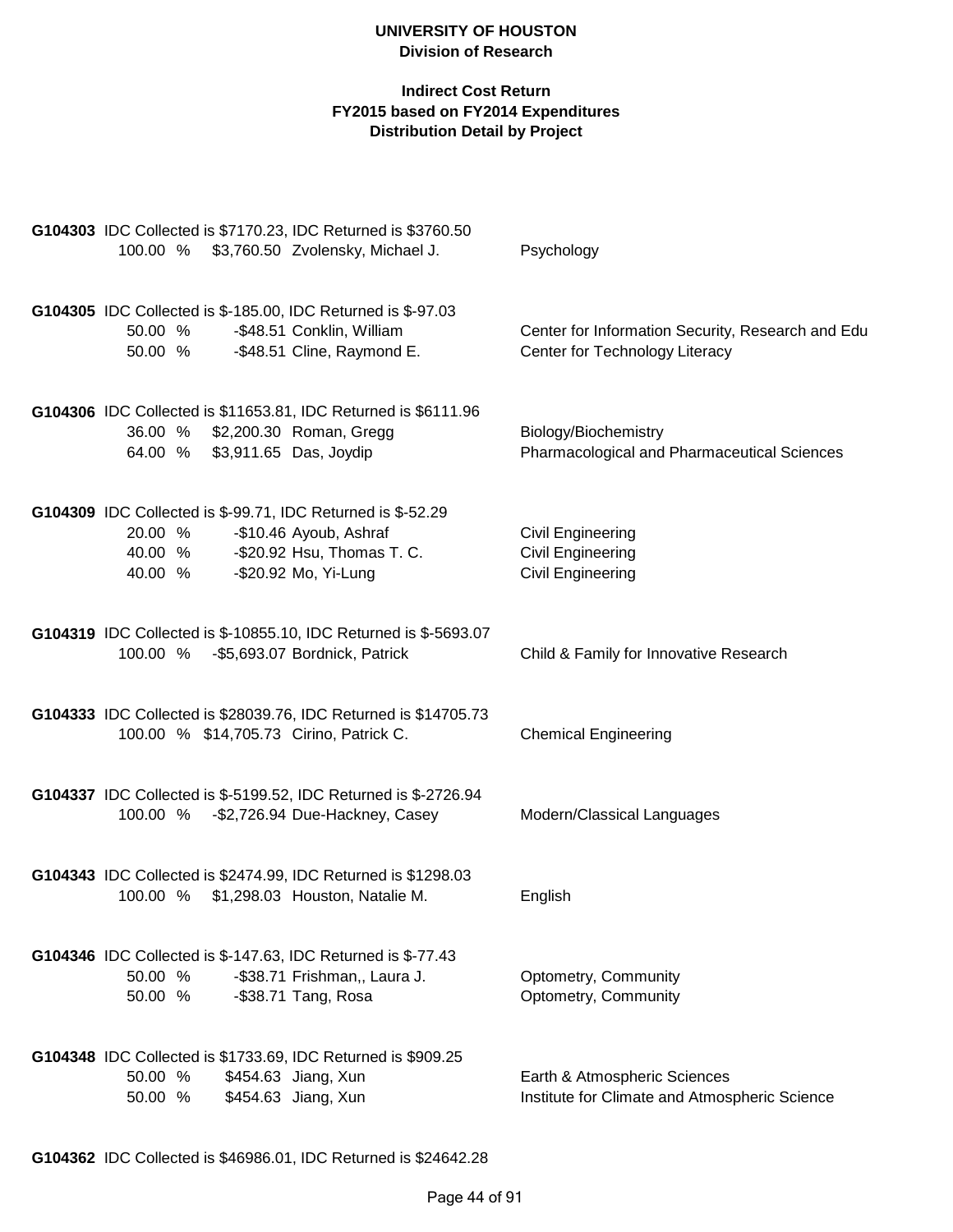| 50.00 % \$12,321.14 Josic, Kresimir<br>50.00 % \$12,321.14 Ott, William                                                                                                                | <b>Mathematics</b><br><b>Mathematics</b>                                                                                                         |
|----------------------------------------------------------------------------------------------------------------------------------------------------------------------------------------|--------------------------------------------------------------------------------------------------------------------------------------------------|
| G104363 IDC Collected is \$-46.88, IDC Returned is \$-24.59<br>100.00 %<br>-\$24.59 McFarlin, Brian K.                                                                                 | Health and Human Performance                                                                                                                     |
| G104366 IDC Collected is \$31385.79, IDC Returned is \$16460.59<br>20.00 % \$3,292.12 Taylor, Pat<br>80.00 % \$13,168.47 Taylor, Pat                                                   | Psychology<br><b>TIMES</b>                                                                                                                       |
| G104373 IDC Collected is \$10339.95, IDC Returned is \$5422.89<br>100.00 % \$5,422.89 Blecher, David P.                                                                                | <b>Mathematics</b>                                                                                                                               |
| G104385 IDC Collected is \$87099.48, IDC Returned is \$45680.19<br>100.00 % \$45,680.19 Das, Vallabh                                                                                   | Optometry, Community                                                                                                                             |
| G104389 IDC Collected is \$119.19, IDC Returned is \$62.51<br>100.00 %<br>\$62.51 Zvolensky, Michael J.                                                                                | Psychology                                                                                                                                       |
| G104391 IDC Collected is \$55043.56, IDC Returned is \$28868.15<br>25.00 % \$7,217.04 Laughlin, Mitzi S.<br>25.00 % \$7,217.04 Clarke, Mark S.<br>50.00 % \$14,434.07 O'Connor, Daniel | Center for Biomedical & Environmental Genomics<br>Center for Neuromotor & Biomechanics Research<br>Center for Neuromotor & Biomechanics Research |
| G104409 IDC Collected is \$12914.39, IDC Returned is \$6773.08<br>33.00 % \$2,235.12 Ledoux, Tracey<br>67.00 % \$4,537.96 O'Connor, Daniel                                             | <b>Texas Obesity Research Center</b><br><b>Texas Obesity Research Center</b>                                                                     |
| G104421 IDC Collected is \$15468.38, IDC Returned is \$8112.55<br>100.00 %<br>\$8,112.55 Parrish, Danielle                                                                             | Child & Family for Innovative Research                                                                                                           |
| G104423 IDC Collected is \$20118.73, IDC Returned is \$10551.47<br>100.00 % \$10,551.47 Nakshatrala, Kalyana B.                                                                        | <b>Civil Engineering</b>                                                                                                                         |
| G104432 IDC Collected is \$8368.65, IDC Returned is \$4389.02<br>\$2,194.51 Das, Mini<br>50.00 %<br>\$2,194.51 Das, Mini<br>50.00 %                                                    | Center for Advanced Computing and Data Systems<br>Physics                                                                                        |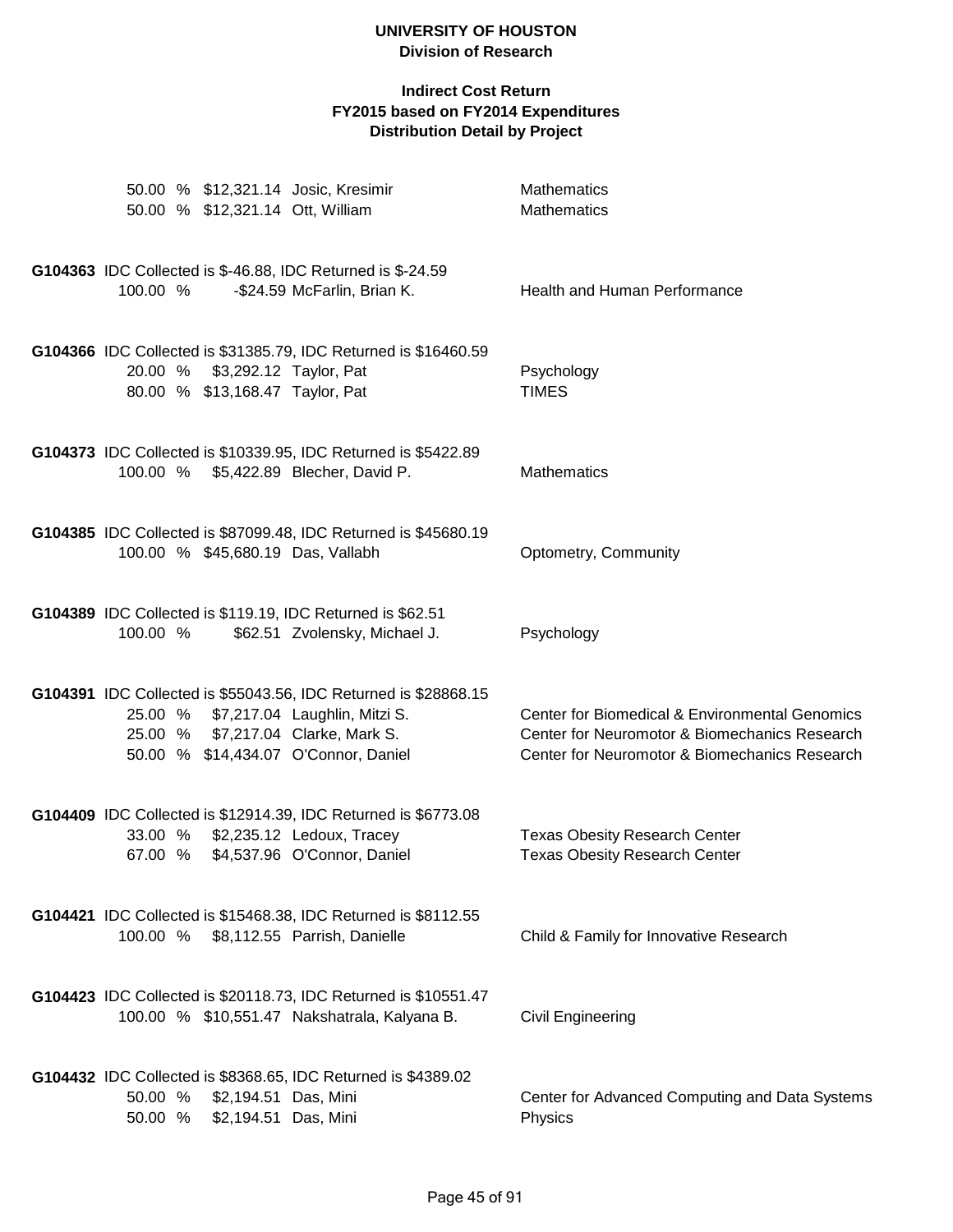|          |                             | G104439 IDC Collected is \$5627.49, IDC Returned is \$2951.39                                                                                |                                                                                              |
|----------|-----------------------------|----------------------------------------------------------------------------------------------------------------------------------------------|----------------------------------------------------------------------------------------------|
|          |                             | 100.00 % \$2,951.39 Nakshatrala, Kalyana B.                                                                                                  | Civil Engineering                                                                            |
|          |                             | G104445 IDC Collected is \$5679.58, IDC Returned is \$2978.71<br>100.00 % \$2,978.71 Sharma, Pradeep                                         | <b>Mechanical Engineering</b>                                                                |
|          | 50.00 % \$4,488.75 Chen, Ji | G104462 IDC Collected is \$17117.59, IDC Returned is \$8977.49<br>50.00 % \$4,488.75 Jansen, Ben H.                                          | <b>Electrical &amp; Computer Engineering</b><br><b>Electrical &amp; Computer Engineering</b> |
| 50.00 %  |                             | G104466 IDC Collected is \$13398.24, IDC Returned is \$7026.84<br>50.00 % \$3,513.42 Donnelly, Vincent M.<br>\$3,513.42 Economou, Demetre J. | <b>Chemical Engineering</b><br><b>Chemical Engineering</b>                                   |
|          |                             | G104488 IDC Collected is \$93842.66, IDC Returned is \$49216.72<br>100.00 % \$49,216.72 Harwerth, Ronald S.                                  | Optometry, Community                                                                         |
|          |                             | G104489 IDC Collected is \$37623.10, IDC Returned is \$19731.81<br>100.00 % \$19,731.81 Contreras-Vidal, Jose                                | <b>Electrical &amp; Computer Engineering</b>                                                 |
|          |                             | G104512 IDC Collected is \$23070.11, IDC Returned is \$12099.35<br>100.00 % \$12,099.35 Dominey, Wallace                                     | Curriculum and Instruction                                                                   |
| 100.00 % |                             | G104582 IDC Collected is \$231.85, IDC Returned is \$121.60<br>\$121.60 Strom, Kyle                                                          | <b>Civil Engineering</b>                                                                     |
|          |                             | G104584 IDC Collected is \$22118.42, IDC Returned is \$11600.23<br>100.00 % \$11,600.23 Rimer, Jeffrey D.                                    | <b>Chemical Engineering</b>                                                                  |
| 100.00 % |                             | G104593 IDC Collected is \$439.54, IDC Returned is \$230.52<br>\$230.52 Lau, Kwong                                                           | Physics                                                                                      |
|          |                             | G104604 IDC Collected is \$5617.66, IDC Returned is \$2946.24<br>100.00 % \$2,946.24 Chafetz, Henry S.                                       | Earth & Atmospheric Sciences                                                                 |
|          |                             | G104624 IDC Collected is \$28382.53, IDC Returned is \$14885.50<br>100.00 % \$14,885.50 Wang, Guoquan                                        | Earth & Atmospheric Sciences                                                                 |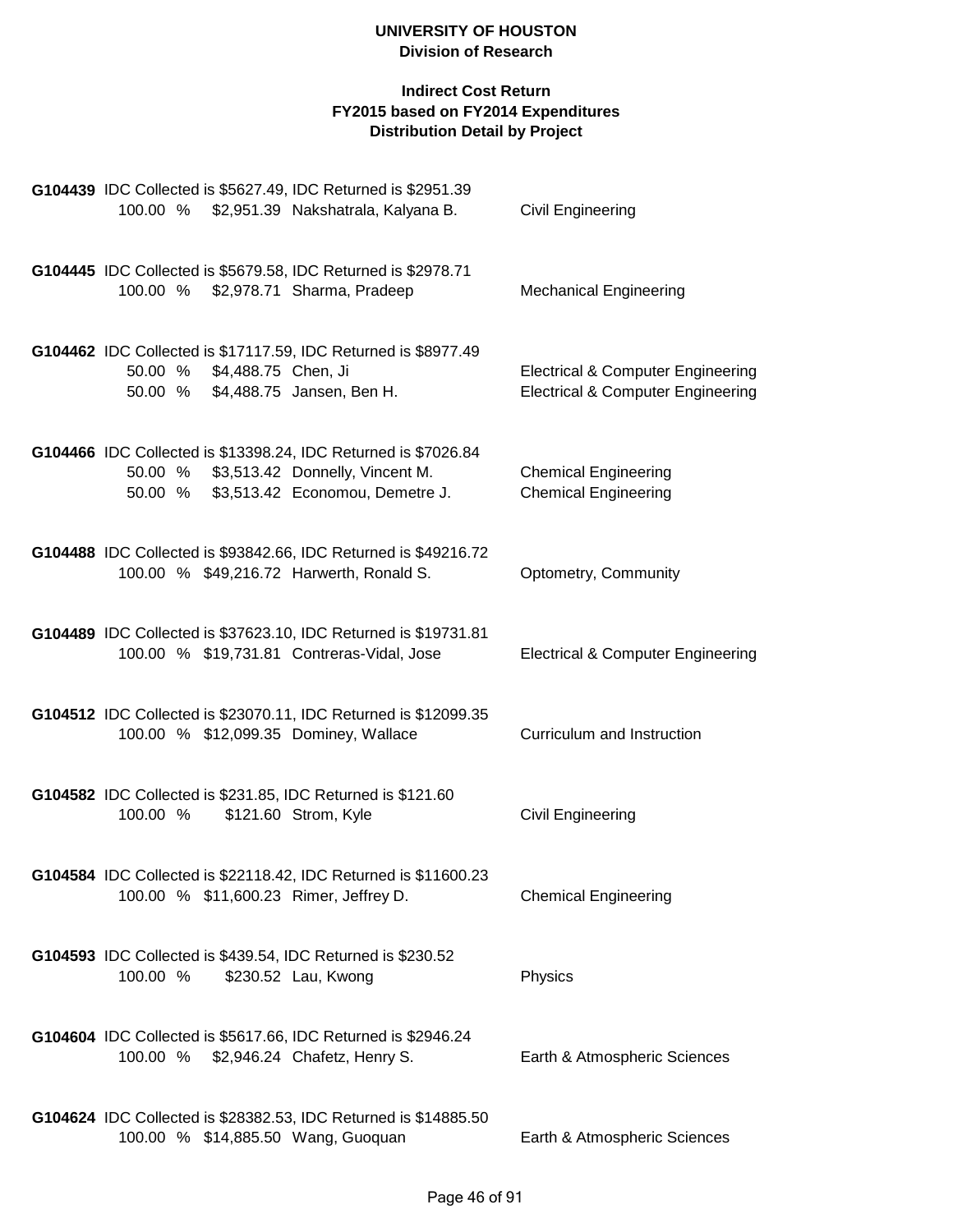|          |   | G104626 IDC Collected is \$3118.75, IDC Returned is \$1635.66   |              |
|----------|---|-----------------------------------------------------------------|--------------|
| 60.00 %  |   | \$981.40 Cheung, Margaret S.                                    | Physics      |
| 40.00 %  |   | \$654.26 Cheung, Margaret S.                                    | <b>TcSUH</b> |
|          |   |                                                                 |              |
|          |   |                                                                 |              |
|          |   |                                                                 |              |
|          |   | G104628 IDC Collected is \$61985.13, IDC Returned is \$32508.72 |              |
|          |   | 100.00 % \$32,508.72 Cai, Chengzhi                              | Chemistry    |
|          |   |                                                                 |              |
|          |   |                                                                 |              |
|          |   | G104646 IDC Collected is \$16972.59, IDC Returned is \$8901.44  |              |
| 100.00 % |   | \$8,901.44 Whitehead, Lisa                                      | Physics      |
|          |   |                                                                 |              |
|          |   |                                                                 |              |
|          |   |                                                                 |              |
|          |   | G104652 IDC Collected is \$27274.24, IDC Returned is \$14304.25 |              |
| 60.00 %  |   | \$8,582.55 Bassler, Kevin E.                                    | Physics      |
| 40.00 %  |   | \$5,721.70 Bassler, Kevin E.                                    | <b>TcSUH</b> |
|          |   |                                                                 |              |
|          |   |                                                                 |              |
|          |   | G104657 IDC Collected is \$17800.77, IDC Returned is \$9335.79  |              |
| 3.00 %   |   | \$280.07 Cirino, Paul                                           | Psychology   |
| 22.00 %  |   | \$2,053.87 Fletcher, Jack M.                                    | Psychology   |
| 3.00 %   |   | \$280.07 Francis, David J.                                      | Psychology   |
| 3.00 %   |   | \$280.07 Stuebing, Karla                                        | Psychology   |
|          |   |                                                                 | <b>TIMES</b> |
| 12.00 %  |   | \$1,120.30 Cirino, Paul                                         |              |
| 33.00    | % | \$3,080.81 Fletcher, Jack M.                                    | <b>TIMES</b> |
| 12.00    | % | \$1,120.30 Francis, David J.                                    | <b>TIMES</b> |
| 12.00 %  |   | \$1,120.30 Stuebing, Karla                                      | <b>TIMES</b> |
|          |   |                                                                 |              |
|          |   |                                                                 |              |
|          |   | G104658 IDC Collected is \$-248.86, IDC Returned is \$-130.52   |              |
| 3.00 %   |   | -\$3.92 Cirino, Paul                                            | Psychology   |
| 22.00 %  |   | -\$28.71 Fletcher, Jack M.                                      | Psychology   |
| 3.00 %   |   | -\$3.92 Francis, David J.                                       | Psychology   |
| 3.00 %   |   |                                                                 |              |
|          |   | -\$3.92 Stuebing, Karla                                         | Psychology   |
| 12.00 %  |   | -\$15.66 Cirino, Paul                                           | <b>TIMES</b> |
| 33.00    | % | -\$43.07 Fletcher, Jack M.                                      | <b>TIMES</b> |
| 12.00    | % | -\$15.66 Francis, David J.                                      | <b>TIMES</b> |
| 12.00    | % | -\$15.66 Stuebing, Karla                                        | <b>TIMES</b> |
|          |   |                                                                 |              |
|          |   |                                                                 |              |
|          |   | G104659 IDC Collected is \$64153.89, IDC Returned is \$33646.15 |              |
| 3.00     | % | \$1,009.38 Cirino, Paul                                         | Psychology   |
| 22.00    | % | \$7,402.15 Fletcher, Jack M.                                    | Psychology   |
| 3.00     | % | \$1,009.38 Francis, David J.                                    | Psychology   |
|          |   |                                                                 |              |
| 3.00     | % | \$1,009.38 Stuebing, Karla                                      | Psychology   |
| 12.00    | % | \$4,037.54 Cirino, Paul                                         | <b>TIMES</b> |
| 33.00    | % | \$11,103.23 Fletcher, Jack M.                                   | <b>TIMES</b> |
| 12.00    | % | \$4,037.54 Francis, David J.                                    | <b>TIMES</b> |
|          |   |                                                                 |              |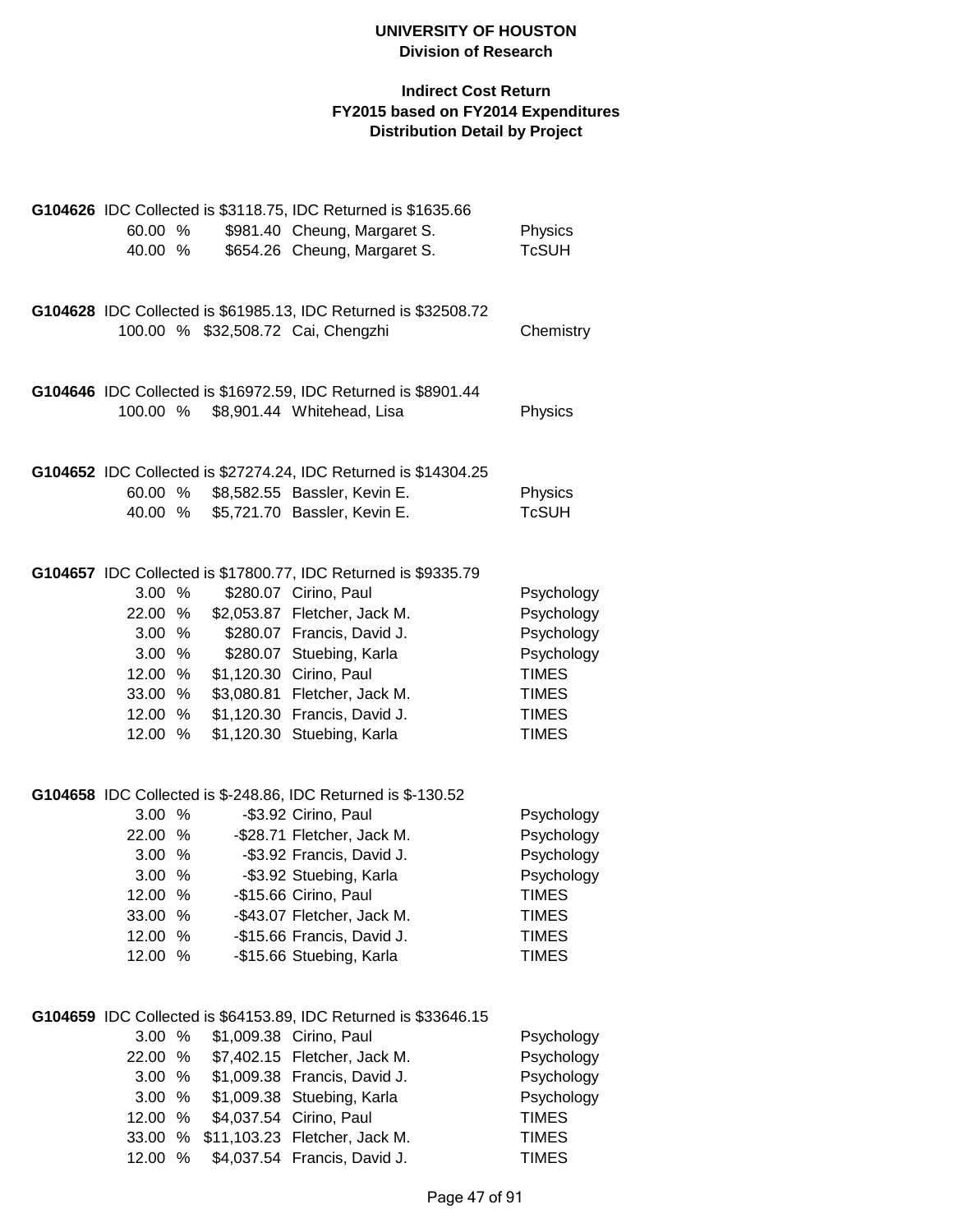#### **Indirect Cost Return FY2015 based on FY2014 Expenditures Distribution Detail by Project**

|  | 12.00 % \$4,037.54 Stuebing, Karla                     | <b>TIMES</b> |
|--|--------------------------------------------------------|--------------|
|  |                                                        |              |
|  |                                                        |              |
|  | IDC Collected is \$18460.04, IDC Returned is \$9681.55 |              |
|  | 3.00 % \$290.45 Cirino, Paul                           | Psychology   |
|  | $22.00 \, \%$ $\sqrt{22.129.94}$ Flatcher Jack M       | Psychology   |

| 22.00 % |  | \$2,129.94 Fletcher, Jack M. | Psychology   |
|---------|--|------------------------------|--------------|
| 3.00%   |  | \$290.45 Francis, David J.   | Psychology   |
| 3.00%   |  | \$290.45 Stuebing, Karla     | Psychology   |
| 12.00 % |  | \$1,161.79 Cirino, Paul      | <b>TIMES</b> |
| 33.00%  |  | \$3,194.91 Fletcher, Jack M. | <b>TIMES</b> |
| 12.00 % |  | \$1,161.79 Francis, David J. | <b>TIMES</b> |
| 12.00 % |  | \$1,161.79 Stuebing, Karla   | <b>TIMES</b> |

#### **G104661** IDC Collected is \$35490.55, IDC Returned is \$18613.37

G104660

| 3.00%   |  | \$558.40 Cirino, Paul        | Psychology   |
|---------|--|------------------------------|--------------|
| 22.00 % |  | \$4,094.94 Fletcher, Jack M. | Psychology   |
| 3.00%   |  | \$558.40 Francis, David J.   | Psychology   |
| 3.00%   |  | \$558.40 Stuebing, Karla     | Psychology   |
| 12.00 % |  | \$2,233.60 Cirino, Paul      | <b>TIMES</b> |
| 33.00 % |  | \$6,142.41 Fletcher, Jack M. | <b>TIMES</b> |
| 12.00 % |  | \$2,233.60 Francis, David J. | <b>TIMES</b> |
| 12.00 % |  | \$2,233.60 Stuebing, Karla   | <b>TIMES</b> |

#### **G104662** IDC Collected is \$41380.87, IDC Returned is \$21702.61

| 3.00%   |  | \$651.08 Cirino, Paul        | Psychology   |
|---------|--|------------------------------|--------------|
| 22.00 % |  | \$4,774.57 Fletcher, Jack M. | Psychology   |
| 3.00%   |  | \$651.08 Francis, David J.   | Psychology   |
| 3.00%   |  | \$651.08 Stuebing, Karla     | Psychology   |
| 12.00 % |  | \$2,604.31 Cirino, Paul      | <b>TIMES</b> |
| 33.00%  |  | \$7,161.86 Fletcher, Jack M. | <b>TIMES</b> |
| 12.00 % |  | \$2,604.31 Francis, David J. | <b>TIMES</b> |
| 12.00 % |  | \$2,604.31 Stuebing, Karla   | <b>TIMES</b> |

## **G104663** IDC Collected is \$71730.86, IDC Returned is \$37619.97

| 3.00% |                                 | \$1,128.60 Cirino, Paul               | Psychology   |
|-------|---------------------------------|---------------------------------------|--------------|
|       |                                 | 22.00 % \$8,276.39 Fletcher, Jack M.  | Psychology   |
| 3.00% |                                 | \$1,128.60 Francis, David J.          | Psychology   |
|       |                                 | 3.00 % \$1,128.60 Stuebing, Karla     | Psychology   |
|       | 12.00 % \$4,514.40 Cirino, Paul |                                       | <b>TIMES</b> |
|       |                                 | 33.00 % \$12,414.59 Fletcher, Jack M. | <b>TIMES</b> |
|       |                                 | 12.00 % \$4,514.40 Francis, David J.  | <b>TIMES</b> |
| 12.00 |                                 | % \$4,514.40 Stuebing, Karla          | <b>TIMES</b> |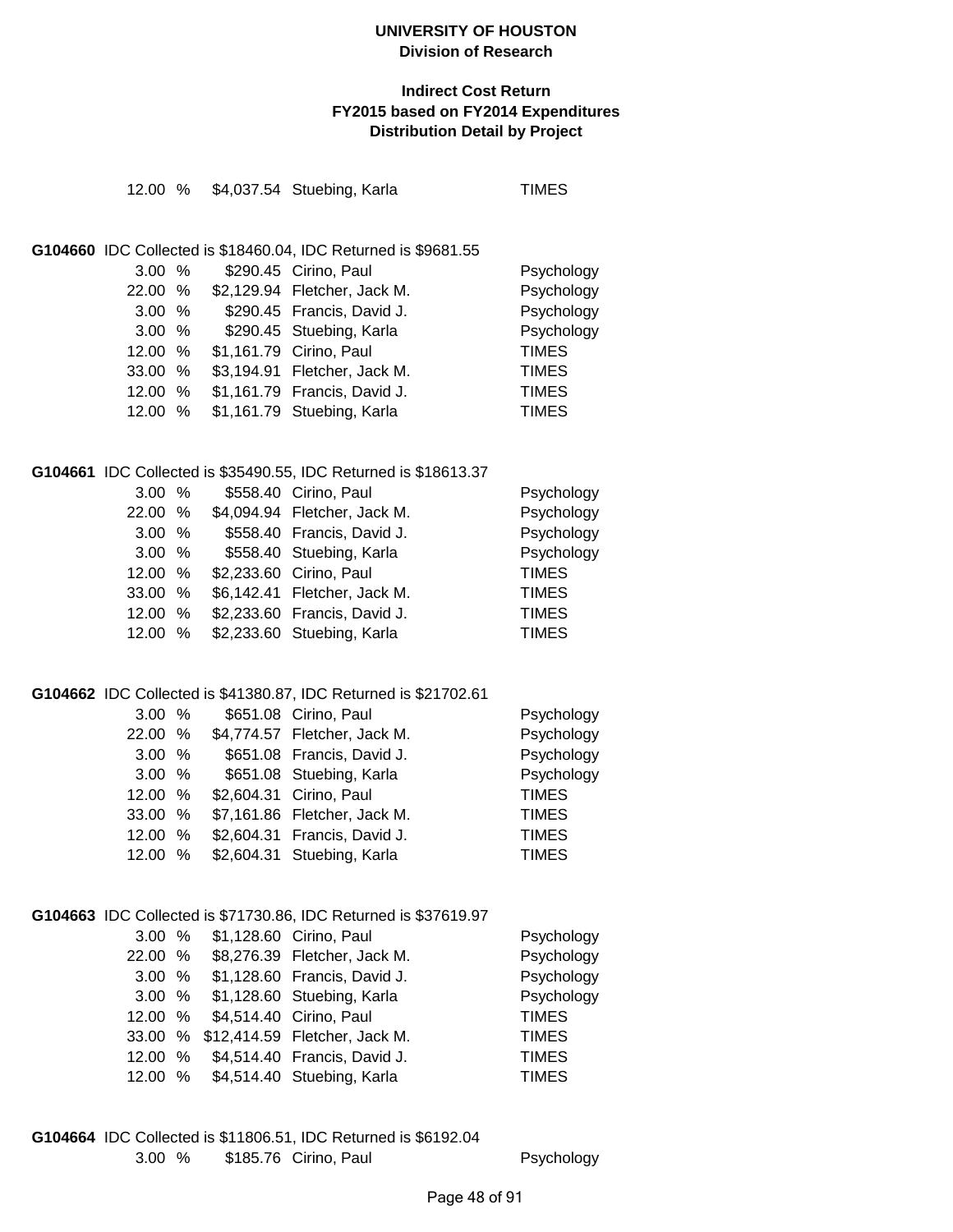| 22.00 %<br>3.00 %<br>12.00 %<br>33.00 %<br>12.00 %<br>12.00 % | \$1,362.25 Fletcher, Jack M.<br>3.00 % \$185.76 Francis, David J.<br>\$185.76 Stuebing, Karla<br>\$743.05 Cirino, Paul<br>\$2,043.37 Fletcher, Jack M.<br>\$743.05 Francis, David J.<br>\$743.05 Stuebing, Karla | Psychology<br>Psychology<br>Psychology<br><b>TIMES</b><br><b>TIMES</b><br><b>TIMES</b><br><b>TIMES</b> |
|---------------------------------------------------------------|------------------------------------------------------------------------------------------------------------------------------------------------------------------------------------------------------------------|--------------------------------------------------------------------------------------------------------|
|                                                               | G104670 IDC Collected is \$62959.90, IDC Returned is \$33019.95<br>50.00 % \$16,509.97 Pinsky, Lawrence S.<br>50.00 % \$16,509.97 Pinsky, Lawrence S.                                                            | Center for Advanced Computing and Data Systems<br>Physics                                              |
| 100.00 %                                                      | G104674 IDC Collected is \$1168.20, IDC Returned is \$612.67<br>\$612.67 Cassidy, Martin M.                                                                                                                      | Earth & Atmospheric Sciences                                                                           |
|                                                               | G104679 IDC Collected is \$2576.07, IDC Returned is \$1351.05<br>100.00 % \$1,351.05 Lapen, Thomas J.                                                                                                            | Earth & Atmospheric Sciences                                                                           |
|                                                               | G104682 IDC Collected is \$29555.60, IDC Returned is \$15500.73<br>100.00 % \$15,500.73 Due-Hackney, Casey                                                                                                       | Modern/Classical Languages                                                                             |
| 100.00 %                                                      | G104687 IDC Collected is \$1368.83, IDC Returned is \$717.90<br>\$717.90 Frankino, William A.                                                                                                                    | Biology/Biochemistry                                                                                   |
|                                                               | G104743 IDC Collected is \$14582.03, IDC Returned is \$7647.69<br>100.00 % \$7,647.69 Masson, Philippe                                                                                                           | <b>Mechanical Engineering</b>                                                                          |
|                                                               | G104757 IDC Collected is \$52019.11, IDC Returned is \$27281.94<br>60.00 % \$16,369.17 Bassler, Kevin E.<br>40.00 % \$10,912.78 Bassler, Kevin E.                                                                | Physics<br><b>TcSUH</b>                                                                                |
|                                                               | G104759 IDC Collected is \$20347.70, IDC Returned is \$10671.55<br>100.00 % \$10,671.55 Qiu, Jingmei                                                                                                             | Mathematics                                                                                            |
|                                                               | G104761 IDC Collected is \$5233.16, IDC Returned is \$2744.58<br>100.00 % \$2,744.58 Hoppe, Ronald                                                                                                               | <b>Mathematics</b>                                                                                     |
|                                                               | G104770 IDC Collected is \$33591.28, IDC Returned is \$17617.28<br>100.00 % \$17,617.28 Cheng, Albert M. K.                                                                                                      | <b>Computer Science</b>                                                                                |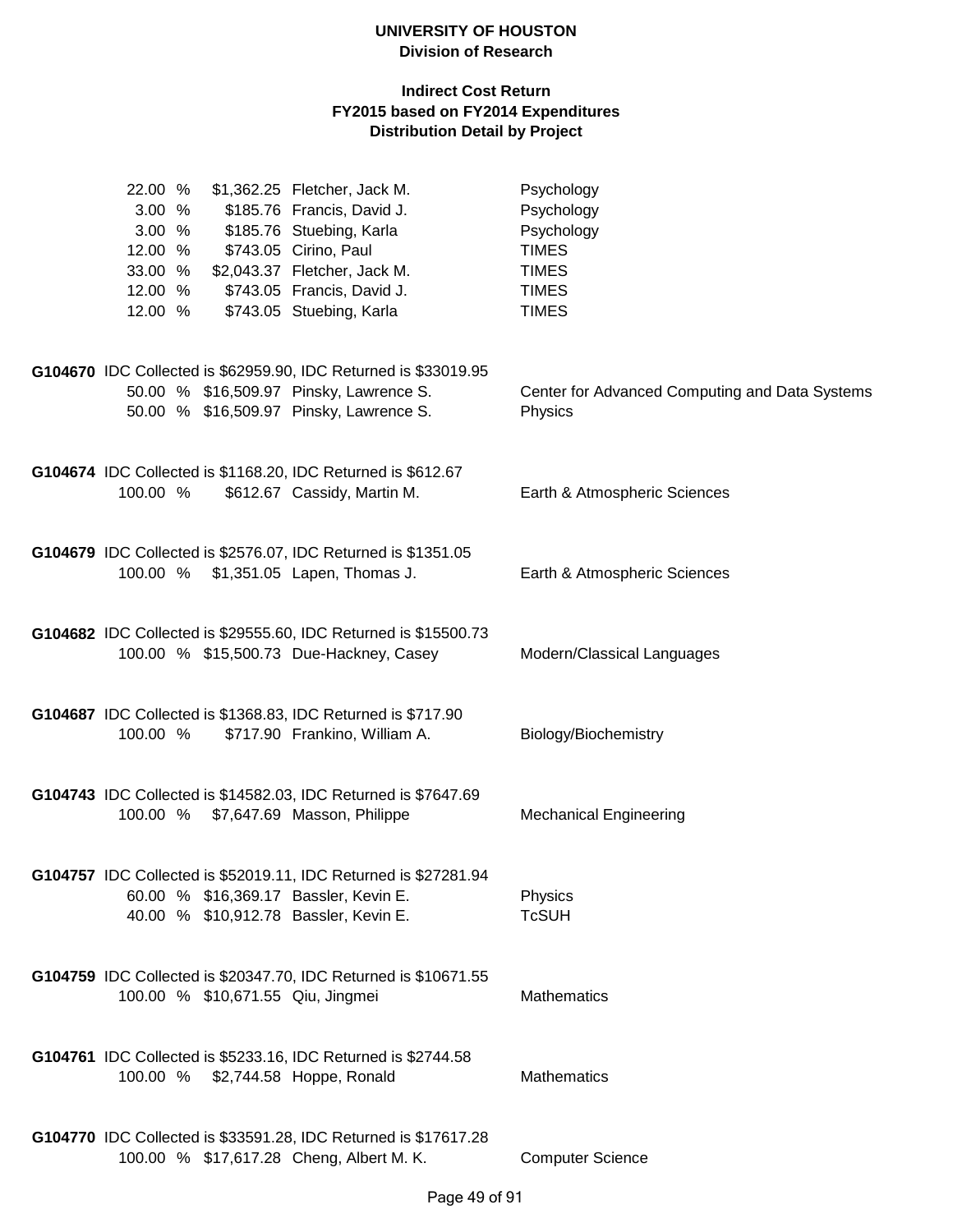| G104795 IDC Collected is \$25830.32, IDC Returned is \$13546.97<br>100.00 % \$13,546.97 Contreras-Vidal, Jose                                                                  |                                                                              | <b>Electrical &amp; Computer Engineering</b>                                                          |
|--------------------------------------------------------------------------------------------------------------------------------------------------------------------------------|------------------------------------------------------------------------------|-------------------------------------------------------------------------------------------------------|
| G104796 IDC Collected is \$12850.17, IDC Returned is \$6739.40<br>50.00 %<br>50.00 %                                                                                           | \$3,369.70 Franchek, Matthew<br>\$3,369.70 Grigoriadis, Karolos M.           | <b>Mechanical Engineering</b><br><b>Mechanical Engineering</b>                                        |
| G104803 IDC Collected is \$32768.77, IDC Returned is \$17185.91<br>100.00 % \$17,185.91 Brandon, Alan D.                                                                       |                                                                              | Earth & Atmospheric Sciences                                                                          |
| G104809 IDC Collected is \$6627.89, IDC Returned is \$3476.06<br>50.00 %<br>50.00 %                                                                                            | \$1,738.03 Selvamanickam, Venkat<br>\$1,738.03 Selvamanickam, Venkat         | <b>Mechanical Engineering</b><br><b>TcSUH</b>                                                         |
| G104811 IDC Collected is \$-841.50, IDC Returned is \$-441.33<br>100.00 %                                                                                                      | -\$441.33 Bensaoula, Abdelhak                                                | Physics                                                                                               |
| G104828 IDC Collected is \$-3844.90, IDC Returned is \$-2016.50<br>80.00 %<br>20.00 %                                                                                          | -\$1,613.20 Vipulanandan, Cumaraswamy<br>-\$403.30 Vipulanandan, Cumaraswamy | Center for Innovative Grouting Materials and Tech<br>Texas Hurricane Center for Innovative Technology |
| G104842 IDC Collected is \$8114.92, IDC Returned is \$4255.95<br>33.00 %<br>\$1,404.46 Shah, Shishir<br>33.00 % \$1,404.46 Shi, Weidong<br>\$1,447.02 Yan, Yonghong<br>34.00 % |                                                                              | <b>Computer Science</b><br><b>Computer Science</b><br><b>Computer Science</b>                         |
| G104847 IDC Collected is \$25.00, IDC Returned is \$13.11<br>100.00 %                                                                                                          | \$13.11 Cheng, Albert M. K.                                                  | <b>Computer Science</b>                                                                               |
| G104849 IDC Collected is \$32088.38, IDC Returned is \$16829.07<br>100.00 % \$16,829.07 Burns, Alan R.                                                                         |                                                                              | Optometry, Community                                                                                  |
| G104858 IDC Collected is \$39319.51, IDC Returned is \$20621.51<br>50.00 % \$10,310.76 Chauvot, Jennifer B.<br>50.00 % \$10,310.76 Goffney, Imani M.                           |                                                                              | Curriculum and Instruction<br>Curriculum and Instruction                                              |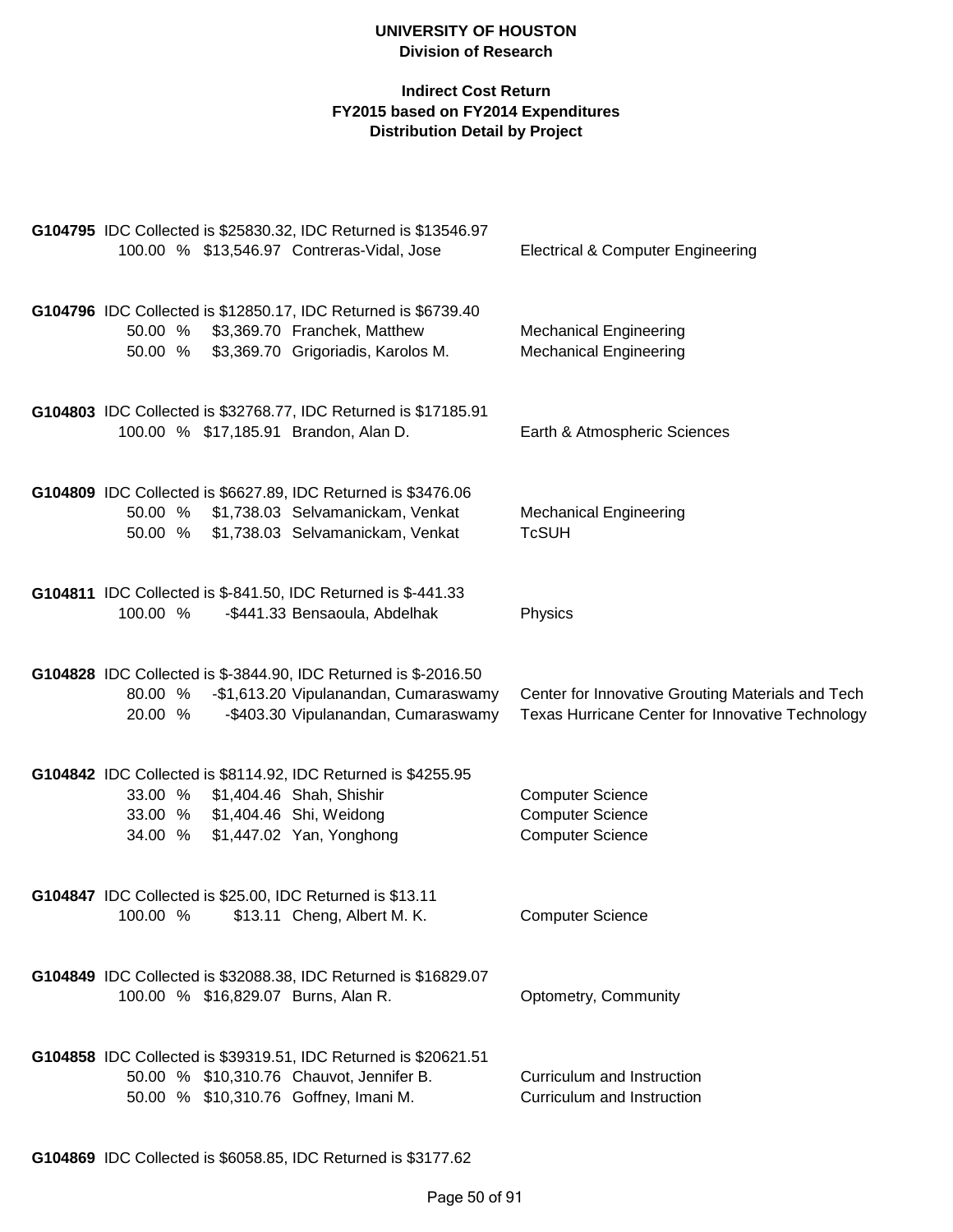|          |  | 100.00 % \$3,177.62 Neighbors, Clayton                                                                                                            | Psychology                                                                  |
|----------|--|---------------------------------------------------------------------------------------------------------------------------------------------------|-----------------------------------------------------------------------------|
| 100.00 % |  | G104877 IDC Collected is \$970.13, IDC Returned is \$508.79<br>\$508.79 Rixey, William G.                                                         | <b>Civil Engineering</b>                                                    |
|          |  | G104881 IDC Collected is \$30360.54, IDC Returned is \$15922.89<br>100.00 % \$15,922.89 Contreras-Vidal, Jose                                     | <b>Electrical &amp; Computer Engineering</b>                                |
|          |  | G104885 IDC Collected is \$5769.16, IDC Returned is \$3025.69<br>100.00 % \$3,025.69 Stewart, M. David                                            | Biology/Biochemistry                                                        |
|          |  | G104904 IDC Collected is \$110220.81, IDC Returned is \$57806.41<br>95.00 % \$54,916.09 Varadarajan, Navin<br>5.00 % \$2,890.32 Roysam, Badrinath | <b>Chemical Engineering</b><br><b>Electrical &amp; Computer Engineering</b> |
| 100.00 % |  | G104923 IDC Collected is \$1285.09, IDC Returned is \$673.98<br>\$673.98 Steinberg, Catherine S.                                                  | Child & Family for Innovative Research                                      |
|          |  | G104939 IDC Collected is \$4495.95, IDC Returned is \$2357.95<br>100.00 % \$2,357.95 Garey, Kevin                                                 | <b>Clinical Sciences and Administration</b>                                 |
|          |  | G104954 IDC Collected is \$9529.70, IDC Returned is \$4997.95<br>100.00 % \$4,997.95 Weihua, Zhang                                                | Biology/Biochemistry                                                        |
| 100.00 % |  | G104955 IDC Collected is \$0.01, IDC Returned is \$0.01<br>\$0.01 Weihua, Zhang                                                                   | Biology/Biochemistry                                                        |
| 100.00 % |  | G104958 IDC Collected is \$4076.99, IDC Returned is \$2138.22<br>\$2,138.22 Bergmanson, Jan P. G.                                                 | Optometry, Community                                                        |
| 100.00 % |  | G104972 IDC Collected is \$1132.61, IDC Returned is \$594.01<br>\$594.01 Torok, Andrei S.                                                         | <b>Mathematics</b>                                                          |
|          |  | G104975 IDC Collected is \$81010.07, IDC Returned is \$42486.54<br>53.00 % \$22,517.87 Gencturk, Bora<br>47.00 % \$19,968.67 Willam, Kaspar       | Civil Engineering<br>Civil Engineering                                      |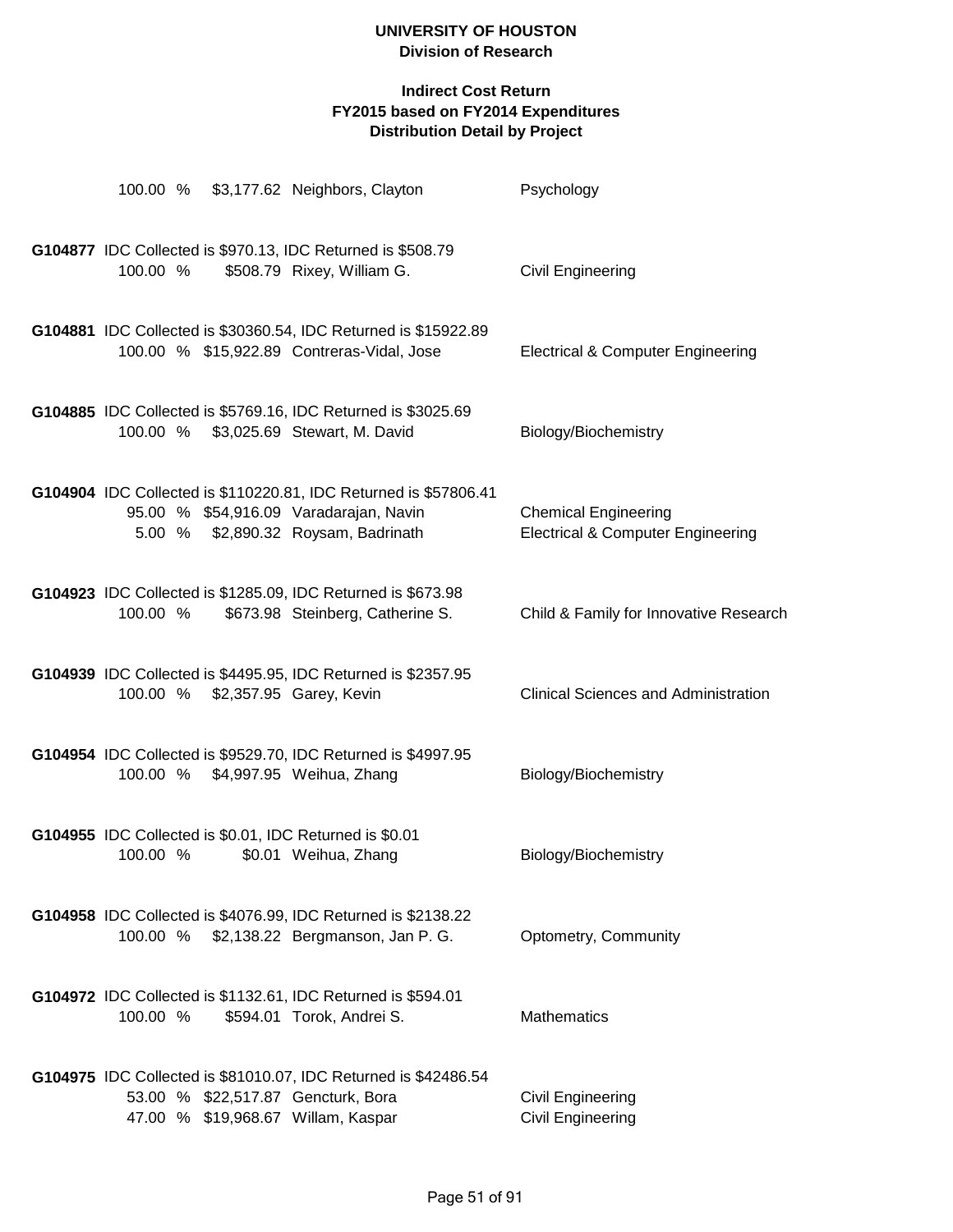|                                                              | G104979 IDC Collected is \$3069.29, IDC Returned is \$1609.72   |                                                |
|--------------------------------------------------------------|-----------------------------------------------------------------|------------------------------------------------|
| 100.00 % \$1,609.72 Ziburkus, Jokubas                        |                                                                 | Biology/Biochemistry                           |
|                                                              | G104982 IDC Collected is \$30758.10, IDC Returned is \$16131.39 |                                                |
| 100.00 % \$16,131.39 Gifford, Howard                         |                                                                 | <b>Biomedical Engineering</b>                  |
|                                                              | G104992 IDC Collected is \$43225.04, IDC Returned is \$22669.80 |                                                |
| 2.50 %                                                       | \$566.75 McConnell, Bradley K.                                  | Heart and Kidney Institute                     |
| 47.50 % \$10,768.16 Tikunova, Svetlana                       |                                                                 | Heart and Kidney Institute                     |
| 2.50 %                                                       | \$566.75 McConnell, Bradley K.                                  | Pharmacological and Pharmaceutical Sciences    |
| 47.50 % \$10,768.16 Tikunova, Svetlana                       |                                                                 | Pharmacological and Pharmaceutical Sciences    |
| G104997 IDC Collected is \$-27.50, IDC Returned is \$-14.42  |                                                                 |                                                |
| 100.00 %                                                     | -\$14.42 Cline, Raymond E.                                      | Center for Technology Literacy                 |
|                                                              | G105000 IDC Collected is \$50975.87, IDC Returned is \$26734.80 |                                                |
| 50.00 % \$13,367.40 Li, Mo                                   |                                                                 | <b>Civil Engineering</b>                       |
|                                                              | 25.00 % \$6,683.70 Nakshatrala, Kalyana B.                      | Civil Engineering                              |
| 25.00 % \$6,683.70 Willam, Kaspar                            |                                                                 | Civil Engineering                              |
|                                                              | G105004 IDC Collected is \$89853.39, IDC Returned is \$47124.51 |                                                |
| 100.00 % \$47,124.51 Contreras-Vidal, Jose                   |                                                                 | <b>Electrical &amp; Computer Engineering</b>   |
|                                                              | G105009 IDC Collected is \$80001.22, IDC Returned is \$41957.44 |                                                |
| 33.00 % \$13,845.96 Chapman, Barbara M.                      |                                                                 | Center for Biomedical & Environmental Genomics |
| 34.00 % \$14,265.53 Chapman, Barbara M.                      |                                                                 | <b>Computer Science</b>                        |
| 33.00 % \$13,845.96 Gabriel, Edgar                           |                                                                 | <b>Computer Science</b>                        |
| G105013 IDC Collected is \$262.91, IDC Returned is \$137.89  |                                                                 |                                                |
| 100.00 %                                                     | \$137.89 Onofrei, Daniel                                        | Mathematics                                    |
|                                                              | G105015 IDC Collected is \$16777.50, IDC Returned is \$8799.13  |                                                |
| 33.00 %                                                      | \$2,903.71 Balakotaiah, Vemuri                                  | <b>Chemical Engineering</b>                    |
| 33.00 %                                                      | \$2,903.71 Franchek, Matthew                                    | <b>Mechanical Engineering</b>                  |
| 34.00 %                                                      | \$2,991.70 Grigoriadis, Karolos M.                              | <b>Mechanical Engineering</b>                  |
| G105029 IDC Collected is \$1273.10, IDC Returned is \$667.69 |                                                                 |                                                |
| 15.00 %                                                      | \$100.15 Hsu, Thomas T. C.                                      | <b>Civil Engineering</b>                       |
| 15.00 %                                                      | \$100.15 Shrestha, Ramesh                                       | <b>Civil Engineering</b>                       |
| 15.00 %                                                      | \$100.15 Khan, Shuhab D.                                        | Earth & Atmospheric Sciences                   |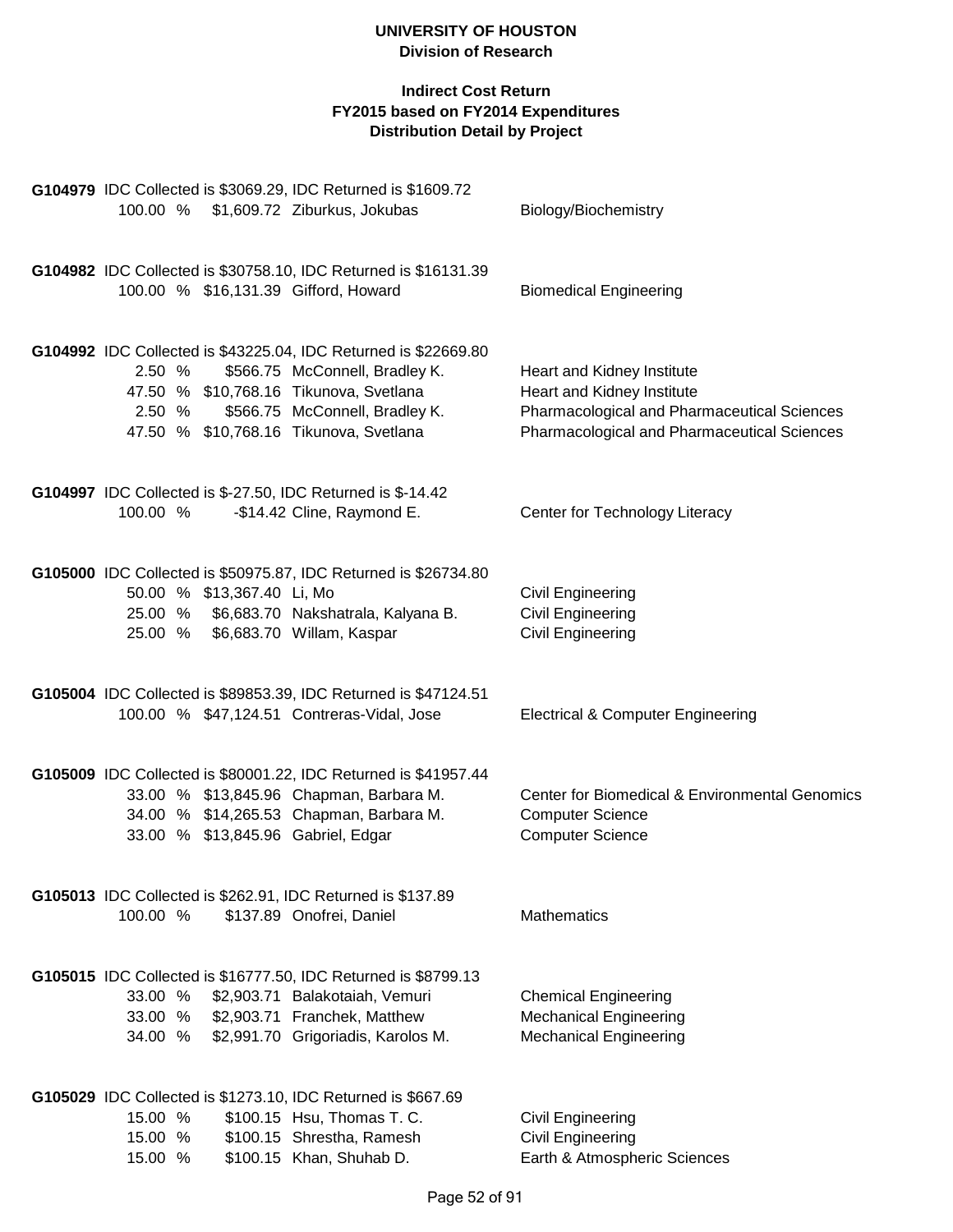| 15.00 %<br>40.00 %            |                                  | \$100.15 Lefer, Barry<br>\$267.08 Wang, Guoquan                                                                                                                 | Earth & Atmospheric Sciences<br>Earth & Atmospheric Sciences                                                                |
|-------------------------------|----------------------------------|-----------------------------------------------------------------------------------------------------------------------------------------------------------------|-----------------------------------------------------------------------------------------------------------------------------|
| 100.00 %                      |                                  | G105036 IDC Collected is \$-0.11, IDC Returned is \$-0.06<br>-\$0.06 Dominey, Wallace                                                                           | Curriculum and Instruction                                                                                                  |
|                               |                                  | G105040 IDC Collected is \$122578.80, IDC Returned is \$64287.68<br>100.00 % \$64,287.68 Gifford, Howard                                                        | <b>Biomedical Engineering</b>                                                                                               |
| 100.00 %                      |                                  | G105041 IDC Collected is \$400.00, IDC Returned is \$209.78<br>\$209.78 Belarbi, Abdeldjelil                                                                    | Civil Engineering                                                                                                           |
|                               |                                  | G105049 IDC Collected is \$6232.98, IDC Returned is \$3268.95<br>100.00 % \$3,268.95 Gurkan, Deniz                                                              | <b>Engineering Technology</b>                                                                                               |
|                               | 60.00 % \$13,657.88 Liu, Dong    | G105059 IDC Collected is \$43402.98, IDC Returned is \$22763.13<br>20.00 % \$4,552.63 Ruchhoeft, Paul<br>20.00 % \$4,552.63 Ruchhoeft, Paul                     | Center for Integrated Bio and Nano Systems<br><b>Electrical &amp; Computer Engineering</b><br><b>Mechanical Engineering</b> |
| 100.00 %                      |                                  | G105062 IDC Collected is \$843.88, IDC Returned is \$442.58<br>\$442.58 Chellam, Shankar                                                                        | Civil Engineering                                                                                                           |
| 100.00 %                      |                                  | G105066 IDC Collected is \$813.26, IDC Returned is \$426.52<br>\$426.52 Song, Lingguang                                                                         | <b>Engineering Technology</b>                                                                                               |
|                               |                                  | <b>G105068</b> IDC Collected is \$-9802.14, IDC Returned is \$-5140.83<br>100.00 % - \$5,140.83 Harold, Michael P.                                              | <b>Chemical Engineering</b>                                                                                                 |
|                               | 100.00 % \$61,101.66 Birla, Ravi | G105069 IDC Collected is \$116503.94, IDC Returned is \$61101.66                                                                                                | <b>Biomedical Engineering</b>                                                                                               |
| 60.00 %<br>20.00 %<br>20.00 % |                                  | G105070 IDC Collected is \$362.50, IDC Returned is \$190.12<br>\$114.07 Freundlich, Alexandre<br>\$38.02 Freundlich, Alexandre<br>\$38.02 Freundlich, Alexandre | <b>Center for Advanced Materials</b><br>Electrical & Computer Engineering<br>Physics                                        |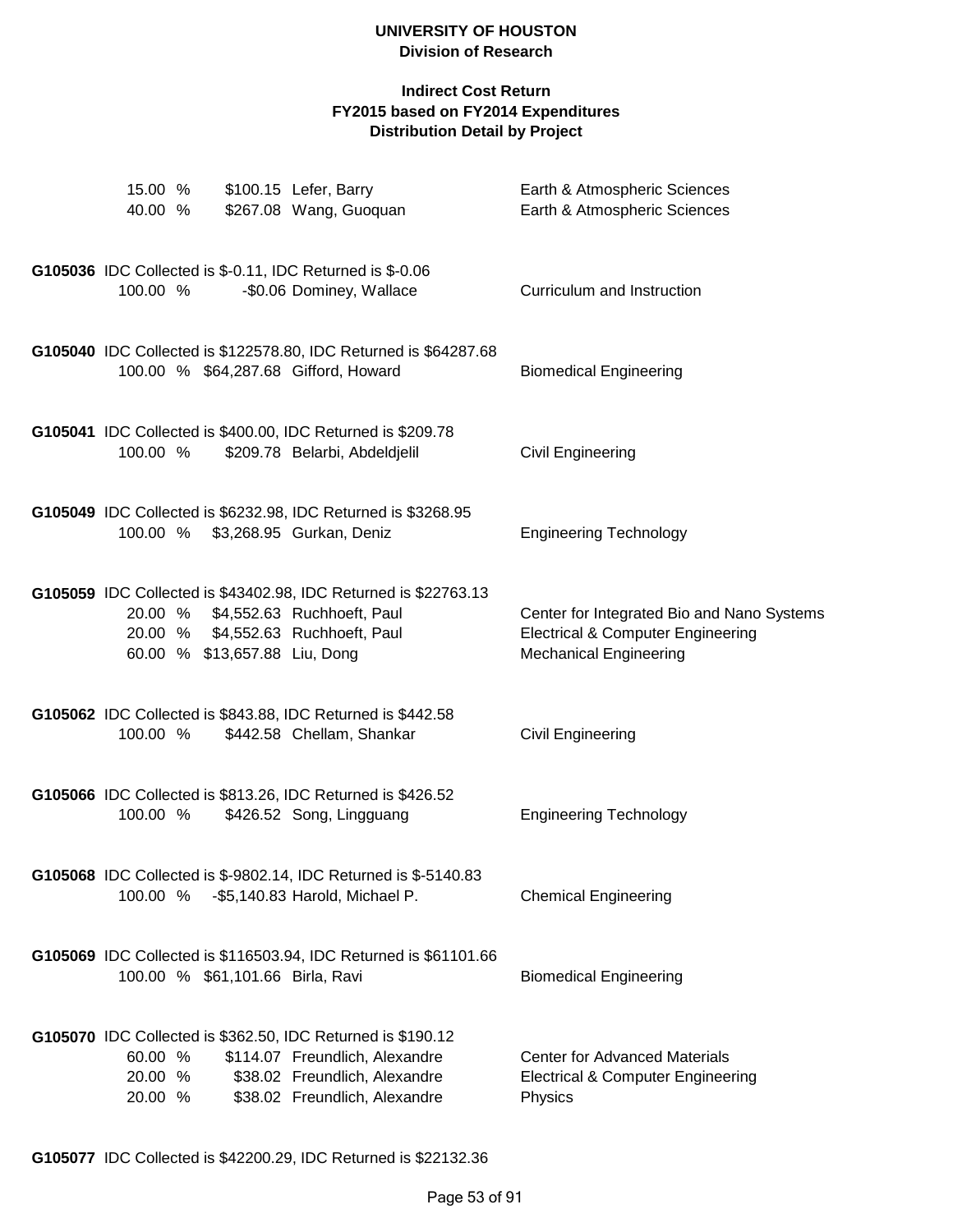|          |                             | 100.00 % \$22,132.36 Zvolensky, Michael J.                       | Psychology                                   |
|----------|-----------------------------|------------------------------------------------------------------|----------------------------------------------|
|          |                             | G105078 IDC Collected is \$3859.74, IDC Returned is \$2024.28    |                                              |
|          |                             | 50.00 % \$1,012.14 Neal, Jack A.                                 | Hotel and Restaurant Management              |
| 50.00 %  |                             | \$1,012.14 Sirsat, Sujata A.                                     | Hotel and Restaurant Management              |
|          |                             | G105083 IDC Collected is \$21852.31, IDC Returned is \$11460.66  |                                              |
| 67.00 %  |                             | \$7,678.64 Ledoux, Tracey                                        | <b>Texas Obesity Research Center</b>         |
|          |                             | 33.00 % \$3,782.02 O'Connor, Daniel                              | <b>Texas Obesity Research Center</b>         |
|          |                             | G105094 IDC Collected is \$17072.04, IDC Returned is \$8953.60   |                                              |
| 100.00 % |                             | \$8,953.60 Nikolaou, Michael                                     | <b>Chemical Engineering</b>                  |
|          |                             | G105100 IDC Collected is \$16003.32, IDC Returned is \$8393.10   |                                              |
| 25.00 %  |                             | \$2,098.28 Garbey, Marc<br>37.50 % \$3,147.41 Pennings, Steve C. | Biology/Biochemistry<br>Biology/Biochemistry |
| 37.50 %  |                             | \$3,147.41 Pennings, Steve C.                                    | <b>Houston Coastal Center</b>                |
|          |                             |                                                                  |                                              |
|          |                             | G105108 IDC Collected is \$23123.14, IDC Returned is \$12127.16  |                                              |
|          |                             | 100.00 % \$12,127.16 Lee, Hyongki                                | Civil Engineering                            |
|          |                             |                                                                  |                                              |
|          |                             | G105128 IDC Collected is \$71036.00, IDC Returned is \$37255.54  |                                              |
| 15.00 %  |                             | \$5,588.33 Glennie, Craig                                        | Civil Engineering                            |
|          | 15.00 % \$5,588.33 Han, Zhu |                                                                  | <b>Electrical &amp; Computer Engineering</b> |
|          |                             | 70.00 % \$26,078.88 Shih, Wei-Chuan                              | <b>Electrical &amp; Computer Engineering</b> |
|          |                             | G105134 IDC Collected is \$45300.50, IDC Returned is \$23758.30  |                                              |
|          |                             | 100.00 % \$23,758.30 Leasure, J. Leigh                           | Psychology                                   |
|          |                             | G105141 IDC Collected is \$-1.45, IDC Returned is \$-0.76        |                                              |
| 100.00 % |                             | -\$0.76 Harold, Michael P.                                       | <b>Chemical Engineering</b>                  |
|          |                             | G105142 IDC Collected is \$41.05, IDC Returned is \$21.53        |                                              |
| 100.00 % |                             | \$21.53 Steinberg, Catherine S.                                  | Child & Family for Innovative Research       |
|          |                             | G105153 IDC Collected is \$66750.46, IDC Returned is \$35007.95  |                                              |
|          |                             | 80.00 % \$28,006.36 Aparasu, Rajender                            | <b>Clinical Sciences and Administration</b>  |
| 10.00 %  |                             | \$3,500.79 Chen, Hua                                             | <b>Clinical Sciences and Administration</b>  |
| 10.00 %  |                             | \$3,500.79 Johnson, Michael L.                                   | <b>Clinical Sciences and Administration</b>  |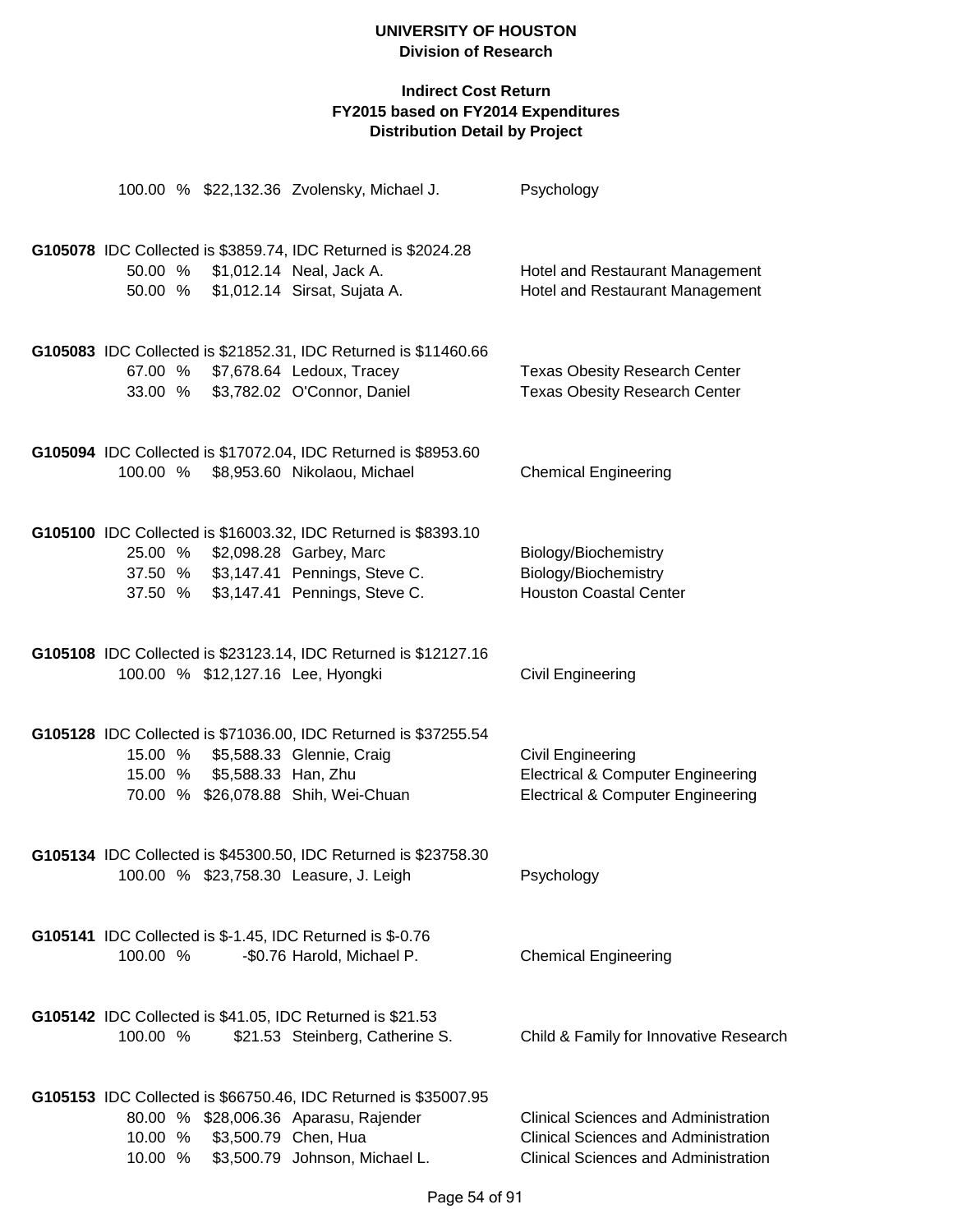## **Indirect Cost Return FY2015 based on FY2014 Expenditures Distribution Detail by Project**

|          |                  | G105176 IDC Collected is \$1532.92, IDC Returned is \$803.96                                |                                                    |
|----------|------------------|---------------------------------------------------------------------------------------------|----------------------------------------------------|
| 80.00 %  | \$643.16 Gao, Lu |                                                                                             | Dean, Technology                                   |
| 20.00 %  |                  | \$160.79 Song, Lingguang                                                                    | <b>Engineering Technology</b>                      |
|          |                  |                                                                                             |                                                    |
|          |                  |                                                                                             |                                                    |
|          |                  | G105177 IDC Collected is \$4500.00, IDC Returned is \$2360.07                               |                                                    |
|          |                  | 100.00 % \$2,360.07 Howard, Sherry L.                                                       | Vice President, Student Affairs                    |
|          |                  |                                                                                             |                                                    |
|          |                  |                                                                                             |                                                    |
| 20.00 %  |                  | G105183 IDC Collected is \$11578.45, IDC Returned is \$6072.43<br>\$1,214.49 Bott, Simon G. | Chemistry                                          |
|          |                  |                                                                                             | <b>Mathematics</b>                                 |
|          |                  | 40.00 % \$2,428.97 Evans, Paige K.                                                          |                                                    |
|          |                  | 40.00 % \$2,428.97 Stokes, Donna W.                                                         | Physics                                            |
|          |                  |                                                                                             |                                                    |
|          |                  | G105191 IDC Collected is \$27804.98, IDC Returned is \$14582.60                             |                                                    |
|          |                  | 100.00 % \$14,582.60 Cuny, Gregory D.                                                       | <b>Pharmacological and Pharmaceutical Sciences</b> |
|          |                  |                                                                                             |                                                    |
|          |                  |                                                                                             |                                                    |
|          |                  | G105196 IDC Collected is \$3535.78, IDC Returned is \$1854.38                               |                                                    |
|          |                  | 100.00 % \$1,854.38 Cuny, Gregory D.                                                        | <b>Pharmacological and Pharmaceutical Sciences</b> |
|          |                  |                                                                                             |                                                    |
|          |                  |                                                                                             |                                                    |
|          |                  | G105202 IDC Collected is \$284.63, IDC Returned is \$149.28                                 |                                                    |
| 5.00 %   |                  | \$7.46 Francis, David J.                                                                    | Center for Advanced Computing and Data Systems     |
| 54.00 %  |                  | \$80.61 Fletcher, Jack M.                                                                   | Psychology                                         |
| 9.00%    |                  | \$13.43 Francis, David J.                                                                   | Psychology                                         |
| 32.00 %  |                  | \$47.77 Francis, David J.                                                                   | <b>TIMES</b>                                       |
|          |                  |                                                                                             |                                                    |
|          |                  |                                                                                             |                                                    |
|          |                  | G105205 IDC Collected is \$395.40, IDC Returned is \$207.37                                 |                                                    |
| 100.00 % |                  | \$207.37 Leung, Patrick                                                                     | Child & Family for Innovative Research             |
|          |                  |                                                                                             |                                                    |
|          |                  | G105214 IDC Collected is \$31531.96, IDC Returned is \$16537.25                             |                                                    |
|          |                  | 100.00 % \$16,537.25 Cai, Chengzhi                                                          | Chemistry                                          |
|          |                  |                                                                                             |                                                    |
|          |                  |                                                                                             |                                                    |
|          |                  | G105221 IDC Collected is \$106937.83, IDC Returned is \$56084.61                            |                                                    |
| 8.50%    |                  | \$4,767.19 Carlson, Coleen                                                                  | Psychology                                         |
|          |                  | 6.00 % \$3,365.08 Layne, Charles S.                                                         | <b>Texas Obesity Research Center</b>               |
| 9.00%    |                  | \$5,047.62 Ledoux, Tracey                                                                   | <b>Texas Obesity Research Center</b>               |
|          |                  | 29.00 % \$16,264.54 Carlson, Coleen                                                         | <b>TIMES</b>                                       |
|          |                  | 47.50 % \$26,640.19 O'Connor, Daniel                                                        | <b>TIMES</b>                                       |
|          |                  |                                                                                             |                                                    |

**G105231** IDC Collected is \$64.35, IDC Returned is \$33.75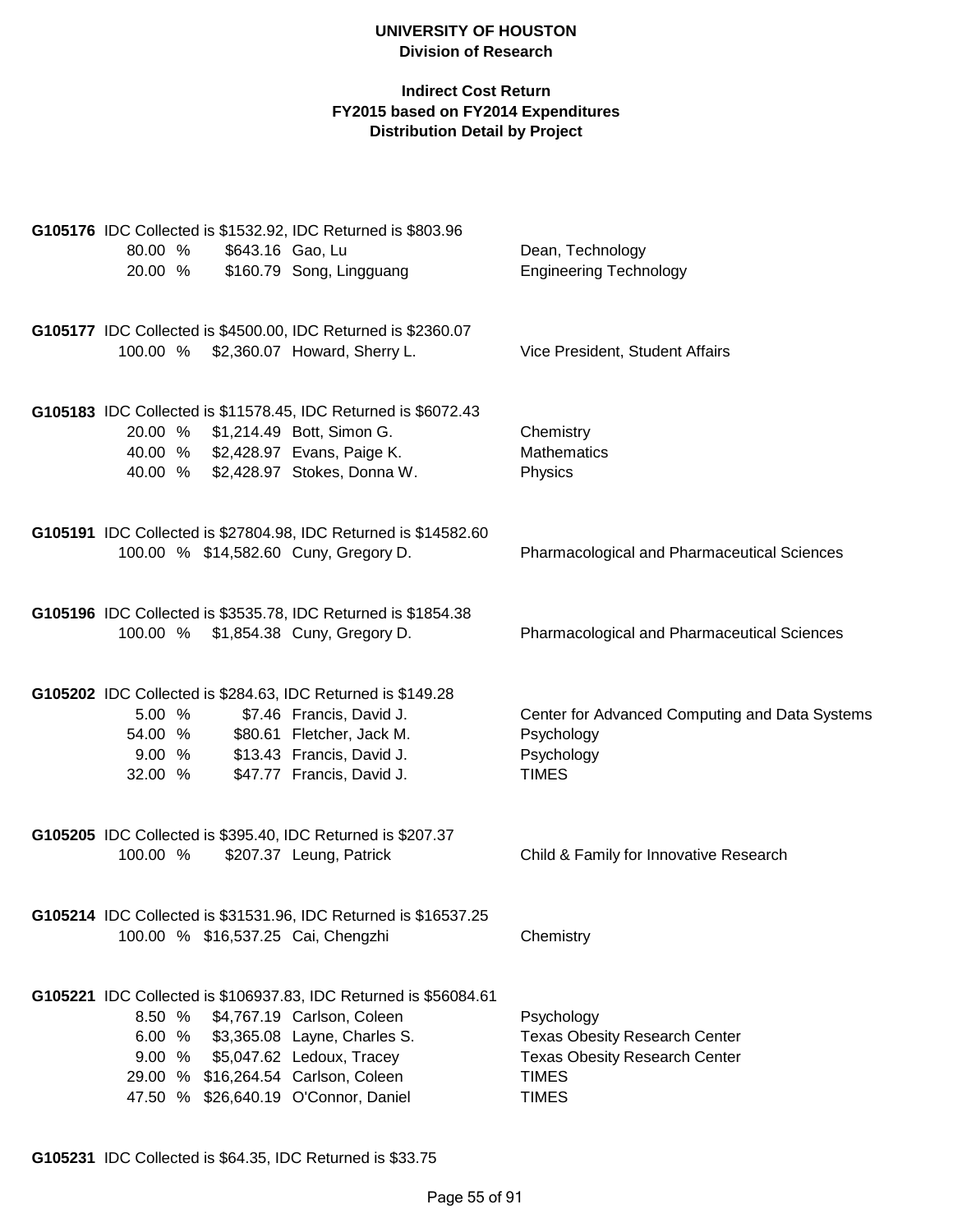| 30.00 %  |                    | \$10.12 Mo, Yi-Lung                                              | <b>Civil Engineering</b>                     |
|----------|--------------------|------------------------------------------------------------------|----------------------------------------------|
| 70.00 %  |                    | \$23.62 Song, Gangbing                                           | <b>Mechanical Engineering</b>                |
|          |                    | G105251 IDC Collected is \$1540.38, IDC Returned is \$807.87     |                                              |
| 25.00 %  |                    | \$201.97 Bond, Richard A.                                        | Heart and Kidney Institute                   |
| 25.00 %  |                    | \$201.97 Knoll, Brian J.                                         | Heart and Kidney Institute                   |
| 25.00 %  |                    | \$201.97 Bond, Richard A.                                        | Pharmacological and Pharmaceutical Sciences  |
| 25.00 %  |                    | \$201.97 Knoll, Brian J.                                         | Pharmacological and Pharmaceutical Sciences  |
|          |                    | G105276 IDC Collected is \$16172.25, IDC Returned is \$8481.70   |                                              |
| 100.00 % |                    | \$8,481.70 Hungerford, Ed V.                                     | Physics                                      |
|          |                    | G105277 IDC Collected is \$-624.13, IDC Returned is \$-327.33    |                                              |
| 8.00 %   |                    | -\$26.19 Willson, Richard                                        | Biology/Biochemistry                         |
| 20.00 %  |                    | -\$65.47 Ruchhoeft, Paul                                         | Center for Integrated Bio and Nano Systems   |
| 10.00 %  |                    | -\$32.73 Willson, Richard                                        | Center for Integrated Bio and Nano Systems   |
| 41.00 %  |                    | -\$134.21 Willson, Richard                                       | <b>Chemical Engineering</b>                  |
| 21.00 %  |                    | -\$68.74 Ruchhoeft, Paul                                         | <b>Electrical &amp; Computer Engineering</b> |
|          |                    | G105279 IDC Collected is \$3012.83, IDC Returned is \$1580.11    |                                              |
| 100.00 % |                    | \$1,580.11 Tackett, Jennifer L.                                  | Psychology                                   |
|          |                    | G105284 IDC Collected is \$49404.00, IDC Returned is \$25910.42  |                                              |
|          |                    | 100.00 % \$25,910.42 Nichols, Kelly                              | Optometry, Community                         |
|          |                    | G105289 IDC Collected is \$64273.62, IDC Returned is \$33708.94  |                                              |
|          |                    | 50.00 % \$16,854.47 Shih, Wei-Chuan                              | <b>Electrical &amp; Computer Engineering</b> |
|          |                    | 50.00 % \$16,854.47 Shih, Wei-Chuan                              | Nanosystem Manufacturing Center              |
|          |                    | G105297 IDC Collected is \$168759.38, IDC Returned is \$88507.54 |                                              |
|          |                    | 20.00 % \$17,701.51 Sawh, Ravi-Persad                            | Physics                                      |
|          |                    | 30.00 % \$26,552.26 Weinstein, Roy                               | Physics                                      |
|          |                    | 20.00 % \$17,701.51 Sawh, Ravi-Persad                            | <b>TcSUH</b>                                 |
|          |                    | 30.00 % \$26,552.26 Weinstein, Roy                               | <b>TcSUH</b>                                 |
|          |                    | G105299 IDC Collected is \$16403.98, IDC Returned is \$8603.23   |                                              |
| 33.00 %  |                    | \$2,839.07 Franchek, Matthew                                     | <b>Mechanical Engineering</b>                |
| 34.00 %  |                    | \$2,925.10 Song, Gangbing                                        | <b>Mechanical Engineering</b>                |
| 33.00 %  | \$2,839.07 Sun, Li |                                                                  | <b>Mechanical Engineering</b>                |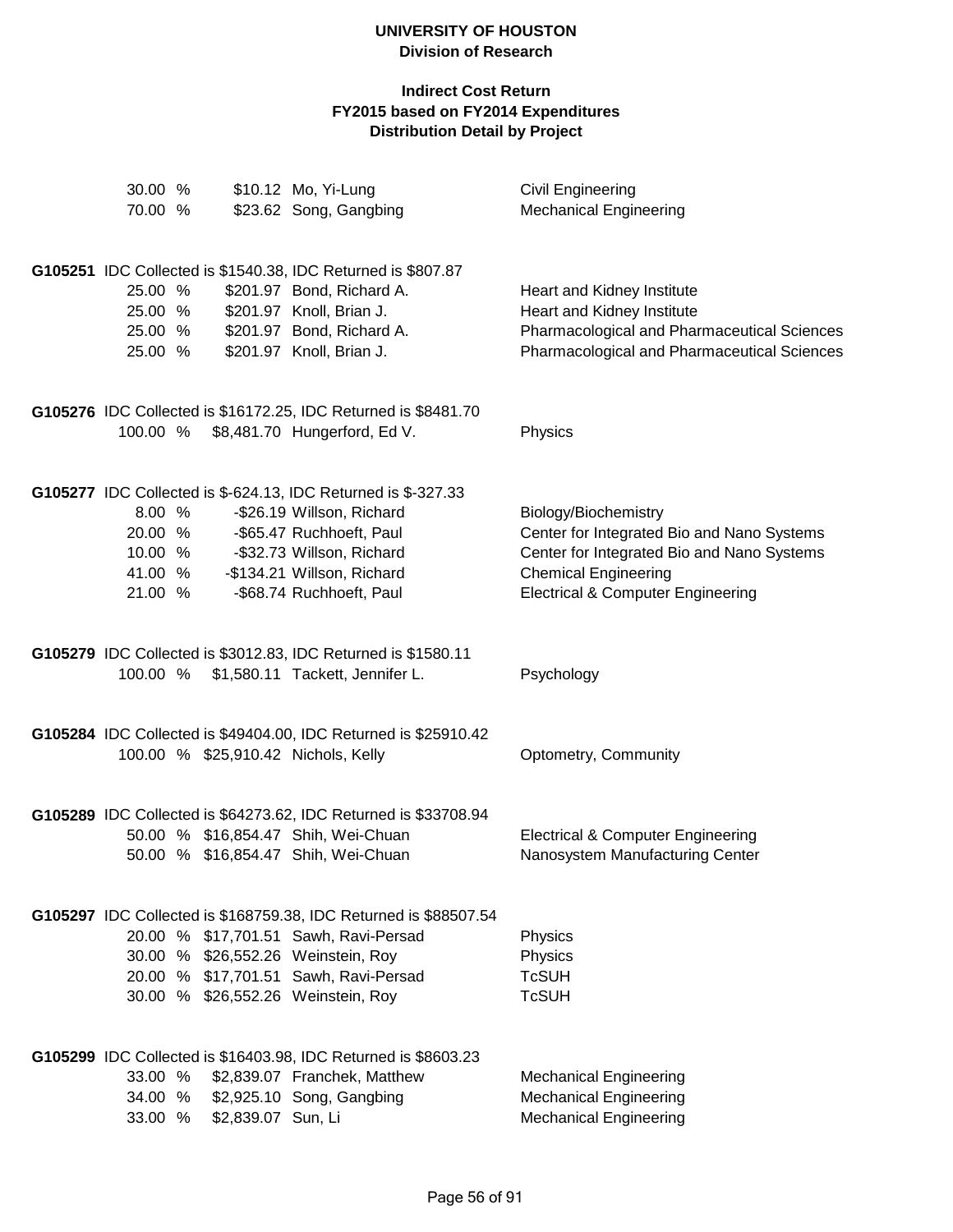| G105307 IDC Collected is \$-52.82, IDC Returned is \$-27.70                                                                                              |                                                                             |
|----------------------------------------------------------------------------------------------------------------------------------------------------------|-----------------------------------------------------------------------------|
| 100.00 %<br>-\$27.70 Townsend, Shelley                                                                                                                   | Learning and Assessment Services                                            |
| G105310 IDC Collected is \$8686.46, IDC Returned is \$4555.70<br>100.00 % \$4,555.70 Tam, Vincent                                                        | <b>Clinical Sciences and Administration</b>                                 |
| G105313 IDC Collected is \$9410.33, IDC Returned is \$4935.34<br>50.00 %<br>\$2,467.67 Freundlich, Alexandre<br>50.00 % \$2,467.67 Freundlich, Alexandre | <b>Center for Advanced Materials</b><br>Physics                             |
| G105314 IDC Collected is \$7918.71, IDC Returned is \$4153.05<br>100.00 % \$4,153.05 Song, Gangbing                                                      | <b>Mechanical Engineering</b>                                               |
| G105331 IDC Collected is \$37143.74, IDC Returned is \$19480.41<br>100.00 % \$19,480.41 Vekilov, Peter G.                                                | <b>Chemical Engineering</b>                                                 |
| G105339 IDC Collected is \$14533.61, IDC Returned is \$7622.30<br>50.00 % \$3,811.15 Norton, Peter J.<br>50.00 % \$3,811.15 Zvolensky, Michael J.        | Psychology<br>Psychology                                                    |
| G105343 IDC Collected is \$-19282.21, IDC Returned is \$-10112.75<br>100.00 % - \$10,112.75 Cheung, Monit                                                | Child & Family for Innovative Research                                      |
| G105354 IDC Collected is \$55096.85, IDC Returned is \$28896.09<br>50.00 % \$14,448.05 Vekilov, Peter G.<br>50.00 % \$14,448.05 Lubchenko, Vassiliy      | <b>Chemical Engineering</b><br>Chemistry                                    |
| G105357 IDC Collected is \$22784.39, IDC Returned is \$11949.50<br>100.00 % \$11,949.50 Thummel, Randolph P.                                             | Chemistry                                                                   |
| G105358 IDC Collected is \$60081.25, IDC Returned is \$31510.21<br>100.00 % \$31,510.21 Fujita, Masaya                                                   | Biology/Biochemistry                                                        |
| G105369 IDC Collected is \$4229.29, IDC Returned is \$2218.09<br>90.00 %<br>\$1,996.28 Varadarajan, Navin<br>10.00 %<br>\$221.81 Roysam, Badrinath       | <b>Chemical Engineering</b><br><b>Electrical &amp; Computer Engineering</b> |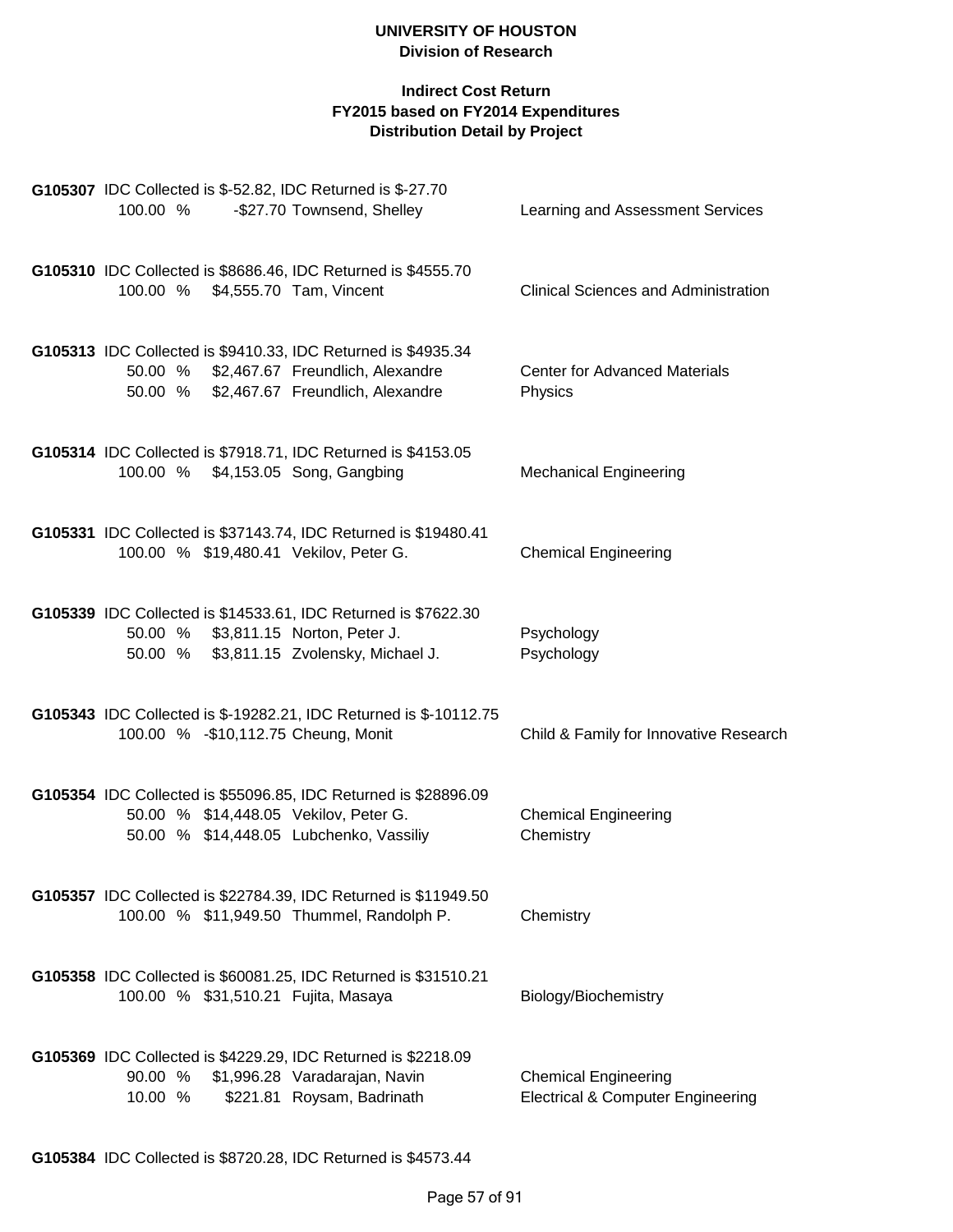|                                                              |  |  | 100.00 % \$4,573.44 Layne, Charles S.                           | Health and Human Performance                    |  |  |
|--------------------------------------------------------------|--|--|-----------------------------------------------------------------|-------------------------------------------------|--|--|
|                                                              |  |  |                                                                 |                                                 |  |  |
|                                                              |  |  | G105405 IDC Collected is \$-68.19, IDC Returned is \$-35.76     |                                                 |  |  |
| 50.00 %                                                      |  |  | -\$17.88 Fox, Donald A.                                         | Optometry, Community                            |  |  |
| 50.00 %                                                      |  |  | -\$17.88 McDermott, Alison                                      | Optometry, Community                            |  |  |
|                                                              |  |  | G105406 IDC Collected is \$42830.68, IDC Returned is \$22462.98 |                                                 |  |  |
|                                                              |  |  | 25.00 % \$5,615.74 Huang, Shou-Hsuan                            | <b>Computer Science</b>                         |  |  |
|                                                              |  |  | 25.00 % \$5,615.74 Leiss, Ernst L.                              | <b>Computer Science</b>                         |  |  |
|                                                              |  |  | 25.00 % \$5,615.74 Ordonez, Carlos                              | <b>Computer Science</b>                         |  |  |
|                                                              |  |  | 25.00 % \$5,615.74 Verma, Rakesh M.                             | <b>Computer Science</b>                         |  |  |
|                                                              |  |  | G105410 IDC Collected is \$20786.06, IDC Returned is \$10901.46 |                                                 |  |  |
|                                                              |  |  | 100.00 % \$10,901.46 Kanellos, Nicolas                          | <b>Arte Publico Press</b>                       |  |  |
|                                                              |  |  |                                                                 |                                                 |  |  |
|                                                              |  |  | G105456 IDC Collected is \$12954.10, IDC Returned is \$6793.91  |                                                 |  |  |
|                                                              |  |  | 17.50 % \$1,188.93 Guloy, Arnold M.                             | Chemistry                                       |  |  |
|                                                              |  |  | 32.50 % \$2,208.02 Peng, Haibing                                | Physics                                         |  |  |
|                                                              |  |  | 17.50 % \$1,188.93 Guloy, Arnold M.                             | <b>TcSUH</b>                                    |  |  |
|                                                              |  |  | 32.50 % \$2,208.02 Peng, Haibing                                | <b>TcSUH</b>                                    |  |  |
|                                                              |  |  | G105461 IDC Collected is \$24837.63, IDC Returned is \$13026.34 |                                                 |  |  |
|                                                              |  |  | 100.00 % \$13,026.34 Nicol, Matthew                             | <b>Mathematics</b>                              |  |  |
|                                                              |  |  | G105466 IDC Collected is \$9482.89, IDC Returned is \$4973.40   |                                                 |  |  |
|                                                              |  |  | 25.00 % \$1,243.35 Zhang, Xiaoliu                               | Biology/Biochemistry                            |  |  |
|                                                              |  |  | 25.00 % \$1,243.35 Zhang, Xiaoliu                               | Center for Nuclear Receptors and Cell Signaling |  |  |
|                                                              |  |  | 50.00 % \$2,486.70 Bose, Rathindra N.                           | Chemistry                                       |  |  |
|                                                              |  |  | G105492 IDC Collected is \$15333.81, IDC Returned is \$8041.97  |                                                 |  |  |
| 100.00 %                                                     |  |  | \$8,041.97 Roysam, Badrinath                                    | <b>Electrical &amp; Computer Engineering</b>    |  |  |
| G105505 IDC Collected is \$1671.44, IDC Returned is \$876.60 |  |  |                                                                 |                                                 |  |  |
| 25.00 %                                                      |  |  | \$219.15 Lefer, Barry                                           | Earth & Atmospheric Sciences                    |  |  |
| 25.00 %                                                      |  |  | \$219.15 Talbot, Robert                                         | Earth & Atmospheric Sciences                    |  |  |
| 25.00 %                                                      |  |  | \$219.15 Lefer, Barry                                           | Institute for Climate and Atmospheric Science   |  |  |
| 25.00 %                                                      |  |  | \$219.15 Talbot, Robert                                         | Institute for Climate and Atmospheric Science   |  |  |
|                                                              |  |  | G105509 IDC Collected is \$1217.78, IDC Returned is \$638.68    |                                                 |  |  |
| 100.00 %                                                     |  |  | \$638.68 Sampson, McClain                                       | Child & Family for Innovative Research          |  |  |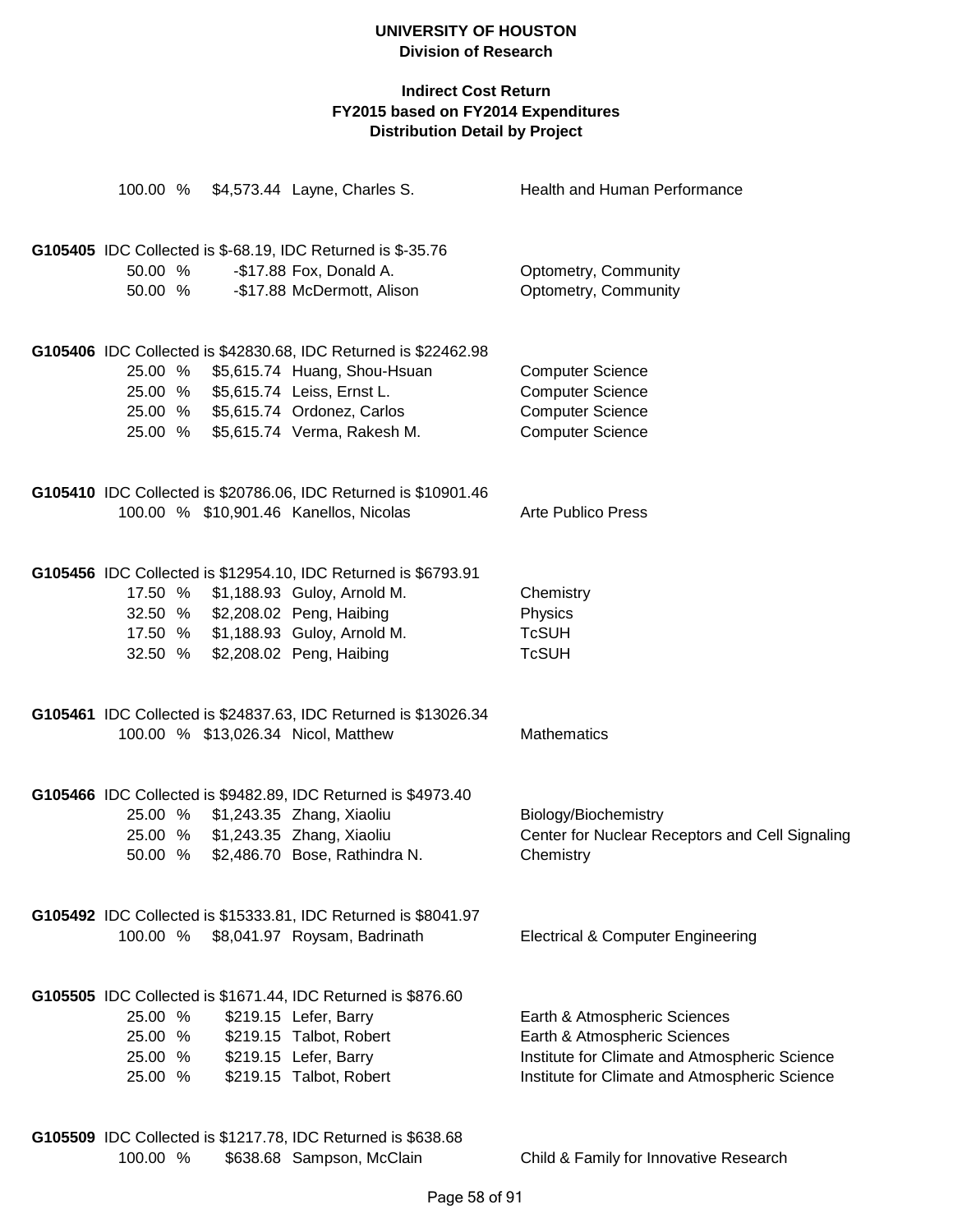| G105511 IDC Collected is \$-1416.82, IDC Returned is \$-743.07<br>-\$371.53 Franchek, Matthew<br>50.00 %<br>-\$371.53 Grigoriadis, Karolos M.<br>50.00 % | <b>Mechanical Engineering</b><br><b>Mechanical Engineering</b>                |
|----------------------------------------------------------------------------------------------------------------------------------------------------------|-------------------------------------------------------------------------------|
| G105513 IDC Collected is \$5013.41, IDC Returned is \$2629.33<br>50.00 %<br>\$1,314.67 Neal, Jack A.<br>50.00 %<br>\$1,314.67 Sirsat, Sujata A.          | Hotel and Restaurant Management<br>Hotel and Restaurant Management            |
| G105517 IDC Collected is \$92432.43, IDC Returned is \$48477.11<br>100.00 % \$48,477.11 Daugulis, Olafs                                                  | Chemistry                                                                     |
| G105518 IDC Collected is \$34584.78, IDC Returned is \$18138.33<br>100.00 % \$18,138.33 Chapman, Barbara M.                                              | <b>Computer Science</b>                                                       |
| G105519 IDC Collected is \$298.69, IDC Returned is \$156.65<br>\$78.33 Lefer, Barry<br>50.00 %<br>\$78.33 Lefer, Barry<br>50.00 %                        | Earth & Atmospheric Sciences<br>Institute for Climate and Atmospheric Science |
| G105521 IDC Collected is \$823.35, IDC Returned is \$431.81<br>50.00 %<br>\$215.91 Lefer, Barry<br>50.00 %<br>\$215.91 Lefer, Barry                      | Earth & Atmospheric Sciences<br>Institute for Climate and Atmospheric Science |
| G105522 IDC Collected is \$105.00, IDC Returned is \$55.07<br>50.00 %<br>\$27.53 Lefer, Barry<br>\$27.53 Lefer, Barry<br>50.00 %                         | Earth & Atmospheric Sciences<br>Institute for Climate and Atmospheric Science |
| G105529 IDC Collected is \$1661.10, IDC Returned is \$871.18<br>100.00 % \$871.18 Bensaoula, Abdelhak                                                    | Physics                                                                       |
| G105534 IDC Collected is \$6379.33, IDC Returned is \$3345.70<br>100.00 %<br>\$3,345.70 Chen, Li                                                         | Biology/Biochemistry                                                          |
| G105536 IDC Collected is \$-184.26, IDC Returned is \$-96.64<br>50.00 %<br>-\$48.32 Fofanov, Yuriy<br>-\$48.32 Fofanov, Yuriy<br>50.00 %                 | Center for Biomedical & Environmental Genomics<br><b>Computer Science</b>     |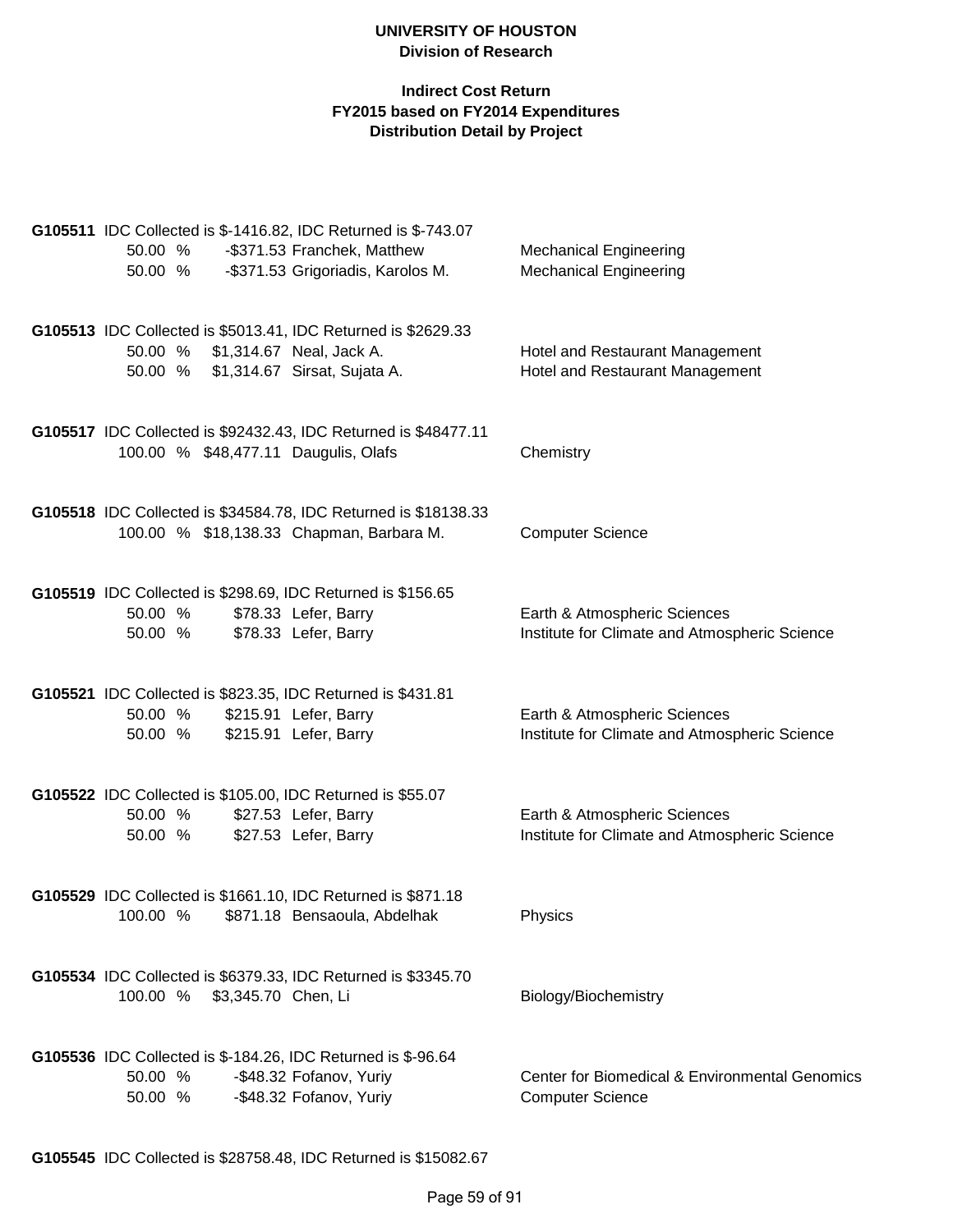|          |                                | 100.00 % \$15,082.67 Onofrei, Daniel                                                                                                                    | Mathematics                                                   |
|----------|--------------------------------|---------------------------------------------------------------------------------------------------------------------------------------------------------|---------------------------------------------------------------|
|          |                                | G105546 IDC Collected is \$55920.77, IDC Returned is \$29328.21<br>50.00 % \$14,664.10 Azevedo, Ricardo<br>50.00 % \$14,664.10 Zufall, Rebecca          | Biology/Biochemistry<br>Biology/Biochemistry                  |
| 17.00 %  |                                | G105552 IDC Collected is \$53326.62, IDC Returned is \$27967.68<br>\$4,754.51 Kakadiaris, Ioannis                                                       | <b>Computer Science</b>                                       |
|          |                                | 16.00 % \$4,474.83 Shah, Shishir<br>16.00 % \$4,474.83 Papadakis, Emanuel I.<br>17.00 % \$4,754.51 Kakadiaris, Ioannis                                  | <b>Computer Science</b><br><b>Mathematics</b><br><b>TIMES</b> |
| 17.00 %  |                                | 17.00 % \$4,754.51 Papadakis, Emanuel I.<br>\$4,754.51 Shah, Shishir                                                                                    | <b>TIMES</b><br><b>TIMES</b>                                  |
| 100.00 % |                                | G105560 IDC Collected is \$4893.47, IDC Returned is \$2566.43<br>\$2,566.43 Garey, Kevin                                                                | <b>Clinical Sciences and Administration</b>                   |
|          |                                | G105564 IDC Collected is \$25821.95, IDC Returned is \$13542.58<br>100.00 % \$13,542.58 Twa, Michael                                                    | Optometry, Community                                          |
|          |                                | G105565 IDC Collected is \$75748.60, IDC Returned is \$39727.11<br>50.00 % \$19,863.56 Ignatiev, Alex<br>50.00 % \$19,863.56 Ignatiev, Alex             | <b>Center for Advanced Materials</b><br>Physics               |
|          |                                | G105574 IDC Collected is \$24967.41, IDC Returned is \$13094.41<br>60.00 % \$7,856.64 Selvamanickam, Venkat<br>40.00 % \$5,237.76 Selvamanickam, Venkat | <b>Mechanical Engineering</b><br><b>TcSUH</b>                 |
|          |                                | G105579 IDC Collected is \$23044.96, IDC Returned is \$12086.16<br>100.00 % \$12,086.16 Prasad, Saurabh                                                 | <b>Electrical &amp; Computer Engineering</b>                  |
|          |                                | G105581 IDC Collected is \$49418.57, IDC Returned is \$25918.06<br>100.00 % \$25,918.06 Deng, Zhigang                                                   | <b>Computer Science</b>                                       |
|          |                                | G105590 IDC Collected is \$9949.50, IDC Returned is \$5218.11<br>100.00 % \$5,218.11 May, Elebeoba                                                      | <b>Biomedical Engineering</b>                                 |
|          | 100.00 % \$10,917.56 Qin, Guan | G105593 IDC Collected is \$20816.77, IDC Returned is \$10917.56                                                                                         | <b>Chemical Engineering</b>                                   |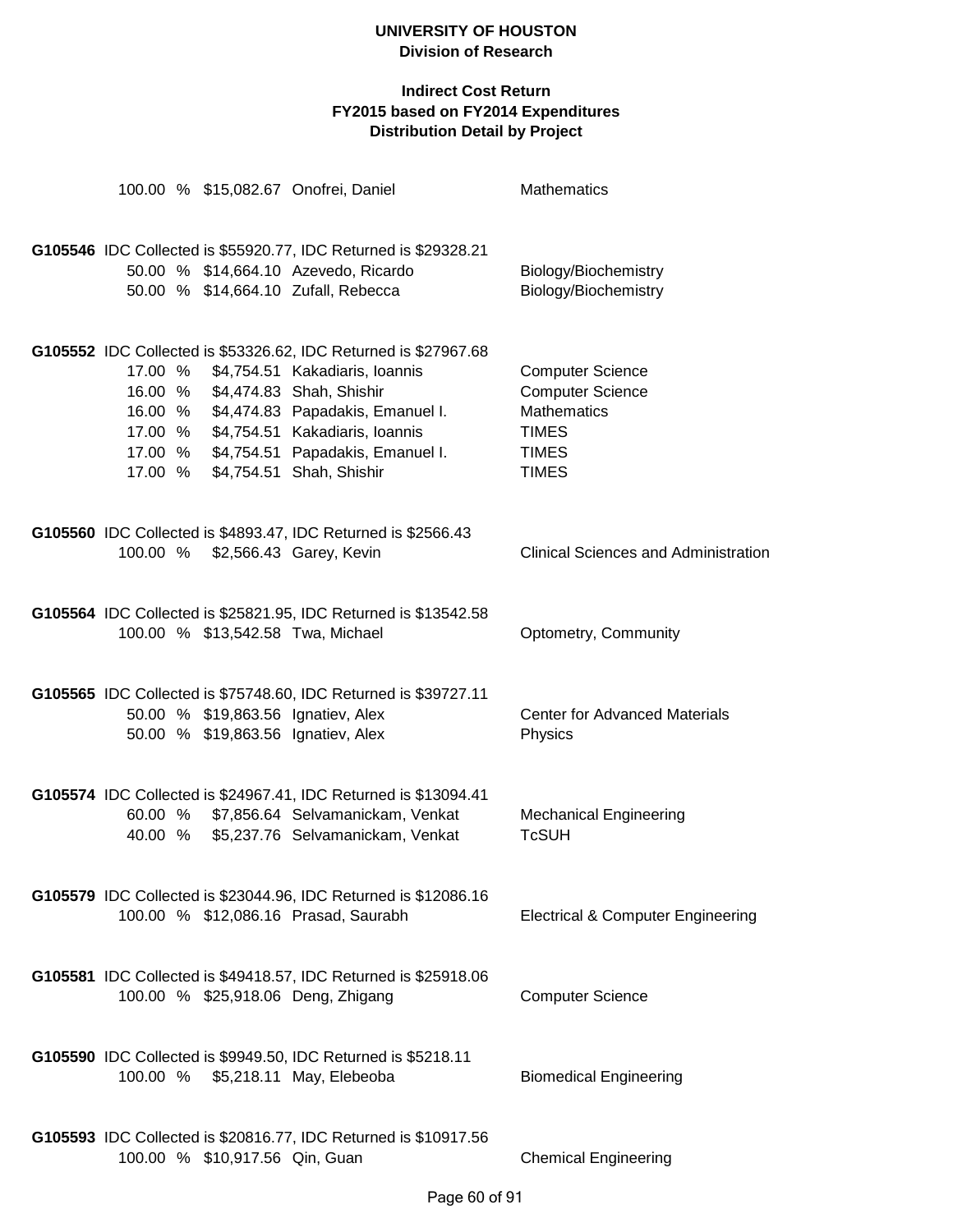| G105597 IDC Collected is \$14921.19, IDC Returned is \$7825.57<br>100.00 % \$7,825.57 Young, Frederick M.                                               | <b>Small Business Development Center</b>                                                   |
|---------------------------------------------------------------------------------------------------------------------------------------------------------|--------------------------------------------------------------------------------------------|
|                                                                                                                                                         |                                                                                            |
| G105599 IDC Collected is \$1001.33, IDC Returned is \$525.16<br>100.00 %<br>\$525.16 Augustine, Jennifer                                                | Sociology                                                                                  |
| G105603 IDC Collected is \$23334.47, IDC Returned is \$12238.00<br>60.00 % \$7,342.80 Selvamanickam, Venkat<br>40.00 % \$4,895.20 Selvamanickam, Venkat | <b>Mechanical Engineering</b><br><b>TcSUH</b>                                              |
| G105611 IDC Collected is \$23948.94, IDC Returned is \$12560.26<br>100.00 % \$12,560.26 Ardebili, Haleh                                                 | <b>Mechanical Engineering</b>                                                              |
| G105634 IDC Collected is \$41461.85, IDC Returned is \$21745.08<br>50.00 % \$10,872.54 Franchek, Matthew<br>50.00 % \$10,872.54 Grigoriadis, Karolos M. | <b>Mechanical Engineering</b><br><b>Mechanical Engineering</b>                             |
| G105636 IDC Collected is \$84432.06, IDC Returned is \$44281.24<br>50.00 % \$22,140.62 Hussain, Tahir<br>50.00 % \$22,140.62 Hussain, Tahir             | Heart and Kidney Institute<br>Pharmacological and Pharmaceutical Sciences                  |
| G105649 IDC Collected is \$-721.62, IDC Returned is \$-378.46<br>-\$189.23 Brankovic, Stanko R.<br>50.00 %<br>-\$189.23 Brankovic, Stanko R.<br>50.00 % | Center for Integrated Bio and Nano Systems<br><b>Electrical &amp; Computer Engineering</b> |
| G105654 IDC Collected is \$68324.15, IDC Returned is \$35833.28<br>100.00 % \$35,833.28 Cooper, Tim                                                     | Biology/Biochemistry                                                                       |
| G105668 IDC Collected is \$11935.83, IDC Returned is \$6259.87<br>30.00 %<br>\$1,877.96 Hadjiev, Viktor<br>\$4,381.91 Hadjiev, Viktor<br>70.00 %        | <b>Mechanical Engineering</b><br><b>TcSUH</b>                                              |
| G105669 IDC Collected is \$1101.14, IDC Returned is \$577.50<br>25.00 %<br>\$144.38 Coyle, Elizabeth A.<br>\$433.13 Prince, Randall A.<br>75.00 %       | <b>Clinical Sciences and Administration</b><br><b>Clinical Sciences and Administration</b> |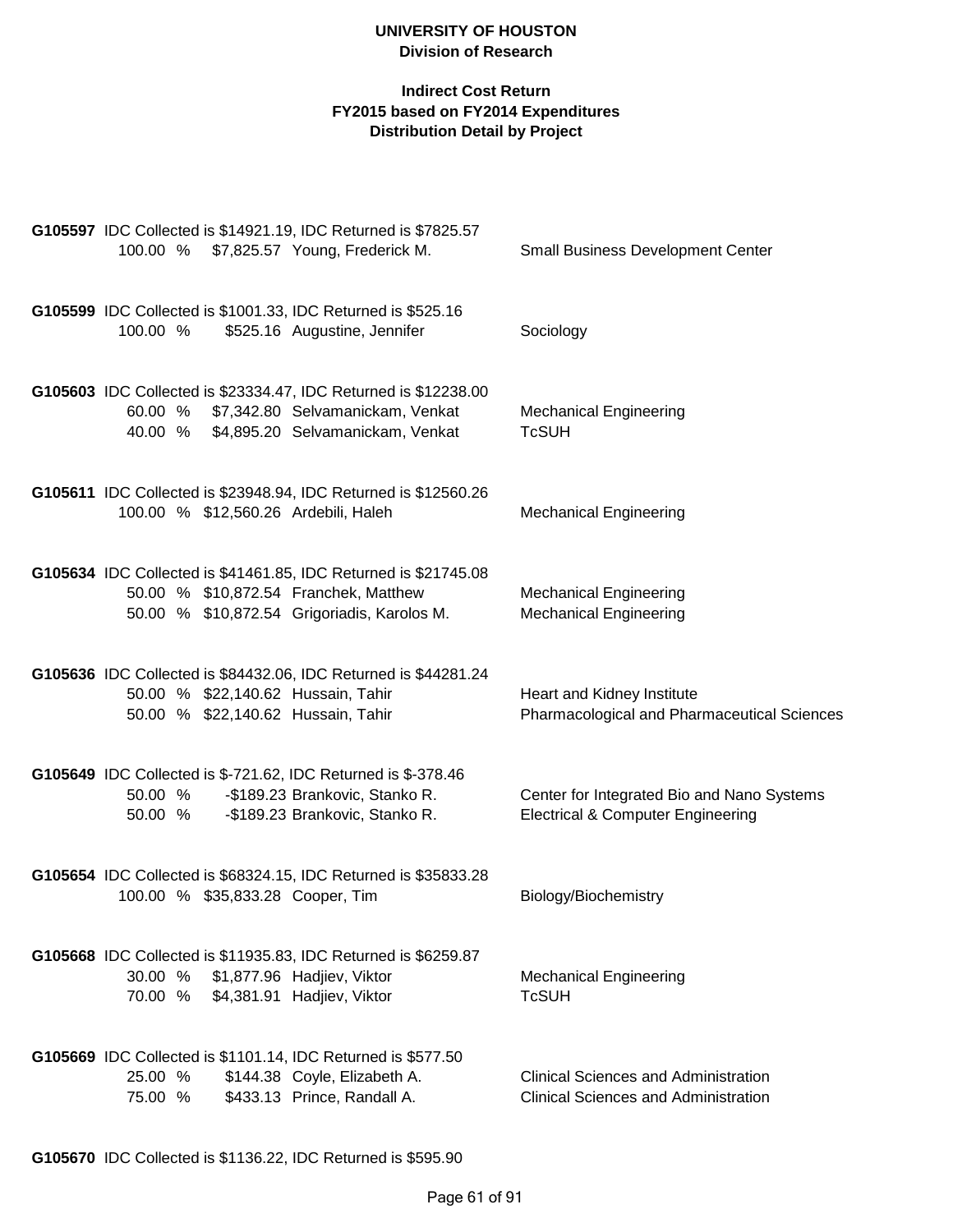| 10.00 %<br>90.00 % |                                | \$59.59 Coyle, Elizabeth A.<br>\$536.31 Prince, Randall A.                                                | <b>Clinical Sciences and Administration</b><br><b>Clinical Sciences and Administration</b> |
|--------------------|--------------------------------|-----------------------------------------------------------------------------------------------------------|--------------------------------------------------------------------------------------------|
|                    |                                |                                                                                                           |                                                                                            |
|                    |                                | G105677 IDC Collected is \$96718.42, IDC Returned is \$50724.94                                           |                                                                                            |
|                    |                                | 20.00 % \$10,144.99 Balakotaiah, Vemuri                                                                   | <b>Chemical Engineering</b>                                                                |
|                    |                                | 20.00 % \$10,144.99 Epling, William S.                                                                    | <b>Chemical Engineering</b>                                                                |
|                    |                                | 20.00 % \$10,144.99 Grabow, Lars C.                                                                       | <b>Chemical Engineering</b>                                                                |
|                    |                                | 20.00 % \$10,144.99 Harold, Michael P.                                                                    | <b>Chemical Engineering</b>                                                                |
|                    | 20.00 % \$10,144.99 Luss, Dan  |                                                                                                           | <b>Chemical Engineering</b>                                                                |
|                    |                                | G105689 IDC Collected is \$-42.44, IDC Returned is \$-22.26                                               |                                                                                            |
| 100.00 %           |                                | -\$22.26 Paulose, Maggie                                                                                  | Physics                                                                                    |
|                    |                                |                                                                                                           |                                                                                            |
|                    |                                | G105690 IDC Collected is \$10063.39, IDC Returned is \$5277.85                                            |                                                                                            |
|                    | 100.00 % \$5,277.85 Li, Liming |                                                                                                           | Physics                                                                                    |
|                    |                                | G105698 IDC Collected is \$4055.98, IDC Returned is \$2127.20                                             |                                                                                            |
| 100.00 %           |                                | \$2,127.20 Nichols, Kelly                                                                                 | Optometry, Community                                                                       |
|                    |                                |                                                                                                           |                                                                                            |
|                    |                                | G105708 IDC Collected is \$-34.22, IDC Returned is \$-17.95                                               |                                                                                            |
| 100.00 %           |                                | -\$17.95 Steinberg, Catherine S.                                                                          | Child & Family for Innovative Research                                                     |
|                    |                                | G105709 IDC Collected is \$-4073.52, IDC Returned is \$-2136.40                                           |                                                                                            |
|                    | 100.00 % - \$2,136.40 Hu, Ming |                                                                                                           | Pharmacological and Pharmaceutical Sciences                                                |
|                    |                                |                                                                                                           |                                                                                            |
|                    |                                | G105719 IDC Collected is \$348.43, IDC Returned is \$182.74                                               |                                                                                            |
| 20.00 %            |                                | \$36.55 Fletcher, Jack M.                                                                                 | Psychology                                                                                 |
|                    |                                | 80.00 % \$146.19 Fletcher, Jack M.                                                                        | <b>TIMES</b>                                                                               |
|                    |                                | G105724 IDC Collected is \$838.96, IDC Returned is \$440.00                                               |                                                                                            |
| 100.00 %           |                                | \$440.00 Bark, Steven                                                                                     | Biology/Biochemistry                                                                       |
|                    |                                |                                                                                                           |                                                                                            |
|                    |                                | G105745 IDC Collected is \$-318.83, IDC Returned is \$-167.21                                             |                                                                                            |
|                    |                                | 100.00 % - \$167.21 Layne, Charles S.                                                                     | Health and Human Performance                                                               |
|                    |                                |                                                                                                           |                                                                                            |
|                    |                                | G105746 IDC Collected is \$22351.37, IDC Returned is \$11722.40<br>100.00 % \$11,722.40 Layne, Charles S. | Health and Human Performance                                                               |
|                    |                                |                                                                                                           |                                                                                            |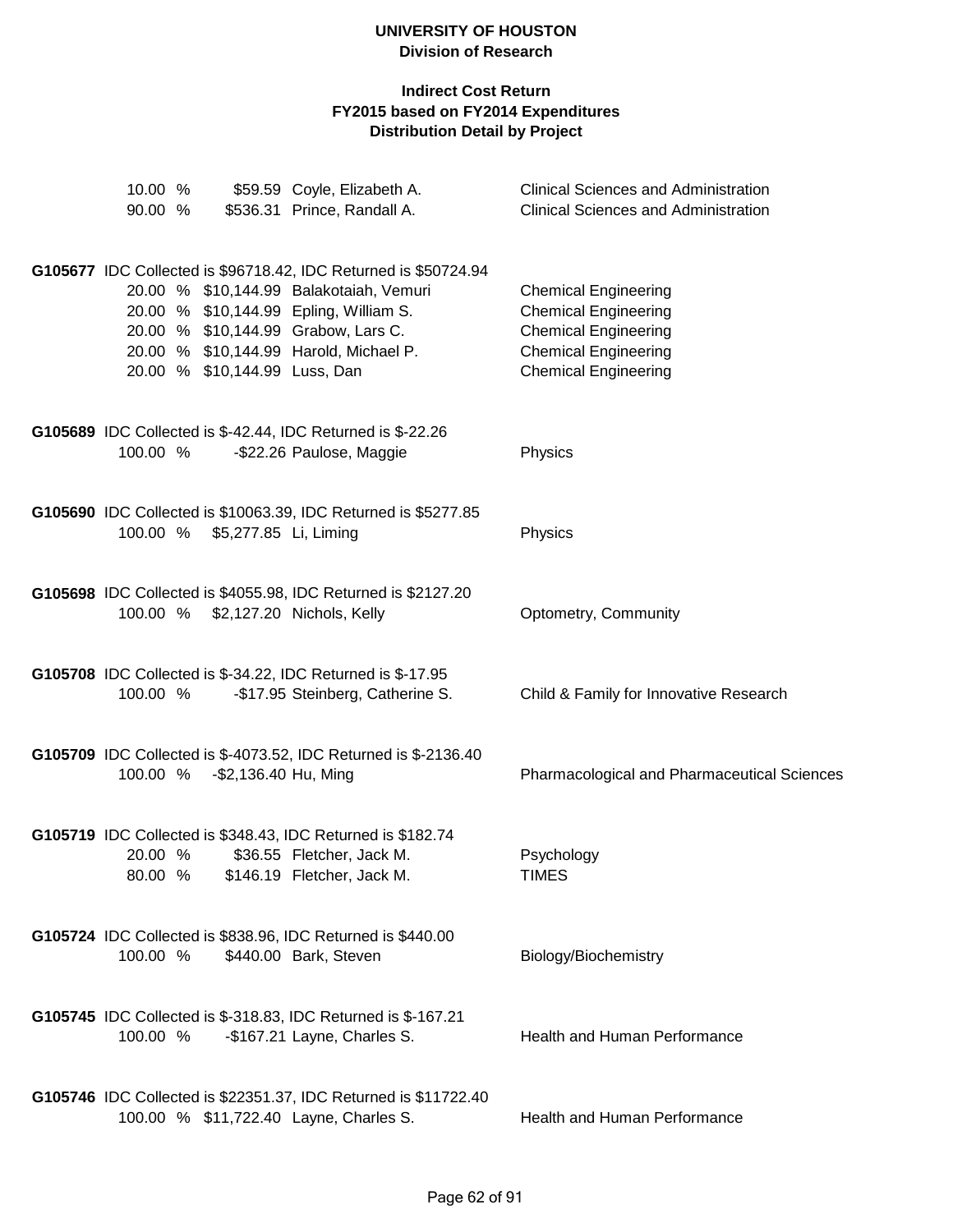| G105747 IDC Collected is \$27418.24, IDC Returned is \$14379.77<br>100.00 % \$14,379.77 Layne, Charles S.                                                                     | Health and Human Performance                                                                                                |
|-------------------------------------------------------------------------------------------------------------------------------------------------------------------------------|-----------------------------------------------------------------------------------------------------------------------------|
| G105748 IDC Collected is \$24848.91, IDC Returned is \$13032.26<br>100.00 % \$13,032.26 Layne, Charles S.                                                                     | Health and Human Performance                                                                                                |
| G105749 IDC Collected is \$29560.63, IDC Returned is \$15503.37<br>100.00 % \$15,503.37 Layne, Charles S.                                                                     | Health and Human Performance                                                                                                |
| G105751 IDC Collected is \$33964.24, IDC Returned is \$17812.89<br>100.00 % \$17,812.89 Layne, Charles S.                                                                     | Health and Human Performance                                                                                                |
| G105752 IDC Collected is \$-515.15, IDC Returned is \$-270.18<br>100.00 %<br>-\$270.18 Layne, Charles S.                                                                      | Health and Human Performance                                                                                                |
| G105753 IDC Collected is \$26263.04, IDC Returned is \$13773.91<br>100.00 % \$13,773.91 Layne, Charles S.                                                                     | <b>Health and Human Performance</b>                                                                                         |
| G105754 IDC Collected is \$27922.93, IDC Returned is \$14644.46<br>100.00 % \$14,644.46 Layne, Charles S.                                                                     | Health and Human Performance                                                                                                |
| G105755 IDC Collected is \$7958.58, IDC Returned is \$4173.96<br>100.00 % \$4,173.96 Layne, Charles S.                                                                        | Health and Human Performance                                                                                                |
| G105757 IDC Collected is \$4646.47, IDC Returned is \$2436.89<br>100.00 % \$2,436.89 Rimer, Jeffrey D.                                                                        | <b>Chemical Engineering</b>                                                                                                 |
| G105759 IDC Collected is \$22314.21, IDC Returned is \$11702.91<br>100.00 % \$11,702.91 Layne, Charles S.                                                                     | Health and Human Performance                                                                                                |
| G105770 IDC Collected is \$3511.00, IDC Returned is \$1841.38<br>\$607.66 Stein, Gila<br>33.00 %<br>\$626.07 Claydon, Frank<br>34.00 %<br>\$607.66 Long, Stuart A.<br>33.00 % | <b>Chemical Engineering</b><br><b>Electrical &amp; Computer Engineering</b><br><b>Electrical &amp; Computer Engineering</b> |
| G105777 IDC Collected is \$278.89, IDC Returned is \$146.27<br>100.00 %<br>\$146.27 Bergmanson, Jan P. G.                                                                     | Optometry, Community                                                                                                        |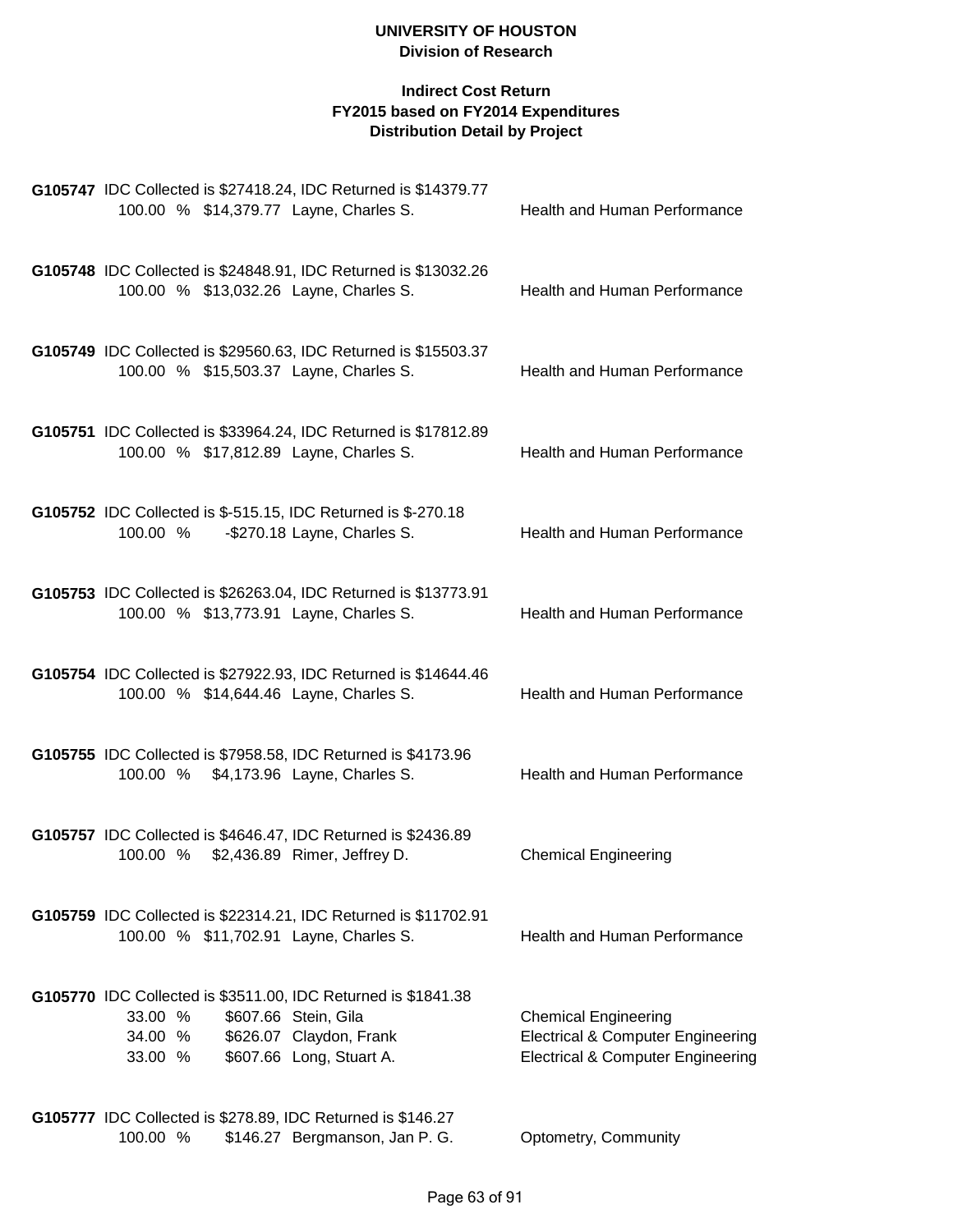| G105783 IDC Collected is \$4467.55, IDC Returned is \$2343.05<br>100.00 % \$2,343.05 Rifai, Hanadi                                                                            | <b>Civil Engineering</b>                                                  |
|-------------------------------------------------------------------------------------------------------------------------------------------------------------------------------|---------------------------------------------------------------------------|
| G105784 IDC Collected is \$2056.63, IDC Returned is \$1078.62<br>100.00 % \$1,078.62 Rifai, Hanadi                                                                            | <b>Civil Engineering</b>                                                  |
| G105789 IDC Collected is \$4919.26, IDC Returned is \$2579.96<br>100.00 % \$2,579.96 Lim, Gino Jinho                                                                          | <b>Industrial Engineering</b>                                             |
| G105792 IDC Collected is \$-1645.75, IDC Returned is \$-863.13<br>100.00 %<br>-\$863.13 Garey, Kevin                                                                          | <b>Clinical Sciences and Administration</b>                               |
| G105793 IDC Collected is \$34891.15, IDC Returned is \$18299.01<br>100.00 % \$18,299.01 Larin, Kirill                                                                         | <b>Biomedical Engineering</b>                                             |
| G105794 IDC Collected is \$446.45, IDC Returned is \$234.15<br>\$77.27 Belarbi, Abdeldjelil<br>33.00 %<br>33.00 % \$77.27 Hsu, Thomas T. C.<br>\$79.61 Mo, Yi-Lung<br>34.00 % | Civil Engineering<br><b>Civil Engineering</b><br><b>Civil Engineering</b> |
| G105814 IDC Collected is \$130.95, IDC Returned is \$68.68<br>100.00 %<br>\$68.68 Hoffman, David M.                                                                           | Chemistry                                                                 |
| G105825 IDC Collected is \$34878.30, IDC Returned is \$18292.27<br>100.00 % \$18,292.27 Han, Zhu                                                                              | <b>Electrical &amp; Computer Engineering</b>                              |
| G105828 IDC Collected is \$49213.84, IDC Returned is \$25810.69<br>100.00 % \$25,810.69 Manny, Ruth E.                                                                        | Optometry, Community                                                      |
| G105830 IDC Collected is \$157587.83, IDC Returned is \$82648.51<br>100.00 % \$82,648.51 Frishman,, Laura J.                                                                  | Optometry, Community                                                      |
| G105852 IDC Collected is \$17421.94, IDC Returned is \$9137.11<br>100.00 % \$9,137.11 Garbey, Marc                                                                            | <b>Computer Science</b>                                                   |
| G105867 IDC Collected is \$41745.63, IDC Returned is \$21893.91<br>100.00 % \$21,893.91 Coltart, Don                                                                          | Chemistry                                                                 |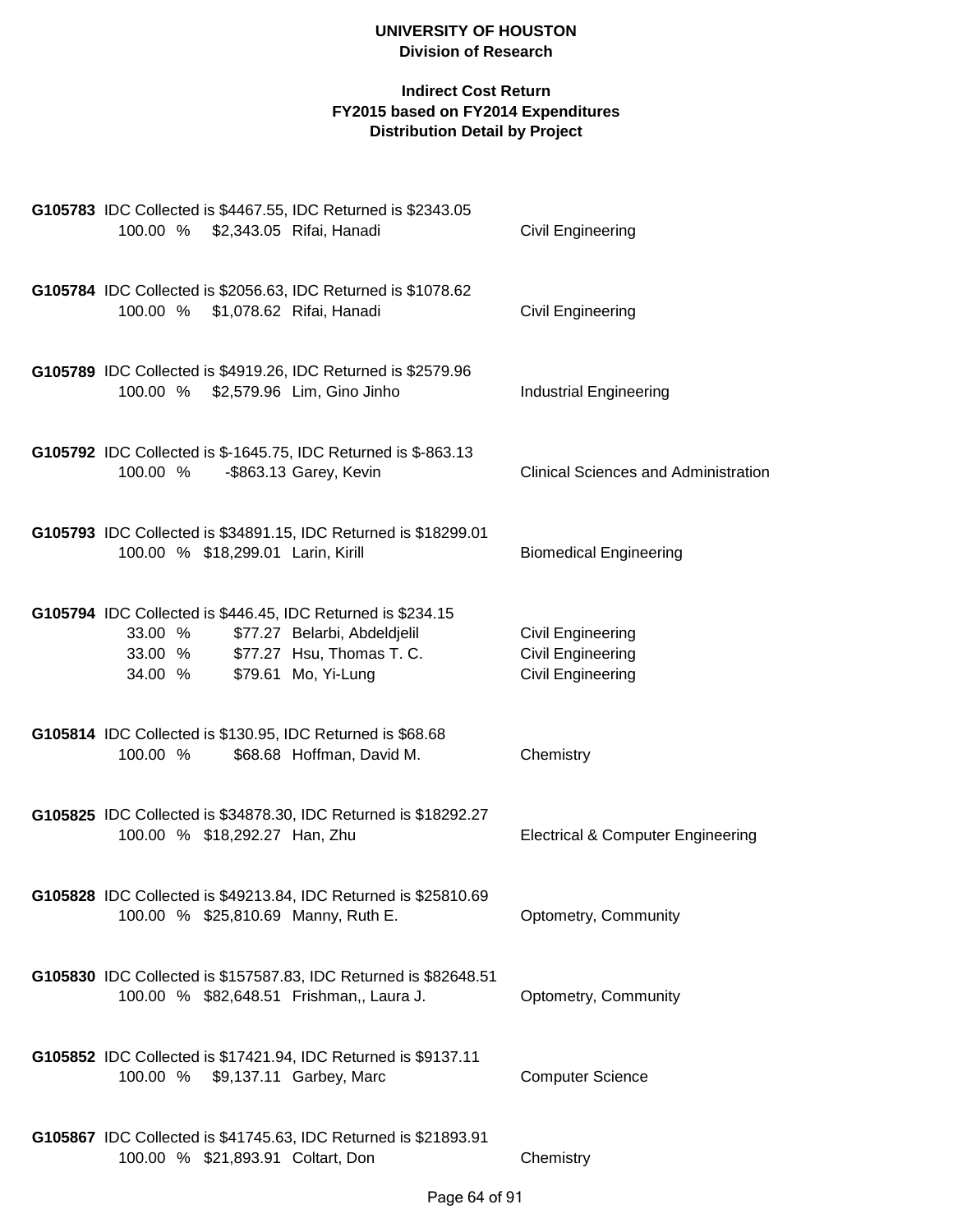| <b>G105883</b> IDC Collected is \$397.22, IDC Returned is \$208.33<br>\$208.33 Nichols, Jason<br>100.00 %                                               | Optometry, Community                                                      |
|---------------------------------------------------------------------------------------------------------------------------------------------------------|---------------------------------------------------------------------------|
| G105884 IDC Collected is \$38392.96, IDC Returned is \$20135.57<br>50.00 % \$10,067.79 Berntsen, David<br>50.00 % \$10,067.79 Nichols, Jason            | Optometry, Community<br>Optometry, Community                              |
| G105894 IDC Collected is \$93163.65, IDC Returned is \$48860.61<br>100.00 % \$48,860.61 Redfern, Rachel                                                 | Optometry, Community                                                      |
| G105902 IDC Collected is \$22717.71, IDC Returned is \$11914.53<br>100.00 % \$11,914.53 Contreras-Vidal, Jose                                           | <b>Electrical &amp; Computer Engineering</b>                              |
| G105921 IDC Collected is \$62911.55, IDC Returned is \$32994.59<br>100.00 % \$32,994.59 Gilbertson, Scott R.                                            | Chemistry                                                                 |
| G105925 IDC Collected is \$26799.63, IDC Returned is \$14055.33<br>60.00 % \$8,433.20 Selvamanickam, Venkat<br>40.00 % \$5,622.13 Selvamanickam, Venkat | <b>Mechanical Engineering</b><br><b>TcSUH</b>                             |
| G105931 IDC Collected is \$10980.85, IDC Returned is \$5759.02<br>50.00 % \$2,879.51 Canic, Suncica<br>50.00 % \$2,879.51 Quaini, Annalisa              | <b>Mathematics</b><br><b>Mathematics</b>                                  |
| G105937 IDC Collected is \$97.34, IDC Returned is \$51.05<br>\$25.53 Chapman, Barbara M.<br>50.00 %<br>\$25.53 Chapman, Barbara M.<br>50.00 %           | Center for Biomedical & Environmental Genomics<br><b>Computer Science</b> |
| G105962 IDC Collected is \$20739.37, IDC Returned is \$10876.97<br>100.00 % \$10,876.97 Skopal, Jennifer                                                | <b>Childrens Learning Centers</b>                                         |
| G105965 IDC Collected is \$9103.88, IDC Returned is \$4774.62<br>100.00 % \$4,774.62 Coltart, Don                                                       | Chemistry                                                                 |
| G105980 IDC Collected is \$-10350.64, IDC Returned is \$-5428.50<br>100.00 %<br>-\$5,428.50 May, Elebeoba                                               | <b>Biomedical Engineering</b>                                             |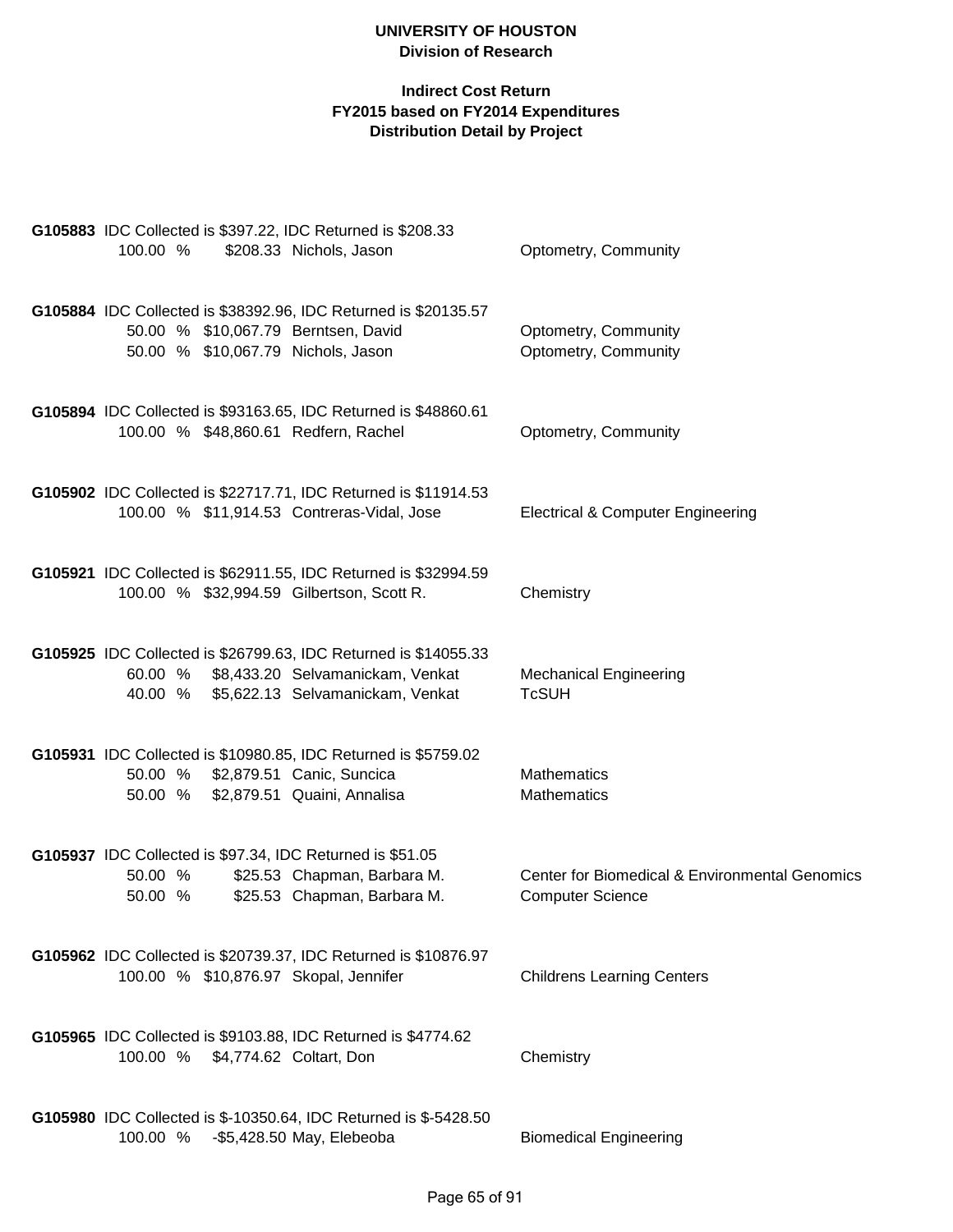| G105992 IDC Collected is \$30534.05, IDC Returned is \$16013.89<br>100.00 % \$16,013.89 Rixey, William G.                                                                               | <b>Civil Engineering</b>                                   |
|-----------------------------------------------------------------------------------------------------------------------------------------------------------------------------------------|------------------------------------------------------------|
| G105999 IDC Collected is \$38329.72, IDC Returned is \$20102.40<br>96.00 % \$19,298.31 Bunta, Ferenc<br>\$402.05 Francis, David J.<br>2.00 %<br>\$402.05 Hernandez, Arturo E.<br>2.00 % | <b>Communication Disorders</b><br>Psychology<br>Psychology |
| G106005 IDC Collected is \$14816.04, IDC Returned is \$7770.42<br>100.00 % \$7,770.42 Zouridakis, George                                                                                | <b>Engineering Technology</b>                              |
| G106006 IDC Collected is \$2036.93, IDC Returned is \$1068.29<br>100.00 % \$1,068.29 Cirino, Patrick C.                                                                                 | <b>Chemical Engineering</b>                                |
| G106017 IDC Collected is \$999.98, IDC Returned is \$524.45<br>100.00 %<br>\$524.45 Wen, Sharon                                                                                         | Modern/Classical Languages                                 |
| G106020 IDC Collected is \$124827.03, IDC Returned is \$65466.78<br>100.00 % \$65,466.78 Obasi, Ezemenari                                                                               | <b>Educational Psychology</b>                              |
| G106021 IDC Collected is \$-183.03, IDC Returned is \$-95.99<br>-\$48.00 Obasi, Ezemenari<br>50.00 %<br>50.00 %<br>-\$48.00 Walker-Obasi, Rheeda I.                                     | <b>Educational Psychology</b><br>Psychology                |
| G106022 IDC Collected is \$35158.40, IDC Returned is \$18439.17<br>100.00 % \$18,439.17 Garbey, Marc                                                                                    | <b>Computer Science</b>                                    |
| G106026 IDC Collected is \$27804.64, IDC Returned is \$14582.42<br>30.00 % \$4,374.73 Meen, James<br>70.00 % \$10,207.70 Meen, James                                                    | Chemistry<br><b>TcSUH</b>                                  |
| G106029 IDC Collected is \$14628.34, IDC Returned is \$7671.98<br>100.00 % \$7,671.98 Canic, Suncica                                                                                    | <b>Mathematics</b>                                         |
| G106037 IDC Collected is \$28565.08, IDC Returned is \$14981.24<br>100.00 % \$14,981.24 Cuny, Gregory D.                                                                                | <b>Pharmacological and Pharmaceutical Sciences</b>         |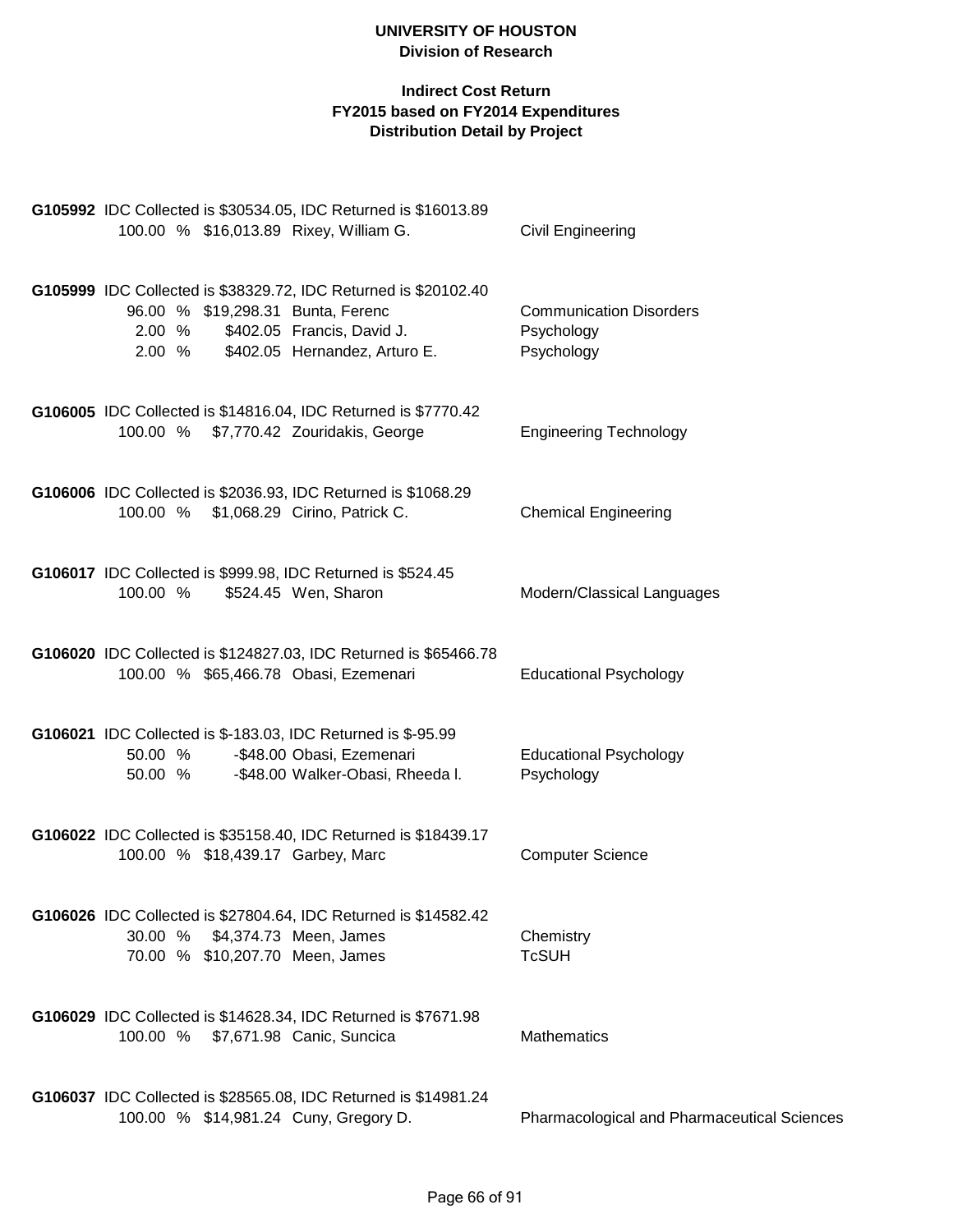|          |  | G106043 IDC Collected is \$77799.43, IDC Returned is \$40802.69                               |                                                    |
|----------|--|-----------------------------------------------------------------------------------------------|----------------------------------------------------|
| 20.00 %  |  | \$8,160.54 Carlson, Coleen                                                                    | Psychology                                         |
|          |  | 80.00 % \$32,642.15 Carlson, Coleen                                                           | <b>TIMES</b>                                       |
|          |  |                                                                                               |                                                    |
|          |  |                                                                                               |                                                    |
|          |  | G106046 IDC Collected is \$1144.92, IDC Returned is \$600.46                                  |                                                    |
| 10.00 %  |  | \$60.05 Carter, William                                                                       | <b>Civil Engineering</b>                           |
| 80.00 %  |  | \$480.37 Shrestha, Ramesh                                                                     | <b>Civil Engineering</b>                           |
| 10.00 %  |  | \$60.05 Prasad, Saurabh                                                                       | <b>Electrical &amp; Computer Engineering</b>       |
|          |  |                                                                                               |                                                    |
|          |  | G106050 IDC Collected is \$692.32, IDC Returned is \$363.09                                   |                                                    |
| 100.00 % |  | \$363.09 Rimer, Jeffrey D.                                                                    | <b>Chemical Engineering</b>                        |
|          |  |                                                                                               |                                                    |
|          |  | G106051 IDC Collected is \$397.28, IDC Returned is \$208.36                                   |                                                    |
| 100.00 % |  | \$208.36 Rodrigues, Debora F.                                                                 | Civil Engineering                                  |
|          |  |                                                                                               |                                                    |
|          |  |                                                                                               |                                                    |
| 100.00 % |  | G106053 IDC Collected is \$9753.77, IDC Returned is \$5115.46<br>\$5,115.46 Roysam, Badrinath | <b>Electrical &amp; Computer Engineering</b>       |
|          |  |                                                                                               |                                                    |
|          |  |                                                                                               |                                                    |
|          |  | G106060 IDC Collected is \$82891.65, IDC Returned is \$43473.35                               |                                                    |
|          |  | 10.00 % \$4,347.34 Banday, Anees Ahmad                                                        | Heart and Kidney Institute                         |
|          |  | 40.00 % \$17,389.34 Lokhandwala, Mustafa F.                                                   | Heart and Kidney Institute                         |
|          |  | 10.00 % \$4,347.34 Banday, Anees Ahmad                                                        | Pharmacological and Pharmaceutical Sciences        |
|          |  | 40.00 % \$17,389.34 Lokhandwala, Mustafa F.                                                   | <b>Pharmacological and Pharmaceutical Sciences</b> |
|          |  |                                                                                               |                                                    |
|          |  | G106062 IDC Collected is \$43777.23, IDC Returned is \$22959.41                               |                                                    |
|          |  | 100.00 % \$22,959.41 Manny, Ruth E.                                                           | Optometry, Community                               |
|          |  |                                                                                               |                                                    |
|          |  |                                                                                               |                                                    |
|          |  | G106063 IDC Collected is \$26820.57, IDC Returned is \$14066.32                               |                                                    |
|          |  | 50.00 % \$7,033.16 Bering, Edgar A.                                                           | Physics                                            |
|          |  | 10.00 % \$1,406.63 Carlson, Coleen                                                            | Psychology                                         |
| 40.00 %  |  | \$5,626.53 Carlson, Coleen                                                                    | <b>TIMES</b>                                       |
|          |  |                                                                                               |                                                    |
|          |  | G106069 IDC Collected is \$118782.41, IDC Returned is \$62296.62                              |                                                    |
|          |  | 50.00 % \$31,148.31 Williams, Cecilia                                                         | Biology/Biochemistry                               |
|          |  | 50.00 % \$31,148.31 Williams, Cecilia                                                         | Center for Nuclear Receptors and Cell Signaling    |
|          |  |                                                                                               |                                                    |
|          |  | G106076 IDC Collected is \$10901.93, IDC Returned is \$5717.63                                |                                                    |
|          |  | 100.00 % \$5,717.63 Kilpatrick, Zachary                                                       | Mathematics                                        |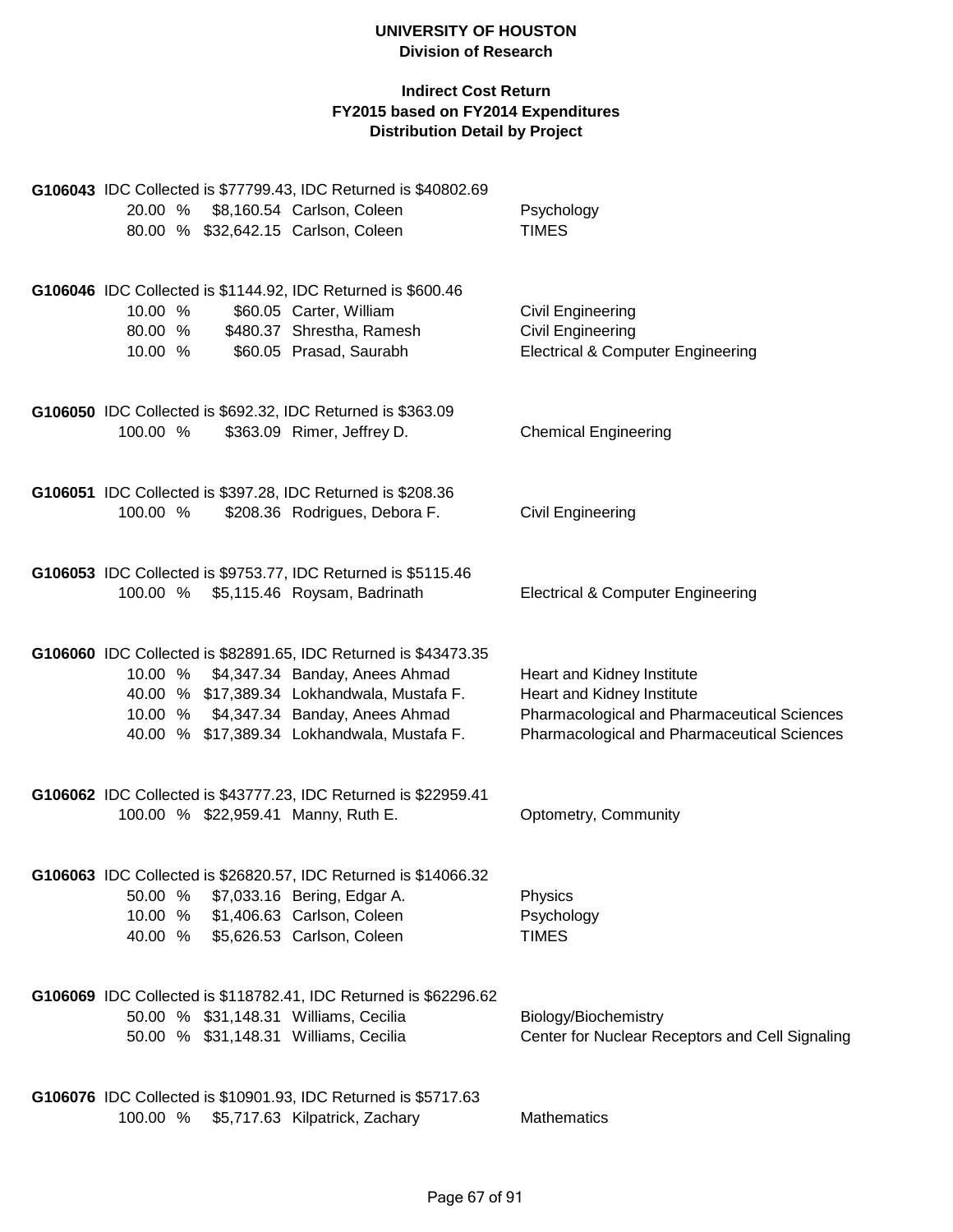| 4.00 %             |                                   | G106085 IDC Collected is \$3308.67, IDC Returned is \$1735.27<br>\$69.41 Price, Daniel M.                                | Dean, Honors College                                                                         |
|--------------------|-----------------------------------|--------------------------------------------------------------------------------------------------------------------------|----------------------------------------------------------------------------------------------|
| 48.00 %<br>48.00 % |                                   | \$832.93 Lefer, Barry<br>\$832.93 Lefer, Barry                                                                           | Earth & Atmospheric Sciences<br>Institute for Climate and Atmospheric Science                |
| 50.00 %<br>50.00 % |                                   | G106087 IDC Collected is \$2216.99, IDC Returned is \$1162.72<br>\$581.36 Peng, Haibing<br>\$581.36 Peng, Haibing        | Physics<br><b>TcSUH</b>                                                                      |
| 100.00 %           |                                   | G106095 IDC Collected is \$1772.82, IDC Returned is \$929.77<br>\$929.77 Torres-Hostos, Luis R.                          | Child & Family for Innovative Research                                                       |
|                    |                                   | G106096 IDC Collected is \$18730.58, IDC Returned is \$9823.44<br>100.00 % \$9,823.44 Augustine, Jennifer                | Sociology                                                                                    |
|                    | 50.00 % \$1,897.23 Neal, Jack A.  | G106113 IDC Collected is \$7235.00, IDC Returned is \$3794.47<br>50.00 % \$1,897.23 Sirsat, Sujata A.                    | Hotel and Restaurant Management<br>Hotel and Restaurant Management                           |
| 100.00 %           |                                   | G106128 IDC Collected is \$-236.13, IDC Returned is \$-123.84<br>-\$123.84 Vekilov, Peter G.                             | <b>Chemical Engineering</b>                                                                  |
|                    |                                   | G106135 IDC Collected is \$23901.33, IDC Returned is \$12535.29<br>100.00 % \$12,535.29 Rixey, William G.                | Civil Engineering                                                                            |
| 50.00 %            | 50.00 % -\$0.19 Long, Stuart A.   | G106138 IDC Collected is \$-0.72, IDC Returned is \$-0.38<br>-\$0.19 Claydon, Frank                                      | <b>Electrical &amp; Computer Engineering</b><br><b>Electrical &amp; Computer Engineering</b> |
|                    | 100.00 % \$15,047.26 Garey, Kevin | G106141 IDC Collected is \$28690.96, IDC Returned is \$15047.26                                                          | <b>Clinical Sciences and Administration</b>                                                  |
| 15.00 %<br>75.00 % | 10.00 % \$467.10 Glennie, Craig   | G106146 IDC Collected is \$8906.37, IDC Returned is \$4671.03<br>\$700.66 Carter, William<br>\$3,503.28 Shrestha, Ramesh | <b>Civil Engineering</b><br><b>Civil Engineering</b><br><b>Civil Engineering</b>             |
|                    |                                   | G106156 IDC Collected is \$7135.15, IDC Returned is \$3742.10<br>100.00 % \$3,742.10 Cline, Raymond E.                   | <b>Texas Manufacturing Assistance Center</b>                                                 |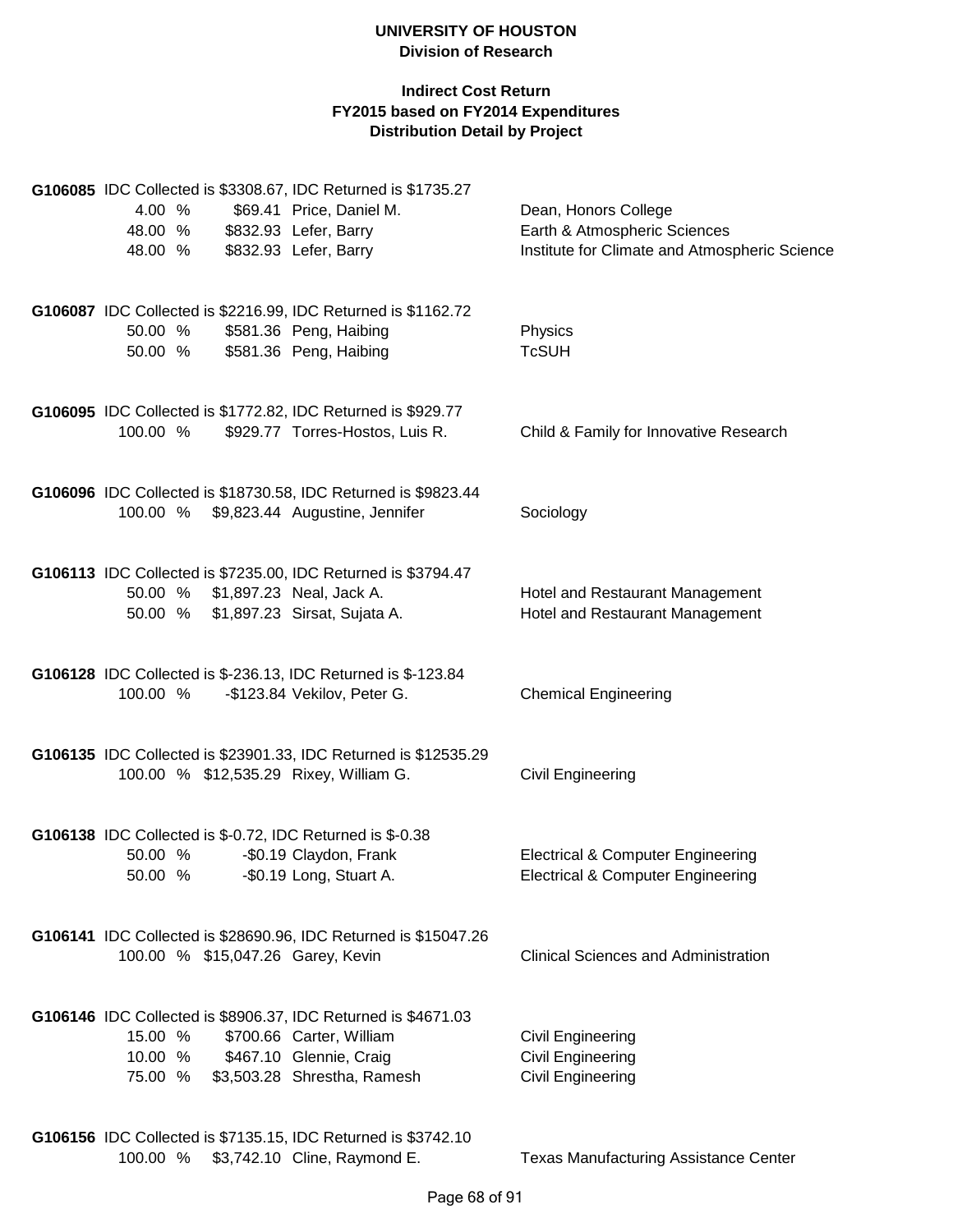|                              | G106157 IDC Collected is \$8014.59, IDC Returned is \$4203.33   |                                                |
|------------------------------|-----------------------------------------------------------------|------------------------------------------------|
| 60.00 %                      | \$2,522.00 Neal, Jack A.                                        | Hotel and Restaurant Management                |
|                              | 40.00 % \$1,681.33 Sirsat, Sujata A.                            | Hotel and Restaurant Management                |
|                              |                                                                 |                                                |
|                              |                                                                 |                                                |
|                              | G106161 IDC Collected is \$4359.84, IDC Returned is \$2286.56   |                                                |
|                              | 50.00 % \$1,143.28 Chu, Wei-Kan                                 | Physics                                        |
|                              | 50.00 % \$1,143.28 Chu, Wei-Kan                                 | <b>TcSUH</b>                                   |
|                              |                                                                 |                                                |
|                              | G106180 IDC Collected is \$20784.96, IDC Returned is \$10900.88 |                                                |
|                              | 16.00 % \$1,744.14 Kakadiaris, Ioannis                          | Center for Advanced Computing and Data Systems |
|                              | 16.00 % \$1,744.14 Kakadiaris, Ioannis                          | <b>Computer Science</b>                        |
|                              | 32.00 % \$3,488.28 Labate, Demetrio                             | Mathematics                                    |
|                              | 36.00 % \$3,924.32 Papadakis, Emanuel I.                        | Mathematics                                    |
|                              |                                                                 |                                                |
|                              | G106187 IDC Collected is \$7588.74, IDC Returned is \$3979.99   |                                                |
|                              | 100.00 % \$3,979.99 Sharma, Pradeep                             | <b>Mechanical Engineering</b>                  |
|                              |                                                                 |                                                |
|                              |                                                                 |                                                |
|                              | G106194 IDC Collected is \$7606.32, IDC Returned is \$3989.21   |                                                |
|                              | 100.00 % \$3,989.21 Kuznetsov, Yuri                             | Mathematics                                    |
|                              |                                                                 |                                                |
|                              | G106207 IDC Collected is \$40630.11, IDC Returned is \$21308.87 |                                                |
| 20.00 % \$4,261.77 Yao, Yan  |                                                                 | Center for Integrated Bio and Nano Systems     |
| 50.00 % \$10,654.43 Yao, Yan |                                                                 | <b>Electrical &amp; Computer Engineering</b>   |
| 30.00 % \$6,392.66 Yao, Yan  |                                                                 | <b>TcSUH</b>                                   |
|                              |                                                                 |                                                |
|                              |                                                                 |                                                |
|                              | G106209 IDC Collected is \$23963.30, IDC Returned is \$12567.79 |                                                |
|                              | 34.00 % \$4,273.05 Belarbi, Abdeldjelil                         | <b>Civil Engineering</b>                       |
| 33.00 %                      | \$4,147.37 Dawood, Mina                                         | Civil Engineering                              |
| 33.00 %                      | \$4,147.37 Gencturk, Bora                                       | Civil Engineering                              |
|                              |                                                                 |                                                |
|                              | G106216 IDC Collected is \$19445.31, IDC Returned is \$10198.29 |                                                |
|                              | 100.00 % \$10,198.29 Verma, Rakesh M.                           | <b>Computer Science</b>                        |
|                              |                                                                 |                                                |
|                              | G106229 IDC Collected is \$79071.53, IDC Returned is \$41469.85 |                                                |
|                              | 100.00 % \$41,469.85 May, Elebeoba                              | <b>Biomedical Engineering</b>                  |
|                              |                                                                 |                                                |
|                              |                                                                 |                                                |
|                              | G106244 IDC Collected is \$41197.93, IDC Returned is \$21606.67 |                                                |
| 20.00 %                      | \$4,321.33 Pavlidis, Ioannis                                    | <b>Computer Science</b>                        |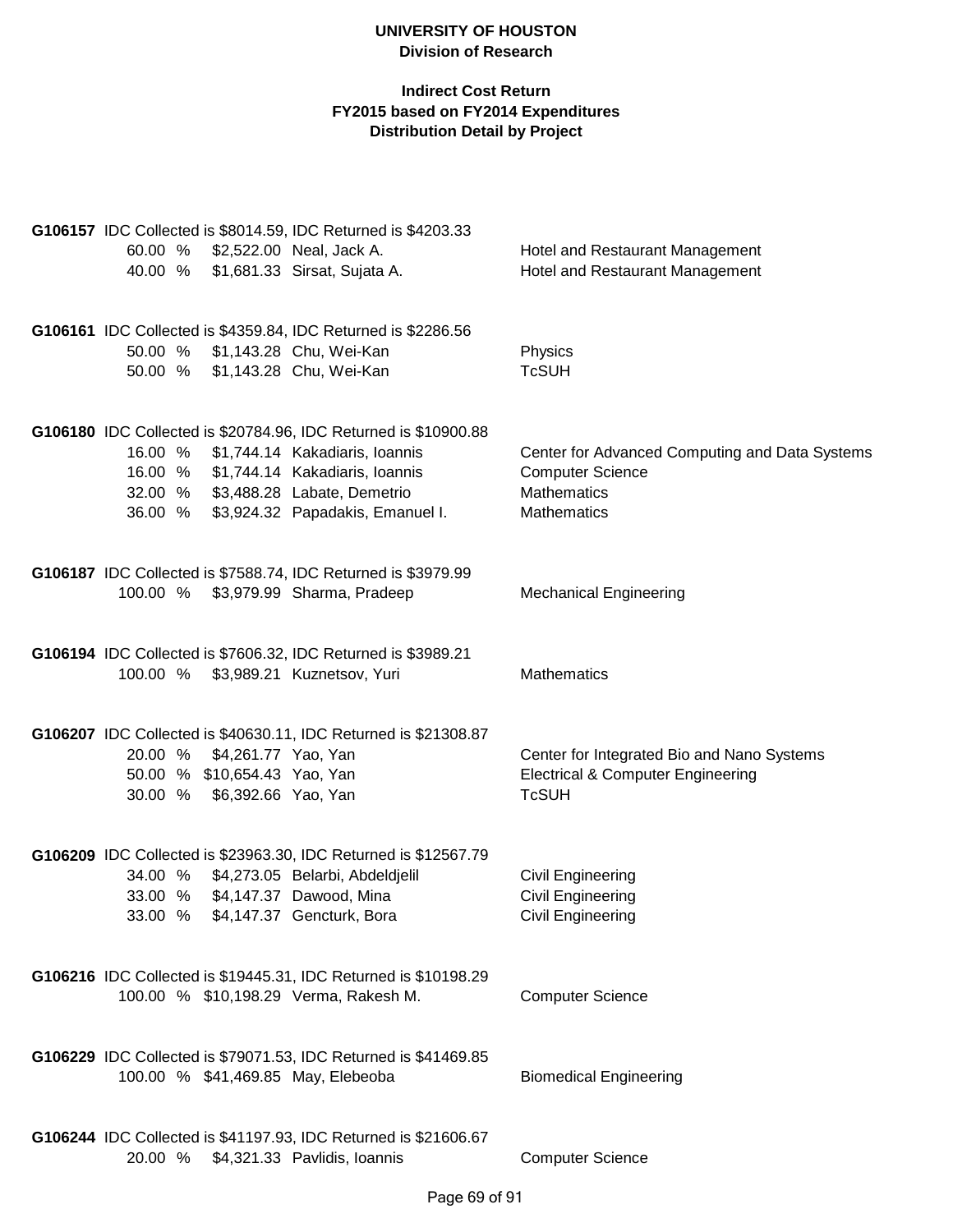| 40.00 %<br>10.00 %<br>10.00 %<br>20.00 % |  | \$8,642.67 Semendeferi, Ioanna<br>\$2,160.67 Liberman, David<br>\$2,160.67 Phillips, David<br>\$4,321.33 Pavlidis, Ioannis                                                                             | Dean, Natural Sciences and Mathematics<br><b>Educational Psychology</b><br>Philosophy<br><b>TIMES</b> |
|------------------------------------------|--|--------------------------------------------------------------------------------------------------------------------------------------------------------------------------------------------------------|-------------------------------------------------------------------------------------------------------|
| 7.50 %<br>42.50 %                        |  | G106245 IDC Collected is \$-2971.21, IDC Returned is \$-1558.28<br>-\$116.87 Lindner, Peggy<br>42.50 % - \$662.27 Pavlidis, Ioannis<br>7.50 % - \$116.87 Lindner, Peggy<br>-\$662.27 Pavlidis, Ioannis | <b>Computer Science</b><br><b>Computer Science</b><br><b>TIMES</b><br><b>TIMES</b>                    |
|                                          |  | G106248 IDC Collected is \$124322.13, IDC Returned is \$65201.98<br>50.00 % \$32,600.99 Chapman, Barbara M.<br>50.00 % \$32,600.99 Chapman, Barbara M.                                                 | Center for Advanced Computing and Data Systems<br><b>Computer Science</b>                             |
|                                          |  | G106302 IDC Collected is \$18671.91, IDC Returned is \$9792.67<br>100.00 % \$9,792.67 Olshanskiy, Maxim                                                                                                | Mathematics                                                                                           |
|                                          |  | G106309 IDC Collected is \$2628.46, IDC Returned is \$1378.52<br>100.00 % \$1,378.52 Gunaratne, Preethi H.                                                                                             | Biology/Biochemistry                                                                                  |
| 20.00 %<br>80.00 %                       |  | G106321 IDC Collected is \$-205.96, IDC Returned is \$-108.02<br>-\$21.60 Carlson, Coleen<br>-\$86.41 Carlson, Coleen                                                                                  | Psychology<br><b>TIMES</b>                                                                            |
|                                          |  | G106355 IDC Collected is \$84139.69, IDC Returned is \$44127.90<br>37.50 % \$16,547.96 Chapman, Barbara M.<br>37.50 % \$16,547.96 Chapman, Barbara M.<br>25.00 % \$11,031.98 Gabriel, Edgar            | Center for Advanced Computing and Data Systems<br><b>Computer Science</b><br><b>Computer Science</b>  |
| 50.00 %<br>50.00 %                       |  | G106357 IDC Collected is \$19350.44, IDC Returned is \$10148.53<br>\$5,074.27 Berntsen, David<br>\$5,074.27 Nichols, Jason                                                                             | Optometry, Community<br>Optometry, Community                                                          |
| 33.00 %<br>34.00 %<br>33.00 %            |  | G106361 IDC Collected is \$1574.26, IDC Returned is \$825.64<br>\$272.46 Belarbi, Abdeldjelil<br>\$280.72 Dawood, Mina<br>\$272.46 Gencturk, Bora                                                      | <b>Civil Engineering</b><br><b>Civil Engineering</b><br><b>Civil Engineering</b>                      |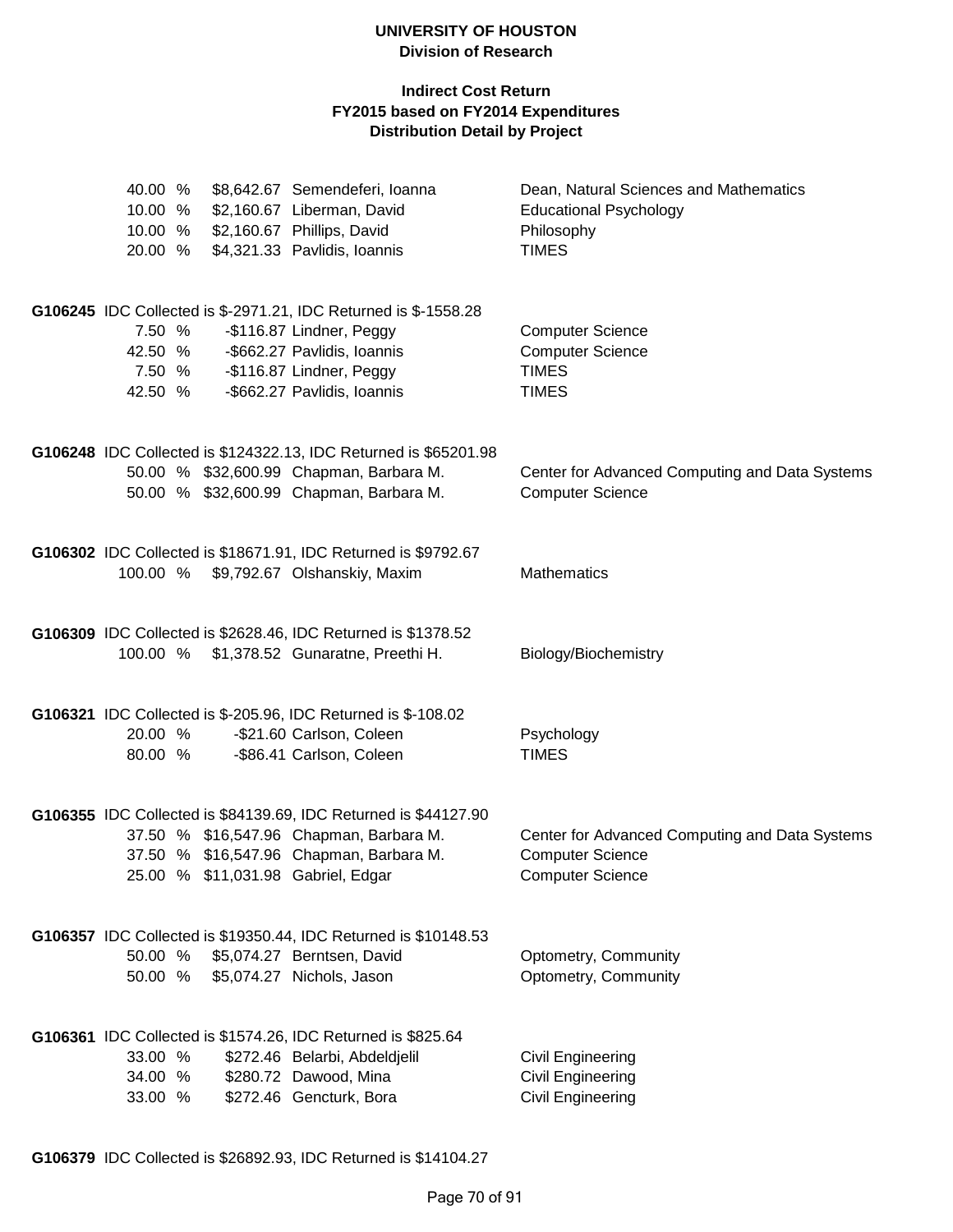| 100.00 % \$14,104.27 Tam, Vincent                                                                                                        |                                                                                             | <b>Clinical Sciences and Administration</b>                                           |
|------------------------------------------------------------------------------------------------------------------------------------------|---------------------------------------------------------------------------------------------|---------------------------------------------------------------------------------------|
| 100.00 % \$24,098.12 Zhang, Yingchun                                                                                                     | G106384 IDC Collected is \$45948.44, IDC Returned is \$24098.12                             | <b>Biomedical Engineering</b>                                                         |
| 100.00 %                                                                                                                                 | G106391 IDC Collected is \$600.90, IDC Returned is \$315.15<br>\$315.15 Gustafsson, Jan-Ake | Center for Nuclear Receptors and Cell Signaling                                       |
| 100.00 % \$20,228.26 Berntsen, David                                                                                                     | G106395 IDC Collected is \$38569.70, IDC Returned is \$20228.26                             | Optometry, Community                                                                  |
| 100.00 % \$7,636.17 Larin, Kirill                                                                                                        | G106400 IDC Collected is \$14560.06, IDC Returned is \$7636.17                              | <b>Biomedical Engineering</b>                                                         |
| 100.00 % \$6,889.22 Hungerford, Ed V.                                                                                                    | G106423 IDC Collected is \$13135.83, IDC Returned is \$6889.22                              | Physics                                                                               |
| 34.00 % \$2,761.47 Dominey, Wallace<br>33.00 % \$2,680.25 Claydon, Frank<br>33.00 % \$2,680.25 Forrest, Rebecca                          | G106464 IDC Collected is \$15486.33, IDC Returned is \$8121.96                              | Curriculum and Instruction<br><b>Electrical &amp; Computer Engineering</b><br>Physics |
| 100.00 % \$5,250.53 Dominey, Wallace                                                                                                     | G106465 IDC Collected is \$10011.31, IDC Returned is \$5250.53                              | Curriculum and Instruction                                                            |
| 100.00 % \$5,081.43 Neal, Jack A.                                                                                                        | G106479 IDC Collected is \$9688.88, IDC Returned is \$5081.43                               | Hotel and Restaurant Management                                                       |
| 33.00 % \$13,604.15 Chen, Shuo<br>33.00 % \$13,604.15 Lan, Yucheng<br>17.00 % \$7,008.20 Ren, Zhifeng<br>17.00 % \$7,008.20 Ren, Zhifeng | G106483 IDC Collected is \$78604.10, IDC Returned is \$41224.71                             | Physics<br>Physics<br>Physics<br><b>TcSUH</b>                                         |
| 100.00 % \$6,909.29 Lee, Hyongki                                                                                                         | G106490 IDC Collected is \$13174.11, IDC Returned is \$6909.29                              | <b>Civil Engineering</b>                                                              |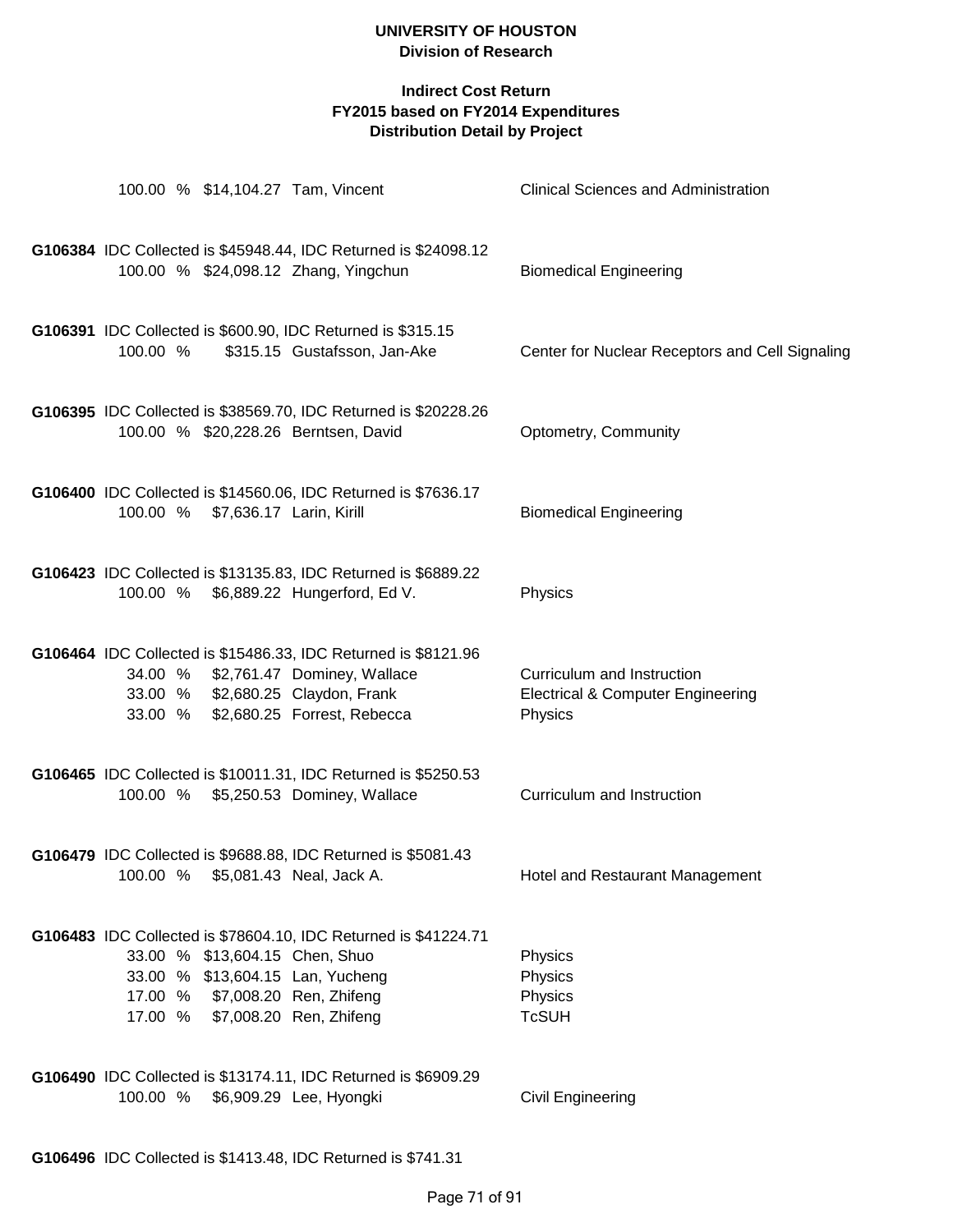| 5.00 %<br>50.00 %<br>30.00 %<br>5.00 %<br>10.00 % |                 | \$37.07 Krishnamoorti, Ramanan<br>\$370.66 Vipulanandan, Cumaraswamy<br>\$222.39 Krishnamoorti, Ramanan<br>\$37.07 Krishnamoorti, Ramanan<br>\$74.13 Vipulanandan, Cumaraswamy | Center for Innovative Grouting Materials and Tech<br>Center for Innovative Grouting Materials and Tech<br><b>Chemical Engineering</b><br>Texas Hurricane Center for Innovative Technology<br>Texas Hurricane Center for Innovative Technology |
|---------------------------------------------------|-----------------|--------------------------------------------------------------------------------------------------------------------------------------------------------------------------------|-----------------------------------------------------------------------------------------------------------------------------------------------------------------------------------------------------------------------------------------------|
| 50.00 %<br>10.00 %<br>40.00 %                     |                 | G106499 IDC Collected is \$1512.55, IDC Returned is \$793.27<br>\$396.64 Santi, Kristi<br>\$79.33 Francis, David J.<br>\$317.31 Francis, David J.                              | Curriculum and Instruction<br>Psychology<br><b>TIMES</b>                                                                                                                                                                                      |
|                                                   |                 | G106504 IDC Collected is \$90501.72, IDC Returned is \$47464.53<br>50.00 % \$23,732.27 Ren, Zhifeng<br>50.00 % \$23,732.27 Ren, Zhifeng                                        | Physics<br><b>TcSUH</b>                                                                                                                                                                                                                       |
| 25.00 %<br>50.00 %<br>25.00 %                     |                 | G106508 IDC Collected is \$28796.52, IDC Returned is \$15102.62<br>\$3,775.66 Kakadiaris, Ioannis<br>\$7,551.31 Shah, Shishir<br>\$3,775.66 Kakadiaris, Ioannis                | <b>Computer Science</b><br><b>Computer Science</b><br><b>TIMES</b>                                                                                                                                                                            |
|                                                   |                 | G106510 IDC Collected is \$114059.61, IDC Returned is \$59819.70<br>50.00 % \$29,909.85 Ren, Zhifeng<br>50.00 % \$29,909.85 Ren, Zhifeng                                       | Physics<br><b>TcSUH</b>                                                                                                                                                                                                                       |
| 50.00 %<br>50.00 %                                |                 | G106512 IDC Collected is \$2468.63, IDC Returned is \$1294.70<br>\$647.35 Ren, Zhifeng<br>\$647.35 Ren, Zhifeng                                                                | Physics<br><b>TcSUH</b>                                                                                                                                                                                                                       |
| 100.00 %                                          |                 | G106513 IDC Collected is \$588.59, IDC Returned is \$308.69<br>\$308.69 Gustafsson, Jan-Ake                                                                                    | Center for Nuclear Receptors and Cell Signaling                                                                                                                                                                                               |
| 100.00 %                                          |                 | G106514 IDC Collected is \$884.21, IDC Returned is \$463.73<br>\$463.73 Gustafsson, Jan-Ake                                                                                    | Center for Nuclear Receptors and Cell Signaling                                                                                                                                                                                               |
| 100.00 %                                          |                 | G106515 IDC Collected is \$3562.13, IDC Returned is \$1868.19<br>\$1,868.19 Gustafsson, Jan-Ake                                                                                | Center for Nuclear Receptors and Cell Signaling                                                                                                                                                                                               |
| 100.00 %                                          | \$307.88 Fu, Qi | G106516 IDC Collected is \$587.04, IDC Returned is \$307.88                                                                                                                    | Earth & Atmospheric Sciences                                                                                                                                                                                                                  |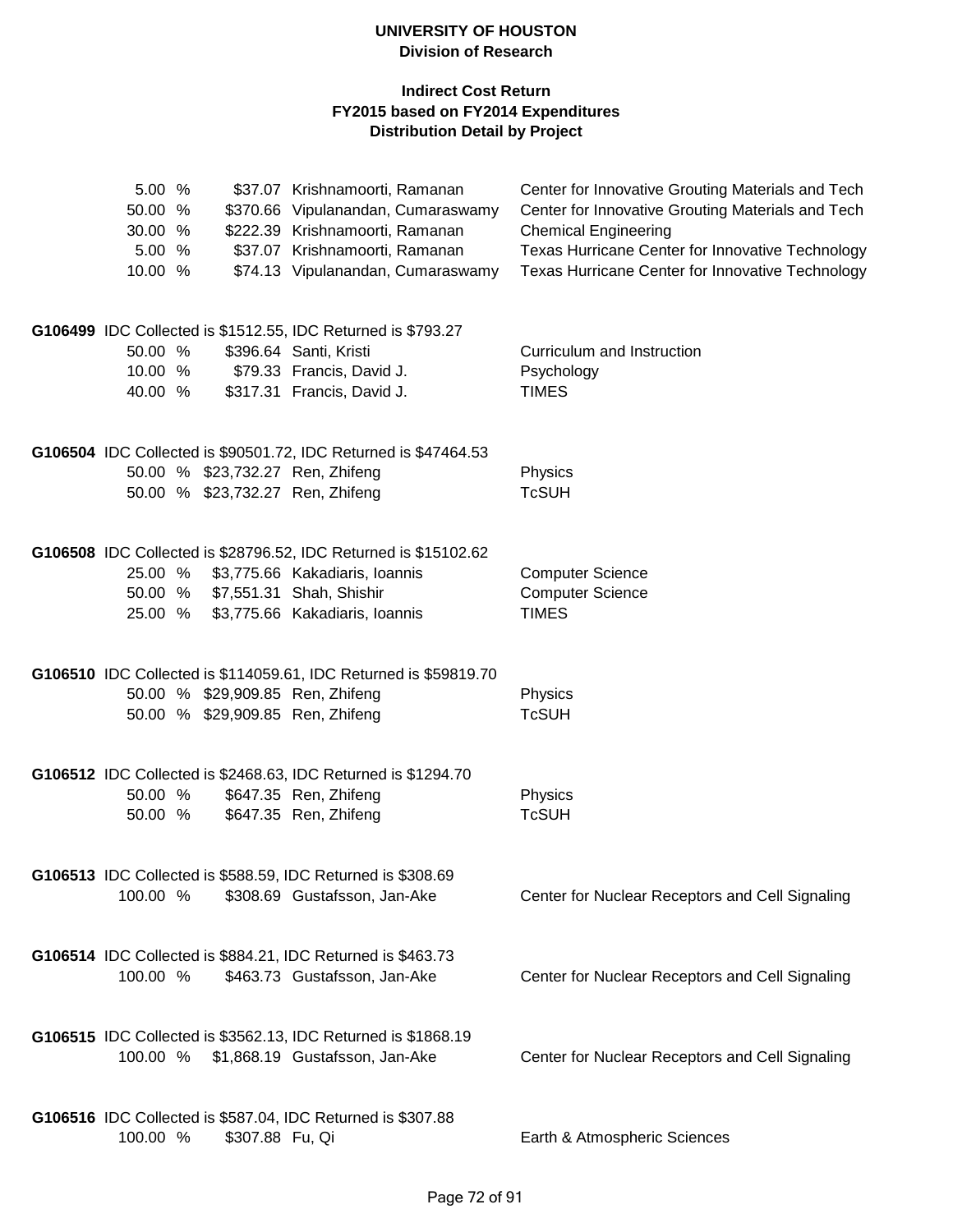|                                          |  | G106517 IDC Collected is \$138930.38, IDC Returned is \$72863.43<br>50.00 % \$36,431.71 Ren, Zhifeng<br>50.00 % \$36,431.71 Ren, Zhifeng                                                                                                       | Physics<br><b>TcSUH</b>                                                                             |
|------------------------------------------|--|------------------------------------------------------------------------------------------------------------------------------------------------------------------------------------------------------------------------------------------------|-----------------------------------------------------------------------------------------------------|
|                                          |  | G106542 IDC Collected is \$-1859.17, IDC Returned is \$-975.06<br>50.00 % - \$487.53 Ren, Zhifeng<br>50.00 % - \$487.53 Ren, Zhifeng                                                                                                           | Physics<br><b>TcSUH</b>                                                                             |
|                                          |  | G106549 IDC Collected is \$2609.98, IDC Returned is \$1368.83<br>100.00 % \$1,368.83 Rifai, Hanadi                                                                                                                                             | Civil Engineering                                                                                   |
|                                          |  | G106550 IDC Collected is \$3870.11, IDC Returned is \$2029.72<br>100.00 % \$2,029.72 Gunaratne, Preethi H.                                                                                                                                     | Biology/Biochemistry                                                                                |
| 40.00 %<br>20.00 %                       |  | G106557 IDC Collected is \$44436.10, IDC Returned is \$23304.96<br>\$9,321.98 Glennie, Craig<br>20.00 % \$4,660.99 Vipulanandan, Cumaraswamy<br>20.00 % \$4,660.99 Kakadiaris, Ioannis<br>\$4,660.99 Shah, Shishir                             | Civil Engineering<br><b>Civil Engineering</b><br><b>Computer Science</b><br><b>Computer Science</b> |
|                                          |  | G106565 IDC Collected is \$22605.11, IDC Returned is \$11855.48<br>50.00 % \$5,927.74 Robertson, Megan<br>50.00 % \$5,927.74 Dawood, Mina                                                                                                      | <b>Chemical Engineering</b><br>Civil Engineering                                                    |
| 10.00 %<br>42.00 %<br>30.00 %            |  | G106572 IDC Collected is \$-6.44, IDC Returned is \$-3.38<br>-\$0.34 Wosik, Jarek<br>18.00 % -\$0.61 Brazdeikis, Audrius<br>-\$1.42 Brazdeikis, Audrius<br>-\$1.01 Wosik, Jarek<br>G106574 IDC Collected is \$764.49, IDC Returned is \$400.94 | <b>Electrical &amp; Computer Engineering</b><br>Physics<br><b>TcSUH</b><br><b>TcSUH</b>             |
| 10.00 %<br>18.00 %<br>42.00 %<br>30.00 % |  | \$40.09 Wosik, Jarek<br>\$72.17 Brazdeikis, Audrius<br>\$168.40 Brazdeikis, Audrius<br>\$120.28 Wosik, Jarek                                                                                                                                   | <b>Electrical &amp; Computer Engineering</b><br>Physics<br><b>TcSUH</b><br><b>TcSUH</b>             |
| 100.00 %                                 |  | G106595 IDC Collected is \$1285.53, IDC Returned is \$674.21<br>\$674.21 Hill, Larry                                                                                                                                                           | Child & Family for Innovative Research                                                              |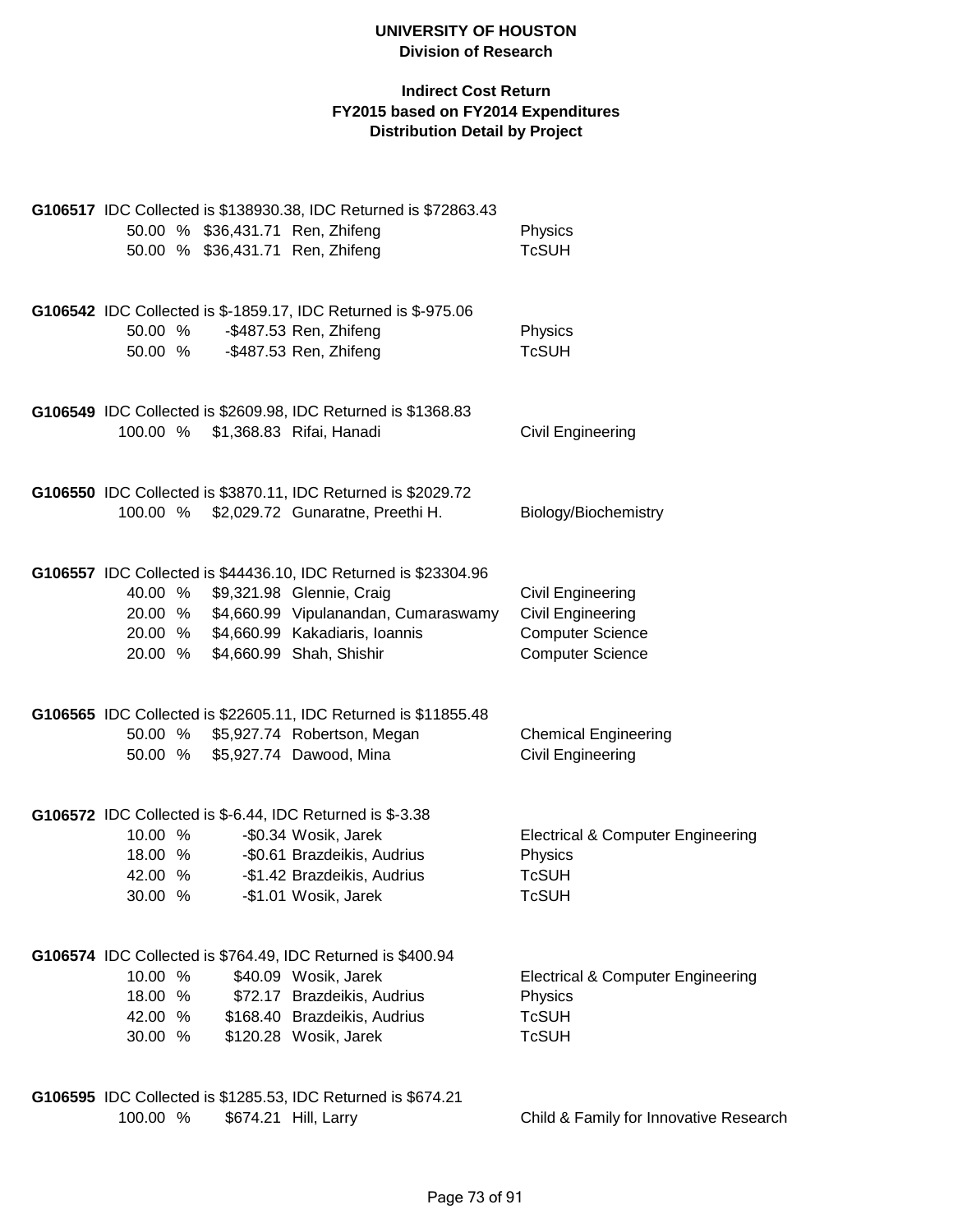|          |                                 | G106601 IDC Collected is \$4611.51, IDC Returned is \$2418.55    |                                               |
|----------|---------------------------------|------------------------------------------------------------------|-----------------------------------------------|
|          | 100.00 % \$2,418.55 Chen, Ji    |                                                                  | <b>Electrical &amp; Computer Engineering</b>  |
|          |                                 |                                                                  |                                               |
|          |                                 | G106613 IDC Collected is \$13595.71, IDC Returned is \$7130.41   |                                               |
| 8.00 %   |                                 | \$570.43 Willson, Richard                                        | Biology/Biochemistry                          |
|          |                                 | 20.00 % \$1,426.08 Ruchhoeft, Paul                               | Center for Integrated Bio and Nano Systems    |
| 10.00 %  |                                 | \$713.04 Willson, Richard                                        | Center for Integrated Bio and Nano Systems    |
|          |                                 | 41.00 % \$2,923.47 Willson, Richard                              | <b>Chemical Engineering</b>                   |
|          |                                 | 21.00 % \$1,497.39 Ruchhoeft, Paul                               | <b>Electrical &amp; Computer Engineering</b>  |
|          |                                 |                                                                  |                                               |
|          |                                 | G106615 IDC Collected is \$1025.50, IDC Returned is \$537.83     |                                               |
| 100.00 % |                                 | \$537.83 Chellam, Shankar                                        | Civil Engineering                             |
|          |                                 |                                                                  |                                               |
|          |                                 | G106621 IDC Collected is \$-4.49, IDC Returned is \$-2.35        |                                               |
| 100.00 % |                                 | -\$2.35 Spitzmueller, Christiane                                 | Psychology                                    |
|          |                                 |                                                                  |                                               |
|          |                                 | G106624 IDC Collected is \$21394.73, IDC Returned is \$11220.68  |                                               |
|          | 50.00 % \$5,610.34 Lefer, Barry |                                                                  | Earth & Atmospheric Sciences                  |
|          | 50.00 % \$5,610.34 Lefer, Barry |                                                                  | Institute for Climate and Atmospheric Science |
|          |                                 |                                                                  |                                               |
|          |                                 | G106636 IDC Collected is \$74476.49, IDC Returned is \$39059.94  |                                               |
|          |                                 | 100.00 % \$39,059.94 Khurana, Seema                              | Biology/Biochemistry                          |
|          |                                 |                                                                  |                                               |
|          |                                 | G106637 IDC Collected is \$106623.75, IDC Returned is \$55919.89 |                                               |
|          |                                 | 20.00 % \$11,183.98 Carter, William                              | <b>Civil Engineering</b>                      |
|          |                                 | 20.00 % \$11,183.98 Glennie, Craig                               | Civil Engineering                             |
|          |                                 | 60.00 % \$33,551.94 Shrestha, Ramesh                             | Civil Engineering                             |
|          |                                 |                                                                  |                                               |
|          |                                 | G106645 IDC Collected is \$71616.94, IDC Returned is \$37560.22  |                                               |
|          |                                 | 50.00 % \$18,780.11 Ren, Zhifeng                                 | Physics                                       |
|          |                                 | 50.00 % \$18,780.11 Ren, Zhifeng                                 | <b>TcSUH</b>                                  |
|          |                                 |                                                                  |                                               |
|          |                                 | G106659 IDC Collected is \$3027.09, IDC Returned is \$1587.59    |                                               |
| 90.00 %  |                                 | \$1,428.83 Masson, Philippe                                      | <b>Mechanical Engineering</b>                 |
| 10.00 %  |                                 | \$158.76 Selvamanickam, Venkat                                   | <b>Mechanical Engineering</b>                 |
|          |                                 |                                                                  |                                               |
|          |                                 | G106660 IDC Collected is \$8253.53, IDC Returned is \$4328.65    |                                               |
|          |                                 | 100.00 % \$4,328.65 Alfano, Candice A.                           | Psychology                                    |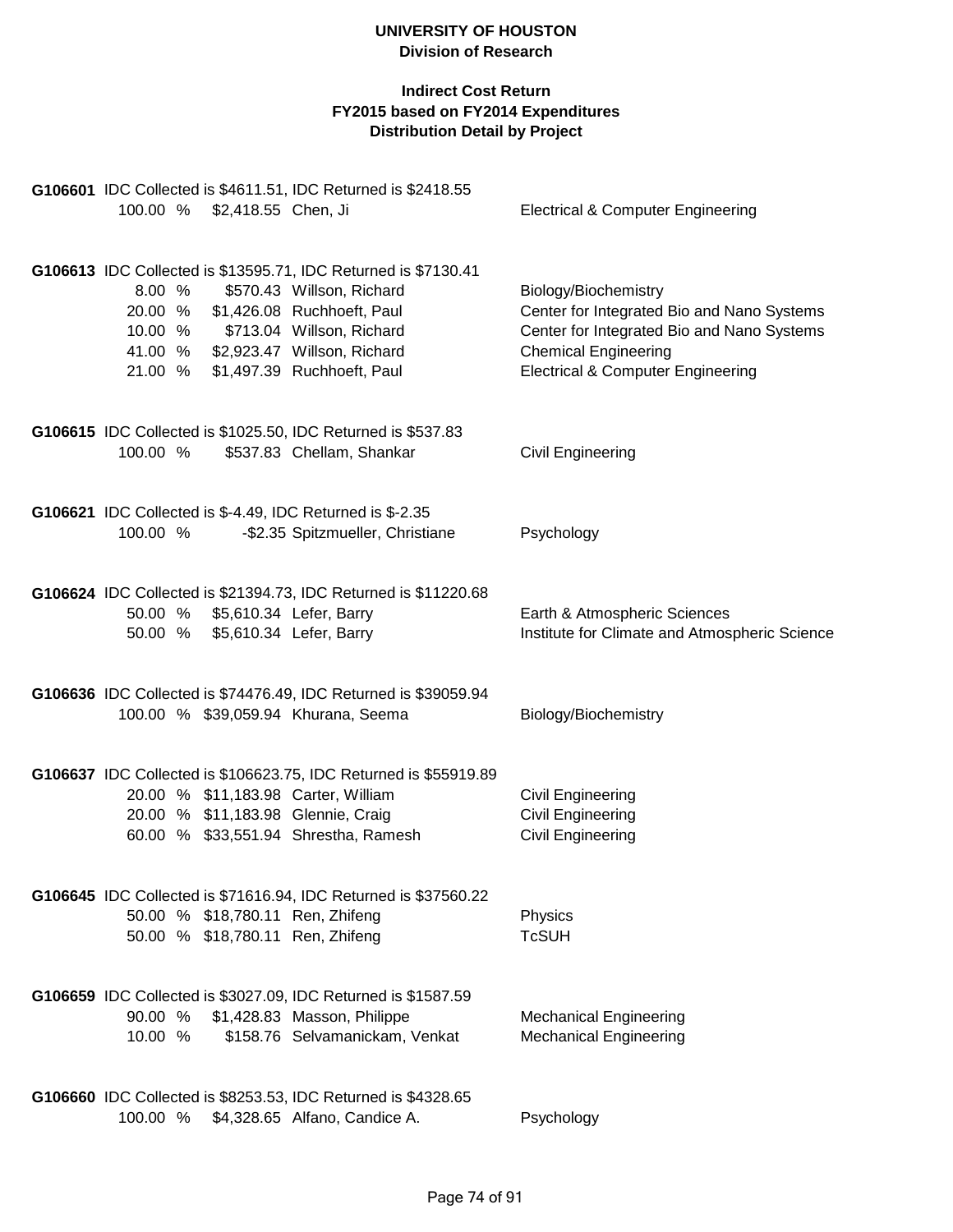| G106661 IDC Collected is \$10069.54, IDC Returned is \$5281.07<br>100.00 % \$5,281.07 Young, Frederick M.                                                              | <b>Small Business Development Center</b>                                                                 |
|------------------------------------------------------------------------------------------------------------------------------------------------------------------------|----------------------------------------------------------------------------------------------------------|
|                                                                                                                                                                        |                                                                                                          |
| G106664 IDC Collected is \$28560.93, IDC Returned is \$14979.07<br>30.00 % \$4,493.72 Zheng, Rong<br>50.00 % \$7,489.53 Han, Zhu<br>20.00 % \$2,995.81 Dacso, Clifford | <b>Computer Science</b><br><b>Electrical &amp; Computer Engineering</b><br><b>Engineering Technology</b> |
| G106666 IDC Collected is \$1757.00, IDC Returned is \$921.48<br>50.00 %<br>\$460.74 Lefer, Barry<br>\$460.74 Lefer, Barry<br>50.00 %                                   | Earth & Atmospheric Sciences<br>Institute for Climate and Atmospheric Science                            |
| G106685 IDC Collected is \$4890.60, IDC Returned is \$2564.92<br>100.00 % \$2,564.92 Gabriel, Edgar                                                                    | <b>Computer Science</b>                                                                                  |
| G106704 IDC Collected is \$7405.84, IDC Returned is \$3884.07<br>100.00 %<br>\$3,884.07 Shrestha, Ramesh                                                               | Civil Engineering                                                                                        |
| G106709 IDC Collected is \$45789.40, IDC Returned is \$24014.71<br>100.00 % \$24,014.71 Young, Frederick M.                                                            | <b>Small Business Development Center</b>                                                                 |
| G106713 IDC Collected is \$14883.08, IDC Returned is \$7805.58<br>100.00 % \$7,805.58 Krishnamoorti, Ramanan                                                           | <b>Chemical Engineering</b>                                                                              |
| G106714 IDC Collected is \$1465.16, IDC Returned is \$768.42<br>100.00 %<br>\$768.42 Evans, Barbara                                                                    | Law-UH                                                                                                   |
| G106719 IDC Collected is \$1601.66, IDC Returned is \$840.01<br>50.00 %<br>\$420.00 Litvinov, Dmitri<br>\$420.00 Litvinov, Dmitri<br>50.00 %                           | Center for Integrated Bio and Nano Systems<br><b>Electrical &amp; Computer Engineering</b>               |
| G106724 IDC Collected is \$112.63, IDC Returned is \$59.07<br>100.00 %<br>\$59.07 Rifai, Hanadi                                                                        | <b>Civil Engineering</b>                                                                                 |
| G106735 IDC Collected is \$19920.03, IDC Returned is \$10447.26<br>100.00 % \$10,447.26 Gurkan, Deniz                                                                  | <b>Engineering Technology</b>                                                                            |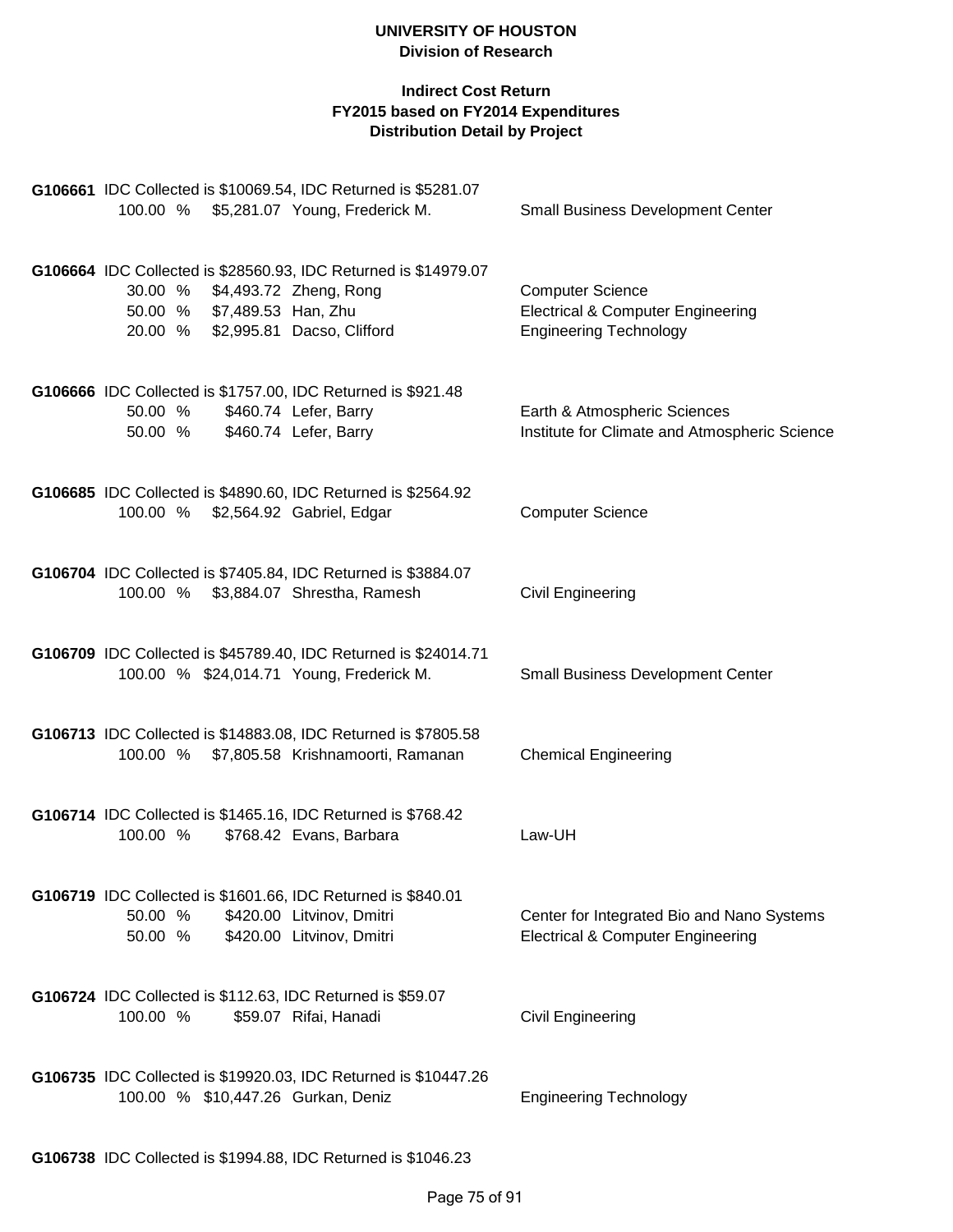|                              |  | 100.00 % \$1,046.23 McDermott, Alison                                                                                                                                                                                                   | Optometry, Community                                                                                                                                                                            |
|------------------------------|--|-----------------------------------------------------------------------------------------------------------------------------------------------------------------------------------------------------------------------------------------|-------------------------------------------------------------------------------------------------------------------------------------------------------------------------------------------------|
| 8.00 %<br>41.00 %<br>21.00 % |  | G106741 IDC Collected is \$-8390.61, IDC Returned is \$-4400.54<br>-\$352.04 Willson, Richard<br>20.00 % - \$880.11 Ruchhoeft, Paul<br>10.00 % - \$440.05 Willson, Richard<br>-\$1,804.22 Willson, Richard<br>-\$924.11 Ruchhoeft, Paul | Biology/Biochemistry<br>Center for Integrated Bio and Nano Systems<br>Center for Integrated Bio and Nano Systems<br><b>Chemical Engineering</b><br><b>Electrical &amp; Computer Engineering</b> |
|                              |  | G106744 IDC Collected is \$38918.02, IDC Returned is \$20410.94<br>50.00 % \$10,205.47 Conrad, Jacinta<br>50.00 % \$10,205.47 Vekilov, Peter G.                                                                                         | <b>Chemical Engineering</b><br><b>Chemical Engineering</b>                                                                                                                                      |
|                              |  | G106752 IDC Collected is \$7545.98, IDC Returned is \$3957.56<br>100.00 % \$3,957.56 Sager, William W.                                                                                                                                  | Earth & Atmospheric Sciences                                                                                                                                                                    |
| 100.00 %                     |  | G106753 IDC Collected is \$-216.47, IDC Returned is \$-113.53<br>-\$113.53 Wellner, Julia                                                                                                                                               | Earth & Atmospheric Sciences                                                                                                                                                                    |
| 100.00 %                     |  | G106754 IDC Collected is \$12706.79, IDC Returned is \$6664.20<br>\$6,664.20 Gurkan, Deniz                                                                                                                                              | <b>Engineering Technology</b>                                                                                                                                                                   |
|                              |  | G106757 IDC Collected is \$28160.22, IDC Returned is \$14768.91<br>100.00 % \$14,768.91 Alfano, Candice A.                                                                                                                              | Psychology                                                                                                                                                                                      |
|                              |  | G106764 IDC Collected is \$11974.41, IDC Returned is \$6280.10<br>100.00 % \$6,280.10 Sager, William W.                                                                                                                                 | Earth & Atmospheric Sciences                                                                                                                                                                    |
| 100.00 %                     |  | G106777 IDC Collected is \$200.00, IDC Returned is \$104.89<br>\$104.89 Sager, William W.                                                                                                                                               | Earth & Atmospheric Sciences                                                                                                                                                                    |
|                              |  | G106779 IDC Collected is \$96664.66, IDC Returned is \$50696.75<br>50.00 % \$25,348.37 Ren, Zhifeng<br>50.00 % \$25,348.37 Ren, Zhifeng                                                                                                 | Physics<br><b>TcSUH</b>                                                                                                                                                                         |
| 100.00 %                     |  | G106781 IDC Collected is \$17138.00, IDC Returned is \$8988.20<br>\$8,988.20 Nichols, Jason                                                                                                                                             | Optometry, Community                                                                                                                                                                            |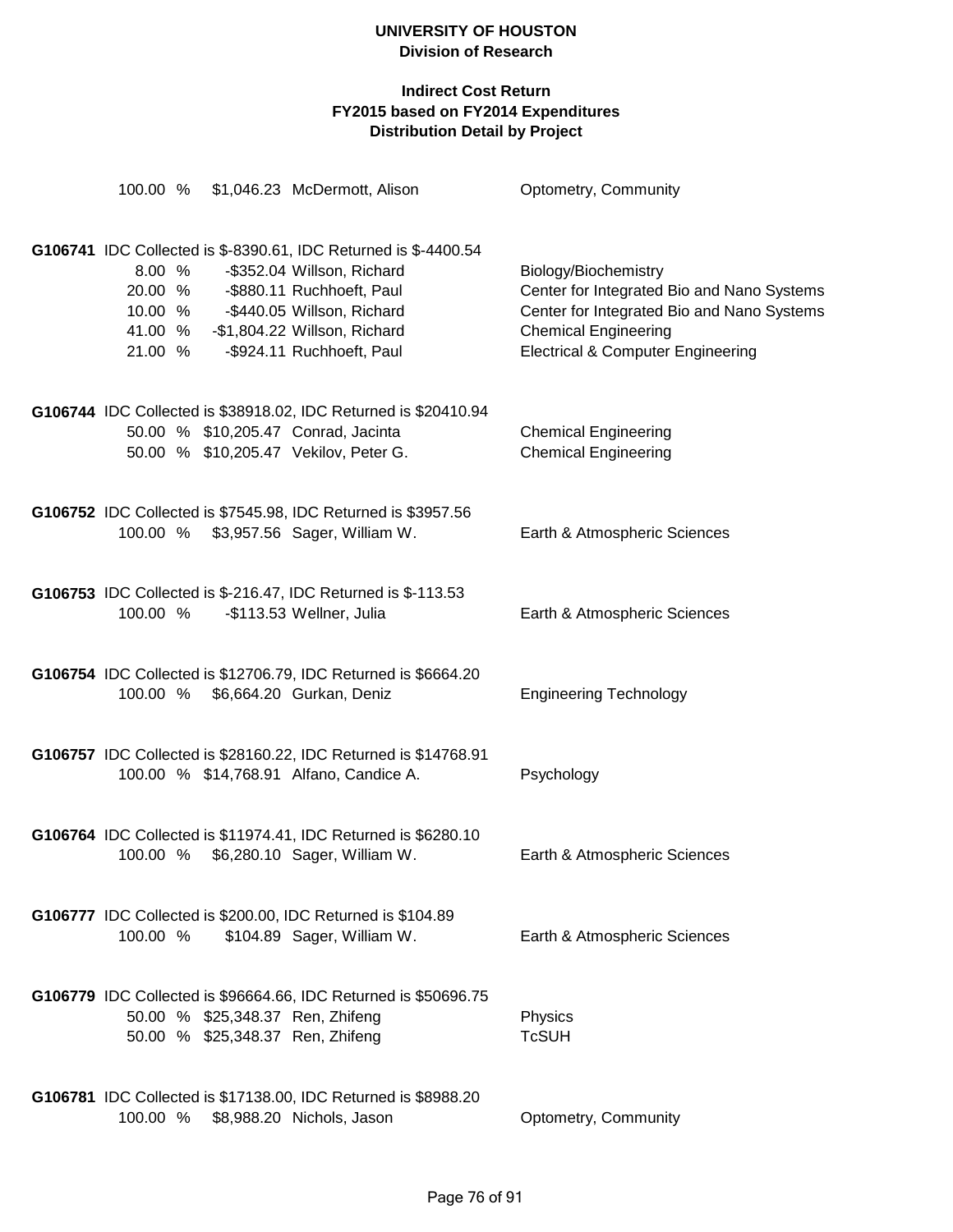#### **Indirect Cost Return FY2015 based on FY2014 Expenditures Distribution Detail by Project**

|          |                   | G106783 IDC Collected is \$6643.52, IDC Returned is \$3484.26   |                                               |
|----------|-------------------|-----------------------------------------------------------------|-----------------------------------------------|
|          |                   | 33.00 % \$1,149.81 Lefer, Barry                                 | Earth & Atmospheric Sciences                  |
|          |                   | 33.00 % \$1,149.81 Dunbar, Bonnie J.                            | <b>Mechanical Engineering</b>                 |
|          |                   | 34.00 % \$1,184.65 Bering, Edgar A.                             | Physics                                       |
|          |                   | G106787 IDC Collected is \$-466.84, IDC Returned is \$-244.84   |                                               |
| 30.00 %  |                   | -\$73.45 Carter, William                                        | Civil Engineering                             |
|          |                   | 10.00 % - \$24.48 Glennie, Craig                                | Civil Engineering                             |
| 60.00 %  |                   | -\$146.90 Shrestha, Ramesh                                      | Civil Engineering                             |
|          |                   | G106793 IDC Collected is \$36883.65, IDC Returned is \$19344.00 |                                               |
|          |                   | 50.00 % \$9,672.00 Pavlidis, Ioannis                            | <b>Computer Science</b>                       |
|          |                   | 50.00 % \$9,672.00 Pavlidis, Ioannis                            | <b>TIMES</b>                                  |
|          |                   | G106813 IDC Collected is \$3750.00, IDC Returned is \$1966.73   |                                               |
| 50.00 %  |                   | \$983.36 Lefer, Barry                                           | Earth & Atmospheric Sciences                  |
| 50.00 %  |                   | \$983.36 Lefer, Barry                                           | Institute for Climate and Atmospheric Science |
|          |                   | G106816 IDC Collected is \$30836.33, IDC Returned is \$16172.42 |                                               |
|          |                   | 100.00 % \$16,172.42 Song, Gangbing                             | <b>Mechanical Engineering</b>                 |
|          |                   | G106823 IDC Collected is \$1353.41, IDC Returned is \$709.81    |                                               |
| 50.00 %  | \$354.90 Chen, Ji |                                                                 | <b>Electrical &amp; Computer Engineering</b>  |
| 50.00 %  |                   | \$354.90 Jackson, David R.                                      | <b>Electrical &amp; Computer Engineering</b>  |
|          |                   | G106824 IDC Collected is \$994.70, IDC Returned is \$521.68     |                                               |
| 100.00 % |                   | \$521.68 Frishman,, Laura J.                                    | Optometry, Community                          |
|          |                   | G106839 IDC Collected is \$25.86, IDC Returned is \$13.56       |                                               |
| 25.00 %  |                   | \$3.39 Ivey, Michelle                                           | <b>Communication Disorders</b>                |
| 25.00 %  |                   | \$3.39 Steinberg, Catherine S.                                  | <b>Community Projects - Social Work</b>       |
| 10.00 %  |                   | \$1.36 Hawkins, Jacqueline                                      | Curriculum and Instruction                    |
| 10.00 %  |                   | \$1.36 White, Cathryn                                           | Curriculum and Instruction                    |
| 10.00 %  |                   | \$1.36 Colby, Ira                                               | Dean, Social Work                             |
| 10.00 %  |                   | \$1.36 Roberts, Jessica L.                                      | Law-UH                                        |
| 10.00 %  |                   | \$1.36 Fletcher, Jack M.                                        | Psychology                                    |
|          |                   |                                                                 |                                               |

**G106851** IDC Collected is \$17864.19, IDC Returned is \$9369.05 100.00 % \$9,369.05 Gencturk, Bora Civil Engineering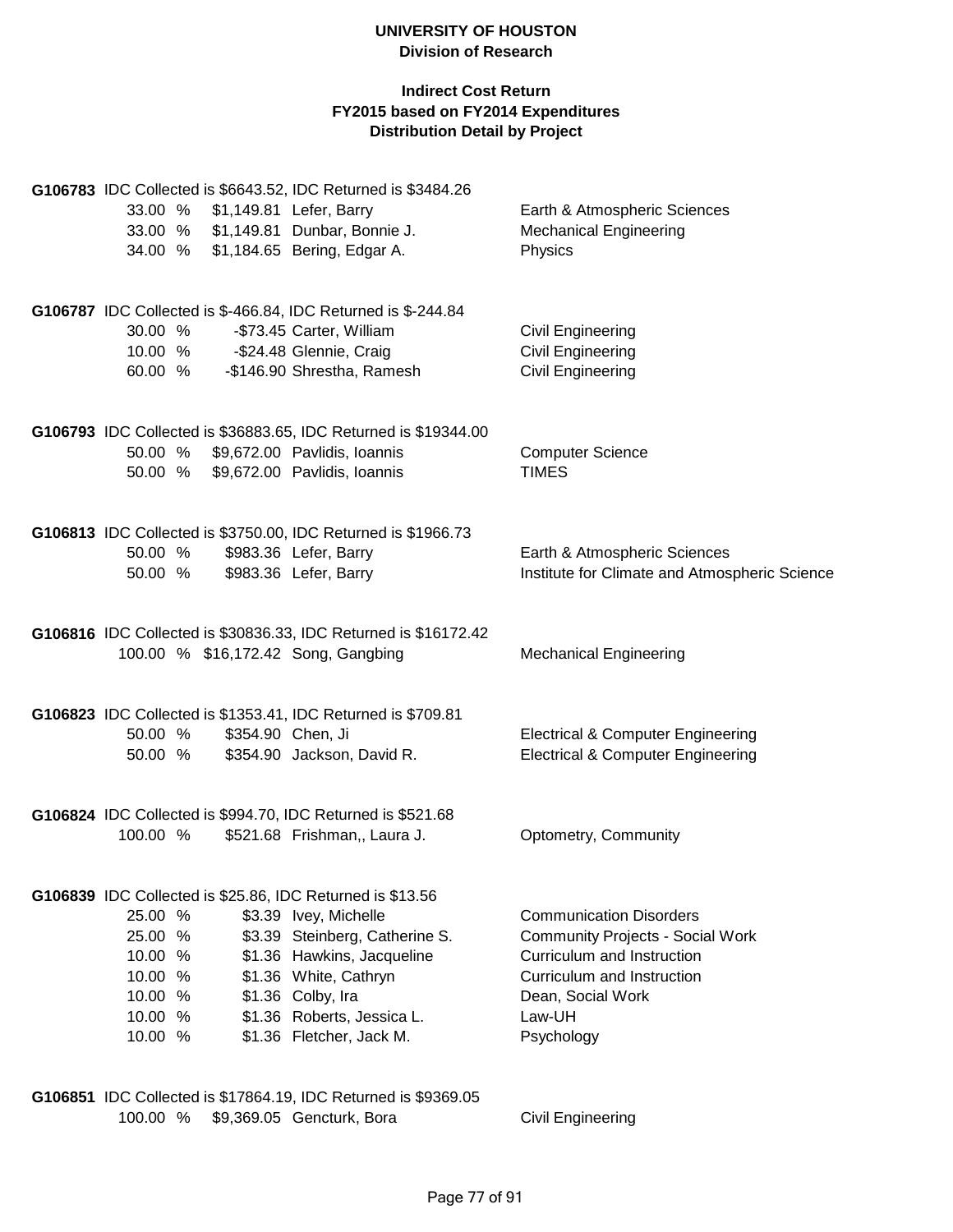## **Indirect Cost Return FY2015 based on FY2014 Expenditures Distribution Detail by Project**

|                                                              | G106858 IDC Collected is \$13110.08, IDC Returned is \$6875.71  |                                                                                          |
|--------------------------------------------------------------|-----------------------------------------------------------------|------------------------------------------------------------------------------------------|
| 37.50 %                                                      | \$2,578.39 Bond, Richard A.                                     | Heart and Kidney Institute                                                               |
| 37.50 % \$2,578.39 Bond, Richard A.                          |                                                                 | Pharmacological and Pharmaceutical Sciences                                              |
| 25.00 % \$1,718.93 Knoll, Brian J.                           |                                                                 | Pharmacological and Pharmaceutical Sciences                                              |
|                                                              |                                                                 |                                                                                          |
|                                                              | G106867 IDC Collected is \$12671.26, IDC Returned is \$6645.57  |                                                                                          |
| 100.00 %                                                     | \$6,645.57 Ghose, Romi                                          | Pharmacological and Pharmaceutical Sciences                                              |
|                                                              |                                                                 |                                                                                          |
|                                                              |                                                                 |                                                                                          |
|                                                              | G106920 IDC Collected is \$25596.36, IDC Returned is \$13424.27 |                                                                                          |
| 50.00 % \$6,712.13 Donnelly, Vincent M.                      |                                                                 | <b>Chemical Engineering</b>                                                              |
|                                                              | 50.00 % \$6,712.13 Economou, Demetre J.                         | <b>Chemical Engineering</b>                                                              |
|                                                              |                                                                 |                                                                                          |
|                                                              | G106923 IDC Collected is \$65137.89, IDC Returned is \$34162.22 |                                                                                          |
| 100.00 % \$34,162.22 Smith III, Earl L.                      |                                                                 | Optometry, Community                                                                     |
|                                                              |                                                                 |                                                                                          |
| G106926 IDC Collected is \$1686.10, IDC Returned is \$884.29 |                                                                 |                                                                                          |
| 100.00 %                                                     | \$884.29 Frishman,, Laura J.                                    | Optometry, Community                                                                     |
|                                                              |                                                                 |                                                                                          |
|                                                              |                                                                 |                                                                                          |
| 100.00 % \$17,463.74 Ince, Nuri F.                           | G106927 IDC Collected is \$33298.52, IDC Returned is \$17463.74 | <b>Biomedical Engineering</b>                                                            |
|                                                              |                                                                 |                                                                                          |
|                                                              |                                                                 |                                                                                          |
|                                                              | G106940 IDC Collected is \$31266.23, IDC Returned is \$16397.89 |                                                                                          |
|                                                              | 100.00 % \$16,397.89 Gunaratne, Gemunu H.                       | Physics                                                                                  |
|                                                              |                                                                 |                                                                                          |
| G106942 IDC Collected is \$505.74, IDC Returned is \$265.24  |                                                                 |                                                                                          |
| 100.00 %                                                     | \$265.24 Gunaratne, Gemunu H.                                   | Physics                                                                                  |
|                                                              |                                                                 |                                                                                          |
|                                                              | G106947 IDC Collected is \$8950.14, IDC Returned is \$4693.99   |                                                                                          |
| 100.00 % \$4,693.99 Gunaratne, Preethi H.                    |                                                                 | Biology/Biochemistry                                                                     |
|                                                              |                                                                 |                                                                                          |
|                                                              |                                                                 |                                                                                          |
|                                                              | G106955 IDC Collected is \$2354.35, IDC Returned is \$1234.76   |                                                                                          |
| 8.00 %                                                       | \$98.78 Willson, Richard                                        | Biology/Biochemistry                                                                     |
| 20.00 %<br>10.00 %                                           | \$246.95 Ruchhoeft, Paul<br>\$123.48 Willson, Richard           | Center for Integrated Bio and Nano Systems<br>Center for Integrated Bio and Nano Systems |
| 41.00 %                                                      | \$506.25 Willson, Richard                                       | <b>Chemical Engineering</b>                                                              |
| 21.00 %                                                      | \$259.30 Ruchhoeft, Paul                                        | <b>Electrical &amp; Computer Engineering</b>                                             |
|                                                              |                                                                 |                                                                                          |
|                                                              |                                                                 |                                                                                          |
|                                                              |                                                                 |                                                                                          |

**G106956** IDC Collected is \$12149.16, IDC Returned is \$6371.75 100.00 % \$6,371.75 Willson, Richard Chemical Engineering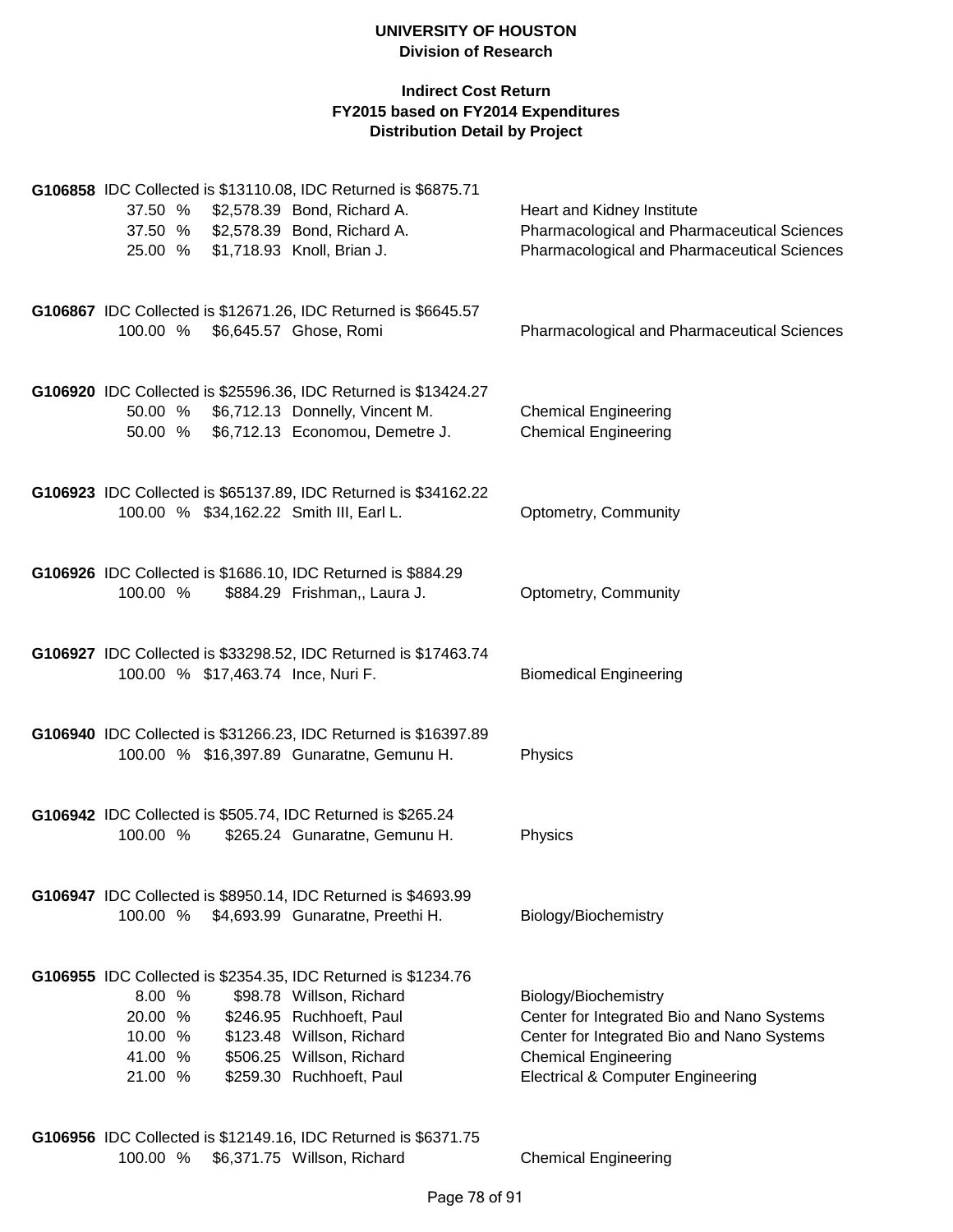| G106958 IDC Collected is \$7318.51, IDC Returned is \$3838.27<br>100.00 % \$3,838.27 Gunaratne, Gemunu H.                                        | Physics                                                                                      |
|--------------------------------------------------------------------------------------------------------------------------------------------------|----------------------------------------------------------------------------------------------|
| G106974 IDC Collected is \$4170.12, IDC Returned is \$2187.06<br>50.00 % \$1,093.53 Chow, Diana S. L.<br>\$1,093.53 Chow, Diana S. L.<br>50.00 % | Institute for Drug Education and Research<br>Pharmacological and Pharmaceutical Sciences     |
| G106985 IDC Collected is \$8943.51, IDC Returned is \$4690.51<br>\$4,690.51 Townsend, Shelley<br>100.00 %                                        | Learning and Assessment Services                                                             |
| G106992 IDC Collected is \$21226.87, IDC Returned is \$11132.64<br>100.00 % \$11,132.64 Balakotaiah, Vemuri                                      | <b>Chemical Engineering</b>                                                                  |
| G107006 IDC Collected is \$12373.93, IDC Returned is \$6489.63<br>100.00 % \$6,489.63 Lapen, Thomas J.                                           | Earth & Atmospheric Sciences                                                                 |
| G107007 IDC Collected is \$35082.17, IDC Returned is \$18399.19<br>\$9,199.60 Tolar, Tammy<br>50.00 %<br>50.00 %<br>\$9,199.60 Tolar, Tammy      | <b>Educational Psychology</b><br><b>TIMES</b>                                                |
| G107009 IDC Collected is \$2992.74, IDC Returned is \$1569.57<br>100.00 %<br>\$1,569.57 Pinsky, Lawrence S.                                      | Physics                                                                                      |
| G107024 IDC Collected is \$558.83, IDC Returned is \$293.08<br>100.00 %<br>\$293.08 Chellam, Shankar                                             | <b>Civil Engineering</b>                                                                     |
| G107026 IDC Collected is \$15357.57, IDC Returned is \$8054.43<br>\$8,054.43 Fox, George E.<br>100.00 %                                          | Biology/Biochemistry                                                                         |
| G107044 IDC Collected is \$136080.59, IDC Returned is \$71368.83<br>70.00 % \$49,958.18 Yao, Yan<br>30.00 % \$21,410.65 Yao, Yan                 | <b>Electrical &amp; Computer Engineering</b><br><b>TcSUH</b>                                 |
| G107045 IDC Collected is \$24566.97, IDC Returned is \$12884.39<br>50.00 %<br>\$6,442.20 Chen, Ji<br>\$6,442.20 Jackson, David R.<br>50.00 %     | <b>Electrical &amp; Computer Engineering</b><br><b>Electrical &amp; Computer Engineering</b> |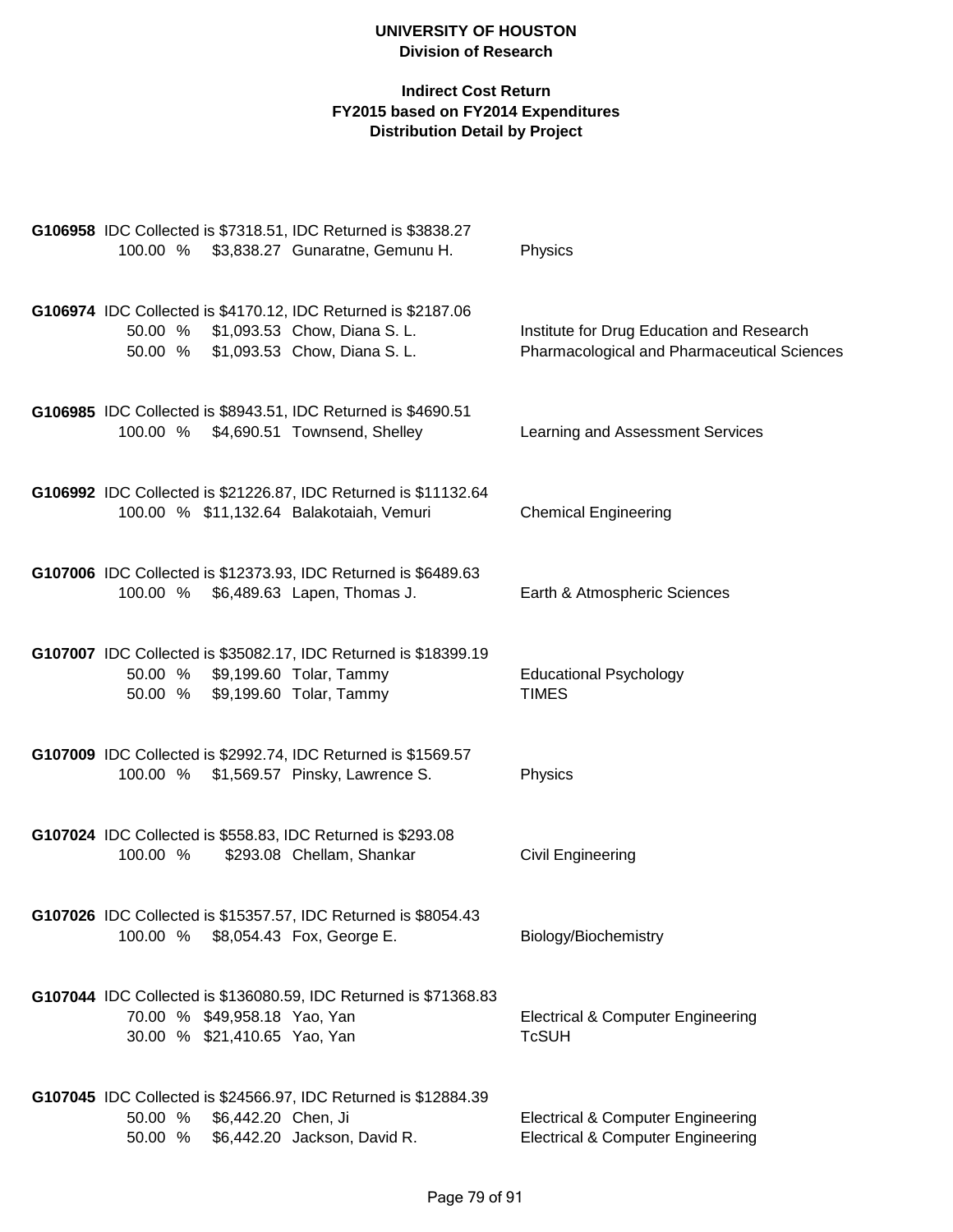| G107050 IDC Collected is \$13939.55, IDC Returned is \$7310.74<br>50.00 %<br>\$3,655.37 Li, Mo<br>50.00 % \$3,655.37 Mo, Yi-Lung                                                                                       | <b>Civil Engineering</b><br><b>Civil Engineering</b>                         |
|------------------------------------------------------------------------------------------------------------------------------------------------------------------------------------------------------------------------|------------------------------------------------------------------------------|
| G107056 IDC Collected is \$38344.05, IDC Returned is \$20109.92<br>100.00 % \$20,109.92 Layne, Charles S.                                                                                                              | Health and Human Performance                                                 |
| G107074 IDC Collected is \$74222.93, IDC Returned is \$38926.96<br>100.00 % \$38,926.96 Cheung, Monit                                                                                                                  | Child & Family for Innovative Research                                       |
| G107094 IDC Collected is \$10761.20, IDC Returned is \$5643.82<br>45.00 %<br>\$2,539.72 Perales, Monica<br>\$2,539.72 Romero, R. Todd<br>45.00 %<br>5.00 % \$282.19 Perales, Monica<br>5.00 % \$282.19 Romero, R. Todd | Center for Public History<br>Center for Public History<br>History<br>History |
| G107110 IDC Collected is \$7578.37, IDC Returned is \$3974.55<br>50.00 % \$3,974.55 Pennings, Steve C.                                                                                                                 | Biology/Biochemistry                                                         |
| G107122 IDC Collected is \$2329.56, IDC Returned is \$1221.76<br>90.00 % \$1,099.58 Fox, George E.<br>\$122.18 Fox, George E.<br>10.00 %                                                                               | Biology/Biochemistry<br>Center for Advanced Computing and Data Systems       |
| G107132 IDC Collected is \$48731.47, IDC Returned is \$25557.71<br>100.00 % \$25,557.71 Torres-Hostos, Luis R.                                                                                                         | Center for Drug and Social Policy Research                                   |
| G107139 IDC Collected is \$32487.66, IDC Returned is \$17038.48<br>100.00 % \$17,038.48 Gray, Patricia                                                                                                                 | Law-UH                                                                       |
| G107143 IDC Collected is \$6843.89, IDC Returned is \$3589.35<br>100.00 %<br>\$3,589.35 Roberts, Tawna                                                                                                                 | Optometry, Community                                                         |
| G107153 IDC Collected is \$16356.08, IDC Returned is \$8578.11<br>100.00 % \$8,578.11 Smith, Mark                                                                                                                      | Chemistry                                                                    |
| G107154 IDC Collected is \$80743.78, IDC Returned is \$42346.88<br>25.00 % \$10,586.72 Pinsky, Lawrence S.<br>50.00 % \$21,173.44 Bellwied, Rene                                                                       | Center for Advanced Computing and Data Systems<br>Physics                    |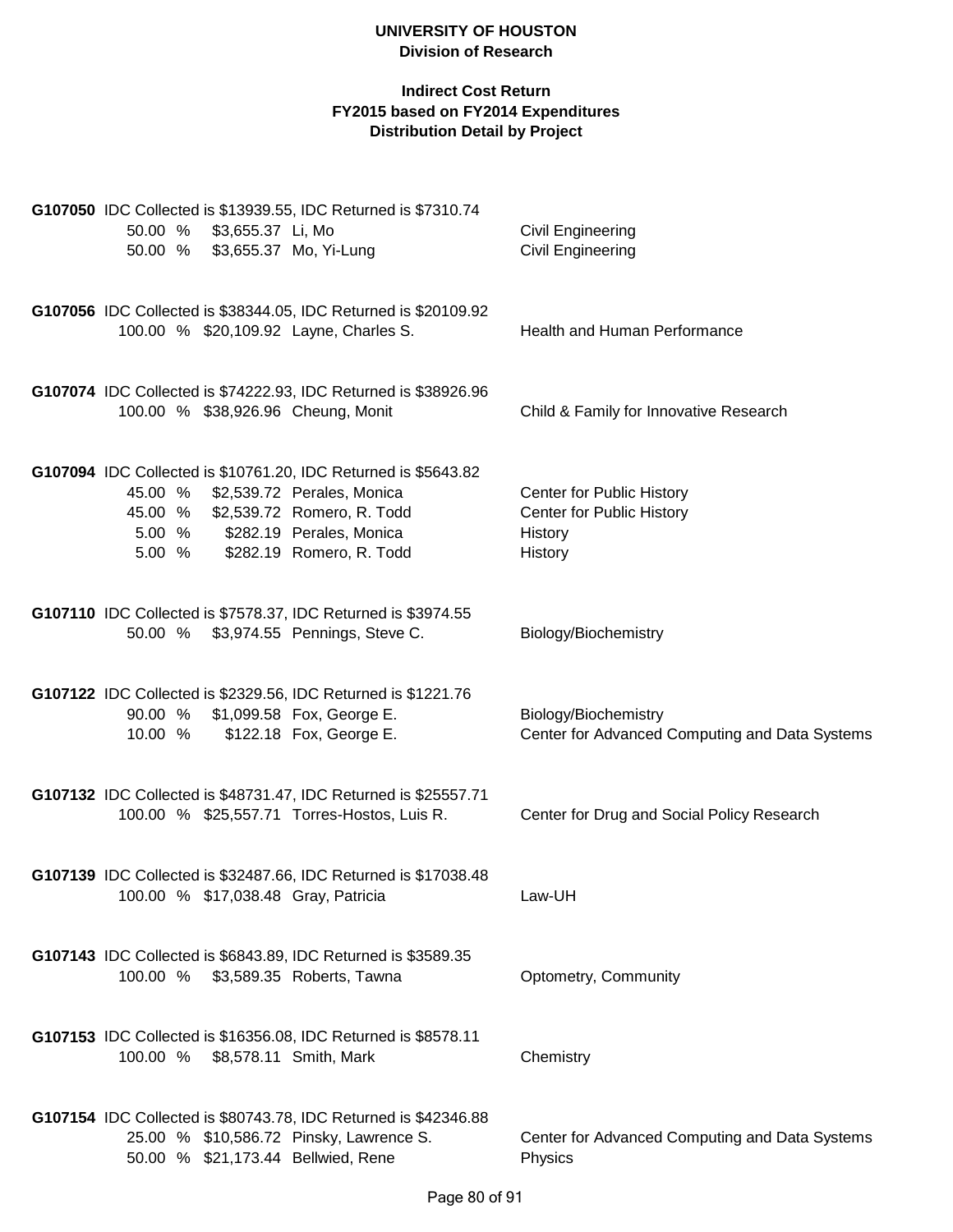|                                          |                              | 25.00 % \$10,586.72 Pinsky, Lawrence S.                                                                                                                                                   | Physics                                                                                                                                                |
|------------------------------------------|------------------------------|-------------------------------------------------------------------------------------------------------------------------------------------------------------------------------------------|--------------------------------------------------------------------------------------------------------------------------------------------------------|
| 100.00 %                                 |                              | G107166 IDC Collected is \$1537.26, IDC Returned is \$806.23<br>\$806.23 Glennie, Craig                                                                                                   | <b>Civil Engineering</b>                                                                                                                               |
|                                          | 100.00 % \$8,276.68 Hu, Ming | G107171 IDC Collected is \$15781.33, IDC Returned is \$8276.68                                                                                                                            | <b>Pharmacological and Pharmaceutical Sciences</b>                                                                                                     |
| 100.00 %                                 |                              | G107175 IDC Collected is \$1772.66, IDC Returned is \$929.69<br>\$929.69 Ebalunode, Jerry                                                                                                 | Center for Advanced Computing and Data Systems                                                                                                         |
|                                          |                              | G107183 IDC Collected is \$4164.24, IDC Returned is \$2183.98<br>100.00 % \$2,183.98 Evans, Barbara                                                                                       | Law-UH                                                                                                                                                 |
|                                          |                              | G107189 IDC Collected is \$16530.92, IDC Returned is \$8669.81<br>20.00 % \$1,733.96 Fletcher, Jack M.<br>80.00 % \$6,935.85 Fletcher, Jack M.                                            | Psychology<br><b>TIMES</b>                                                                                                                             |
|                                          |                              | G107196 IDC Collected is \$6692.11, IDC Returned is \$3509.74<br>65.00 % \$2,281.33 Glennie, Craig<br>35.00 % \$1,228.41 Rifai, Hanadi                                                    | <b>Civil Engineering</b><br>Civil Engineering                                                                                                          |
|                                          |                              | G107209 IDC Collected is \$6703.11, IDC Returned is \$3515.51<br>100.00 % \$3,515.51 Rifai, Hanadi                                                                                        | <b>Civil Engineering</b>                                                                                                                               |
|                                          |                              | G107210 IDC Collected is \$4843.14, IDC Returned is \$2540.03<br>100.00 % \$2,540.03 Rifai, Hanadi                                                                                        | Civil Engineering                                                                                                                                      |
| 100.00 %                                 |                              | G107211 IDC Collected is \$2143.54, IDC Returned is \$1124.20<br>\$1,124.20 Rifai, Hanadi                                                                                                 | <b>Civil Engineering</b>                                                                                                                               |
| 25.00 %<br>25.00 %<br>25.00 %<br>25.00 % |                              | G107213 IDC Collected is \$19565.01, IDC Returned is \$10261.07<br>\$2,565.27 Bond, Richard A.<br>\$2,565.27 Knoll, Brian J.<br>\$2,565.27 Bond, Richard A.<br>\$2,565.27 Knoll, Brian J. | Heart and Kidney Institute<br>Heart and Kidney Institute<br>Pharmacological and Pharmaceutical Sciences<br>Pharmacological and Pharmaceutical Sciences |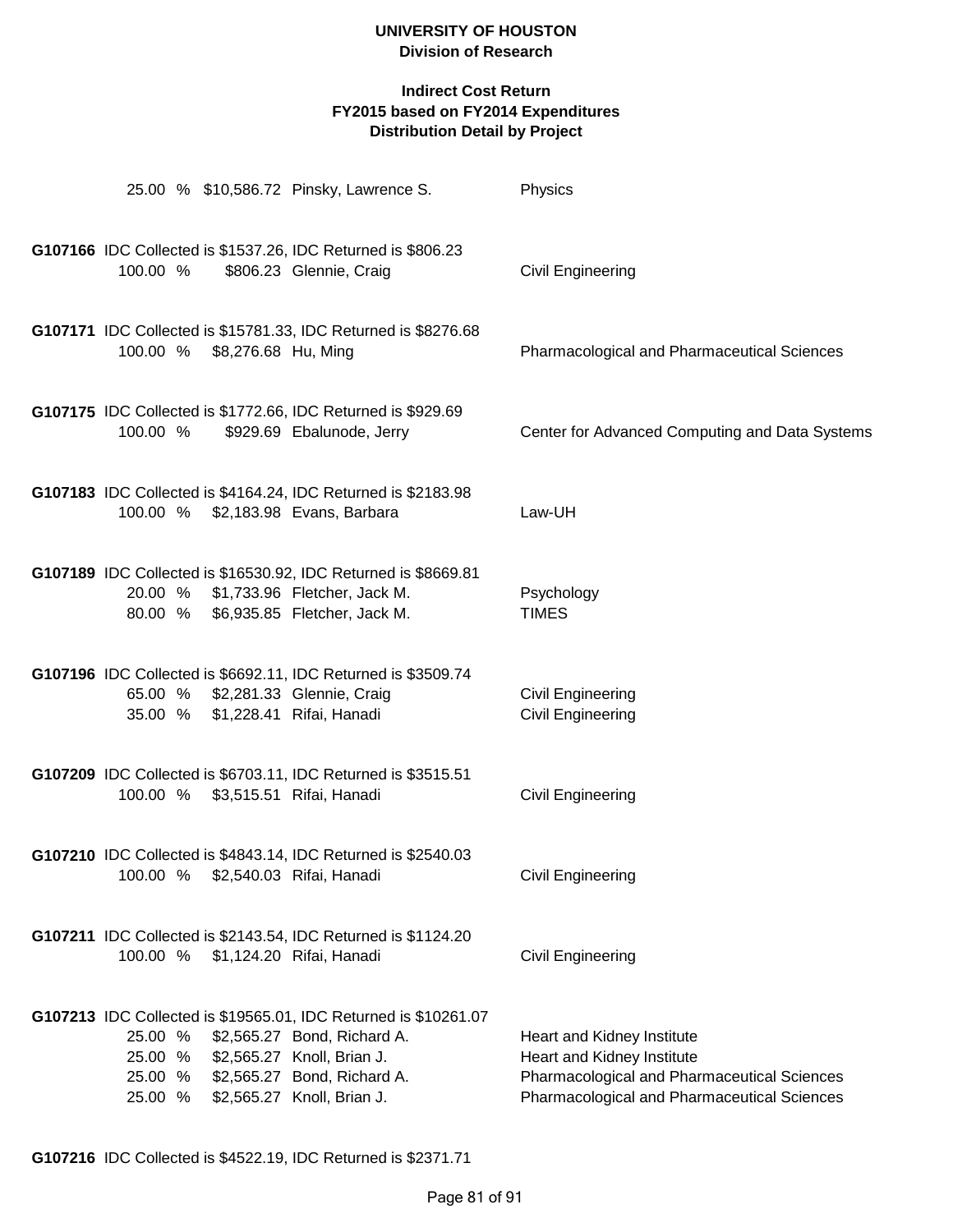|                    |                                  | 100.00 % \$2,371.71 Rifai, Hanadi                                                                                              | <b>Civil Engineering</b>                        |
|--------------------|----------------------------------|--------------------------------------------------------------------------------------------------------------------------------|-------------------------------------------------|
|                    |                                  | G107224 IDC Collected is \$26040.34, IDC Returned is \$13657.12<br>100.00 % \$13,657.12 Chen, Guoning                          | <b>Computer Science</b>                         |
|                    |                                  | G107246 IDC Collected is \$24169.53, IDC Returned is \$12675.95<br>100.00 % \$12,675.95 Canic, Suncica                         | <b>Mathematics</b>                              |
|                    |                                  | G107251 IDC Collected is \$10280.43, IDC Returned is \$5391.67<br>100.00 % \$5,391.67 Robertson, Megan                         | <b>Chemical Engineering</b>                     |
|                    |                                  | G107260 IDC Collected is \$4201.70, IDC Returned is \$2203.62<br>100.00 % \$2,203.62 Lim, Gino Jinho                           | <b>Industrial Engineering</b>                   |
|                    | 100.00 % \$1,034.46 Gorb, Yuliya | G107263 IDC Collected is \$1972.42, IDC Returned is \$1034.46                                                                  | <b>Mathematics</b>                              |
|                    |                                  | G107264 IDC Collected is \$28599.21, IDC Returned is \$14999.14<br>100.00 % \$14,999.14 Young, Frederick M.                    | <b>Small Business Development Center</b>        |
|                    |                                  | G107280 IDC Collected is \$13607.54, IDC Returned is \$7136.61<br>100.00 % \$7,136.61 Azevedo, Ricardo                         | Biology/Biochemistry                            |
|                    |                                  | G107289 IDC Collected is \$33807.47, IDC Returned is \$17730.67<br>100.00 % \$17,730.67 May, Jeremy A.                         | Chemistry                                       |
| 100.00 %           |                                  | G107298 IDC Collected is \$1785.06, IDC Returned is \$936.19<br>\$936.19 Granato, Jim                                          | Hobby Center for Public Policy                  |
| 50.00 %<br>50.00 % |                                  | G107301 IDC Collected is \$3546.82, IDC Returned is \$1860.17<br>\$930.08 Obasi, Ezemenari<br>\$930.08 Walker-Obasi, Rheeda I. | <b>Educational Psychology</b><br>Psychology     |
| 50.00 %<br>50.00 % |                                  | G107306 IDC Collected is \$8820.60, IDC Returned is \$4626.05<br>\$2,313.03 Ignatiev, Alex<br>\$2,313.03 Ignatiev, Alex        | <b>Center for Advanced Materials</b><br>Physics |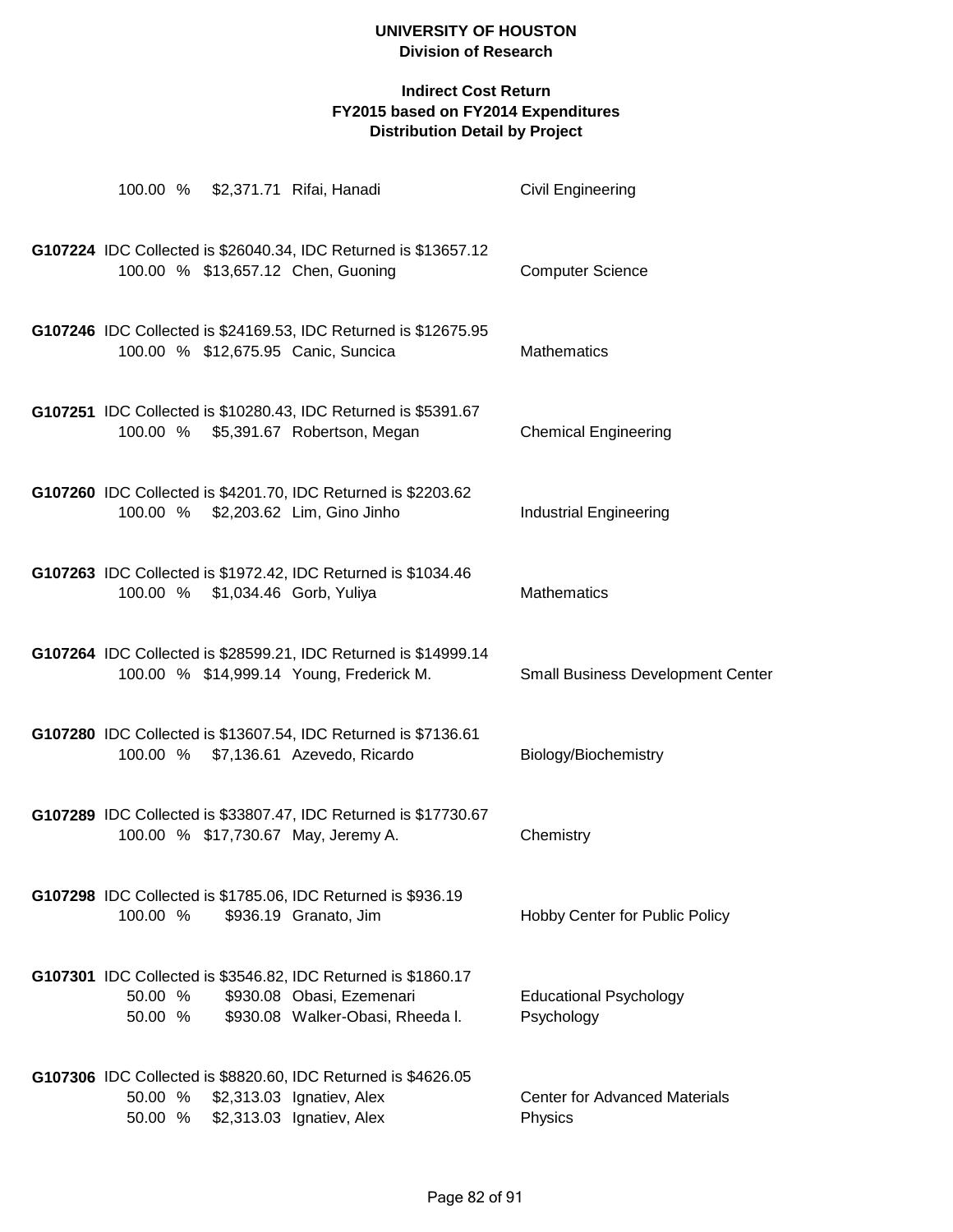|         |  | G107322 IDC Collected is \$681.70, IDC Returned is \$357.52          |                                                   |
|---------|--|----------------------------------------------------------------------|---------------------------------------------------|
| 80.00 % |  | \$286.02 Vipulanandan, Cumaraswamy                                   | Center for Innovative Grouting Materials and Tech |
| 20.00 % |  | \$71.50 Vipulanandan, Cumaraswamy                                    | Texas Hurricane Center for Innovative Technology  |
|         |  | G107326 IDC Collected is \$160674.27, IDC Returned is \$84267.23     |                                                   |
|         |  | 20.00 % \$16,853.45 Carter, William                                  | <b>Civil Engineering</b>                          |
|         |  | 20.00 % \$16,853.45 Glennie, Craig                                   | <b>Civil Engineering</b>                          |
|         |  | 60.00 % \$50,560.34 Shrestha, Ramesh                                 | <b>Civil Engineering</b>                          |
|         |  | G107338 IDC Collected is \$5230.97, IDC Returned is \$2743.43        |                                                   |
|         |  | 100.00 % \$2,743.43 Chellam, Shankar                                 | Civil Engineering                                 |
|         |  | G107344 IDC Collected is \$7777.80, IDC Returned is \$4079.14        |                                                   |
|         |  | 100.00 % \$4,079.14 Layne, Charles S.                                | Health and Human Performance                      |
|         |  | G107345 IDC Collected is \$33034.11, IDC Returned is \$17325.07      |                                                   |
| 40.00 % |  | \$6,930.03 Kelley, Larry                                             | School of Communication                           |
|         |  | 60.00 % \$10,395.04 Vardeman-Winter, Jennifer E.                     | School of Communication                           |
|         |  | G107349 IDC Collected is \$10764.14, IDC Returned is \$5645.36       |                                                   |
|         |  | 20.00 % \$1,129.07 Fletcher, Jack M.                                 | Psychology                                        |
|         |  | 80.00 % \$4,516.29 Fletcher, Jack M.                                 | <b>TIMES</b>                                      |
|         |  | G107350 IDC Collected is \$62041.31, IDC Returned is \$32538.19      |                                                   |
|         |  | 50.00 % \$16,269.09 Ren, Zhifeng<br>50.00 % \$16,269.09 Ren, Zhifeng | Physics<br><b>TcSUH</b>                           |
|         |  |                                                                      |                                                   |
|         |  | G107356 IDC Collected is \$4583.96, IDC Returned is \$2404.10        |                                                   |
| 20.00 % |  | \$480.82 Huang, Shou-Hsuan                                           | <b>Computer Science</b>                           |
| 20.00 % |  | \$480.82 Kakadiaris, Ioannis                                         | <b>Computer Science</b>                           |
| 20.00 % |  | \$480.82 Leiss, Ernst L.                                             | <b>Computer Science</b>                           |
| 20.00 % |  | \$480.82 Pavlidis, Ioannis                                           | <b>Computer Science</b>                           |
| 20.00 % |  | \$480.82 Verma, Rakesh M.                                            | <b>Computer Science</b>                           |
|         |  | G107365 IDC Collected is \$15896.90, IDC Returned is \$8337.29       |                                                   |
| 16.20 % |  | \$1,350.64 Bose, Anima                                               | <b>Engineering Technology</b>                     |
| 50.30 % |  | \$4,193.66 Selvamanickam, Venkat                                     | <b>Mechanical Engineering</b>                     |
| 33.50 % |  | \$2,792.99 Selvamanickam, Venkat                                     | <b>TcSUH</b>                                      |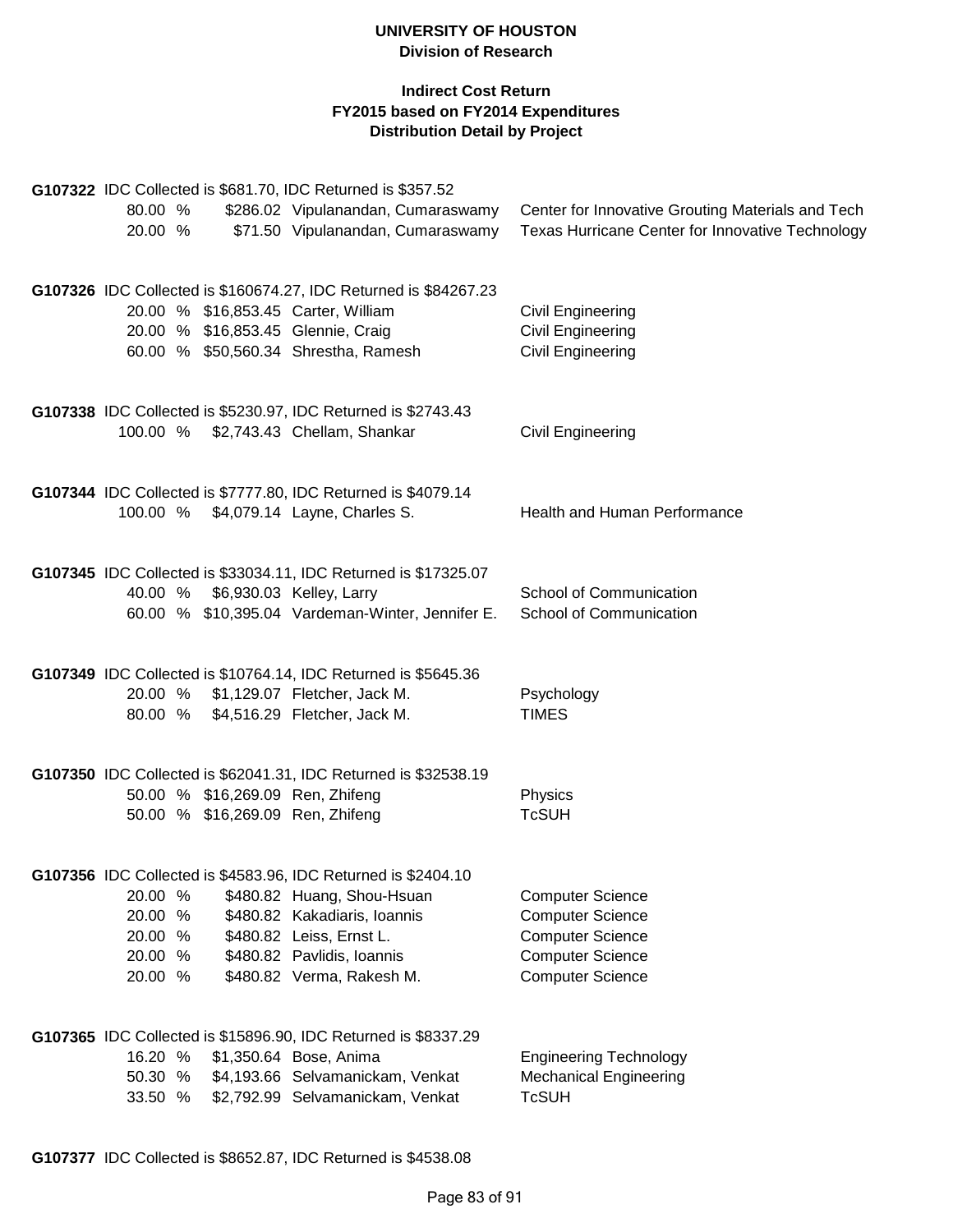| 100.00 %                      |                            | \$4,538.08 Peng, Jiming                                                                                                                                                    | <b>Industrial Engineering</b>                                                    |
|-------------------------------|----------------------------|----------------------------------------------------------------------------------------------------------------------------------------------------------------------------|----------------------------------------------------------------------------------|
|                               |                            | G107379 IDC Collected is \$4901.10, IDC Returned is \$2570.43<br>100.00 % \$2,570.43 Selvamanickam, Venkat                                                                 | <b>Mechanical Engineering</b>                                                    |
| 100.00 %                      |                            | G107380 IDC Collected is \$9295.40, IDC Returned is \$4875.07<br>\$4,875.07 Prasad, Saurabh                                                                                | <b>Electrical &amp; Computer Engineering</b>                                     |
| 100.00 %                      |                            | G107383 IDC Collected is \$7703.25, IDC Returned is \$4040.05<br>\$4,040.05 Ostrin, Lisa                                                                                   | Optometry, Community                                                             |
| 20.00 %                       | 80.00 % \$2,048.02 Gao, Lu | G107384 IDC Collected is \$4881.25, IDC Returned is \$2560.02<br>\$512.00 Song, Lingguang                                                                                  | <b>Construction Management</b><br><b>Construction Management</b>                 |
| 100.00 %                      |                            | G107387 IDC Collected is \$5960.76, IDC Returned is \$3126.18<br>\$3,126.18 Lee, Hyongki                                                                                   | Civil Engineering                                                                |
| 25.00 %                       |                            | G107396 IDC Collected is \$15934.97, IDC Returned is \$8357.25<br>25.00 % \$2,089.31 Dominey, Wallace<br>50.00 % \$4,178.63 Hawkins, Jacqueline<br>\$2,089.31 Tolar, Tammy | Curriculum and Instruction<br>Dean, Education<br><b>Educational Psychology</b>   |
| 100.00 %                      |                            | G107397 IDC Collected is \$3873.07, IDC Returned is \$2031.27<br>\$2,031.27 Lee, Hyongki                                                                                   | Civil Engineering                                                                |
| 25.00 %<br>50.00 %<br>25.00 % |                            | G107402 IDC Collected is \$5087.10, IDC Returned is \$2667.98<br>\$667.00 Belarbi, Abdeldjelil<br>\$1,333.99 Dawood, Mina<br>\$667.00 Vipulanandan, Cumaraswamy            | Civil Engineering<br><b>Civil Engineering</b><br><b>Civil Engineering</b>        |
| 33.00 %<br>34.00 %<br>33.00 % |                            | G107403 IDC Collected is \$13514.41, IDC Returned is \$7087.77<br>\$2,338.96 Belarbi, Abdeldjelil<br>\$2,409.84 Hsu, Thomas T. C.<br>\$2,338.96 Mo, Yi-Lung                | <b>Civil Engineering</b><br><b>Civil Engineering</b><br><b>Civil Engineering</b> |
| 20.00 %<br>20.00 %            |                            | G107417 IDC Collected is \$21183.74, IDC Returned is \$11110.02<br>\$2,222.00 Carter, William<br>\$2,222.00 Glennie, Craig                                                 | Civil Engineering<br>Civil Engineering                                           |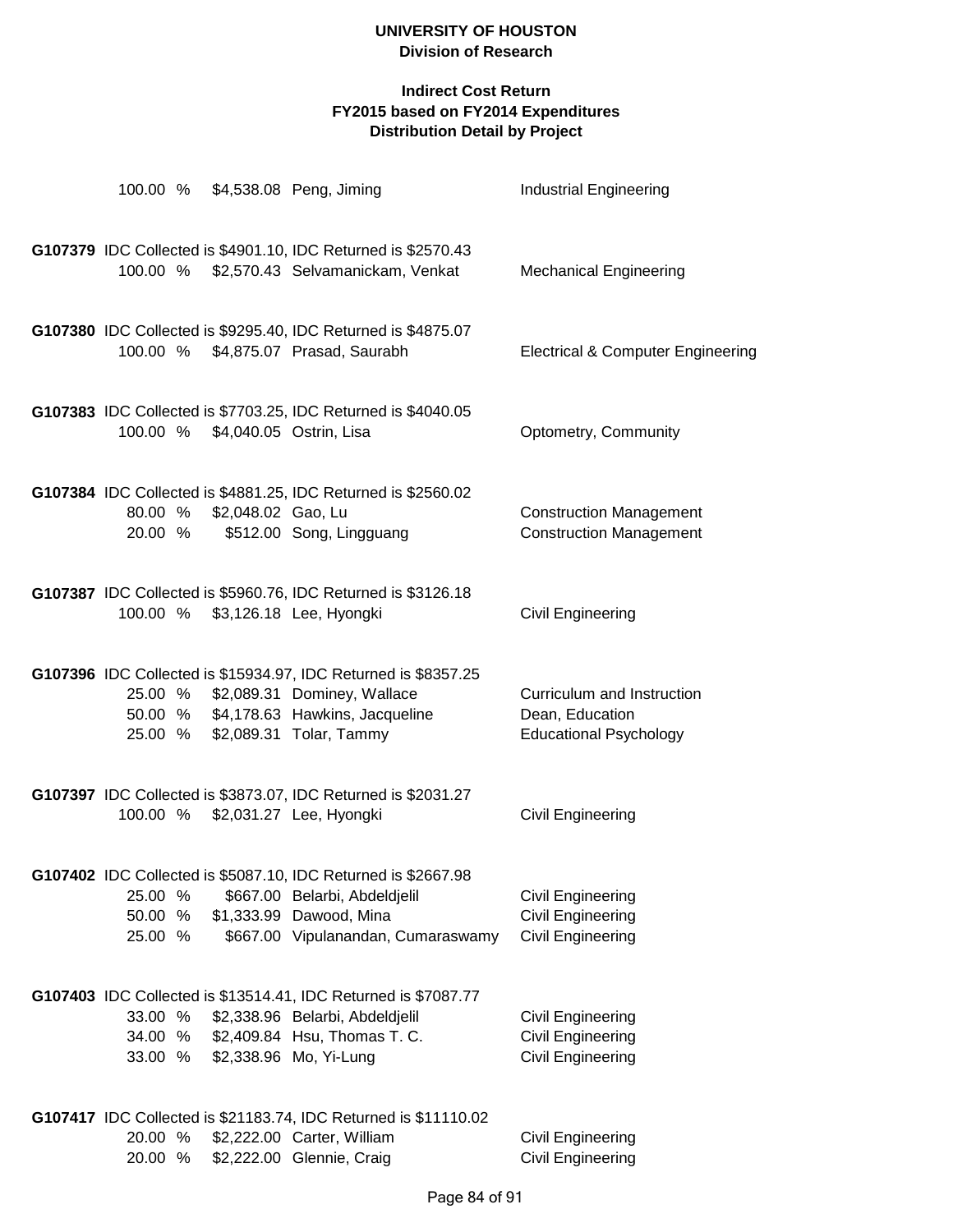| 60.00 %            |  | \$6,666.01 Shrestha, Ramesh                                                                               | Civil Engineering                            |
|--------------------|--|-----------------------------------------------------------------------------------------------------------|----------------------------------------------|
|                    |  | G107424 IDC Collected is \$1907.89, IDC Returned is \$1000.61                                             |                                              |
|                    |  | 100.00 % \$1,000.61 Vekilov, Peter G.                                                                     | <b>Chemical Engineering</b>                  |
|                    |  | G107429 IDC Collected is \$39177.75, IDC Returned is \$20547.16                                           |                                              |
| 40.00 %            |  | \$8,218.87 Hungerford, Ed V.                                                                              | Physics                                      |
| 44.00 %<br>16.00 % |  | \$9,040.75 Lau, Kwong<br>\$3,287.55 Whitehead, Lisa                                                       | Physics<br>Physics                           |
|                    |  |                                                                                                           |                                              |
|                    |  | G107454 IDC Collected is \$454.98, IDC Returned is \$238.62                                               |                                              |
| 100.00 %           |  | \$238.62 Bittner, Eric R.                                                                                 | Chemistry                                    |
|                    |  | G107455 IDC Collected is \$1684.19, IDC Returned is \$883.29                                              |                                              |
| 100.00 %           |  | \$883.29 Lehmann, Jee-Yeon                                                                                | Economics                                    |
|                    |  |                                                                                                           |                                              |
|                    |  | G107475 IDC Collected is \$40542.03, IDC Returned is \$21262.67<br>100.00 % \$21,262.67 Cline, Raymond E. | <b>Texas Manufacturing Assistance Center</b> |
|                    |  |                                                                                                           |                                              |
|                    |  | G107489 IDC Collected is \$27540.56, IDC Returned is \$14443.92                                           |                                              |
|                    |  | 100.00 % \$14,443.92 Mohan, Chandra                                                                       | <b>Biomedical Engineering</b>                |
|                    |  | G107495 IDC Collected is \$4199.61, IDC Returned is \$2202.53                                             |                                              |
|                    |  | 100.00 % \$2,202.53 Neighbors, Clayton                                                                    | Psychology                                   |
|                    |  |                                                                                                           |                                              |
|                    |  | G107501 IDC Collected is \$3081.64, IDC Returned is \$1616.20<br>100.00 % \$1,616.20 Pinsky, Lawrence S.  | <b>Physics</b>                               |
|                    |  |                                                                                                           |                                              |
|                    |  | G107503 IDC Collected is \$2579.72, IDC Returned is \$1352.96                                             |                                              |
| 100.00 %           |  | \$1,352.96 Mohan, Chandra                                                                                 | <b>Biomedical Engineering</b>                |
|                    |  | G107507 IDC Collected is \$12625.60, IDC Returned is \$6621.62                                            |                                              |
| 20.00 %            |  | \$1,324.32 Carlson, Coleen                                                                                | Psychology                                   |
| 80.00 %            |  | \$5,297.30 Carlson, Coleen                                                                                | <b>TIMES</b>                                 |
|                    |  |                                                                                                           |                                              |
| 71.00 %            |  | G107513 IDC Collected is \$13877.59, IDC Returned is \$7278.24<br>\$5,167.55 Freiberg, H. Jerome          | <b>Consistency Mgmt and Coop Disc</b>        |
| 4.00 %             |  | \$291.13 Carlson, Coleen                                                                                  | Psychology                                   |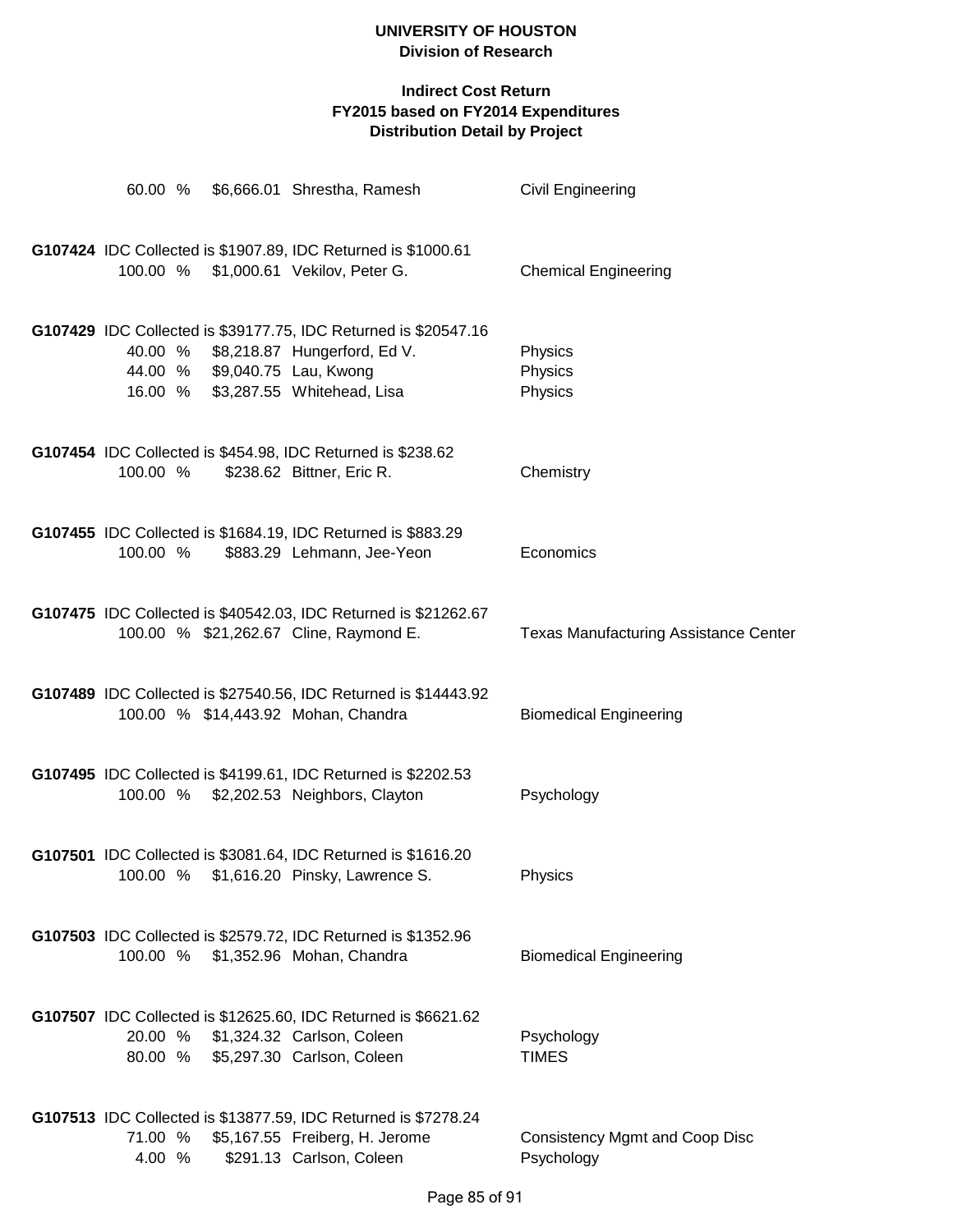| 2.00%<br>16.00 %<br>7.00 %               | \$145.56 Francis, David J.<br>\$1,164.52 Carlson, Coleen<br>\$509.48 Francis, David J.                                                                                                | Psychology<br><b>TIMES</b><br><b>TIMES</b>                    |
|------------------------------------------|---------------------------------------------------------------------------------------------------------------------------------------------------------------------------------------|---------------------------------------------------------------|
| 10.00 %<br>70.00 %<br>10.00 %<br>10.00 % | G107514 IDC Collected is \$10477.48, IDC Returned is \$5495.02<br>\$549.50 Bott, Simon G.<br>\$3,846.51 Dominey, Wallace<br>\$549.50 Cheung, Margaret S.<br>\$549.50 Forrest, Rebecca | Chemistry<br>Curriculum and Instruction<br>Physics<br>Physics |
| 30.00 %                                  | G107520 IDC Collected is \$5423.60, IDC Returned is \$2844.46<br>\$853.34 Hadjiev, Viktor<br>70.00 % \$1,991.12 Hadjiev, Viktor                                                       | <b>Mechanical Engineering</b><br><b>TcSUH</b>                 |
| 100.00 %                                 | G107598 IDC Collected is \$6526.03, IDC Returned is \$3422.64<br>\$3,422.64 Cline, Raymond E.                                                                                         | Center for Technology Literacy                                |
|                                          | G107605 IDC Collected is \$82701.81, IDC Returned is \$43373.79<br>100.00 % \$43,373.79 Shevkoplyas, Sergey S.                                                                        | <b>Biomedical Engineering</b>                                 |
| 100.00 %                                 | G107606 IDC Collected is \$1974.27, IDC Returned is \$1035.43<br>\$1,035.43 White, Cameron                                                                                            | Curriculum and Instruction                                    |
| 30.00 %<br>70.00 %                       | G107616 IDC Collected is \$24894.82, IDC Returned is \$13056.34<br>\$3,916.90 Meen, James<br>\$9,139.44 Meen, James                                                                   | Chemistry<br><b>TcSUH</b>                                     |
| 100.00 %                                 | G107621 IDC Collected is \$1569.40, IDC Returned is \$823.09<br>\$823.09 Zhang, Yingchun                                                                                              | <b>Biomedical Engineering</b>                                 |
| 60.00 %<br>40.00 %                       | G107631 IDC Collected is \$29676.60, IDC Returned is \$15564.19<br>\$9,338.51 Selvamanickam, Venkat<br>\$6,225.68 Selvamanickam, Venkat                                               | <b>Mechanical Engineering</b><br><b>TcSUH</b>                 |
|                                          | G107639 IDC Collected is \$13698.13, IDC Returned is \$7184.12<br>100.00 % \$7,184.12 Mohan, Chandra                                                                                  | <b>Biomedical Engineering</b>                                 |
| 5.00 %                                   | G107685 IDC Collected is \$3405.38, IDC Returned is \$1785.99<br>\$89.30 Masson, Philippe                                                                                             | <b>Mechanical Engineering</b>                                 |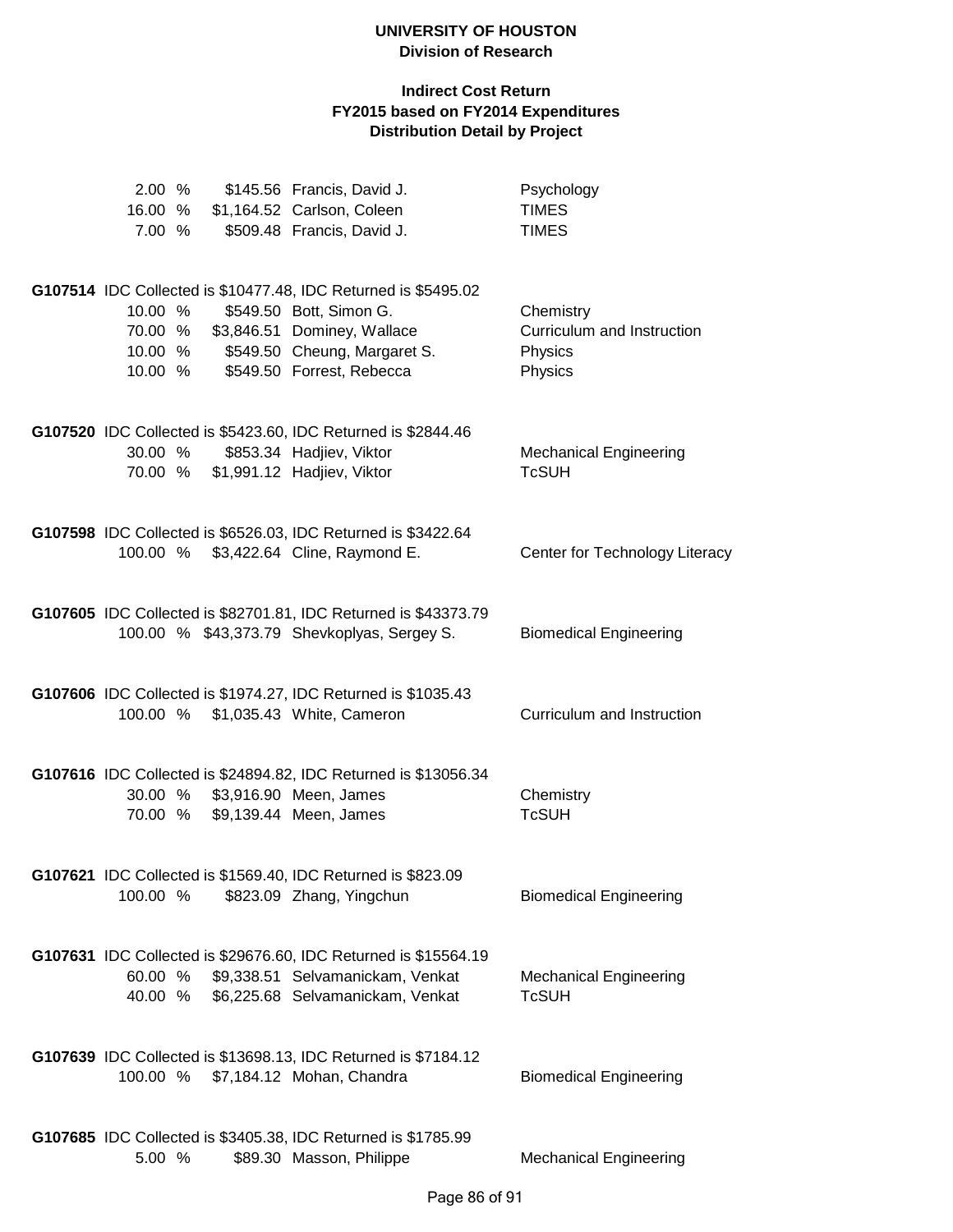| 57.00 %<br>38.00 %            |                                  | \$1,018.01 Selvamanickam, Venkat<br>\$678.67 Selvamanickam, Venkat                                                                                           | <b>Mechanical Engineering</b><br><b>TcSUH</b>                                                                                                                  |
|-------------------------------|----------------------------------|--------------------------------------------------------------------------------------------------------------------------------------------------------------|----------------------------------------------------------------------------------------------------------------------------------------------------------------|
| 50.00 %<br>25.00 %<br>25.00 % |                                  | G107709 IDC Collected is \$5440.53, IDC Returned is \$2853.34<br>\$1,426.67 Bose, Rathindra N.<br>\$713.34 Zhang, Xiaoliu<br>\$713.34 Zhang, Xiaoliu         | Biology/Biochemistry<br>Biology/Biochemistry<br>Center for Nuclear Receptors and Cell Signaling                                                                |
|                               |                                  | G107742 IDC Collected is \$5283.56, IDC Returned is \$2771.02<br>100.00 % \$2,771.02 Climenhaga, Vaughn                                                      | Mathematics                                                                                                                                                    |
| 25.00 %<br>24.00 %            | 25.00 % \$1,098.46 Lefer, Barry  | G107772 IDC Collected is \$8377.81, IDC Returned is \$4393.83<br>\$1,098.46 Flynn, James H.<br>26.00 % \$1,142.39 Flynn, James H.<br>\$1,054.52 Lefer, Barry | Earth & Atmospheric Sciences<br>Earth & Atmospheric Sciences<br>Institute for Climate and Atmospheric Science<br>Institute for Climate and Atmospheric Science |
| 100.00 %                      |                                  | G107791 IDC Collected is \$4170.49, IDC Returned is \$2187.26<br>\$2,187.26 Evans, Barbara                                                                   | Law-UH                                                                                                                                                         |
| 100.00 %                      |                                  | G107828 IDC Collected is \$6475.48, IDC Returned is \$3396.13<br>\$3,396.13 Cirino, Patrick C.                                                               | <b>Chemical Engineering</b>                                                                                                                                    |
|                               |                                  | G107836 IDC Collected is \$8965.41, IDC Returned is \$4702.00<br>100.00 % \$4,702.00 Torres-Hostos, Luis R.                                                  | Child & Family for Innovative Research                                                                                                                         |
|                               | 100.00 % \$5,426.99 Ott, William | G107839 IDC Collected is \$10347.77, IDC Returned is \$5426.99                                                                                               | Mathematics                                                                                                                                                    |
| 100.00 %                      |                                  | G107867 IDC Collected is \$2609.66, IDC Returned is \$1368.66<br>\$1,368.66 Cheung, Margaret S.                                                              | Physics                                                                                                                                                        |
| 100.00 %                      |                                  | G107885 IDC Collected is \$15422.12, IDC Returned is \$8088.29<br>\$8,088.29 Torres-Hostos, Luis R.                                                          | Child & Family for Innovative Research                                                                                                                         |
| 100.00 %                      |                                  | G107914 IDC Collected is \$3522.80, IDC Returned is \$1847.57<br>\$1,847.57 Rifai, Hanadi                                                                    | <b>Civil Engineering</b>                                                                                                                                       |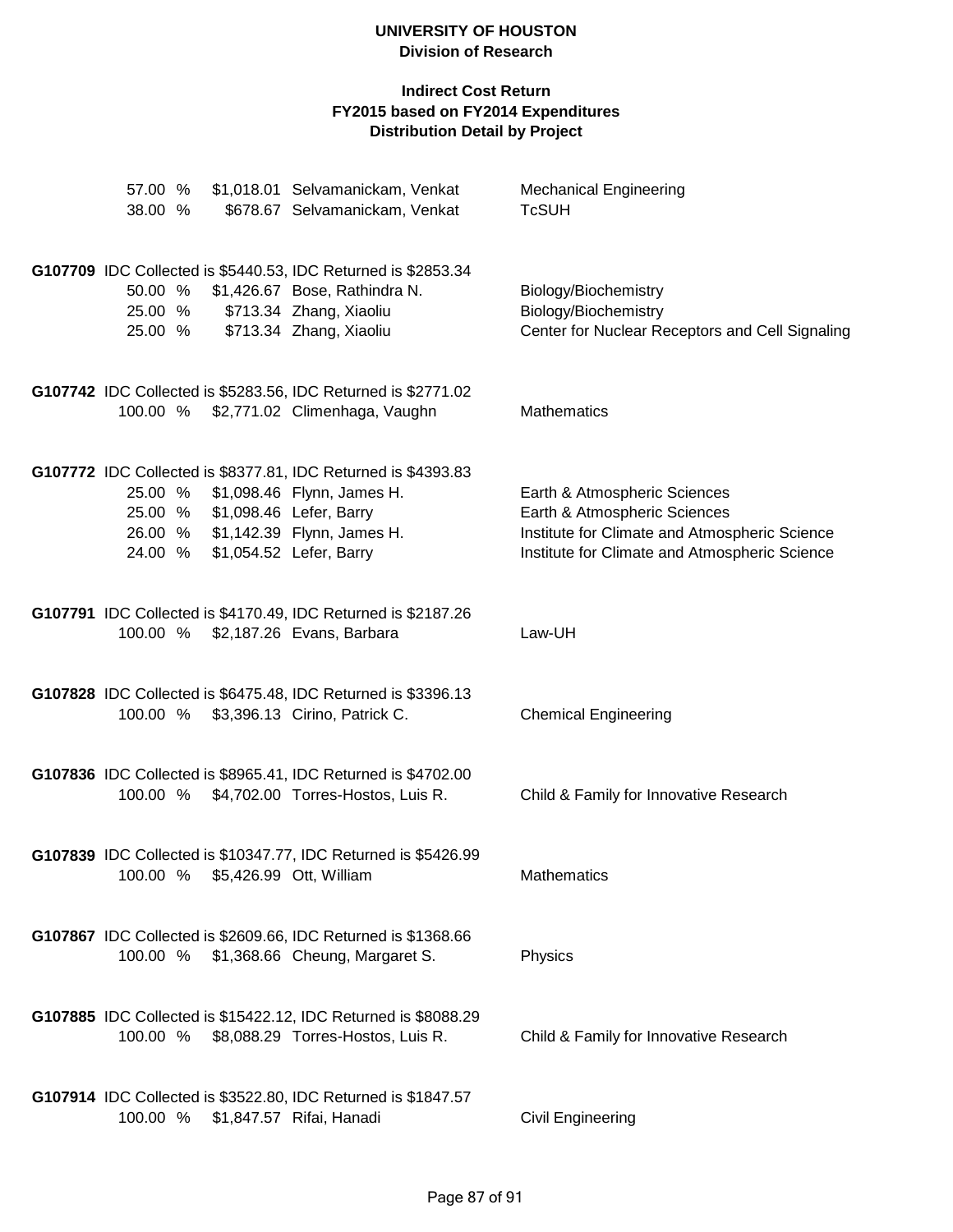|          | G107926 IDC Collected is \$16537.42, IDC Returned is \$8673.22                                   |                                                 |
|----------|--------------------------------------------------------------------------------------------------|-------------------------------------------------|
|          | 100.00 % \$8,673.22 Gunaratne, Preethi H.                                                        | Biology/Biochemistry                            |
|          |                                                                                                  |                                                 |
|          | G107957 IDC Collected is \$9853.67, IDC Returned is \$5167.86                                    |                                                 |
|          | 90.00 % \$4,651.07 Garey, Kevin                                                                  | <b>Clinical Sciences and Administration</b>     |
| 10.00 %  | \$516.79 Johnson, Michael L.                                                                     | <b>Clinical Sciences and Administration</b>     |
|          |                                                                                                  |                                                 |
|          | G107958 IDC Collected is \$15133.69, IDC Returned is \$7937.02                                   |                                                 |
|          | 50.00 % \$3,968.51 Alam, Mohammad                                                                | <b>Clinical Sciences and Administration</b>     |
|          | 50.00 % \$3,968.51 Garey, Kevin                                                                  | <b>Clinical Sciences and Administration</b>     |
|          |                                                                                                  |                                                 |
|          | G108045 IDC Collected is \$17722.25, IDC Returned is \$9294.61                                   |                                                 |
|          | 100.00 % \$9,294.61 Vekilov, Peter G.                                                            | <b>Chemical Engineering</b>                     |
|          |                                                                                                  |                                                 |
|          |                                                                                                  |                                                 |
|          | G108094 IDC Collected is \$1638.19, IDC Returned is \$859.17                                     |                                                 |
| 100.00 % | \$859.17 Ruan, Ke-He                                                                             | Pharmacological and Pharmaceutical Sciences     |
|          |                                                                                                  |                                                 |
|          | G108148 IDC Collected is \$552.94, IDC Returned is \$289.99                                      |                                                 |
| 100.00 % | \$289.99 Bose, Rathindra N.                                                                      | Biology/Biochemistry                            |
|          |                                                                                                  |                                                 |
|          | G108226 IDC Collected is \$1240.64, IDC Returned is \$650.67                                     |                                                 |
| 100.00 % | \$650.67 Stewart, Robert R.                                                                      | Earth & Atmospheric Sciences                    |
|          |                                                                                                  |                                                 |
|          |                                                                                                  |                                                 |
|          | G108230 IDC Collected is \$762.84, IDC Returned is \$400.08                                      | Curriculum and Instruction                      |
| 100.00 % | \$400.08 Dominey, Wallace                                                                        |                                                 |
|          |                                                                                                  |                                                 |
|          | G108237 IDC Collected is \$13148.70, IDC Returned is \$6895.97                                   |                                                 |
| 100.00 % | \$6,895.97 Gnawali, Omprakash                                                                    | <b>Computer Science</b>                         |
|          |                                                                                                  |                                                 |
|          | G108271 IDC Collected is \$7635.94, IDC Returned is \$4004.75                                    |                                                 |
| 100.00 % | \$4,004.75 Burns, Alan R.                                                                        | Optometry, Community                            |
|          |                                                                                                  |                                                 |
|          |                                                                                                  |                                                 |
| 100.00 % | G108290 IDC Collected is \$13215.45, IDC Returned is \$6930.97<br>\$6,930.97 Young, Frederick M. | <b>Small Business Development Center</b>        |
|          |                                                                                                  |                                                 |
|          |                                                                                                  |                                                 |
|          | G108304 IDC Collected is \$1780.14, IDC Returned is \$933.61                                     |                                                 |
| 50.00 %  | \$466.81 Chung, Sang-Hyuk                                                                        | Biology/Biochemistry                            |
| 50.00 %  | \$466.81 Chung, Sang-Hyuk                                                                        | Center for Nuclear Receptors and Cell Signaling |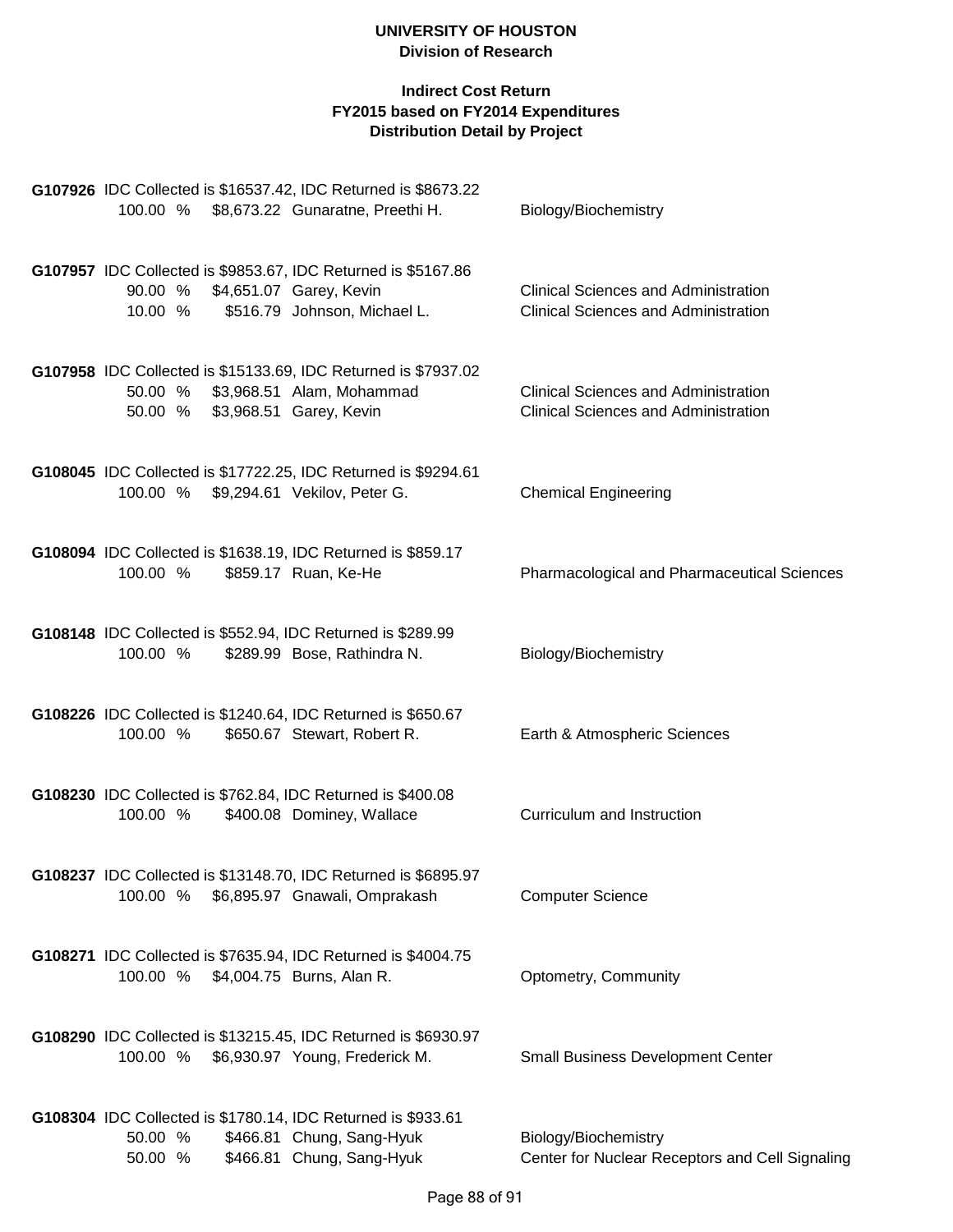#### **Indirect Cost Return FY2015 based on FY2014 Expenditures Distribution Detail by Project**

|                                                                       | G108305 IDC Collected is \$3318.03, IDC Returned is \$1740.17  |                                                                                                |
|-----------------------------------------------------------------------|----------------------------------------------------------------|------------------------------------------------------------------------------------------------|
| 50.00 %<br>50.00 % \$870.09 Frigo, Daniel                             | \$870.09 Frigo, Daniel                                         | Biology/Biochemistry                                                                           |
|                                                                       |                                                                | Center for Nuclear Receptors and Cell Signaling                                                |
|                                                                       | G108310 IDC Collected is \$3048.97, IDC Returned is \$1599.06  |                                                                                                |
| 100.00 % \$1,599.06 Garbey, Marc                                      |                                                                | Biology/Biochemistry                                                                           |
|                                                                       | G108332 IDC Collected is \$4093.87, IDC Returned is \$2147.07  |                                                                                                |
| 100.00 % \$2,147.07 Young, Frederick M.                               |                                                                | <b>Small Business Development Center</b>                                                       |
|                                                                       | G108349 IDC Collected is \$6807.96, IDC Returned is \$3570.50  |                                                                                                |
| 100.00 % \$3,570.50 Frishman,, Laura J.                               |                                                                | Optometry, Community                                                                           |
|                                                                       |                                                                |                                                                                                |
| 100.00 % \$1,685.53 Gunaratne, Preethi H.                             | G108360 IDC Collected is \$3213.84, IDC Returned is \$1685.53  | Biology/Biochemistry                                                                           |
|                                                                       |                                                                |                                                                                                |
| 100.00 % \$1,759.68 Zouridakis, George                                | G108378 IDC Collected is \$3355.23, IDC Returned is \$1759.68  | <b>Engineering Technology</b>                                                                  |
|                                                                       |                                                                |                                                                                                |
| 100.00 % \$9,913.42 Gilbertson, Scott R.                              | G108384 IDC Collected is \$18902.14, IDC Returned is \$9913.42 | Chemistry                                                                                      |
|                                                                       |                                                                |                                                                                                |
|                                                                       | G108400 IDC Collected is \$11803.03, IDC Returned is \$6190.22 |                                                                                                |
| 100.00 % \$6,190.22 Layne, Charles S.                                 |                                                                | Health and Human Performance                                                                   |
|                                                                       | G108403 IDC Collected is \$4336.57, IDC Returned is \$2274.36  |                                                                                                |
| 100.00 % \$2,274.36 Fox, George E.                                    |                                                                | Biology/Biochemistry                                                                           |
|                                                                       | G108439 IDC Collected is \$10402.73, IDC Returned is \$5455.82 |                                                                                                |
| 25.00 % \$1,363.95 Flynn, James H.                                    |                                                                | Earth & Atmospheric Sciences                                                                   |
| 25.00 % \$1,363.95 Lefer, Barry<br>25.00 % \$1,363.95 Flynn, James H. |                                                                | Earth & Atmospheric Sciences                                                                   |
| 25.00 % \$1,363.95 Lefer, Barry                                       |                                                                | Institute for Climate and Atmospheric Science<br>Institute for Climate and Atmospheric Science |
|                                                                       |                                                                |                                                                                                |
| G108456 IDC Collected is \$1075.55, IDC Returned is \$564.08          |                                                                |                                                                                                |

100.00 % \$564.08 Garbey, Marc Biology/Biochemistry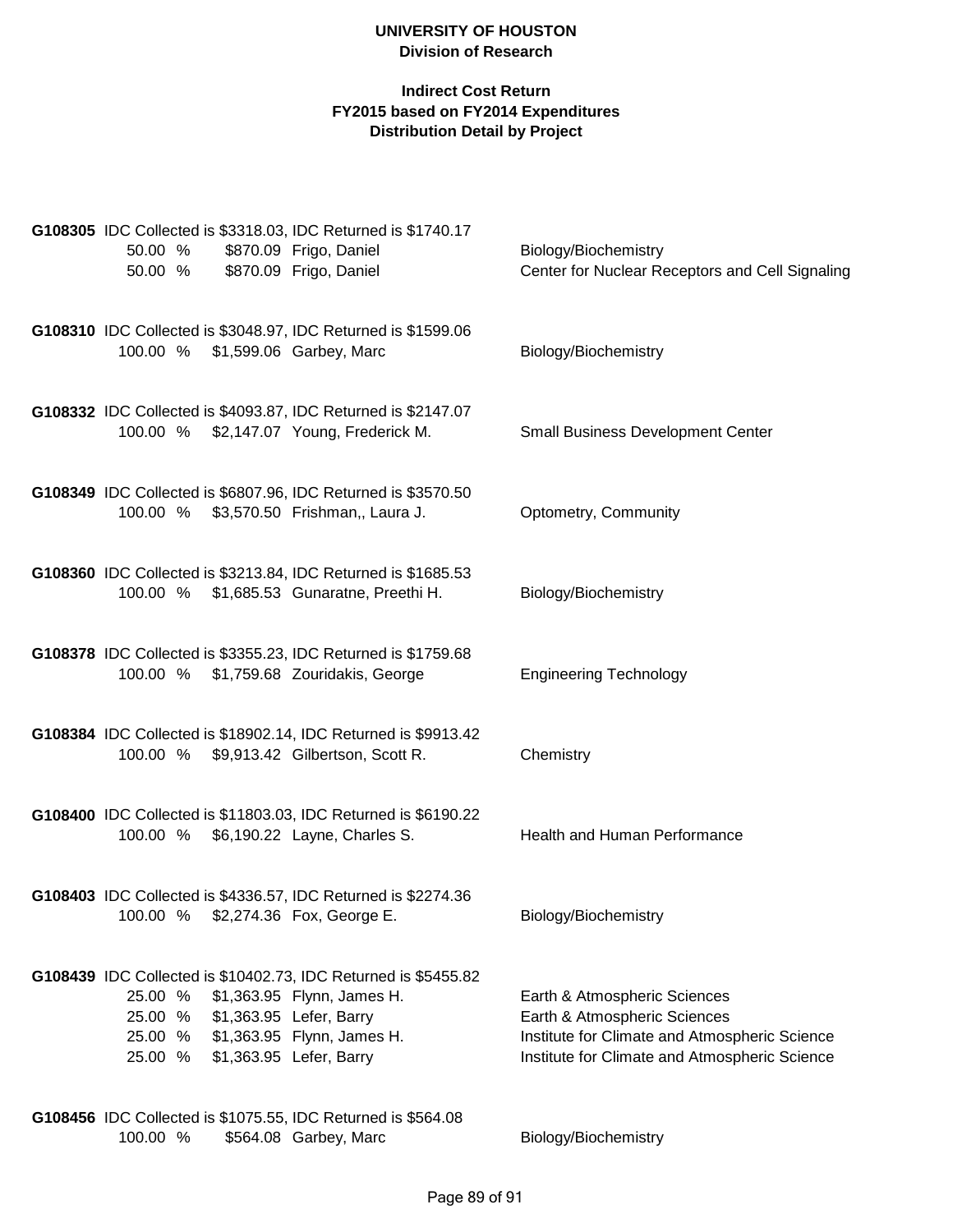|                                                                        | G108462 IDC Collected is \$2099.29, IDC Returned is \$1100.99   |                                                            |
|------------------------------------------------------------------------|-----------------------------------------------------------------|------------------------------------------------------------|
| 100.00 % \$1,100.99 Layne, Charles S.                                  |                                                                 | Health and Human Performance                               |
|                                                                        |                                                                 |                                                            |
|                                                                        | G108465 IDC Collected is \$20009.74, IDC Returned is \$10494.31 |                                                            |
| 50.00 % \$5,247.15 Chen, Ji                                            |                                                                 | <b>Electrical &amp; Computer Engineering</b>               |
| 50.00 %                                                                | \$5,247.15 Jackson, David R.                                    | <b>Electrical &amp; Computer Engineering</b>               |
|                                                                        |                                                                 |                                                            |
|                                                                        |                                                                 |                                                            |
| G108485 IDC Collected is \$807.79, IDC Returned is \$423.65<br>80.00 % | \$338.92 Vipulanandan, Cumaraswamy                              | Center for Innovative Grouting Materials and Tech          |
| 20.00 %                                                                | \$84.73 Vipulanandan, Cumaraswamy                               | Texas Hurricane Center for Innovative Technology           |
|                                                                        |                                                                 |                                                            |
|                                                                        |                                                                 |                                                            |
|                                                                        | G108488 IDC Collected is \$5211.44, IDC Returned is \$2733.19   |                                                            |
| 50.00 %<br>50.00 %                                                     | \$1,366.60 Dawood, Mina<br>\$1,366.60 Robertson, Megan          | <b>Chemical Engineering</b><br><b>Chemical Engineering</b> |
|                                                                        |                                                                 |                                                            |
|                                                                        |                                                                 |                                                            |
|                                                                        | G108558 IDC Collected is \$10055.19, IDC Returned is \$5273.54  |                                                            |
| 100.00 % \$5,273.54 Cheung, Monit                                      |                                                                 | Child & Family for Innovative Research                     |
|                                                                        |                                                                 |                                                            |
| G108617 IDC Collected is \$58.92, IDC Returned is \$30.90              |                                                                 |                                                            |
| 100.00 %                                                               | \$30.90 Colbert, Thomas                                         | Architecture                                               |
|                                                                        |                                                                 |                                                            |
| G108632 IDC Collected is \$1743.16, IDC Returned is \$914.22           |                                                                 |                                                            |
| 50.00 %                                                                | \$457.11 Carlson, Coleen                                        | <b>TIMES</b>                                               |
| 50.00 %                                                                | \$457.11 Francis, David J.                                      | <b>TIMES</b>                                               |
|                                                                        |                                                                 |                                                            |
|                                                                        |                                                                 |                                                            |
| G108654 IDC Collected is \$131.50, IDC Returned is \$68.97<br>100.00 % | \$68.97 Conrad, Jacinta                                         | <b>Chemical Engineering</b>                                |
|                                                                        |                                                                 |                                                            |
|                                                                        |                                                                 |                                                            |
| G108691 IDC Collected is \$139.99, IDC Returned is \$73.42             |                                                                 |                                                            |
| 100.00 %                                                               | \$73.42 Willson, Richard                                        | <b>Chemical Engineering</b>                                |
|                                                                        |                                                                 |                                                            |
| G108702 IDC Collected is \$9.00, IDC Returned is \$4.72                |                                                                 |                                                            |
| 100.00 %                                                               | \$4.72 Lefer, Barry                                             | Earth & Atmospheric Sciences                               |
|                                                                        |                                                                 |                                                            |
|                                                                        | G108713 IDC Collected is \$28639.21, IDC Returned is \$15020.12 |                                                            |
| 100.00 % \$15,020.12 Frishman,, Laura J.                               |                                                                 | Optometry, Community                                       |